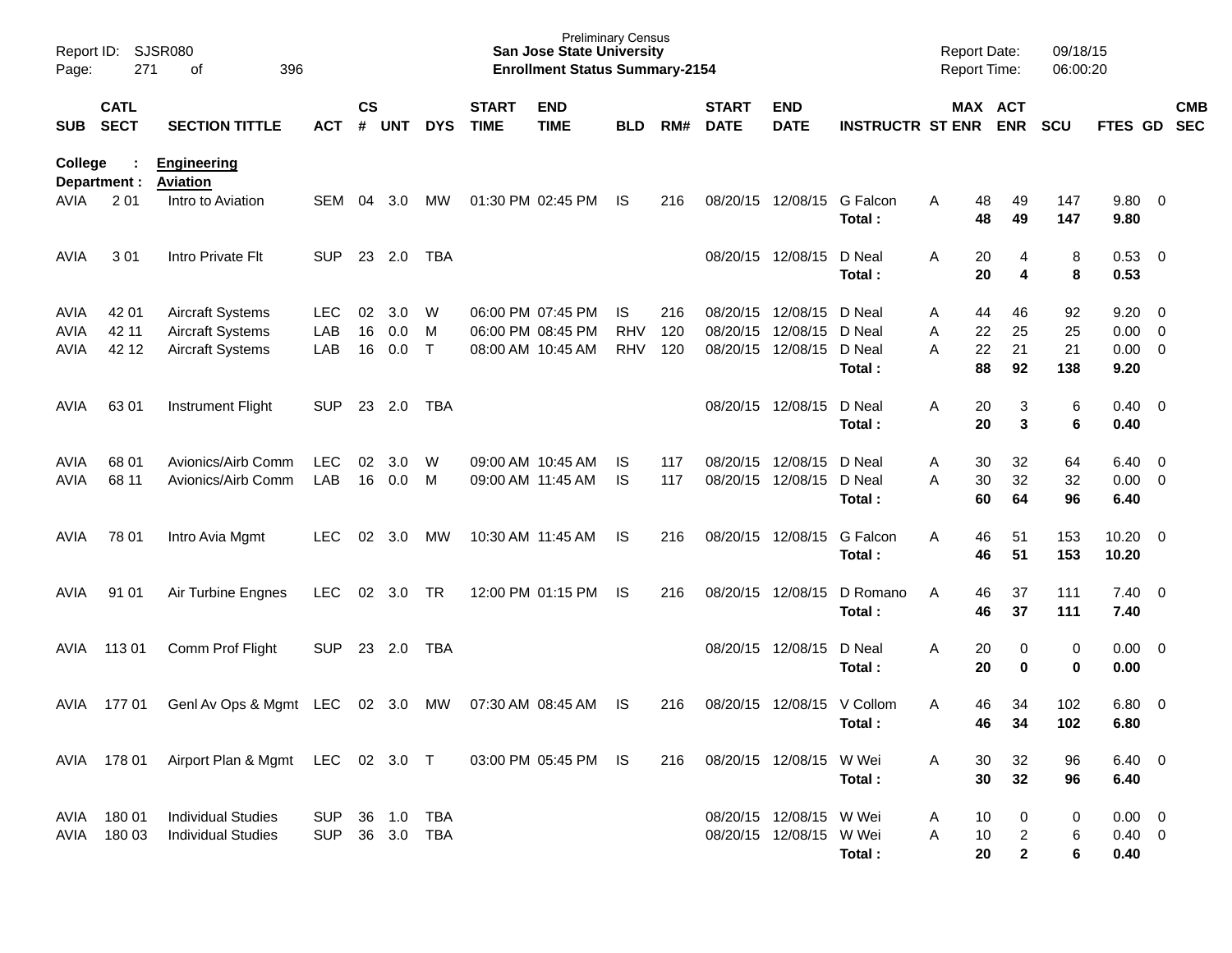| Report ID:<br>Page: | 272                        | <b>SJSR080</b><br>396<br>οf                            |                          |                    |            |                          |                             | <b>Preliminary Census</b><br><b>San Jose State University</b><br><b>Enrollment Status Summary-2154</b> |                  |            |                             |                                                   |                                | <b>Report Date:</b><br><b>Report Time:</b> |                       | 09/18/15<br>06:00:20 |                         |          |                          |
|---------------------|----------------------------|--------------------------------------------------------|--------------------------|--------------------|------------|--------------------------|-----------------------------|--------------------------------------------------------------------------------------------------------|------------------|------------|-----------------------------|---------------------------------------------------|--------------------------------|--------------------------------------------|-----------------------|----------------------|-------------------------|----------|--------------------------|
| <b>SUB</b>          | <b>CATL</b><br><b>SECT</b> | <b>SECTION TITTLE</b>                                  | <b>ACT</b>               | $\mathsf{cs}$<br># | <b>UNT</b> | <b>DYS</b>               | <b>START</b><br><b>TIME</b> | <b>END</b><br><b>TIME</b>                                                                              | <b>BLD</b>       | RM#        | <b>START</b><br><b>DATE</b> | <b>END</b><br><b>DATE</b>                         | <b>INSTRUCTR ST ENR</b>        |                                            | MAX ACT<br><b>ENR</b> | <b>SCU</b>           | <b>FTES GD</b>          |          | <b>CMB</b><br><b>SEC</b> |
| AVIA<br>AVIA        | 180H 01<br>180H 02         | <b>Individual Studies</b><br><b>Individual Studies</b> | <b>SUP</b><br><b>SUP</b> | 36<br>36           | 1.0<br>2.0 | <b>TBA</b><br><b>TBA</b> |                             |                                                                                                        |                  |            | 08/20/15<br>08/20/15        | 12/08/15<br>12/08/15                              | W Wei<br>W Wei<br>Total:       | 10<br>A<br>10<br>A<br>20                   | 3<br>3<br>6           | 3<br>6<br>9          | 0.20<br>0.40<br>0.60    | 0<br>0   |                          |
| AVIA                | 190 01                     | Senior Capstone                                        | LEC.                     | 02                 | 3.0        | M                        |                             | 03:00 PM 05:45 PM                                                                                      | IS               | 216        | 08/20/15                    | 12/08/15                                          | G Falcon<br>Total:             | 24<br>A<br>24                              | 40<br>40              | 120<br>120           | 8.00<br>8.00            | - 0      |                          |
| AVIA<br><b>AVIA</b> | 193 01<br>193 11           | Aerodynamics<br>Aerodynamics                           | LEC.<br>LAB              | 02<br>16           | 3.0<br>0.0 | R<br>т                   |                             | 09:00 AM 10:45 AM<br>09:00 AM 11:45 AM                                                                 | IS.<br><b>IS</b> | 117<br>133 | 08/20/15<br>08/20/15        | 12/08/15<br>12/08/15                              | P Kutler<br>P Kutler<br>Total: | 24<br>A<br>24<br>A<br>48                   | 34<br>34<br>68        | 68<br>34<br>102      | 6.80<br>0.00<br>6.80    | - 0<br>0 |                          |
| AVIA                | 195 03                     | Intern Avia Indust                                     | <b>SUP</b>               | 36                 | 3.0        | <b>TBA</b>               |                             |                                                                                                        |                  |            | 08/20/15                    | 12/08/15                                          | W Wei<br>Total:                | A<br>20<br>20                              | 8<br>8                | 24<br>24             | 1.60<br>1.60            | - 0      |                          |
|                     | Department :               | Aviation                                               |                          |                    |            |                          |                             |                                                                                                        |                  |            |                             | <b>Lower Division :</b><br><b>Upper Division:</b> | <b>Department Total:</b>       | 556<br>328<br>228                          | 490<br>300<br>190     | 1118<br>659<br>459   | 74.53<br>43.93<br>30.60 |          |                          |

**Graduate Division : 0 0 0 0.00**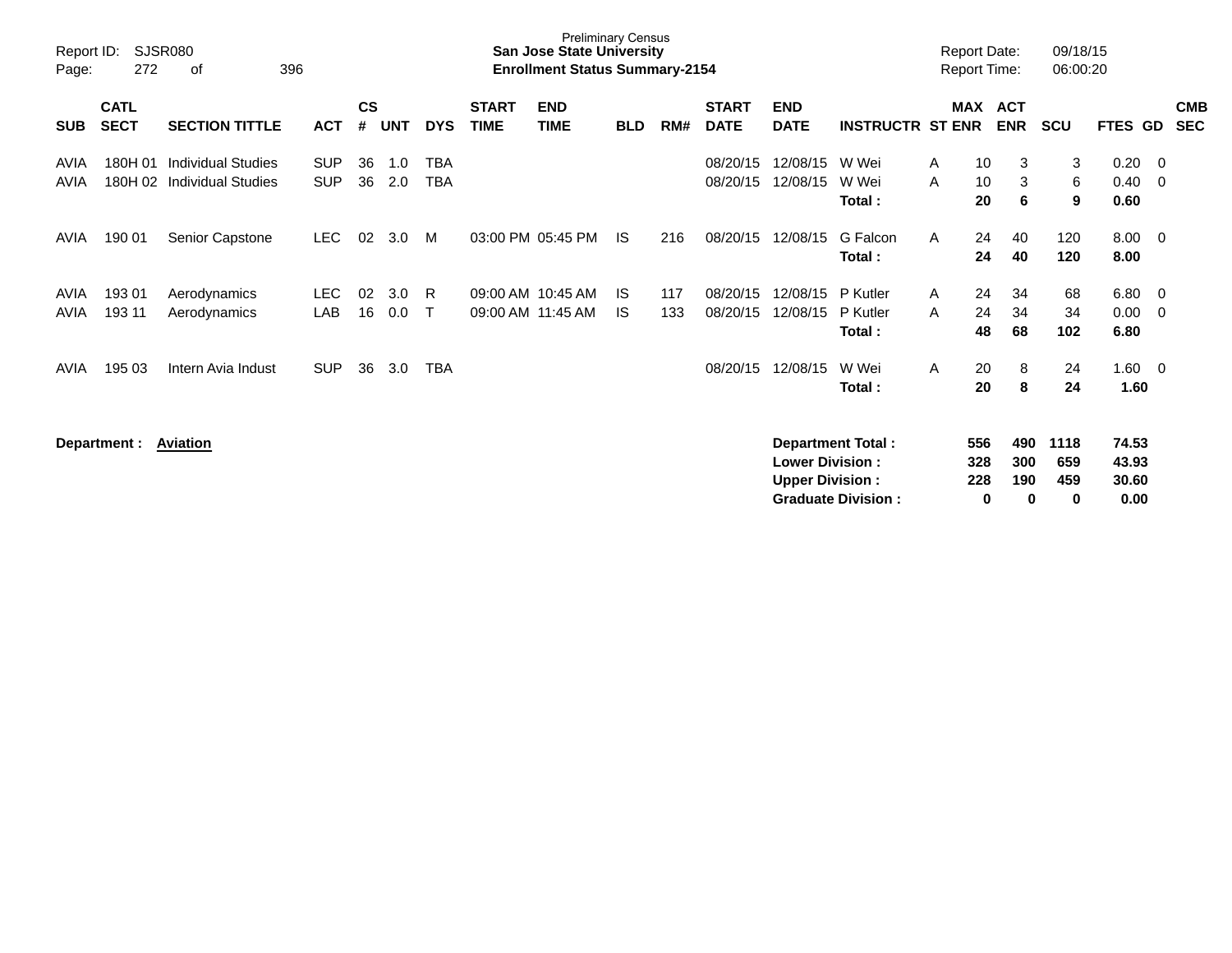| Page:      | Report ID: SJSR080<br>273  | 396<br>of                                          |              |                    |            |              |                             | <b>San Jose State University</b><br><b>Enrollment Status Summary-2154</b> | <b>Preliminary Census</b> |     |                             |                           |                               | <b>Report Date:</b><br>Report Time: |                       | 09/18/15<br>06:00:20 |                |                            |            |
|------------|----------------------------|----------------------------------------------------|--------------|--------------------|------------|--------------|-----------------------------|---------------------------------------------------------------------------|---------------------------|-----|-----------------------------|---------------------------|-------------------------------|-------------------------------------|-----------------------|----------------------|----------------|----------------------------|------------|
| <b>SUB</b> | <b>CATL</b><br><b>SECT</b> | <b>SECTION TITTLE</b>                              | <b>ACT</b>   | $\mathsf{cs}$<br># | <b>UNT</b> | <b>DYS</b>   | <b>START</b><br><b>TIME</b> | <b>END</b><br><b>TIME</b>                                                 | <b>BLD</b>                | RM# | <b>START</b><br><b>DATE</b> | <b>END</b><br><b>DATE</b> | <b>INSTRUCTR ST ENR</b>       |                                     | MAX ACT<br><b>ENR</b> | <b>SCU</b>           | FTES GD SEC    |                            | <b>CMB</b> |
| College    | Department :               | <b>Engineering</b><br><b>Aerospace Engineering</b> |              |                    |            |              |                             |                                                                           |                           |     |                             |                           |                               |                                     |                       |                      |                |                            |            |
| AE         | 15 01                      | Air & Space Flight                                 | <b>LEC</b>   | 01                 | $-1.0$     |              |                             |                                                                           |                           |     | 08/20/15 12/08/15           |                           |                               | X                                   | 0<br>0                | 0                    | 0.00           | - 0                        |            |
| AE         | 15 02                      | Air & Space Flight                                 | <b>LEC</b>   | 01                 | 1.0        | R            |                             | 11:00 AM 11:50 AM                                                         | <b>ENG</b>                | 164 |                             | 08/20/15 12/08/15         | S MontgomeryA<br>Total:       | 50<br>50                            | 29<br>29              | 29<br>29             | 1.93<br>1.93   | $\mathbf 0$                |            |
| AE         | 20 01                      | CAD for AEs                                        | LEC.         | 01                 | 2.0        | M            |                             | 04:30 PM 05:20 PM                                                         | CL.                       | 117 |                             | 08/20/15 12/08/15         | R Benzio                      | 60<br>Α                             | 33                    | 33                   | 4.40           | - 0                        |            |
| AE         | 20 02                      | CAD for AEs                                        | LAB          | 16                 | 0.0        | M            |                             | 06:00 PM 08:45 PM                                                         | <b>ENG</b>                | 407 |                             | 08/20/15 12/08/15         | R Benzio                      | 30<br>Α                             | 25                    | 25                   | 0.00           | $\overline{0}$             |            |
| AE         | 20 03                      | CAD for AEs                                        | LAB          | 16                 | 0.0        | W            |                             | 06:00 PM 08:45 PM                                                         | <b>ENG</b>                | 407 |                             | 08/20/15 12/08/15         | R Benzio                      | A<br>30                             | 8                     | 8                    | 0.00           | $\overline{0}$             |            |
|            |                            |                                                    |              |                    |            |              |                             |                                                                           |                           |     |                             |                           | Total:                        | 120                                 | 66                    | 66                   | 4.40           |                            |            |
| AE         | 30 01                      | Program. for AEs                                   | <b>LEC</b>   | 01                 | 2.0        | R            |                             | 01:30 PM 02:20 PM                                                         | <b>ENG</b>                | 329 |                             | 08/20/15 12/08/15         | A Boylan-Ash A                | 60                                  | 49                    | 49                   | 6.57           | - 1                        |            |
| AE         | 30 02                      | Program. for AEs                                   | LAB          | 16                 | 0.0        | $\mathsf{T}$ |                             | 09:00 AM 11:45 AM                                                         | <b>ENG</b>                | 407 |                             | 08/20/15 12/08/15         | A Boylan-Ash A                | 30                                  | 24                    | 24                   | 0.00           | $\overline{0}$             |            |
| AE         | 30 03                      | Program. for AEs                                   | LAB          | 16                 | 0.0        | R            |                             | 03:00 PM 05:45 PM                                                         | <b>ENG</b>                | 407 |                             | 08/20/15 12/08/15         | A Boylan-Ash A                | 30                                  | 25                    | 25                   | 0.00           | $\overline{\phantom{0}}$ 1 |            |
|            |                            |                                                    |              |                    |            |              |                             |                                                                           |                           |     |                             |                           | Total:                        | 120                                 | 98                    | 98                   | 6.57           |                            |            |
| AE         | 110 01                     | Space System Engr                                  | SEM          | 04                 | 3.0        | MW           |                             | 12:00 PM 01:15 PM                                                         | <b>ENG</b>                | 164 |                             | 08/20/15 12/08/15         | J Hunter                      | 40<br>A                             | 32                    | 64                   | 6.40           | $\overline{\phantom{0}}$   |            |
| AE         | 110 02                     | Space System Engr                                  | LAB          | 16                 | 0.0        | <b>TBA</b>   |                             |                                                                           |                           |     |                             | 08/20/15 12/08/15         | J Hunter                      | A<br>40                             | 32                    | 32                   | 0.00           | $\overline{\phantom{0}}$   |            |
|            |                            |                                                    |              |                    |            |              |                             |                                                                           |                           |     |                             |                           | Total:                        | 80                                  | 64                    | 96                   | 6.40           |                            |            |
| AE         | 112 01                     | Aerostructures I                                   | <b>LEC</b>   | 01                 | 4.0        | MW           |                             | 01:30 PM 03:10 PM                                                         | <b>ENG</b>                | 164 |                             | 08/20/15 12/08/15         | A Boylan-Ash A                | 70                                  | 74                    | 296                  | 20.20          | $\overline{7}$             |            |
|            |                            |                                                    |              |                    |            |              |                             |                                                                           |                           |     |                             |                           | Total:                        | 70                                  | 74                    | 296                  | 20.20          |                            |            |
| AE         | 138 01                     | Aerospace Dynamics LEC                             |              | 01                 | 3.0        | MW           |                             | 04:30 PM 05:45 PM                                                         | ENG                       | 164 | 08/20/15 12/08/15           |                           | J Hunter                      | 80<br>A                             | 67                    | 201                  | 13.55          | $\overline{\mathbf{3}}$    |            |
|            |                            |                                                    |              |                    |            |              |                             |                                                                           |                           |     |                             |                           | Total:                        | 80                                  | 67                    | 201                  | 13.55          |                            |            |
| AE         | 160 01                     | Aerodynamics I                                     | <b>LEC</b>   | 02                 | 3.0        | TR           |                             | 03:00 PM 04:15 PM                                                         | <b>ENG</b>                | 164 | 08/20/15 12/08/15           |                           | N Mourtos                     | 70<br>A                             | 84                    | 252                  | 17.25          | - 9                        |            |
|            |                            |                                                    |              |                    |            |              |                             |                                                                           |                           |     |                             |                           | Total:                        | 70                                  | 84                    | 252                  | 17.25          |                            |            |
| AE         | 164 01                     | Aerothermodynamics                                 | LEC          | 01                 | 5.0        | MWF          |                             | 03:00 PM 04:25 PM                                                         | <b>ENG</b>                | 331 | 08/20/15 12/08/15           |                           | S MontgomeryA                 | 60                                  | 64                    | 320                  | 21.75          | $-5$                       |            |
|            |                            |                                                    |              |                    |            |              |                             |                                                                           |                           |     |                             |                           | Total:                        | 60                                  | 64                    | 320                  | 21.75          |                            |            |
| AE         | 168 01                     | Aero Vehicle Control                               | SEM 04 3.0   |                    |            | MW           |                             | 10:30 AM 11:45 AM                                                         | ENG 164                   |     |                             |                           | 08/20/15 12/08/15 K Turkoglu  | A<br>60                             | 60                    | 180                  | $12.15$ 3      |                            |            |
|            |                            |                                                    |              |                    |            |              |                             |                                                                           |                           |     |                             |                           | Total:                        | 60                                  | 60                    | 180                  | 12.15          |                            |            |
| AE         |                            |                                                    | LEC 02 3.0 F |                    |            |              |                             | 09:00 AM 11:45 AM                                                         | ENG 164                   |     |                             | 08/20/15 12/08/15         | G Mendoza                     | 40                                  | 27                    |                      | $5.40 \ 0$     |                            |            |
|            |                            | 171A 01 Aircraft Design I                          |              |                    |            |              |                             |                                                                           |                           |     |                             |                           | Total:                        | A<br>40                             | 27                    | 81<br>81             | 5.40           |                            |            |
| AE         |                            | 172A 01 Spacecraft Design I                        | LEC 02 3.0 T |                    |            |              |                             | 06:30 PM 09:15 PM                                                         | ENG 232                   |     |                             |                           | 08/20/15 12/08/15 M Murbach A | 40                                  | 32                    | 96                   | $6.40 \quad 0$ |                            |            |
|            |                            |                                                    |              |                    |            |              |                             |                                                                           |                           |     |                             |                           |                               |                                     |                       |                      |                |                            |            |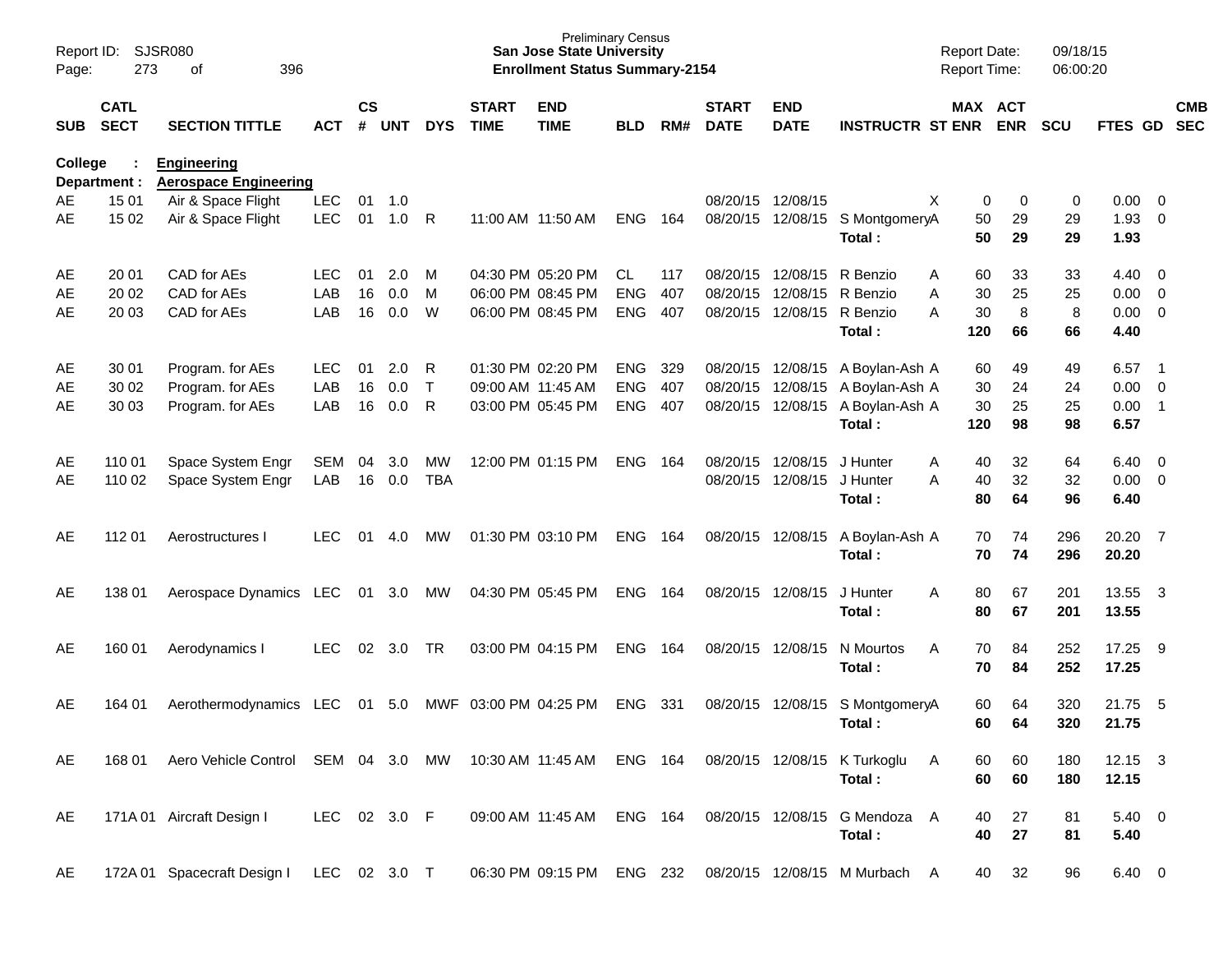| Page:          | Report ID: SJSR080<br>274<br>396<br>of |                                                                                     |                                        |                |                   |                             |                             | <b>Preliminary Census</b><br><b>San Jose State University</b><br><b>Enrollment Status Summary-2154</b> |                                        |                    |                                        |                           |                                               | <b>Report Date:</b><br><b>Report Time:</b> |                      |                              | 09/18/15<br>06:00:20          |                              |                                                             |            |
|----------------|----------------------------------------|-------------------------------------------------------------------------------------|----------------------------------------|----------------|-------------------|-----------------------------|-----------------------------|--------------------------------------------------------------------------------------------------------|----------------------------------------|--------------------|----------------------------------------|---------------------------|-----------------------------------------------|--------------------------------------------|----------------------|------------------------------|-------------------------------|------------------------------|-------------------------------------------------------------|------------|
| <b>SUB</b>     | <b>CATL</b><br><b>SECT</b>             | <b>SECTION TITTLE</b>                                                               | <b>ACT</b>                             | <b>CS</b><br># | <b>UNT</b>        | <b>DYS</b>                  | <b>START</b><br><b>TIME</b> | <b>END</b><br><b>TIME</b>                                                                              | <b>BLD</b>                             | RM#                | <b>START</b><br><b>DATE</b>            | <b>END</b><br><b>DATE</b> | <b>INSTRUCTR ST ENR</b>                       |                                            |                      | MAX ACT<br><b>ENR</b>        | <b>SCU</b>                    | FTES GD SEC                  |                                                             | <b>CMB</b> |
|                |                                        |                                                                                     |                                        |                |                   |                             |                             |                                                                                                        |                                        |                    |                                        |                           | Total:                                        |                                            | 40                   | 32                           | 96                            | 6.40                         |                                                             |            |
| AE<br>AE<br>AE | 180 01<br>180 02<br>180 03             | <b>Individual Studies</b><br><b>Individual Studies</b><br><b>Individual Studies</b> | <b>SUP</b><br><b>SUP</b><br><b>SUP</b> | 36<br>36<br>36 | 1.0<br>2.0<br>3.0 | R<br><b>TR</b><br><b>TR</b> |                             | 06:00 PM 06:50 PM<br>06:00 PM 06:50 PM<br>06:00 PM 07:15 PM                                            | <b>ENG</b><br><b>ENG</b><br><b>ENG</b> | -164<br>164<br>164 | 08/20/15 12/08/15<br>08/20/15 12/08/15 | 08/20/15 12/08/15         | N Mourtos<br>N Mourtos<br>N Mourtos<br>Total: | A<br>A<br>A                                | 30<br>30<br>30<br>90 | 10<br>$\mathbf 0$<br>0<br>10 | 10<br>0<br>$\mathbf 0$<br>10  | 0.67<br>0.00<br>0.00<br>0.67 | $\overline{0}$<br>$\overline{0}$<br>$\overline{\mathbf{0}}$ |            |
| AE             | 199 01                                 | <b>Special Topics AE</b>                                                            | LEC.                                   | 01             | 3.0               | MW                          |                             | 06:00 PM 07:15 PM                                                                                      | CL                                     | 117                | 08/20/15 12/08/15                      |                           | J Westerwell A<br>Total:                      |                                            | 30<br>30             | 19<br>19                     | 19<br>19                      | $3.80 \ 0$<br>3.80           |                                                             |            |
| AE             | 200 01                                 | Anal. of AE Syst.                                                                   | <b>LEC</b>                             | 01             | $3.0$ T           |                             |                             | 06:00 PM 08:45 PM                                                                                      | CL                                     | 222                | 08/20/15 12/08/15                      |                           | K Turkoglu<br>Total:                          | A                                          | 50<br>50             | 25<br>25                     | 75<br>75                      | 6.25 25<br>6.25              |                                                             |            |
| AE             | 245 01                                 | Spcrft Dyn & Contr                                                                  | <b>LEC</b>                             |                | 04 3.0            | M                           |                             | 06:00 PM 08:45 PM                                                                                      | CL                                     | 222                | 08/20/15 12/08/15                      |                           | S Swei<br>Total:                              | A                                          | 50<br>50             | 27<br>27                     | 81<br>81                      | 6.75 27<br>6.75              |                                                             |            |
| AE             | 250 01                                 | Ad Struct & Mat                                                                     | LEC.                                   | 04             | 3.0               | W                           |                             | 06:00 PM 08:45 PM                                                                                      | <b>ENG 164</b>                         |                    | 08/20/15 12/08/15                      |                           | C Larrosa<br>Total:                           | A                                          | 50<br>50             | 19<br>19                     | 57<br>57                      | 4.65 17<br>4.65              |                                                             |            |
| AE             | 262 01                                 | Adv Aerodynamics                                                                    | SEM                                    |                | 04 3.0            | R                           |                             | 06:00 PM 08:45 PM                                                                                      | HGH 122                                |                    | 08/20/15 12/08/15                      |                           | S MontgomeryA<br>Total:                       |                                            | 50<br>50             | 20<br>20                     | 60<br>60                      | 4.85 17<br>4.85              |                                                             |            |
| AE             | 295A 01 Project I                      |                                                                                     | <b>SUP</b>                             | 25             | 3.0               | $\top$                      |                             | 05:00 PM 06:45 PM                                                                                      | <b>ENG 164</b>                         |                    | 08/20/15 12/08/15                      |                           | N Mourtos<br>Total:                           | A                                          | 20<br>20             | 9<br>9                       | 27<br>27                      | 2.25<br>2.25                 | - 9                                                         |            |
| AE             |                                        | 295B 01 Project II                                                                  | <b>SUP</b>                             | -25            | 3.0               | $\top$                      |                             | 05:00 PM 06:45 PM                                                                                      | ENG                                    | 164                | 08/20/15 12/08/15                      |                           | N Mourtos<br>Total:                           | A                                          | 20<br>20             | 12<br>12                     | 36<br>36                      | 3.00 12<br>3.00              |                                                             |            |
| AE             | 297 01                                 | Special Topics AE                                                                   | <b>LEC</b>                             | 01             | $3.0$ F           |                             |                             | 04:30 PM 07:15 PM                                                                                      | ENG 331                                |                    | 08/20/15 12/08/15                      |                           | N Mourtos<br>Total:                           | Α                                          | 50<br>50             | -1<br>$\mathbf 1$            | $\overline{1}$<br>$\mathbf 1$ | 0.25<br>0.25                 | - 1                                                         |            |
| AE             | 298 01                                 | Spec Proj in Aerospa SUP 25 3.0 T                                                   |                                        |                |                   |                             |                             | 05:00 PM 06:45 PM ENG 164                                                                              |                                        |                    |                                        |                           | 08/20/15 12/08/15 N Mourtos<br>Total:         | Α                                          | 20<br>20             | 4<br>4                       | 12<br>12                      | 1.004<br>1.00                |                                                             |            |
| AE             | 299 01                                 | <b>Thesis</b>                                                                       | SUP 25 3.0 T                           |                |                   |                             |                             | 05:00 PM 06:45 PM ENG 164                                                                              |                                        |                    |                                        |                           | 08/20/15 12/08/15 N Mourtos<br>Total:         | Α                                          | 20<br>20             | 6<br>6                       | 18<br>18                      | $1.50\ 6$<br>1.50            |                                                             |            |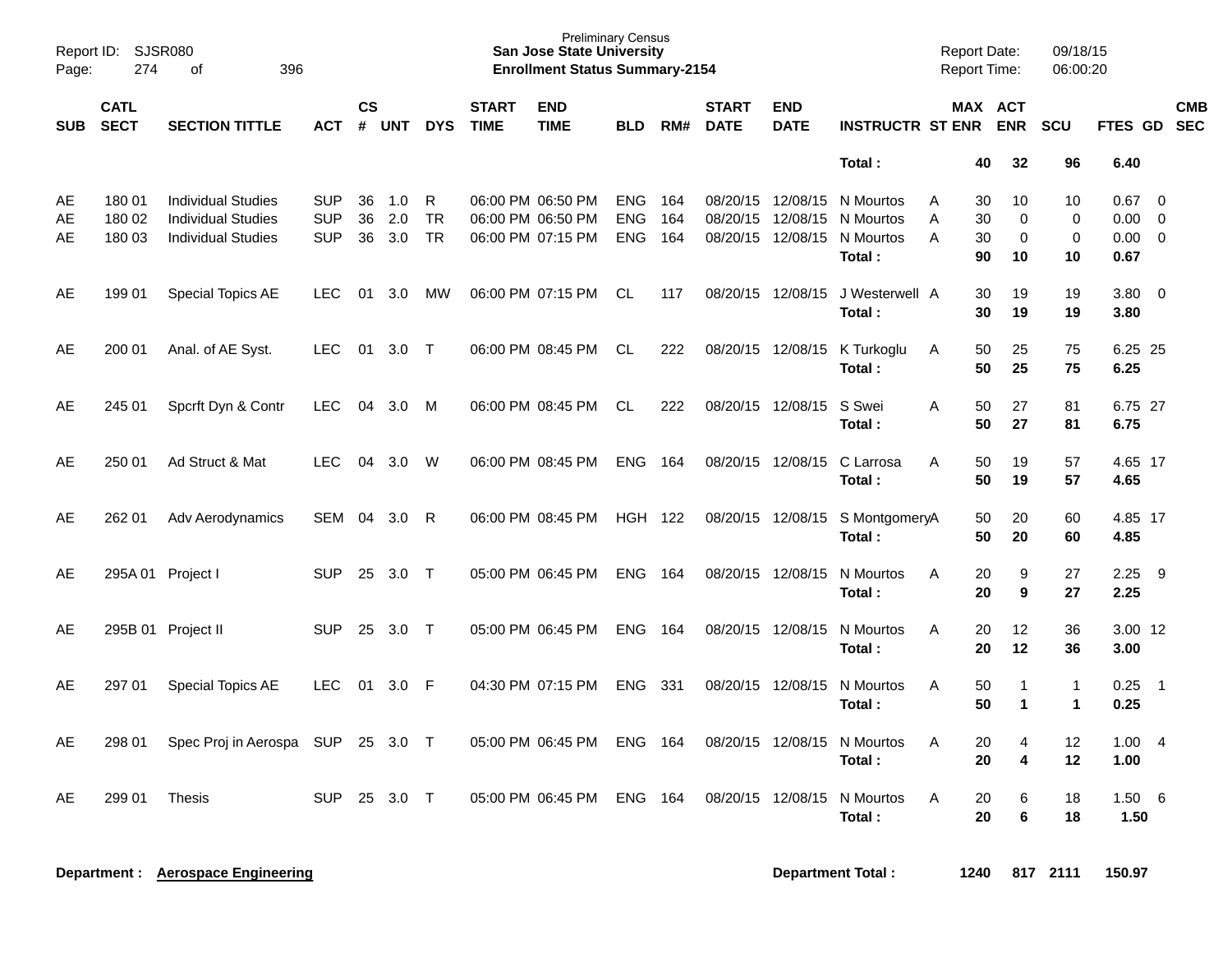| Page:      | Report ID: SJSR080<br>275  | 396<br>. of           |            |                |            |                             | <b>San Jose State University</b><br><b>Enrollment Status Summary-2154</b> | <b>Preliminary Census</b> |     |                             |                                                      |                           | Report Date:<br><b>Report Time:</b> |                                 | 09/18/15<br>06:00:20 |                      |            |
|------------|----------------------------|-----------------------|------------|----------------|------------|-----------------------------|---------------------------------------------------------------------------|---------------------------|-----|-----------------------------|------------------------------------------------------|---------------------------|-------------------------------------|---------------------------------|----------------------|----------------------|------------|
| <b>SUB</b> | <b>CATL</b><br><b>SECT</b> | <b>SECTION TITTLE</b> | <b>ACT</b> | СS<br>UNT<br># | <b>DYS</b> | <b>START</b><br><b>TIME</b> | <b>END</b><br>TIME                                                        | <b>BLD</b>                | RM# | <b>START</b><br><b>DATE</b> | <b>END</b><br><b>DATE</b><br><b>Lower Division :</b> | <b>INSTRUCTR ST ENR</b>   | MAX<br>290                          | <b>ACT</b><br><b>ENR</b><br>193 | <b>SCU</b><br>193    | FTES GD SEC<br>12.90 | <b>CMB</b> |
|            |                            |                       |            |                |            |                             |                                                                           |                           |     |                             | <b>Upper Division:</b>                               | <b>Graduate Division:</b> | 670<br>280                          | 526<br>98                       | 1626<br>292          | 113.82<br>24.25      |            |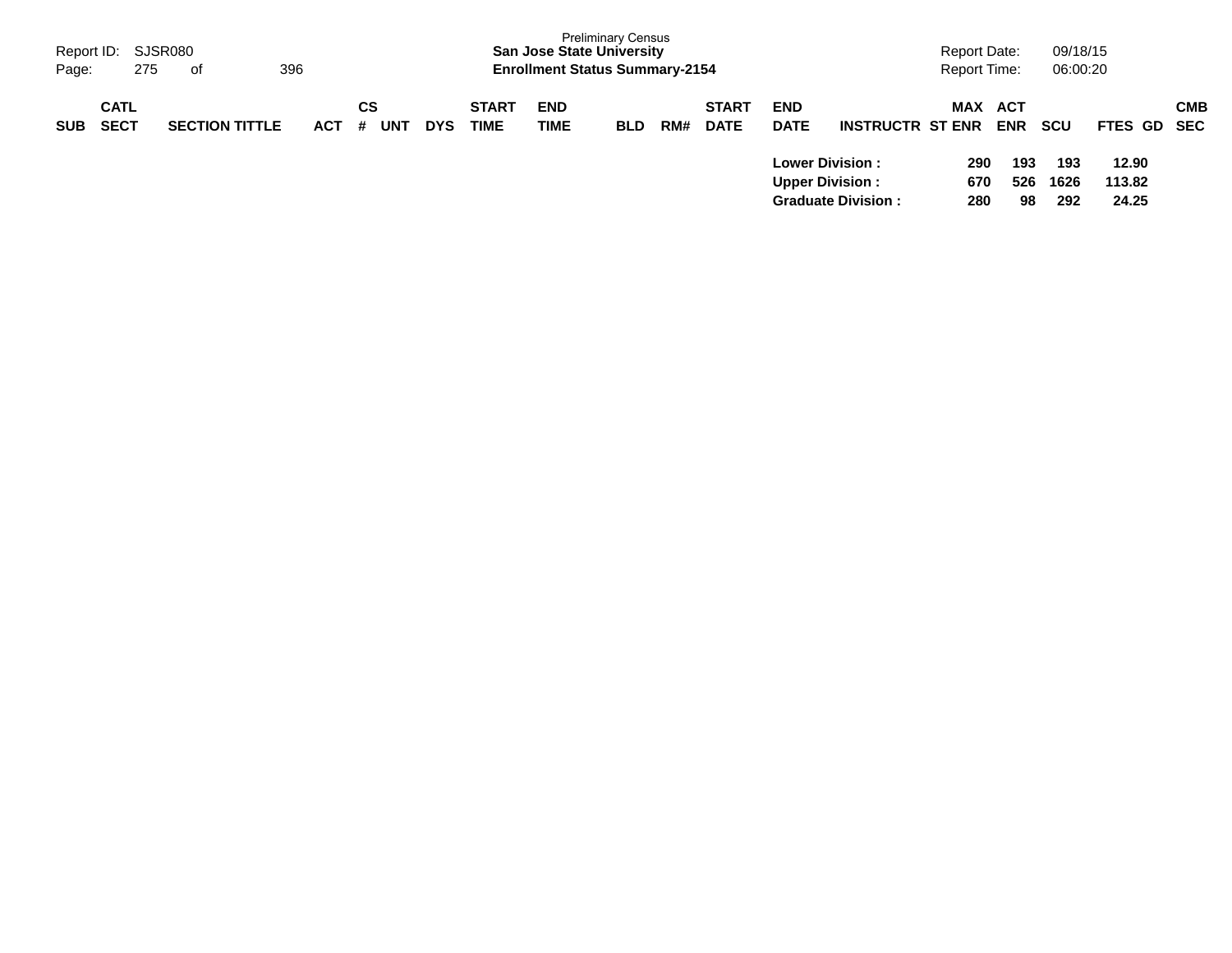| Page:          | SJSR080<br>Report ID:<br>276<br>396<br>оf<br><b>CATL</b> |                                                    |                     |                             |              |            |                             | <b>Preliminary Census</b><br><b>San Jose State University</b><br><b>Enrollment Status Summary-2154</b> |                |     |                             |                            |                                  | <b>Report Date:</b><br>Report Time: |                          | 09/18/15<br>06:00:20 |                        |                          |                          |
|----------------|----------------------------------------------------------|----------------------------------------------------|---------------------|-----------------------------|--------------|------------|-----------------------------|--------------------------------------------------------------------------------------------------------|----------------|-----|-----------------------------|----------------------------|----------------------------------|-------------------------------------|--------------------------|----------------------|------------------------|--------------------------|--------------------------|
| <b>SUB</b>     | <b>SECT</b>                                              | <b>SECTION TITTLE</b>                              | <b>ACT</b>          | $\mathsf{cs}$<br>$\pmb{\#}$ | <b>UNT</b>   | <b>DYS</b> | <b>START</b><br><b>TIME</b> | <b>END</b><br><b>TIME</b>                                                                              | <b>BLD</b>     | RM# | <b>START</b><br><b>DATE</b> | <b>END</b><br><b>DATE</b>  | <b>INSTRUCTR ST ENR</b>          |                                     | MAX ACT<br><b>ENR</b>    | <b>SCU</b>           | FTES GD                |                          | <b>CMB</b><br><b>SEC</b> |
| <b>College</b> | Department :                                             | <b>Engineering</b><br><b>Chemical Engineering</b>  |                     |                             |              |            |                             |                                                                                                        |                |     |                             |                            |                                  |                                     |                          |                      |                        |                          |                          |
| <b>CHE</b>     | 109 01                                                   | <b>Heat Trans Electr</b>                           | <b>LEC</b>          | 02                          | 3.0          | <b>TR</b>  |                             | 06:00 PM 07:15 PM                                                                                      | <b>ENG</b>     | 327 |                             |                            | 08/20/15 12/08/15 F Erogbogbo A  | 30                                  | 0                        | 0                    | 0.00                   |                          | $0\,$ C                  |
| MЕ             | 109 01                                                   | <b>Heat Trans Electr</b>                           | <b>LEC</b>          | 02                          | 3.0          | <b>TR</b>  |                             | 06:00 PM 07:15 PM                                                                                      | <b>ENG</b>     | 327 | 08/20/15                    |                            | 12/08/15 F Erogbogbo A<br>Total: | 30                                  | 7<br>0<br>$\overline{7}$ | 21<br>21             | 1.40<br>1.40           |                          | 0 <sup>o</sup>           |
| <b>CHE</b>     | 115 01                                                   | Indus Chem Calc                                    | <b>LEC</b>          | 02                          | 3.0          | Т          |                             | 08:30 AM 10:10 AM                                                                                      | <b>ENG</b>     | 337 | 08/20/15                    | 12/08/15                   | C Komives                        | 78<br>Α                             | 79                       | 158                  | 16.10                  | -6                       |                          |
| <b>CHE</b>     | 115 02                                                   | Indus Chem Calc                                    | LAB                 | 15                          | 0.0          | R          |                             | 01:30 PM 04:15 PM                                                                                      | <b>ENG</b>     | 333 | 08/20/15                    | 12/08/15                   | I Ohabuire                       | 45<br>Α                             | 47                       | 47                   | 0.00                   | 3                        |                          |
| <b>CHE</b>     | 115 03                                                   | Indus Chem Calc                                    | LAB                 | 15                          | 0.0          | F          |                             | 12:00 PM 02:45 PM                                                                                      | <b>ENG</b>     | 333 | 08/20/15                    | 12/08/15                   | L Chang                          | 30<br>A                             | 32                       | 32                   | 0.00                   | 3                        |                          |
|                |                                                          |                                                    |                     |                             |              |            |                             |                                                                                                        |                |     |                             |                            | Total:                           | 153                                 | 158                      | 237                  | 16.10                  |                          |                          |
| <b>CHE</b>     | 158 01                                                   | Kin and React Des                                  | <b>SEM</b>          | 04                          | 3.0          | м          |                             | 10:30 AM 12:10 PM                                                                                      | <b>ENG</b>     | 301 | 08/20/15                    | 12/08/15                   | L Rosenfeld                      | 32<br>A                             | 35                       | 70                   | 7.25                   | - 5                      |                          |
| <b>CHE</b>     | 158 02                                                   | Kin and React Des                                  | LAB                 | 16                          | 0.0          | Т          | 09:00 AM 11:45 AM           |                                                                                                        | <b>ENG</b>     | 333 | 08/20/15                    | 12/08/15                   | L Chang                          | 35<br>Α                             | 37                       | 37                   | 0.00                   | 5                        |                          |
| <b>CHE</b>     | 158 03                                                   | Kin and React Des                                  | LAB                 | 16                          | 0.0          | W          |                             | 06:00 PM 08:45 PM                                                                                      | <b>ENG</b>     | 333 | 08/20/15                    | 12/08/15                   | L Rosenfeld                      | 35<br>A                             | 25                       | 25                   | 0.00                   | 2                        |                          |
| <b>CHE</b>     | 158 04                                                   | Kin and React Des                                  | <b>SEM</b>          | 04                          | 3.0          | W          |                             | 10:30 AM 12:10 PM                                                                                      | <b>ENG</b>     | 301 | 08/20/15                    | 12/08/15                   | L Rosenfeld                      | 32<br>A                             | 27                       | 54                   | 5.50                   | $\overline{2}$           |                          |
|                |                                                          |                                                    |                     |                             |              |            |                             |                                                                                                        |                |     |                             |                            | Total:                           | 134                                 | 124                      | 186                  | 12.75                  |                          |                          |
| <b>CHE</b>     |                                                          | 160B 01 Unit Oper II                               | <b>SEM</b>          | 04                          | 4.0          | MW         |                             | 09:00 AM 10:15 AM                                                                                      | <b>ENG</b>     | 331 | 08/20/15                    | 12/08/15                   | C Komives                        | 70<br>A                             | 60                       | 180                  | 16.33                  | - 5                      |                          |
| <b>CHE</b>     |                                                          | 160B 02 Unit Oper II                               | LAB                 | 16                          | 0.0          | R          |                             | 09:00 AM 11:45 AM                                                                                      | <b>ENG</b>     | 333 | 08/20/15                    | 12/08/15                   | C Komives                        | 40<br>A                             | 36                       | 36                   | 0.00                   | -5                       |                          |
| <b>CHE</b>     |                                                          | 160B 03 Unit Oper II                               | LAB                 | 16                          | 0.0          | M          |                             | 06:00 PM 08:45 PM                                                                                      | <b>ENG</b>     | 333 | 08/20/15                    | 12/08/15                   | C Komives                        | 35<br>A                             | 24                       | 24                   | 0.00                   | $\overline{0}$           |                          |
|                |                                                          |                                                    |                     |                             |              |            |                             |                                                                                                        |                |     |                             |                            | Total:                           | 145                                 | 120                      | 240                  | 16.33                  |                          |                          |
| <b>CHE</b>     | 161 01                                                   | Proc Sfty Engr Ethic                               | SEM                 | 04                          | 1.0          | M          |                             | 04:30 PM 05:20 PM                                                                                      | <b>ENG</b>     | 331 | 08/20/15                    | 12/08/15                   | X Sinha<br>Total:                | 70<br>Α<br>70                       | 66<br>66                 | 66<br>66             | $4.40 \quad 0$<br>4.40 |                          |                          |
|                |                                                          |                                                    |                     |                             |              |            |                             |                                                                                                        |                |     |                             |                            |                                  |                                     |                          |                      |                        |                          |                          |
| <b>CHE</b>     | 161L01                                                   | UG ChE Engr Lab                                    | LEC                 | 02                          | 2.0          | W          |                             | 04:30 PM 05:20 PM                                                                                      | <b>ENG</b>     | 331 | 08/20/15                    | 12/08/15                   | M Mcneil                         | 70<br>Α                             | 55                       | 55                   | 7.33                   | $\overline{\phantom{0}}$ |                          |
| <b>CHE</b>     | 161L 02                                                  | UG ChE Engr Lab                                    | LAB                 | 16                          | 0.0          | M          |                             | 01:30 PM 04:15 PM                                                                                      | <b>ENG</b>     | 203 | 08/20/15                    | 12/08/15                   | E Giles                          | 12<br>A                             | 12                       | 12                   | 0.00                   | $\overline{\mathbf{0}}$  |                          |
| <b>CHE</b>     | 161L03                                                   | UG ChE Engr Lab                                    | LAB                 | 16                          | 0.0          | F          | 09:00 AM 11:45 AM           |                                                                                                        | <b>ENG</b>     | 203 | 08/20/15                    | 12/08/15 E Giles           |                                  | 12<br>Α                             | 12                       | 12                   | 0.00                   | 0                        |                          |
| <b>CHE</b>     | 161L 04                                                  | UG ChE Engr Lab                                    | LAB                 |                             | 0.0          |            |                             |                                                                                                        |                |     |                             |                            |                                  | х                                   | $\mathbf 0$<br>0         | 0                    | 0.00                   | 0                        |                          |
| <b>CHE</b>     | 161L05                                                   | UG ChE Engr Lab                                    | LAB                 | 16                          | 0.0          | F<br>W     |                             | 03:00 PM 05:45 PM                                                                                      | <b>ENG</b>     | 203 | 08/20/15                    | 12/08/15                   | M Mcneil                         | Α<br>12<br>12                       | 12<br>11                 | 12                   | 0.00<br>0.00           | $\overline{0}$           |                          |
| <b>CHE</b>     |                                                          | 161L 06 UG ChE Engr Lab<br>161L 07 UG ChE Engr Lab | LAB<br>LAB 16 0.0 T | 16                          | 0.0          |            |                             | 01:30 PM 04:15 PM<br>12:00 PM 02:45 PM ENG 203                                                         | <b>ENG</b>     | 203 |                             | 08/20/15 12/08/15 M Mcneil | 08/20/15 12/08/15 N Nguyen       | Α<br>12                             |                          | 11<br>8              | $0.00 \t 0$            | 0                        |                          |
| CHE            |                                                          |                                                    |                     |                             |              |            |                             |                                                                                                        |                |     |                             |                            | Total:                           | A                                   | 8<br>130 110             | 110                  | 7.33                   |                          |                          |
| CHE            | 162 01                                                   | <b>Engr Stat Analysis</b>                          | SEM 04 3.0          |                             |              | $\top$     |                             | 06:00 PM 08:45 PM                                                                                      | <b>BBC</b> 004 |     |                             | 08/20/15 12/08/15 H Tsao   |                                  | 100<br>A                            | 108                      | 324                  | 21.85 5 C              |                          |                          |
| ISE.           | 162 01                                                   | <b>Engr Stat Analysis</b>                          | SEM 04 3.0 T        |                             |              |            |                             | 06:00 PM 08:45 PM                                                                                      | BBC 004        |     |                             | 08/20/15 12/08/15 H Tsao   |                                  | A                                   | 0<br>$\overline{0}$      | 0                    | $0.00 \t 0 C$          |                          |                          |
|                |                                                          |                                                    |                     |                             |              |            |                             |                                                                                                        |                |     |                             |                            | Total:                           |                                     | 100 108                  | 324                  | 21.85                  |                          |                          |
| <b>CHE</b>     | 180 01                                                   | <b>Individual Studies</b>                          | <b>SUP</b>          |                             | 36  1.0  TBA |            |                             |                                                                                                        |                |     |                             |                            | 08/20/15 12/08/15 G Selvaduray A | 25                                  | $\overline{2}$           | $\mathbf{2}$         | $0.17$ 2               |                          |                          |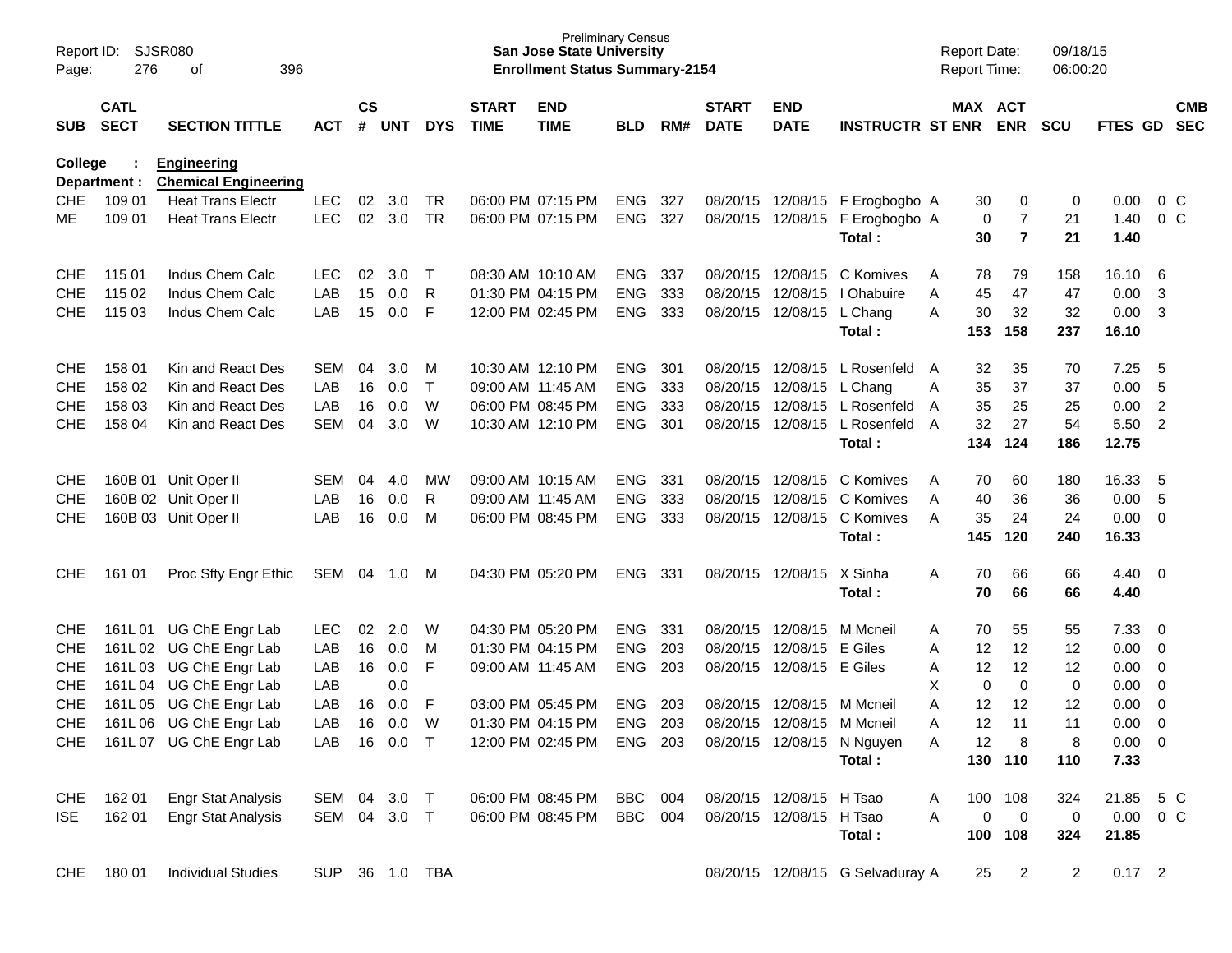| Report ID:<br>Page:                                                              | 277                                                          | <b>SJSR080</b><br>396<br>οf                                                                                          |                                                                                  |                            |                                                      |                                               |                             | <b>San Jose State University</b><br><b>Enrollment Status Summary-2154</b> | <b>Preliminary Census</b>                            |                          |                             |                                                                                                                                          |                                                                                                                   | <b>Report Date:</b><br>Report Time: |                                                            | 09/18/15<br>06:00:20        |                                                                                                   |                                                         |                                     |
|----------------------------------------------------------------------------------|--------------------------------------------------------------|----------------------------------------------------------------------------------------------------------------------|----------------------------------------------------------------------------------|----------------------------|------------------------------------------------------|-----------------------------------------------|-----------------------------|---------------------------------------------------------------------------|------------------------------------------------------|--------------------------|-----------------------------|------------------------------------------------------------------------------------------------------------------------------------------|-------------------------------------------------------------------------------------------------------------------|-------------------------------------|------------------------------------------------------------|-----------------------------|---------------------------------------------------------------------------------------------------|---------------------------------------------------------|-------------------------------------|
| <b>SUB</b>                                                                       | <b>CATL</b><br><b>SECT</b>                                   | <b>SECTION TITTLE</b>                                                                                                | <b>ACT</b>                                                                       | <b>CS</b><br>#             | <b>UNT</b>                                           | <b>DYS</b>                                    | <b>START</b><br><b>TIME</b> | <b>END</b><br><b>TIME</b>                                                 | <b>BLD</b>                                           | RM#                      | <b>START</b><br><b>DATE</b> | <b>END</b><br><b>DATE</b>                                                                                                                | <b>INSTRUCTR ST ENR</b>                                                                                           |                                     | MAX ACT<br><b>ENR</b>                                      | <b>SCU</b>                  | FTES GD SEC                                                                                       |                                                         | <b>CMB</b>                          |
| <b>CHE</b><br>CHE                                                                | 180 02<br>180 03                                             | <b>Individual Studies</b><br><b>Individual Studies</b>                                                               | <b>SUP</b><br><b>SUP</b>                                                         | 36<br>36                   | 2.0<br>3.0                                           | TBA<br><b>TBA</b>                             |                             |                                                                           |                                                      |                          |                             | 08/20/15 12/08/15                                                                                                                        | 08/20/15 12/08/15 G Selvaduray A<br>G Selvaduray A<br>Total:                                                      |                                     | 25<br>0<br>25<br>0<br>75<br>$\mathbf{2}$                   | 0<br>0<br>$\mathbf{2}$      | 0.00<br>0.00<br>0.17                                                                              | $\overline{0}$<br>$\overline{0}$                        |                                     |
| <b>CHE</b><br><b>CHE</b><br><b>CHE</b><br><b>CHE</b>                             | 190 01<br>190 02<br>190 03<br>190 04                         | Intro to Tran Phen<br>Intro to Tran Phen<br>Intro to Tran Phen<br>Intro to Tran Phen                                 | <b>LEC</b><br>LAB<br>LAB<br><b>LEC</b>                                           | 15<br>15<br>02             | 3.0<br>0.0<br>0.0<br>3.0                             | $\top$<br>F<br>R                              |                             | 01:30 PM 04:15 PM<br>09:00 AM 11:45 AM<br>07:00 AM 08:40 AM               | <b>ENG</b><br><b>ENG</b><br><b>ENG</b>               | 333<br>333<br>189        |                             |                                                                                                                                          | 08/20/15 12/08/15   Hinojosa-V A<br>08/20/15 12/08/15 I Hinojosa-V A<br>08/20/15 12/08/15 F Erogbogbo A<br>Total: | Χ<br>100<br>190                     | 0<br>0<br>45<br>49<br>45<br>44<br>93<br>186                | 0<br>49<br>44<br>186<br>279 | 0.00<br>0.00<br>0.00<br>18.95<br>18.95                                                            | $\overline{0}$<br>5<br>$\overline{2}$<br>$\overline{7}$ |                                     |
| <b>CHE</b>                                                                       | 192 01                                                       | Intro Biochem Engr                                                                                                   | SEM                                                                              | 04                         | 3.0                                                  | TR                                            |                             | 04:30 PM 05:45 PM                                                         | <b>ENG</b>                                           | 333                      |                             | 08/20/15 12/08/15                                                                                                                        | X Sinha<br>Total:                                                                                                 | A                                   | 31<br>40<br>40<br>31                                       | 93<br>93                    | 6.50<br>6.50                                                                                      | - 6                                                     |                                     |
| <b>CHE</b><br><b>MATE</b>                                                        | 199 01<br>19901                                              | Special Topics ChE & SEM 04<br>Special Topics ChE & SEM 04                                                           |                                                                                  |                            | 3.0<br>- 3.0                                         | R<br>R                                        |                             | 06:00 PM 08:45 PM<br>06:00 PM 08:45 PM                                    | <b>ENG</b><br><b>ENG</b>                             | 329<br>329               |                             | 08/20/15 12/08/15<br>08/20/15 12/08/15                                                                                                   | M Privitera<br>M Privitera<br>Total:                                                                              | A<br>A                              | 30<br>40<br>$\overline{c}$<br>0<br>40<br>32                | 90<br>6<br>96               | 6.00<br>0.40<br>6.40                                                                              |                                                         | $0\,$ C<br>0 <sup>C</sup>           |
| <b>CHE</b>                                                                       | 211 01                                                       | Adv Ch Engr Thermo SEM 05 3.0                                                                                        |                                                                                  |                            |                                                      | - M                                           |                             | 06:00 PM 08:45 PM                                                         | <b>ENG</b>                                           | 339                      |                             | 08/20/15 12/08/15                                                                                                                        | L Chang<br>Total:                                                                                                 | A                                   | 31<br>42<br>42<br>31                                       | 93<br>93                    | 7.75 31<br>7.75                                                                                   |                                                         |                                     |
| <b>CHE</b>                                                                       | 219 01                                                       | <b>Transport Proc</b>                                                                                                | SEM                                                                              | 05                         | 3.0                                                  | W                                             |                             | 06:00 PM 08:45 PM                                                         | <b>ENG</b>                                           | 339                      |                             | 08/20/15 12/08/15                                                                                                                        | S Datwani<br>Total:                                                                                               | A                                   | 20<br>42<br>42<br>20                                       | 60<br>60                    | 5.00 20<br>5.00                                                                                   |                                                         |                                     |
| <b>CHE</b><br><b>BME</b><br><b>CHE</b><br><b>BME</b><br><b>CHE</b><br><b>BME</b> | 298 01<br>298 01<br>298 02<br>298 02<br>298 03<br>298 03     | Master's Project<br>Master's Project<br>Master's Project<br>Master's Project<br>Master's Project<br>Master's Project | <b>SUP</b><br><b>SUP</b><br><b>SUP</b><br><b>SUP</b><br><b>SUP</b><br><b>SUP</b> | 25<br>25<br>25<br>25<br>25 | 1.0<br>1.0<br>2.0<br>2.0<br>2.0<br>2.0               | TBA<br><b>TBA</b><br><b>TBA</b><br><b>TBA</b> |                             |                                                                           | <b>ENG</b><br><b>ENG</b><br><b>ENG</b><br><b>ENG</b> | 329<br>329<br>329<br>329 | 08/20/15<br>08/20/15        | 08/20/15 12/08/15 S Diaz<br>12/08/15 S Diaz<br>12/08/15 S Diaz<br>08/20/15 12/08/15 S Diaz<br>08/20/15 12/08/15 S Diaz                   |                                                                                                                   | A<br>Α<br>Α<br>Α<br>Х<br>X          | 20<br>0<br>20<br>2<br>0<br>0<br>0<br>0<br>0<br>0           | 1<br>1<br>4<br>0<br>0<br>0  | 0.08<br>0.08<br>0.33<br>0.00<br>0.00<br>0.00                                                      | 0<br>0                                                  | 1 C<br>1 C<br>2 C<br>0 <sup>C</sup> |
| <b>CHE</b><br><b>BME</b>                                                         | 298 04<br>298 04                                             | Master's Project<br>Master's Project                                                                                 | <b>SUP</b><br><b>SUP</b>                                                         | 25<br>25                   | 2.0<br>2.0                                           | м<br>M                                        |                             | 03:00 PM 05:45 PM<br>03:00 PM 05:45 PM                                    | <b>ENG</b><br><b>ENG</b>                             | 395<br>395               | 08/20/15                    | 12/08/15 S Diaz<br>08/20/15 12/08/15 S Diaz                                                                                              | Total:                                                                                                            | A<br>Α                              | 20<br>10<br>0<br>9<br>60<br>23                             | 20<br>18<br>44              | 1.67<br>1.50<br>3.67                                                                              | 10 C                                                    | 9 C                                 |
| <b>CHE</b><br>BME<br>CHE<br>BME<br><b>CHE</b>                                    | 299 01<br>299 01<br>299 02<br>299 02<br>299 03<br>BME 299 03 | Master's Thesis<br>Master's Thesis<br>Master's Thesis<br>Master's Thesis<br>Master's Thesis<br>Master's Thesis       | <b>SUP</b><br><b>SUP</b><br><b>SUP</b><br><b>SUP</b><br><b>SUP</b><br><b>SUP</b> | 25                         | 3.0<br>3.0<br>25 3.0<br>25 3.0<br>25 3.0<br>25 3.0 M | <b>TBA</b><br><b>TBA</b><br>M                 |                             | 03:00 PM 05:45 PM<br>03:00 PM 05:45 PM                                    | ENG 329<br>ENG 329<br>ENG 395<br>ENG 395             |                          |                             | 08/20/15 12/08/15 S Diaz<br>08/20/15 12/08/15 S Diaz<br>08/20/15 12/08/15 S Diaz<br>08/20/15 12/08/15 S Diaz<br>08/20/15 12/08/15 S Diaz |                                                                                                                   | X<br>X<br>Α<br>A<br>A<br>A          | 0<br>0<br>0<br>0<br>20<br>0<br>0<br>0<br>20<br>0<br>0<br>0 | 0<br>0<br>0<br>0<br>0<br>0  | $0.00 \quad 0$<br>$0.00 \t 0$<br>$0.00 \t 0 C$<br>$0.00 \t 0 C$<br>$0.00 \t 0 C$<br>$0.00 \t 0 C$ |                                                         |                                     |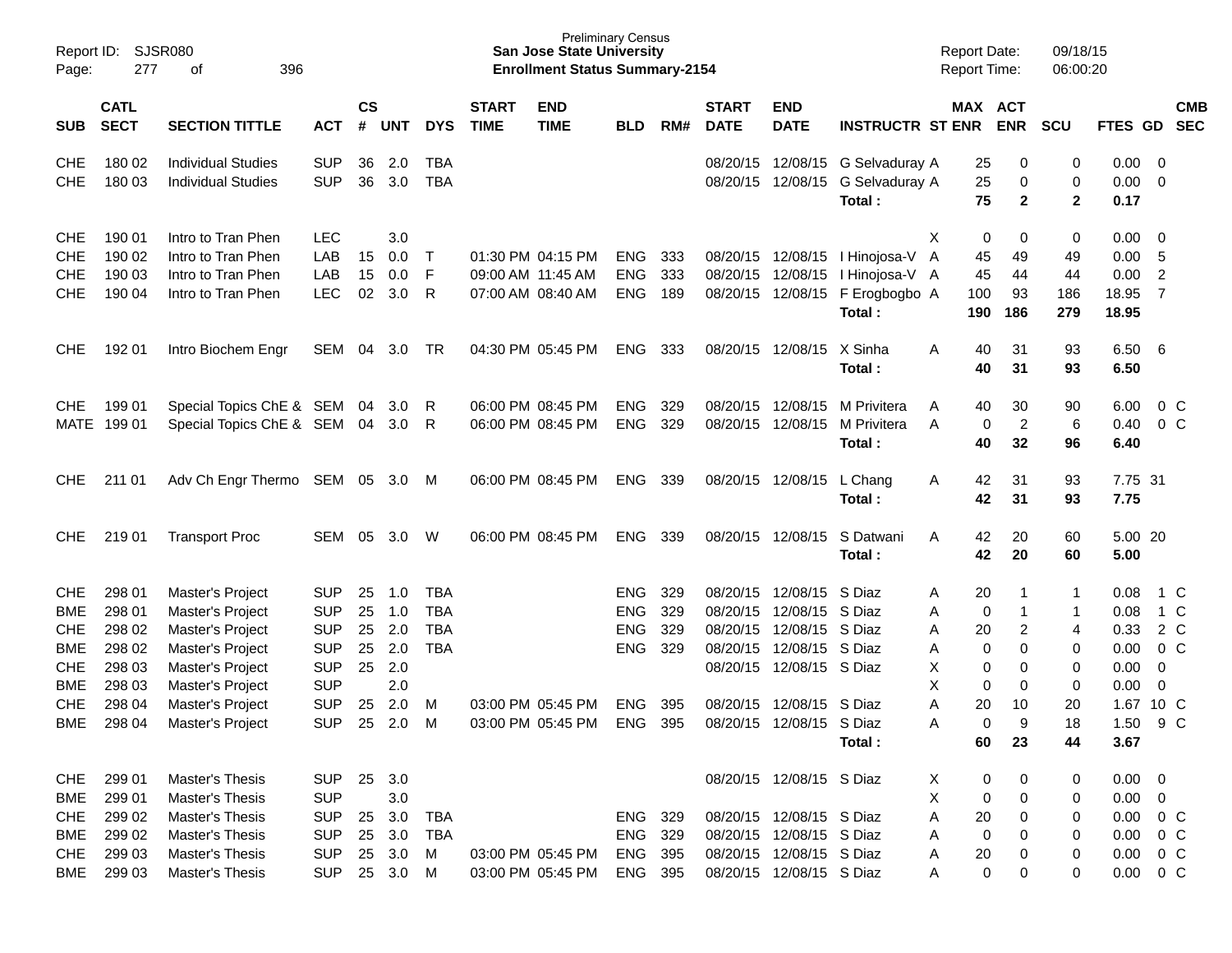| Report ID:<br>Page: |                            | 278 | SJSR080<br>οf               | 396        |         |            |            |                             | <b>San Jose State University</b><br><b>Enrollment Status Summary-2154</b> | <b>Preliminary Census</b> |     |                             |                                                  |                           | <b>Report Date:</b><br><b>Report Time:</b> |                          | 09/18/15<br>06:00:20 |                          |                          |
|---------------------|----------------------------|-----|-----------------------------|------------|---------|------------|------------|-----------------------------|---------------------------------------------------------------------------|---------------------------|-----|-----------------------------|--------------------------------------------------|---------------------------|--------------------------------------------|--------------------------|----------------------|--------------------------|--------------------------|
| <b>SUB</b>          | <b>CATL</b><br><b>SECT</b> |     | <b>SECTION TITTLE</b>       | <b>ACT</b> | CS<br># | <b>UNT</b> | <b>DYS</b> | <b>START</b><br><b>TIME</b> | <b>END</b><br>TIME                                                        | <b>BLD</b>                | RM# | <b>START</b><br><b>DATE</b> | <b>END</b><br><b>DATE</b>                        | <b>INSTRUCTR ST ENR</b>   | MAX                                        | <b>ACT</b><br><b>ENR</b> | <b>SCU</b>           | FTES GD                  | <b>CMB</b><br><b>SEC</b> |
|                     |                            |     |                             |            |         |            |            |                             |                                                                           |                           |     |                             |                                                  | Total:                    | 40                                         | $\mathbf 0$              | 0                    | 0.00                     |                          |
|                     | Department :               |     | <b>Chemical Engineering</b> |            |         |            |            |                             |                                                                           |                           |     |                             | <b>Lower Division:</b><br><b>Upper Division:</b> | <b>Department Total:</b>  | 1291<br>0<br>1107                          | 1018<br>$\bf{0}$<br>944  | 1851<br>0<br>1654    | 128.60<br>0.00<br>112.18 |                          |
|                     |                            |     |                             |            |         |            |            |                             |                                                                           |                           |     |                             |                                                  | <b>Graduate Division:</b> | 184                                        | 74                       | 197                  | 16.42                    |                          |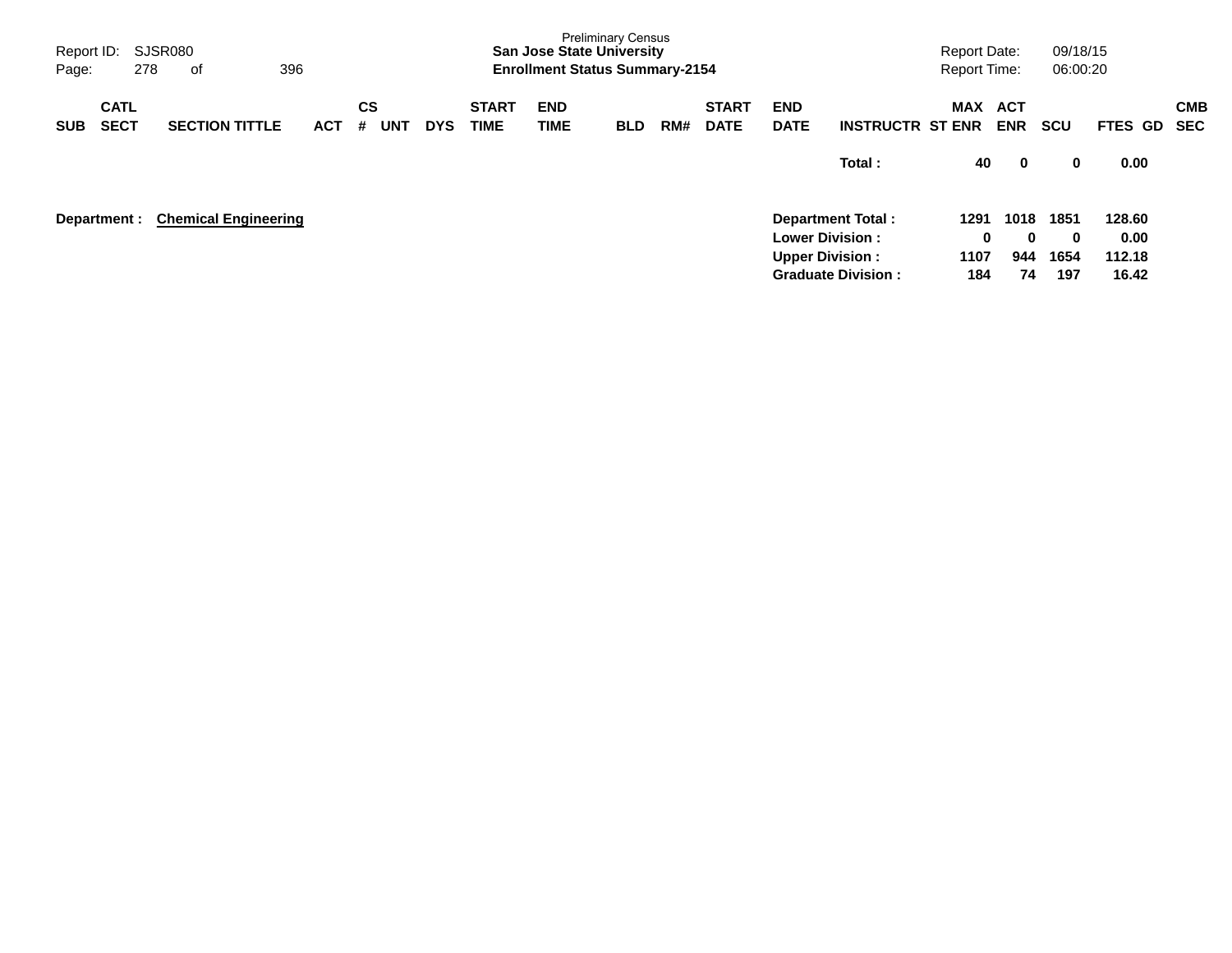| Report ID:<br>Page: | 279                        | <b>SJSR080</b><br>396<br>of                                        |            |                    |           |            |                             | <b>San Jose State University</b><br><b>Enrollment Status Summary-2154</b> | <b>Preliminary Census</b> |     |                             |                           |                         |   | <b>Report Date:</b><br>Report Time: |                              | 09/18/15<br>06:00:20 |             |                            |                          |
|---------------------|----------------------------|--------------------------------------------------------------------|------------|--------------------|-----------|------------|-----------------------------|---------------------------------------------------------------------------|---------------------------|-----|-----------------------------|---------------------------|-------------------------|---|-------------------------------------|------------------------------|----------------------|-------------|----------------------------|--------------------------|
| <b>SUB</b>          | <b>CATL</b><br><b>SECT</b> | <b>SECTION TITTLE</b>                                              | <b>ACT</b> | $\mathsf{cs}$<br># | UNT       | <b>DYS</b> | <b>START</b><br><b>TIME</b> | <b>END</b><br><b>TIME</b>                                                 | <b>BLD</b>                | RM# | <b>START</b><br><b>DATE</b> | <b>END</b><br><b>DATE</b> | <b>INSTRUCTR ST ENR</b> |   |                                     | <b>MAX ACT</b><br><b>ENR</b> | <b>SCU</b>           | FTES GD     |                            | <b>CMB</b><br><b>SEC</b> |
| College             | Department :               | <b>Engineering</b><br><b>Civil &amp; Environmental Engineering</b> |            |                    |           |            |                             |                                                                           |                           |     |                             |                           |                         |   |                                     |                              |                      |             |                            |                          |
| CE                  | 801                        | Plane Surveying                                                    | <b>SEM</b> | 02                 | 3.0       | <b>TR</b>  |                             | 07:30 AM 08:20 AM                                                         | <b>ENG</b>                | 331 |                             | 08/20/15 12/08/15         | J May                   | A | 90                                  | 82                           | 164                  | 16.45       | - 1                        |                          |
| <b>CE</b>           | 8 0 2                      | Plane Surveying                                                    | LAB        | 16                 | 0.0       | T          |                             | 08:30 AM 11:20 AM                                                         | <b>ENG</b>                | 132 | 08/20/15                    | 12/08/15                  | J May                   | Α | 18                                  | 20                           | 20                   | 0.00        | - 0                        |                          |
| <b>CE</b>           | 803                        | <b>Plane Surveying</b>                                             | LAB        | 16                 | 0.0       | T.         |                             | 12:30 PM 03:15 PM                                                         | <b>ENG</b>                | 132 | 08/20/15                    | 12/08/15                  | J May                   | A | 18                                  | 21                           | 21                   | 0.00        | $\overline{1}$             |                          |
| <b>CE</b>           | 8 0 4                      | <b>Plane Surveying</b>                                             | LAB        | 16                 | 0.0       | R          |                             | 08:30 AM 11:20 AM                                                         | <b>ENG</b>                | 132 | 08/20/15                    | 12/08/15                  | J May                   | Α | 18                                  | 20                           | 20                   | 0.00        | $\overline{\mathbf{0}}$    |                          |
| <b>CE</b>           | 805                        | <b>Plane Surveying</b>                                             | LAB        | 16                 | 0.0       | R          |                             | 12:30 PM 03:15 PM                                                         | <b>ENG</b>                | 132 | 08/20/15                    | 12/08/15                  | A Ladai                 | Α | 18                                  | 21                           | 21                   | 0.00        | 0                          |                          |
| <b>CE</b>           | 8 0 6                      | <b>Plane Surveying</b>                                             | LAB        |                    | 0.0       |            |                             |                                                                           |                           |     |                             |                           |                         | X | $\mathbf 0$                         | $\mathbf 0$                  | 0                    | 0.00        | $\overline{\mathbf{0}}$    |                          |
|                     |                            |                                                                    |            |                    |           |            |                             |                                                                           |                           |     |                             |                           | Total:                  |   | 162                                 | 164                          | 246                  | 16.45       |                            |                          |
| <b>CE</b>           | 20 01                      | Graphics/CAD/Prog                                                  | <b>SEM</b> | 02                 | 3.0       | МW         |                             | 07:30 AM 08:20 AM                                                         | <b>ENG</b>                | 331 |                             | 08/20/15 12/08/15         | A Wong                  | A | 72                                  | 79                           | 158                  | 15.85       | $\overline{\phantom{0}}$ 1 |                          |
| <b>CE</b>           | 20 02                      | Graphics/CAD/Prog                                                  | LAB        | 16                 | 0.0       | M          |                             | 09:00 AM 11:45 AM                                                         | <b>ENG</b>                | 407 | 08/20/15                    | 12/08/15                  | A Wona                  | A | 18                                  | 20                           | 20                   | 0.00        | 0                          |                          |
| <b>CE</b>           | 20 03                      | Graphics/CAD/Prog                                                  | LAB        | 16                 | 0.0       | м          |                             | 12:00 PM 02:45 PM                                                         | <b>ENG</b>                | 407 | 08/20/15                    | 12/08/15                  | R Kachhapati A          |   | 18                                  | 20                           | 20                   | 0.00        | $\overline{0}$             |                          |
| <b>CE</b>           | 20 04                      | Graphics/CAD/Prog                                                  | LAB        | 16                 | 0.0       | W          |                             | 09:00 AM 11:45 AM                                                         | <b>ENG</b>                | 407 | 08/20/15                    | 12/08/15                  | A Wona                  | A | 18                                  | 20                           | 20                   | 0.00        | $\overline{0}$             |                          |
| <b>CE</b>           | 20 05                      | Graphics/CAD/Prog                                                  | LAB        | 16                 | 0.0       | W          |                             | 12:00 PM 02:45 PM                                                         | <b>ENG</b>                | 407 |                             | 08/20/15 12/08/15         | R Kachhapati A          |   | 18                                  | 19                           | 19                   | 0.00        | $\overline{1}$             |                          |
|                     |                            |                                                                    |            |                    |           |            |                             |                                                                           |                           |     |                             |                           | Total:                  |   | 144                                 | 158                          | 237                  | 15.85       |                            |                          |
| <b>CE</b>           | 95 01                      | <b>Theory App Statics</b>                                          | <b>LEC</b> | 02                 | 3.0       | <b>TR</b>  |                             | 09:00 AM 10:15 AM                                                         | <b>ENG</b>                | 331 | 08/20/15                    | 12/08/15                  | S Vukazich              | A | 65                                  | 61                           | 183                  | 12.25       | $\overline{\phantom{0}}$ 1 |                          |
| <b>CE</b>           | 95 02                      | <b>Theory App Statics</b>                                          | <b>LEC</b> | 02                 | 3.0       | <b>MW</b>  |                             | 09:00 AM 10:15 AM                                                         | <b>DMH</b>                | 150 | 08/20/15                    | 12/08/15                  | M Maaz                  | A | 65                                  | 47                           | 141                  | 9.45        | $\overline{1}$             |                          |
| <b>CE</b>           | 95 03                      | <b>Theory App Statics</b>                                          | <b>LEC</b> |                    | 3.0       |            |                             |                                                                           |                           |     |                             |                           |                         | X | 0                                   | $\mathbf 0$                  | 0                    | 0.00        | $\overline{0}$             |                          |
| <b>CE</b>           | 95 04                      | <b>Theory App Statics</b>                                          | <b>LEC</b> | 02                 | 3.0       | МW         |                             | 12:00 PM 01:15 PM                                                         | <b>ENG</b>                | 329 |                             | 08/20/15 12/08/15         | M Soliman               | A | 60                                  | 46                           | 138                  | 9.30        | $\overline{2}$             |                          |
|                     |                            |                                                                    |            |                    |           |            |                             |                                                                           |                           |     |                             |                           | Total:                  |   | 190                                 | 154                          | 462                  | 31.00       |                            |                          |
| <b>CE</b>           | 99 01                      | Intro Statics                                                      | <b>LEC</b> | 02                 | 2.0       | <b>MW</b>  |                             | 08:00 AM 08:50 AM                                                         | <b>ENG</b>                | 341 |                             | 08/20/15 12/08/15         | M Maaz                  | A | 65                                  | 55                           | 110                  | 7.43        | $\mathbf{3}$               |                          |
|                     |                            |                                                                    |            |                    |           |            |                             |                                                                           |                           |     |                             |                           | Total:                  |   | 65                                  | 55                           | 110                  | 7.43        |                            |                          |
| <b>CE</b>           | 112 01                     | Mech of Matls                                                      | <b>LEC</b> | 02                 | 3.0       | MW         |                             | 12:00 PM 01:15 PM                                                         | <b>ENG</b>                | 341 |                             | 08/20/15 12/08/15         | H Habib                 | A | 65                                  | 60                           | 180                  | 12.10       | $\overline{2}$             |                          |
| CE                  | 112 02                     | Mech of Matls                                                      | <b>LEC</b> | 02                 | 3.0       | <b>TR</b>  |                             | 10:30 AM 11:45 AM                                                         | <b>ENG</b>                | 341 | 08/20/15                    | 12/08/15                  | M Soliman               | A | 65                                  | 63                           | 189                  | 12.60       | 0                          |                          |
| <b>CE</b>           | 112 03                     | Mech of Matls                                                      | <b>LEC</b> | 02                 | 3.0       | <b>TR</b>  |                             | 09:00 AM 10:15 AM                                                         | <b>ENG</b>                | 488 | 08/20/15                    | 12/08/15                  | M Soliman               | A | 50                                  | 48                           | 144                  | 9.65        | $\overline{1}$             |                          |
| <b>CE</b>           | 112 04                     | Mech of Matls                                                      | LEC        | 02                 | 3.0       | <b>MW</b>  |                             | 09:00 AM 10:15 AM                                                         | <b>DMH</b>                | 234 | 08/20/15                    | 12/08/15                  | H Habib                 | A | 65                                  | 36                           | 108                  | 7.25        | $\overline{1}$             |                          |
|                     |                            |                                                                    |            |                    |           |            |                             |                                                                           |                           |     |                             |                           | Total:                  |   | 245                                 | 207                          | 621                  | 41.60       |                            |                          |
| <b>CE</b>           | 120 01                     | <b>Construc Matl Lab</b>                                           | LAB        | 16                 | 1.0       | M          |                             | 06:00 PM 08:45 PM                                                         | <b>ENG</b>                | 134 |                             | 08/20/15 12/08/15         | M Maaz                  | A | 18                                  | 18                           | 18                   | 1.20        | $\overline{\phantom{0}}$   |                          |
| <b>CE</b>           | 120 02                     | <b>Construc Matl Lab</b>                                           | LAB        | 16                 | 1.0       | $\top$     |                             | 06:00 PM 08:45 PM                                                         | ENG                       | 134 |                             | 08/20/15 12/08/15         | M Maaz                  | A | 18                                  | 16                           | 16                   | $1.07 \t 0$ |                            |                          |
| CE                  | 120 03                     | <b>Construc Matl Lab</b>                                           | LAB        |                    | 16 1.0    | W          |                             | 06:00 PM 08:45 PM                                                         | ENG 134                   |     |                             | 08/20/15 12/08/15 M Maaz  |                         | Α | 18                                  | 13                           | 13                   | 0.88        | $\overline{\phantom{0}}$ 1 |                          |
| <b>CE</b>           | 120 04                     | Construc Matl Lab                                                  | LAB        |                    | 1.0       |            |                             |                                                                           |                           |     |                             |                           |                         | X | 0                                   | 0                            | 0                    | $0.00 \t 0$ |                            |                          |
|                     |                            |                                                                    |            |                    |           |            |                             |                                                                           |                           |     |                             |                           | Total:                  |   | 54                                  | 47                           | 47                   | 3.15        |                            |                          |
| <b>CE</b>           | 121 01                     | <b>Transp Engrg</b>                                                | LEC        |                    | 02 3.0 MW |            |                             | 10:30 AM 11:20 AM                                                         | CL                        | 202 |                             | 08/20/15 12/08/15 J Botha |                         | A | 54                                  | 58                           | 116                  | 11.60 0     |                            |                          |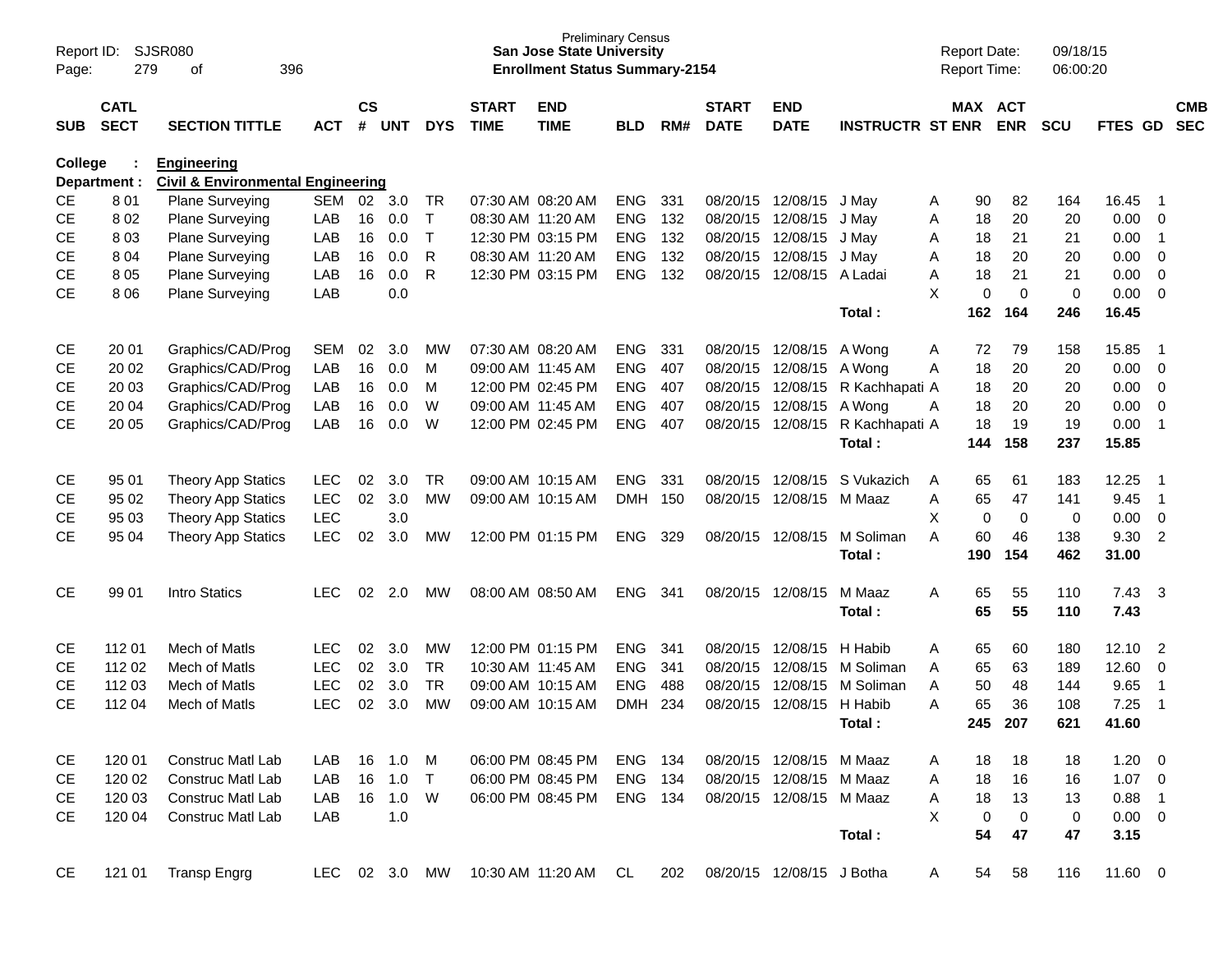| Page:      | Report ID:<br>SJSR080<br>280<br>396<br>оf |                         |               |                    |            |              |                             | <b>Preliminary Census</b><br><b>San Jose State University</b><br><b>Enrollment Status Summary-2154</b> |            |     |                             |                           |                                 | <b>Report Date:</b><br><b>Report Time:</b> |     |                       | 09/18/15<br>06:00:20 |             |                |                          |
|------------|-------------------------------------------|-------------------------|---------------|--------------------|------------|--------------|-----------------------------|--------------------------------------------------------------------------------------------------------|------------|-----|-----------------------------|---------------------------|---------------------------------|--------------------------------------------|-----|-----------------------|----------------------|-------------|----------------|--------------------------|
| <b>SUB</b> | <b>CATL</b><br><b>SECT</b>                | <b>SECTION TITTLE</b>   | <b>ACT</b>    | $\mathsf{cs}$<br># | <b>UNT</b> | <b>DYS</b>   | <b>START</b><br><b>TIME</b> | <b>END</b><br><b>TIME</b>                                                                              | <b>BLD</b> | RM# | <b>START</b><br><b>DATE</b> | <b>END</b><br><b>DATE</b> | <b>INSTRUCTR ST ENR</b>         |                                            |     | MAX ACT<br><b>ENR</b> | <b>SCU</b>           | FTES GD     |                | <b>CMB</b><br><b>SEC</b> |
| <b>CE</b>  | 121 02                                    | <b>Transp Engrg</b>     | LAB           | 16                 | 0.0        | M            |                             | 01:30 PM 04:15 PM                                                                                      | ENG        | 339 | 08/20/15                    | 12/08/15                  | J Botha                         | A                                          | 18  | 19                    | 19                   | 0.00        | 0              |                          |
| <b>CE</b>  | 121 03                                    | <b>Transp Engrg</b>     | LAB           | 16                 | 0.0        | W            |                             | 01:30 PM 04:15 PM                                                                                      | <b>ENG</b> | 339 | 08/20/15                    | 12/08/15                  | J Botha                         | Α                                          | 18  | 20                    | 20                   | 0.00        | 0              |                          |
| CЕ         | 121 04                                    | <b>Transp Engrg</b>     | LAB           | 16                 | 0.0        | Τ            |                             | 01:30 PM 04:15 PM                                                                                      | <b>ENG</b> | 339 | 08/20/15                    | 12/08/15                  | J Botha                         | Α                                          | 18  | 19                    | 19                   | 0.00        | 0              |                          |
| <b>CE</b>  | 121 05                                    | <b>Transp Engrg</b>     | LEC           | 02                 | 3.0        | <b>TR</b>    |                             | 12:00 PM 12:50 PM                                                                                      | <b>ENG</b> | 395 | 08/20/15                    | 12/08/15                  | S Koosha                        | A                                          | 18  | 16                    | 32                   | 3.20        | $\mathbf 0$    |                          |
| <b>CE</b>  | 121 06                                    | <b>Transp Engrg</b>     | LAB           | 16                 | 0.0        | $\mathsf{R}$ |                             | 06:00 PM 08:45 PM                                                                                      | <b>ENG</b> | 395 | 08/20/15                    | 12/08/15                  | S Koosha                        | A                                          | 18  | 16                    | 16                   | 0.00        | $\mathbf 0$    |                          |
|            |                                           |                         |               |                    |            |              |                             |                                                                                                        |            |     |                             |                           | Total:                          |                                            | 144 | 148                   | 222                  | 14.80       |                |                          |
| <b>CE</b>  | 122 01                                    | <b>Traffic Engrg</b>    | <b>SEM</b>    | 04                 | 3.0        | R            |                             | 06:00 PM 08:45 PM                                                                                      | CL         | 303 | 08/20/15                    | 12/08/15                  | D Pitton                        | Α                                          | 35  | 35                    | 105                  | 7.15        | -3             |                          |
|            |                                           |                         |               |                    |            |              |                             |                                                                                                        |            |     |                             |                           | Total:                          |                                            | 35  | 35                    | 105                  | 7.15        |                |                          |
| <b>CE</b>  | 123 01                                    | Highway & Stree Des SEM |               | 04                 | 3.0        | $\top$       |                             | 06:00 PM 08:45 PM                                                                                      | CL         | 303 | 08/20/15                    | 12/08/15                  | S Koosha                        | A                                          | 35  | 33                    | 99                   | 6.65        | $\overline{1}$ |                          |
|            |                                           |                         |               |                    |            |              |                             |                                                                                                        |            |     |                             |                           | Total:                          |                                            | 35  | 33                    | 99                   | 6.65        |                |                          |
| CЕ         | 130 01                                    | <b>CE Econ Analysis</b> | <b>LEC</b>    |                    | 2.0        |              |                             |                                                                                                        |            |     |                             |                           |                                 | Χ                                          | 0   | 0                     | 0                    | 0.00        | 0              |                          |
| <b>CE</b>  | 130 02                                    | <b>CE Econ Analysis</b> | <b>LEC</b>    | 02                 | 2.0        | <b>TR</b>    |                             | 07:00 AM 07:50 AM                                                                                      | <b>ENG</b> | 341 |                             | 08/20/15 12/08/15         | J Tang                          | A                                          | 60  | 60                    | 120                  | 8.00        | $\mathbf 0$    |                          |
|            |                                           |                         |               |                    |            |              |                             |                                                                                                        |            |     |                             |                           | Total:                          |                                            | 60  | 60                    | 120                  | 8.00        |                |                          |
| CЕ         | 131 01                                    | Intr to Const Engr      | <b>LEC</b>    |                    | 3.0        |              |                             |                                                                                                        |            |     |                             |                           |                                 | Χ                                          | 0   | 0                     | 0                    | 0.00        | 0              |                          |
| <b>CE</b>  | 131 02                                    | Intr to Const Engr      | <b>LEC</b>    | 02                 | 3.0        | W            |                             | 06:00 PM 08:45 PM                                                                                      | CL         | 310 |                             | 08/20/15 12/08/15         | H Tooryani                      | A                                          | 60  | 56                    | 168                  | 11.20       | $\overline{0}$ |                          |
|            |                                           |                         |               |                    |            |              |                             |                                                                                                        |            |     |                             |                           | Total:                          |                                            | 60  | 56                    | 168                  | 11.20       |                |                          |
| <b>CE</b>  | 132 01                                    | Constr Meth & Equip     | SEM           | 04                 | 3.0        | W            |                             | 01:30 PM 04:15 PM                                                                                      | ENG        | 395 |                             | 08/20/15 12/08/15         | J Pyeon                         | A                                          | 30  | 15                    | 45                   | 3.25        | -5             |                          |
|            |                                           |                         |               |                    |            |              |                             |                                                                                                        |            |     |                             |                           | Total:                          |                                            | 30  | 15                    | 45                   | 3.25        |                |                          |
| <b>CE</b>  | 134 01                                    | Proj Mgt Const          | <b>SEM</b>    | 04                 | 3.0        | R            |                             | 01:30 PM 04:15 PM                                                                                      | <b>ENG</b> | 395 |                             | 08/20/15 12/08/15         | J Pyeon                         | A                                          | 30  | 31                    | 93                   | 6.50        | -6             |                          |
|            |                                           |                         |               |                    |            |              |                             |                                                                                                        |            |     |                             |                           | Total:                          |                                            | 30  | 31                    | 93                   | 6.50        |                |                          |
| CЕ         | 140 01                                    | Geotech Engr            | <b>SEM</b>    | 02                 | 3.0        | TR           |                             | 09:00 AM 09:50 AM                                                                                      | ENG        | 339 | 08/20/15                    | 12/08/15                  | M Khan                          | A                                          | 48  | 52                    | 104                  | 10.55       | -3             |                          |
| CЕ         | 140 02                                    | Geotech Engr            | LAB           | 16                 | 0.0        | M            |                             | 01:30 PM 04:15 PM                                                                                      | <b>ENG</b> | 209 | 08/20/15                    | 12/08/15                  | T Brown                         | A                                          | 16  | 16                    | 16                   | 0.00        | $\overline{2}$ |                          |
| <b>CE</b>  | 140 03                                    | Geotech Engr            | LAB           | 16                 | 0.0        | Τ            |                             | 01:30 PM 04:15 PM                                                                                      | <b>ENG</b> | 209 | 08/20/15                    | 12/08/15                  | T Brown                         | Α                                          | 16  | 18                    | 18                   | 0.00        | 0              |                          |
| CE         | 140 04                                    | Geotech Engr            | LAB           | 16                 | 0.0        | W            |                             | 01:30 PM 04:15 PM                                                                                      | <b>ENG</b> | 209 | 08/20/15                    | 12/08/15                  | T Brown                         | A                                          | 16  | 18                    | 18                   | 0.00        | $\overline{1}$ |                          |
| <b>CE</b>  | 140 05                                    | Geotech Engr            | SEM           |                    | 02 3.0     | TR           |                             | 08:00 AM 08:50 AM                                                                                      | ENG 339    |     |                             | 08/20/15 12/08/15 M Khan  |                                 | Α                                          | 16  | 16                    | 32                   | 3.20        | $\overline{0}$ |                          |
| <b>CE</b>  | 140 06                                    | Geotech Engr            | LAB           |                    | 16 0.0     | R.           |                             | 01:30 PM 04:15 PM                                                                                      | ENG 209    |     |                             | 08/20/15 12/08/15 M Khan  |                                 | Α                                          | 16  | 16                    | 16                   | $0.00 \t 0$ |                |                          |
|            |                                           |                         |               |                    |            |              |                             |                                                                                                        |            |     |                             |                           | Total:                          |                                            | 128 | 136                   | 204                  | 13.75       |                |                          |
| CE         | 145 01                                    | <b>Foundation Engr</b>  | LEC 02 3.0 T  |                    |            |              |                             | 01:30 PM 04:15 PM                                                                                      | ENG 395    |     |                             |                           | 08/20/15 12/08/15 M ThummaluruA |                                            | 30  | 13                    | 39                   | $2.70$ 2    |                |                          |
|            |                                           |                         |               |                    |            |              |                             |                                                                                                        |            |     |                             |                           | Total:                          |                                            | 30  | 13                    | 39                   | 2.70        |                |                          |
| CE         | 150 01                                    | Hydro and Hydrau        | SEM 02 3.0 MW |                    |            |              |                             | 12:00 PM 12:50 PM                                                                                      | ENG 339    |     |                             | 08/20/15 12/08/15 W Wang  |                                 | A                                          | 54  | 55                    | 110                  | $11.10$ 2   |                |                          |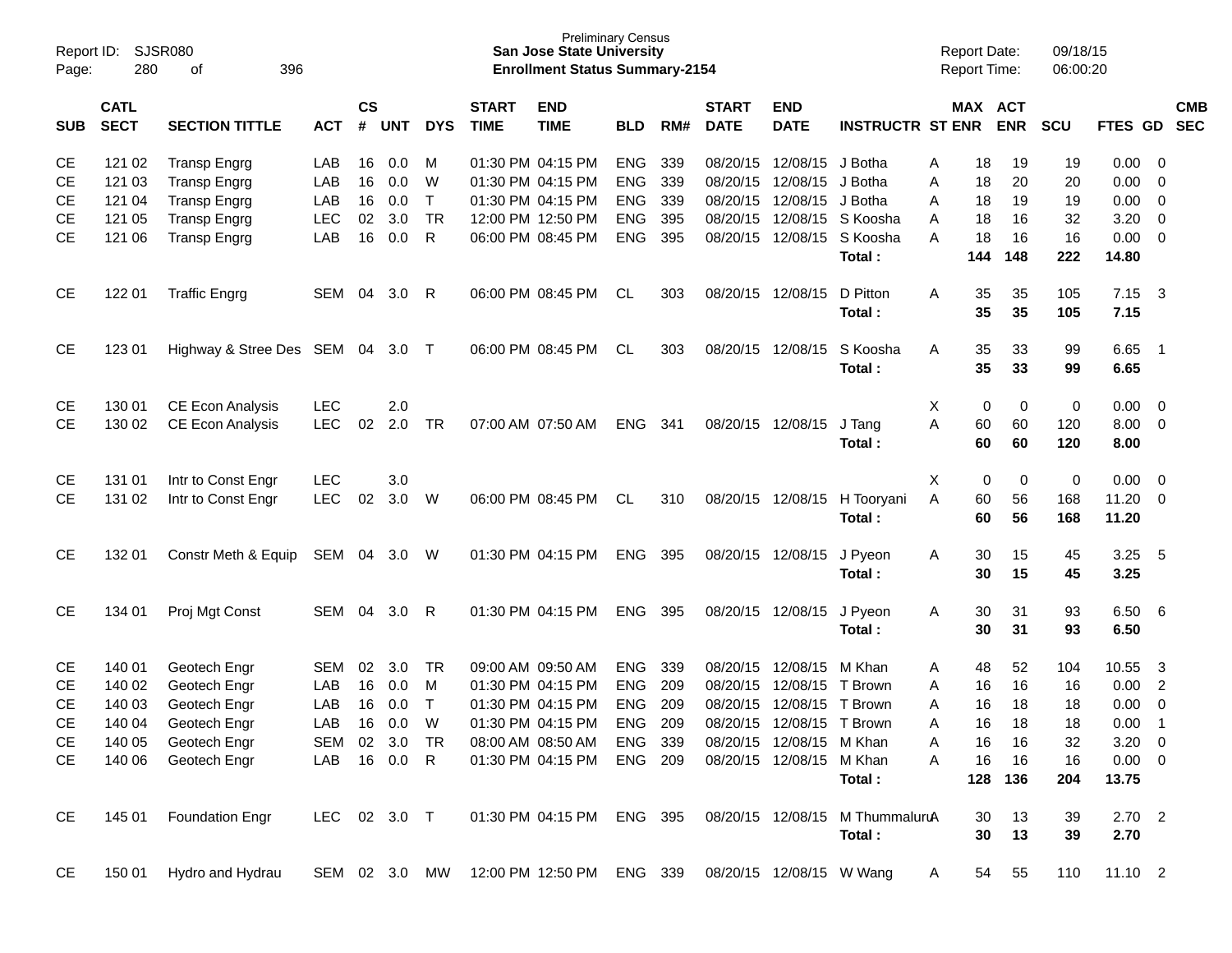| Report ID:<br>Page: | <b>SJSR080</b><br>281                                             |                           |            |    |            |              | <b>Preliminary Census</b><br><b>San Jose State University</b><br><b>Enrollment Status Summary-2154</b> |                           |            |     |                             |                            | <b>Report Date:</b><br><b>Report Time:</b> |                | 09/18/15<br>06:00:20 |                |         |                          |  |
|---------------------|-------------------------------------------------------------------|---------------------------|------------|----|------------|--------------|--------------------------------------------------------------------------------------------------------|---------------------------|------------|-----|-----------------------------|----------------------------|--------------------------------------------|----------------|----------------------|----------------|---------|--------------------------|--|
| <b>SUB</b>          | <b>CATL</b><br><b>SECT</b><br><b>SECTION TITTLE</b><br><b>ACT</b> |                           |            |    | <b>UNT</b> | <b>DYS</b>   | <b>START</b><br><b>TIME</b>                                                                            | <b>END</b><br><b>TIME</b> | <b>BLD</b> | RM# | <b>START</b><br><b>DATE</b> | <b>END</b><br><b>DATE</b>  | <b>INSTRUCTR ST ENR</b>                    | <b>MAX ACT</b> | <b>ENR</b>           | <b>SCU</b>     | FTES GD | <b>CMB</b><br><b>SEC</b> |  |
| <b>CE</b>           | 150 02                                                            | Hydro and Hydrau          | LAB        | 16 | 0.0        | M            |                                                                                                        | 01:30 PM 04:15 PM         | <b>ENG</b> | 150 | 08/20/15                    | 12/08/15                   | W Wang                                     | Α<br>18        | 18                   | 18             | 0.00    | 0                        |  |
| <b>CE</b>           | 150 03                                                            | Hydro and Hydrau          | LAB        | 16 | 0.0        | $\mathsf{T}$ |                                                                                                        | 01:30 PM 04:15 PM         | <b>ENG</b> | 150 | 08/20/15                    | 12/08/15                   | I Jeyachandr A                             | 18             | 19                   | 19             | 0.00    | -1                       |  |
| <b>CE</b>           | 150 04                                                            | Hydro and Hydrau          | LAB        | 16 | 0.0        | W            |                                                                                                        | 01:30 PM 04:15 PM         | <b>ENG</b> | 150 | 08/20/15                    | 12/08/15                   | I Jeyachandr A                             | 18             | 18                   | 18             | 0.00    | $\mathbf 1$              |  |
| <b>CE</b>           | 150 05                                                            | Hydro and Hydrau          | <b>SEM</b> | 02 | 3.0        | <b>MW</b>    |                                                                                                        | 12:00 PM 12:50 PM         | <b>ENG</b> | 327 | 08/20/15                    | 12/08/15                   | I Jeyachandr A                             | 18             | 9                    | 18             | 1.85    | $\overline{\mathbf{1}}$  |  |
| <b>CE</b>           | 150 06                                                            | Hydro and Hydrau          | LAB        | 16 | 0.0        | W            |                                                                                                        | 06:00 PM 08:45 PM         | <b>ENG</b> | 150 | 08/20/15                    | 12/08/15                   | C Salmo                                    | 18<br>A        | 9                    | 9              | 0.00    | -1                       |  |
|                     |                                                                   |                           |            |    |            |              |                                                                                                        |                           |            |     |                             |                            | Total:                                     | 144            | 128                  | 192            | 12.95   |                          |  |
| <b>CE</b>           | 154 01                                                            | <b>Hydraulic Design</b>   | SEM        | 04 | 3.0        | $\top$       |                                                                                                        | 06:00 PM 08:45 PM         | DMH 167    |     | 08/20/15                    | 12/08/15                   | <b>B</b> Kassab                            | 35<br>A        | 32                   | 96             | 6.55    | -3                       |  |
|                     |                                                                   |                           |            |    |            |              |                                                                                                        |                           |            |     |                             |                            | Total:                                     | 35             | 32                   | 96             | 6.55    |                          |  |
| СE                  | 160 01                                                            | <b>Struc Anlys</b>        | SEM        | 02 | 3.0        | TR           | 10:30 AM 11:20 AM                                                                                      |                           | <b>ENG</b> | 339 | 08/20/15                    | 12/08/15                   | S Vukazich                                 | 54<br>A        | 60                   | 120            | 12.10   | $\overline{2}$           |  |
| <b>CE</b>           | 160 02                                                            | <b>Struc Anlys</b>        | LAB        | 16 | 0.0        | $\mathsf{T}$ |                                                                                                        | 01:30 PM 04:15 PM         | <b>ENG</b> | 340 | 08/20/15                    | 12/08/15                   | S Vukazich                                 | 18<br>A        | 22                   | 22             | 0.00    | -1                       |  |
| <b>CE</b>           | 160 03                                                            | <b>Struc Anlys</b>        | LAB        | 16 | 0.0        | R            |                                                                                                        | 01:30 PM 04:15 PM         | <b>ENG</b> | 340 | 08/20/15                    | 12/08/15                   | S Vukazich                                 | 18<br>A        | 19                   | 19             | 0.00    | -1                       |  |
| <b>CE</b>           | 160 04                                                            | <b>Struc Anlys</b>        | LAB        | 16 | 0.0        | M            |                                                                                                        | 01:30 PM 04:15 PM         | <b>ENG</b> | 340 | 08/20/15                    |                            | 12/08/15 S Vukazich                        | 18<br>A        | 19                   | 19             | 0.00    | $\mathbf 0$              |  |
| <b>CE</b>           | 160 05                                                            | <b>Struc Anlys</b>        | <b>SEM</b> |    | 3.0        |              |                                                                                                        |                           |            |     |                             |                            |                                            | X<br>0         | $\mathbf 0$          | 0              | 0.00    | $\mathbf 0$              |  |
| <b>CE</b>           | 160 06                                                            | <b>Struc Anlys</b>        | LAB        |    | 0.0        |              |                                                                                                        |                           |            |     |                             |                            |                                            | X<br>0         | $\mathbf 0$          | $\mathbf 0$    | 0.00    | $\mathbf 0$              |  |
|                     |                                                                   |                           |            |    |            |              |                                                                                                        |                           |            |     |                             |                            | Total:                                     | 108            | 120                  | 180            | 12.10   |                          |  |
| <b>CE</b>           | 162 01                                                            | <b>Struc Concrete Des</b> | SEM        | 04 | 3.0        | <b>TR</b>    |                                                                                                        | 10:30 AM 11:20 AM         | <b>ENG</b> | 329 | 08/20/15                    | 12/08/15                   | A Al-Manasee A                             | 48             | 48                   | 96             | 9.65    | $\overline{1}$           |  |
| <b>CE</b>           | 162 02                                                            | <b>Struc Concrete Des</b> | LAB        | 16 | 0.0        | $\mathsf{T}$ |                                                                                                        | 01:30 PM 04:15 PM         | <b>ENG</b> | 335 | 08/20/15                    | 12/08/15                   | A Al-Manasee A                             | 16             | 16                   | 16             | 0.00    | $\mathbf 0$              |  |
| <b>CE</b>           | 162 03                                                            | <b>Struc Concrete Des</b> | LAB        | 16 | 0.0        | W            |                                                                                                        | 01:30 PM 04:15 PM         | <b>ENG</b> | 335 | 08/20/15                    | 12/08/15                   | M Maaz                                     | 16<br>A        | 16                   | 16             | 0.00    | $\mathbf 0$              |  |
| <b>CE</b>           | 162 04                                                            | <b>Struc Concrete Des</b> | LAB        | 16 | 0.0        | R            |                                                                                                        | 01:30 PM 04:15 PM         | <b>ENG</b> | 335 | 08/20/15                    | 12/08/15                   | A Al-Manasee A                             | 16             | 16                   | 16             | 0.00    | -1                       |  |
| <b>CE</b>           | 162 05                                                            | <b>Struc Concrete Des</b> | <b>SEM</b> | 04 | 3.0        | <b>TR</b>    | 10:30 AM 11:20 AM                                                                                      |                           | <b>ENG</b> | 335 | 08/20/15                    | 12/08/15                   | <b>B</b> SoumounthaA                       | 16             | $\overline{7}$       | 14             | 1.40    | $\mathbf 0$              |  |
| <b>CE</b>           | 162 06                                                            | <b>Struc Concrete Des</b> | LAB        | 16 | 0.0        | $\mathsf{T}$ |                                                                                                        | 06:00 PM 08:45 PM         | <b>ENG</b> | 335 | 08/20/15                    | 12/08/15                   | F Tondnevis A                              | 16             | $\overline{7}$       | $\overline{7}$ | 0.00    | $\mathbf 0$              |  |
|                     |                                                                   |                           |            |    |            |              |                                                                                                        |                           |            |     |                             |                            | Total:                                     | 128            | 110                  | 165            | 11.05   |                          |  |
| <b>CE</b>           | 164 01                                                            | Design Wood Struc         | SEM        | 04 | 3.0        | W            |                                                                                                        | 01:30 PM 04:15 PM         | <b>ENG</b> | 131 | 08/20/15                    | 12/08/15                   | K McMullin                                 | 35<br>A        | 33                   | 99             | 6.85    | -5                       |  |
|                     |                                                                   |                           |            |    |            |              |                                                                                                        |                           |            |     |                             |                            | Total :                                    | 35             | 33                   | 99             | 6.85    |                          |  |
| СE                  | 165 01                                                            | Erthquk Resis Dsgn        | SEM        | 05 | 3.0        | M            |                                                                                                        | 01:30 PM 04:15 PM         | <b>ENG</b> | 131 | 08/20/15                    | 12/08/15                   | M Soliman                                  | 35<br>A        | 23                   | 69             | 4.90    | 6                        |  |
|                     |                                                                   |                           |            |    |            |              |                                                                                                        |                           |            |     |                             |                            | Total:                                     | 35             | 23                   | 69             | 4.90    |                          |  |
| <b>CE</b>           | 170 01                                                            | Prin Environ Engr         | <b>LEC</b> | 02 | 3.0        | MW           |                                                                                                        | 08:00 AM 08:50 AM         | ENG        | 339 |                             | 08/20/15 12/08/15 J Mukhar |                                            | 54<br>A        | 55                   | 110            | 11.10   | $\overline{2}$           |  |
| <b>CE</b>           | 170 02                                                            | Prin Environ Engr         | LAB        | 16 | 0.0        | M            |                                                                                                        | 01:30 PM 04:15 PM         | ENG        | 336 |                             | 08/20/15 12/08/15 J Mukhar |                                            | 18<br>A        | 19                   | 19             | 0.00    | $\overline{2}$           |  |
| <b>CE</b>           | 170 03                                                            | Prin Environ Engr         | LAB        | 16 | 0.0        | $\mathsf{T}$ |                                                                                                        | 01:30 PM 04:15 PM         | ENG        | 336 |                             |                            | 08/20/15 12/08/15 R Lukkoor                | A<br>18        | 17                   | 17             | 0.00    | $\mathbf 0$              |  |
| <b>CE</b>           | 170 04                                                            | Prin Environ Engr         | LAB        | 16 | 0.0        | $\mathsf{R}$ |                                                                                                        | 01:30 PM 04:15 PM         | ENG 336    |     |                             |                            | 08/20/15 12/08/15 R Lukkoor                | Α<br>18        | 19                   | 19             | 0.00    | $\mathbf 0$              |  |
| <b>CE</b>           | 170 05                                                            | Prin Environ Engr         | <b>LEC</b> |    | 3.0        |              |                                                                                                        |                           |            |     |                             |                            |                                            | X<br>0         | $\mathbf 0$          | 0              | 0.00    | $\mathbf 0$              |  |
| <b>CE</b>           | 170 06                                                            | Prin Environ Engr         | LAB        |    | 0.0        |              |                                                                                                        |                           |            |     |                             |                            |                                            | X<br>0         | $\mathbf 0$          | 0              | 0.00    | $\mathbf 0$              |  |
|                     |                                                                   |                           |            |    |            |              |                                                                                                        |                           |            |     |                             |                            | Total:                                     | 108            | 110                  | 165            | 11.10   |                          |  |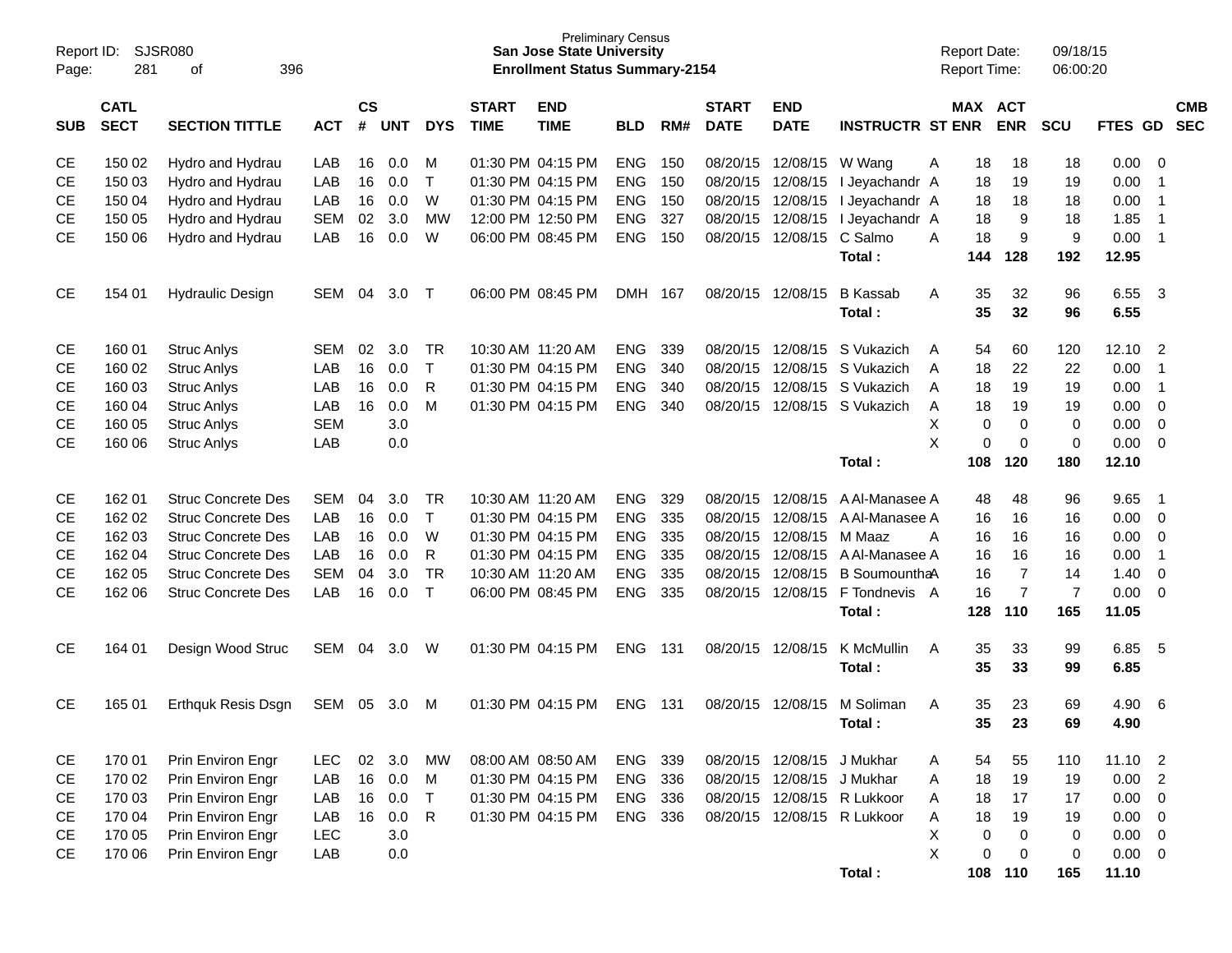| Page:                              | Report ID: SJSR080<br>282<br>396<br>of |                                                                          |                                        |                |                          |              |                             | <b>Preliminary Census</b><br><b>San Jose State University</b><br><b>Enrollment Status Summary-2154</b> |                                        |                   |                             |                                        |                                        | <b>Report Date:</b><br><b>Report Time:</b> |                                                        | 09/18/15<br>06:00:20       |                                                          |                          |            |
|------------------------------------|----------------------------------------|--------------------------------------------------------------------------|----------------------------------------|----------------|--------------------------|--------------|-----------------------------|--------------------------------------------------------------------------------------------------------|----------------------------------------|-------------------|-----------------------------|----------------------------------------|----------------------------------------|--------------------------------------------|--------------------------------------------------------|----------------------------|----------------------------------------------------------|--------------------------|------------|
| <b>SUB</b>                         | <b>CATL</b><br><b>SECT</b>             | <b>SECTION TITTLE</b>                                                    | <b>ACT</b>                             | <b>CS</b><br># | UNT                      | <b>DYS</b>   | <b>START</b><br><b>TIME</b> | <b>END</b><br><b>TIME</b>                                                                              | <b>BLD</b>                             | RM#               | <b>START</b><br><b>DATE</b> | <b>END</b><br><b>DATE</b>              | <b>INSTRUCTR ST ENR</b>                |                                            | MAX ACT<br><b>ENR</b>                                  | <b>SCU</b>                 | FTES GD SEC                                              |                          | <b>CMB</b> |
| <b>CE</b>                          | 174 01                                 | Wtr Dist WW Coll                                                         | SEM                                    | 05             | 3.0                      | M            |                             | 06:00 PM 08:45 PM                                                                                      | CL                                     | 234               |                             | 08/20/15 12/08/15                      | <b>B</b> Kassab<br>Total:              | Α                                          | 35<br>29<br>35<br>29                                   | 87<br>87                   | $6.20\ 8$<br>6.20                                        |                          |            |
| <b>CE</b><br>СE<br>СE<br><b>CE</b> | 181 01<br>181 02<br>181 03<br>181 04   | Civ Eng Systems<br>Civ Eng Systems<br>Civ Eng Systems<br>Civ Eng Systems | SEM<br>SEM<br><b>SEM</b><br><b>SEM</b> | 05<br>05<br>05 | 3.0<br>3.0<br>3.0<br>3.0 | МW<br>M<br>W |                             | 09:00 AM 10:15 AM<br>06:00 PM 08:45 PM<br>06:00 PM 08:45 PM                                            | <b>ENG</b><br><b>ENG</b><br><b>ENG</b> | 335<br>232<br>232 | 08/20/15<br>08/20/15        | 08/20/15 12/08/15<br>12/08/15 S Fakhry | J Botha<br>12/08/15 S Fakhry<br>Total: | Α<br>Α<br>Α<br>Χ                           | 18<br>16<br>18<br>18<br>18<br>18<br>0<br>0<br>54<br>52 | 48<br>54<br>54<br>0<br>156 | 3.20<br>$3.60 \ 0$<br>$3.60 \ 0$<br>$0.00 \t 0$<br>10.40 | $\overline{\phantom{0}}$ |            |
| <b>CE</b><br><b>CE</b>             | 190 01<br>190 02                       | Numer Solu CE Prob<br>Numer Solu CE Prob                                 | <b>LEC</b><br><b>LEC</b>               | 02             | 2.0<br>2.0               | $\top$       |                             | 06:00 PM 07:50 PM                                                                                      | <b>CL</b>                              | 202               |                             | 08/20/15 12/08/15                      | N Pham<br>Total:                       | A<br>Χ                                     | 60<br>58<br>$\mathbf 0$<br>0<br>60<br>58               | 116<br>0<br>116            | 7.83<br>$0.00 \t 0$<br>7.83                              | $\overline{\mathbf{3}}$  |            |
| CЕ<br>СE                           | 192 01<br>192 02                       | Prob Models for CE<br>Prob Models for CE                                 | SEM<br><b>SEM</b>                      | 02             | 2.0<br>2.0               | W            |                             | 06:00 PM 07:50 PM                                                                                      | МH                                     | 324               |                             | 08/20/15 12/08/15                      | J Mukhar<br>Total:                     | A<br>X                                     | 51<br>60<br>$\pmb{0}$<br>$\mathbf 0$<br>60<br>51       | 102<br>$\mathbf 0$<br>102  | 6.83<br>$0.00 \t 0$<br>6.83                              | $\overline{\phantom{0}}$ |            |
| <b>CE</b>                          | 210 01                                 | Advanced Mechanics SEM 05                                                |                                        |                | -3.0                     | -R           |                             | 06:00 PM 08:45 PM                                                                                      | CL                                     | 225               |                             | 08/20/15 12/08/15                      | A Singhal<br>Total:                    | A                                          | 31<br>40<br>40<br>31                                   | 93<br>93                   | 7.65 29<br>7.65                                          |                          |            |
| <b>CE</b>                          | 225 01                                 | <b>Public Transp Sys</b>                                                 | SEM                                    | 05             | 3.0                      | M            |                             | 06:00 PM 08:45 PM                                                                                      | <b>ENG</b>                             | 327               |                             | 08/20/15 12/08/15                      | S Koosha<br>Total:                     | A                                          | 22<br>30<br>30<br>22                                   | 66<br>66                   | 5.50 22<br>5.50                                          |                          |            |
| <b>CE</b>                          | 226 01                                 | Topics in Transp Eng                                                     | SEM 05                                 |                | 3.0                      | - W          |                             | 06:00 PM 08:45 PM                                                                                      | CL                                     | 234               |                             | 08/20/15 12/08/15                      | W Tanda<br>Total:                      | Α                                          | 40<br>27<br>40<br>27                                   | 81<br>81                   | 6.75 27<br>6.75                                          |                          |            |
| <b>CE</b>                          | 236 01                                 | Constr Op Analysis                                                       | SEM                                    | 05             | 3.0                      | R            |                             | 06:00 PM 08:45 PM                                                                                      | CL                                     | 302               |                             | 08/20/15 12/08/15                      | H Tooryani<br>Total:                   | A                                          | 47<br>45<br>47<br>45                                   | 135<br>135                 | 11.20 44<br>11.20                                        |                          |            |
| <b>CE</b>                          | 239 01                                 | Info Tech in Const                                                       | SEM 05                                 |                | 3.0                      | $\top$       |                             | 06:00 PM 08:45 PM                                                                                      | CL                                     | 234               |                             | 08/20/15 12/08/15 J Pyeon              | Total:                                 | A                                          | 31<br>40<br>40<br>31                                   | 93<br>93                   | 7.75 31<br>7.75                                          |                          |            |
| CE                                 | 243 01                                 | Adv Found Design                                                         | LEC                                    |                | 02 3.0 W                 |              |                             | 06:00 PM 08:45 PM CL                                                                                   |                                        | 225               |                             | 08/20/15 12/08/15 S Huang              | Total:                                 | Α                                          | 40<br>7<br>$\overline{7}$<br>40                        | 21<br>21                   | $1.75$ 7<br>1.75                                         |                          |            |
| <b>CE</b>                          | 248 01                                 | Forensic Engr                                                            | LEC 02 3.0 M                           |                |                          |              |                             | 06:00 PM 08:45 PM ENG 395                                                                              |                                        |                   | 08/20/15 12/08/15           |                                        | L Sullivan-G A<br>Total:               |                                            | 15<br>30<br>30<br>15                                   | 45<br>45                   | 3.75 15<br>3.75                                          |                          |            |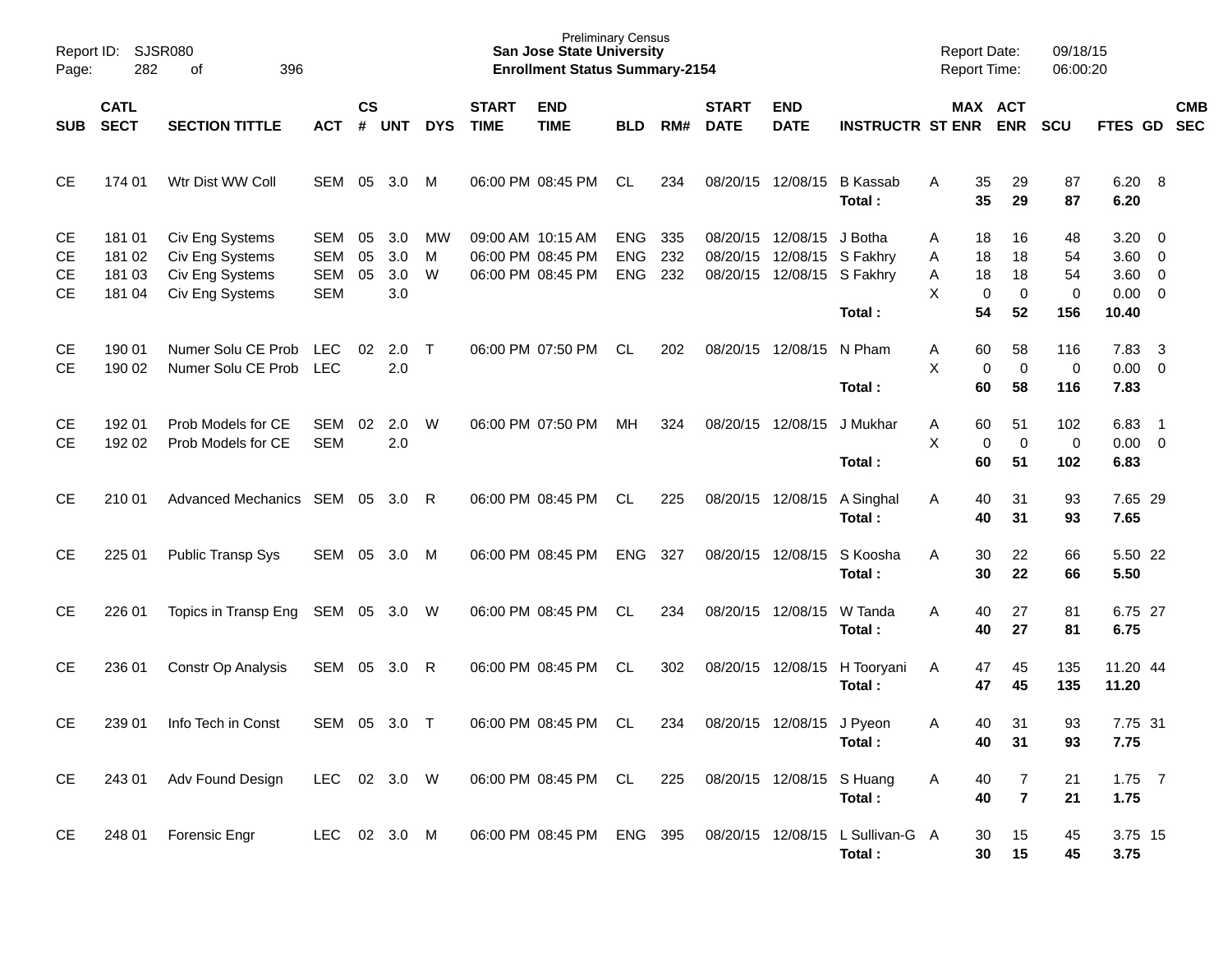| Report ID:<br>Page:                | 283                                  | <b>SJSR080</b><br>396<br>оf                                                                              |                                                      |                      |                          |                                                      |                             | <b>Preliminary Census</b><br><b>San Jose State University</b><br><b>Enrollment Status Summary-2154</b> |            |     |                                              |                                              |                                                          | <b>Report Date:</b><br><b>Report Time:</b> |                          |                       | 09/18/15<br>06:00:20              |                                      |                                                                   |                          |
|------------------------------------|--------------------------------------|----------------------------------------------------------------------------------------------------------|------------------------------------------------------|----------------------|--------------------------|------------------------------------------------------|-----------------------------|--------------------------------------------------------------------------------------------------------|------------|-----|----------------------------------------------|----------------------------------------------|----------------------------------------------------------|--------------------------------------------|--------------------------|-----------------------|-----------------------------------|--------------------------------------|-------------------------------------------------------------------|--------------------------|
| <b>SUB</b>                         | <b>CATL</b><br><b>SECT</b>           | <b>SECTION TITTLE</b>                                                                                    | <b>ACT</b>                                           | $\mathsf{cs}$<br>#   | <b>UNT</b>               | <b>DYS</b>                                           | <b>START</b><br><b>TIME</b> | <b>END</b><br><b>TIME</b>                                                                              | <b>BLD</b> | RM# | <b>START</b><br><b>DATE</b>                  | <b>END</b><br><b>DATE</b>                    | <b>INSTRUCTR ST ENR</b>                                  |                                            |                          | MAX ACT<br><b>ENR</b> | <b>SCU</b>                        | FTES GD                              |                                                                   | <b>CMB</b><br><b>SEC</b> |
| <b>CE</b>                          | 252 01                               | Adv Hydrology                                                                                            | SEM                                                  | 05                   | 3.0                      | M                                                    |                             | 06:00 PM 08:45 PM                                                                                      | CL.        | 225 | 08/20/15                                     | 12/08/15                                     | W Wang<br>Total:                                         | A                                          | 40<br>40                 | 19<br>19              | 57<br>57                          | 4.70 18<br>4.70                      |                                                                   |                          |
| <b>CE</b>                          | 256 01                               | SWR Engr                                                                                                 | <b>SEM</b>                                           | 05                   | 3.0                      | W                                                    |                             | 06:00 PM 08:45 PM                                                                                      | <b>CL</b>  | 202 | 08/20/15                                     | 12/08/15                                     | W Wang<br>Total:                                         | Α                                          | 40<br>40                 | 25<br>25              | 75<br>75                          | 6.15 23<br>6.15                      |                                                                   |                          |
| <b>CE</b>                          | 265 01                               | Adv Seismic Design                                                                                       | SEM                                                  | 05                   | 3.0                      | $\top$                                               |                             | 06:00 PM 08:45 PM                                                                                      | CL         | 225 |                                              | 08/20/15 12/08/15                            | K McMullin<br>Total:                                     | A                                          | 40<br>40                 | 27<br>27              | 81<br>81                          | 6.70 26<br>6.70                      |                                                                   |                          |
| <b>CE</b>                          | 272 01                               | <b>Biological Processes</b>                                                                              | SEM                                                  | 04                   | 3.0                      | $\top$                                               |                             | 06:00 PM 08:45 PM                                                                                      | <b>DMH</b> | 163 |                                              | 08/20/15 12/08/15                            | U Ndon<br>Total:                                         | A                                          | 40<br>40                 | 20<br>20              | 60<br>60                          | 5.00 20<br>5.00                      |                                                                   |                          |
| <b>CE</b><br>СE<br>СE<br><b>CE</b> | 298 01<br>298 02<br>298 03<br>298 04 | <b>Special Problems</b><br><b>Special Problems</b><br><b>Special Problems</b><br><b>Special Problems</b> | <b>SUP</b><br><b>SUP</b><br><b>SUP</b><br><b>SUP</b> | 25<br>25<br>25<br>25 | 3.0<br>3.0<br>1.0<br>3.0 | <b>TBA</b><br><b>TBA</b><br><b>TBA</b><br><b>TBA</b> |                             |                                                                                                        |            |     | 08/20/15<br>08/20/15<br>08/20/15<br>08/20/15 | 12/08/15<br>12/08/15<br>12/08/15<br>12/08/15 | K McMullin<br>J Lee<br>J Pyeon<br>L Sullivan-G<br>Total: | A<br>A<br>A<br>A                           | 10<br>10<br>5<br>5<br>30 | -1<br>-1<br>4         | 3<br>3<br>$\mathbf{3}$<br>3<br>12 | 0.25<br>0.25<br>0.08<br>0.25<br>0.83 | $\overline{\phantom{0}}$ 1<br>-1<br>$\overline{\mathbf{1}}$<br>-1 |                          |
| <b>CE</b><br><b>CE</b>             | 299 01<br>299 02                     | <b>Masters Thesis</b><br><b>Masters Thesis</b>                                                           | <b>SUP</b><br><b>SUP</b>                             | 25<br>25             | 3.0<br>3.0               | <b>TBA</b><br><b>TBA</b>                             |                             |                                                                                                        |            |     | 08/20/15<br>08/20/15                         | 12/08/15<br>12/08/15                         | Total:                                                   | A<br>A                                     | 10<br>10<br>20           | 0<br>0<br>$\bf{0}$    | 0<br>0<br>0                       | $0.00 \t 0$<br>0.00<br>0.00          | 0                                                                 |                          |
|                                    |                                      | Department : Civil & Environmental Engineering                                                           |                                                      |                      |                          |                                                      |                             |                                                                                                        |            |     |                                              |                                              | Department Total:                                        |                                            | 2691                     | 2331                  | 5064                              | 353.98                               |                                                                   |                          |

|     |     |      | -------                                  |
|-----|-----|------|------------------------------------------|
| 561 |     |      | 70.73                                    |
|     |     |      | 215.52                                   |
| 477 | 273 | -819 | 67.73                                    |
|     |     |      | ----------<br>531 1055<br>1653 1527 3190 |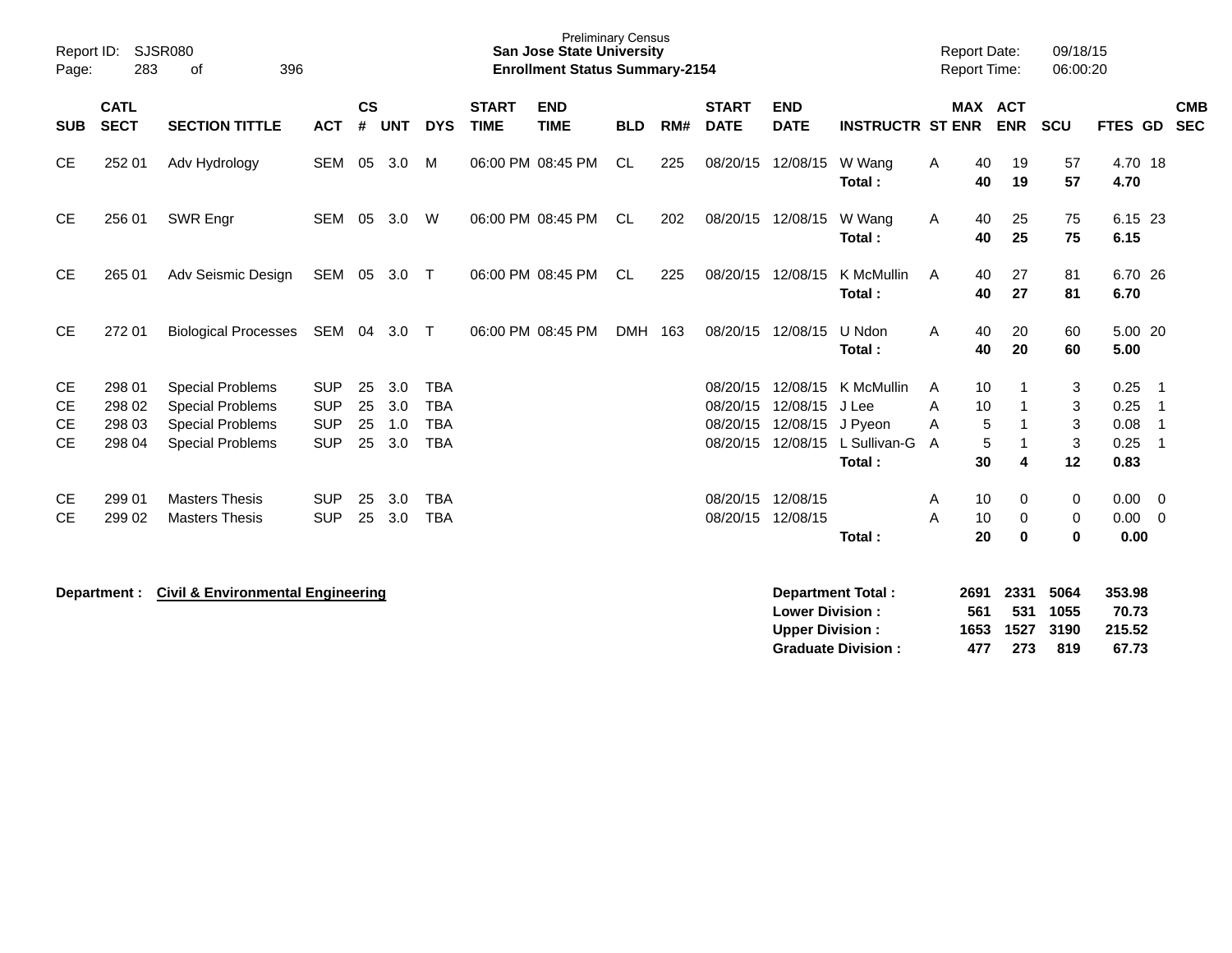| Page:       | Report ID:<br>SJSR080<br>284<br>396<br>οf |                                                   |            |                    |            |              |                             | <b>San Jose State University</b><br><b>Enrollment Status Summary-2154</b> | <b>Preliminary Census</b> |     |                             |                           |                         |                | <b>Report Date:</b><br>Report Time: |             | 09/18/15<br>06:00:20 |                |                |                          |
|-------------|-------------------------------------------|---------------------------------------------------|------------|--------------------|------------|--------------|-----------------------------|---------------------------------------------------------------------------|---------------------------|-----|-----------------------------|---------------------------|-------------------------|----------------|-------------------------------------|-------------|----------------------|----------------|----------------|--------------------------|
| <b>SUB</b>  | <b>CATL</b><br><b>SECT</b>                | <b>SECTION TITTLE</b>                             | <b>ACT</b> | $\mathsf{cs}$<br># | <b>UNT</b> | <b>DYS</b>   | <b>START</b><br><b>TIME</b> | <b>END</b><br><b>TIME</b>                                                 | <b>BLD</b>                | RM# | <b>START</b><br><b>DATE</b> | <b>END</b><br><b>DATE</b> | <b>INSTRUCTR ST ENR</b> |                | MAX ACT                             | <b>ENR</b>  | <b>SCU</b>           | <b>FTES GD</b> |                | <b>CMB</b><br><b>SEC</b> |
| College     | Department :                              | <b>Engineering</b><br><b>Computer Engineering</b> |            |                    |            |              |                             |                                                                           |                           |     |                             |                           |                         |                |                                     |             |                      |                |                |                          |
| CMPE 30 01  |                                           | Programming Concept LEC                           |            | 01                 | 3.0        | MW           |                             | 11:00 AM 11:50 AM                                                         | <b>ENG</b>                | 337 | 08/20/15                    | 12/08/15                  | H Ozemek                | A              | 60                                  | 57          | 114                  | 11.40          | - 0            |                          |
|             | CMPE 30 02                                | Programming Concept LAB                           |            | 16                 | 0.0        | R            |                             | 05:30 PM 08:20 PM                                                         | <b>ENG</b>                | 405 | 08/20/15                    | 12/08/15                  | C Abboud                | Α              | 30                                  | 29          | 29                   | 0.00           | $\mathbf 0$    |                          |
|             | CMPE 30 03                                | Programming Concept LAB                           |            |                    | 0.0        |              |                             |                                                                           |                           |     |                             |                           |                         | X              | 0                                   | 0           | 0                    | 0.00           | $\mathbf 0$    |                          |
|             | CMPE 30 04                                | Programming Concept LEC                           |            | 01                 | 3.0        | F            |                             | 08:00 AM 09:40 AM                                                         | <b>ENG</b>                | 337 | 08/20/15                    | 12/08/15                  | P Kang                  | Α              | 44                                  | 52          | 104                  | 10.40          | $\mathbf 0$    |                          |
|             | CMPE 30 05                                | Programming Concept LAB                           |            | 16                 | 0.0        | F            |                             | 10:00 AM 12:50 PM                                                         | <b>ENG</b>                | 405 | 08/20/15                    | 12/08/15                  | P Kang                  | Α              | 22                                  | 26          | 26                   | 0.00           | $\overline{0}$ |                          |
|             | CMPE 30 06                                | Programming Concept LAB                           |            | 16                 | 0.0        | M            |                             | 05:30 PM 08:20 PM                                                         | <b>ENG</b>                | 405 | 08/20/15                    | 12/08/15                  | P Kang                  | Α              | 22                                  | 26          | 26                   | 0.00           | $\overline{0}$ |                          |
|             | CMPE 30 07                                | Programming Concept LAB                           |            | 16                 | 0.0        | $\mathsf{T}$ |                             | 05:30 PM 08:20 PM                                                         | <b>ENG</b>                | 405 | 08/20/15                    | 12/08/15                  | <b>B</b> Hartbeck       | Α              | 30                                  | 29          | 29                   | 0.00           | 0              |                          |
|             | CMPE 30 08                                | Programming Concept LEC                           |            | 01                 | 3.0        | <b>TR</b>    |                             | 04:30 PM 05:20 PM                                                         | <b>ENG</b>                | 405 | 08/20/15                    | 12/08/15                  | <b>B</b> Hartbeck       | Α              | 30                                  | 29          | 58                   | 5.80           | $\overline{0}$ |                          |
|             | CMPE 30 09                                | Programming Concept LAB                           |            | 16                 | 0.0        | W            |                             | 05:45 PM 08:35 PM                                                         | <b>ENG</b>                | 405 | 08/20/15                    | 12/08/15                  | C Abboud                | A              | 30                                  | 28          | 28                   | 0.00           | $\overline{0}$ |                          |
|             |                                           |                                                   |            |                    |            |              |                             |                                                                           |                           |     |                             |                           | Total:                  |                | 268                                 | 276         | 414                  | 27.60          |                |                          |
| CMPE 50 01  |                                           | Object Orient Concep LEC                          |            | 01                 | 3.0        | <b>TR</b>    |                             | 04:30 PM 05:20 PM                                                         | <b>BBC</b>                | 202 | 08/20/15                    | 12/08/15                  | C Tarng                 | A              | 119                                 | 110         | 220                  | 22.00          | - 0            |                          |
|             | CMPE 50 02                                | Object Orient Concep LAB                          |            | 16                 | 0.0        | $\top$       |                             | 01:30 PM 04:20 PM                                                         | <b>ENG</b>                | 489 | 08/20/15                    | 12/08/15                  | C Tarng                 | Α              | 30                                  | 27          | 27                   | 0.00           | $\mathbf 0$    |                          |
|             | CMPE 50 03                                | Object Orient Concep LAB                          |            | 16                 | 0.0        | R            |                             | 01:30 PM 04:20 PM                                                         | <b>ENG</b>                | 489 | 08/20/15                    | 12/08/15                  | C Tarng                 | Α              | 30                                  | 29          | 29                   | 0.00           | $\mathbf 0$    |                          |
|             | CMPE 50 04                                | Object Orient Concep LAB                          |            | 16                 | 0.0        | M            |                             | 01:30 PM 04:20 PM                                                         | <b>ENG</b>                | 489 | 08/20/15                    | 12/08/15                  | H Meng                  | Α              | 30                                  | 29          | 29                   | 0.00           | $\mathbf 0$    |                          |
|             | CMPE 50 05                                | Object Orient Concep LAB                          |            | 16                 | 0.0        | W            |                             | 01:30 PM 04:20 PM                                                         | <b>ENG</b>                | 489 | 08/20/15                    | 12/08/15                  | H Meng                  | A              | 29                                  | 25          | 25                   | 0.00           | $\overline{0}$ |                          |
|             |                                           |                                                   |            |                    |            |              |                             |                                                                           |                           |     |                             |                           | Total:                  |                | 238                                 | 220         | 330                  | 22.00          |                |                          |
|             |                                           |                                                   |            |                    |            |              |                             |                                                                           |                           |     |                             |                           |                         |                |                                     |             |                      |                |                |                          |
|             | CMPE 102 01                               | Assembly Language PrSEM                           |            | 04                 | 3.0        | MW           |                             | 10:30 AM 11:45 AM                                                         | <b>ENG</b>                | 329 | 08/20/15                    | 12/08/15                  | H Katirciogl            | A              | 50                                  | 35          | 105                  | 7.00           | $0\,$ C        |                          |
| <b>SE</b>   | 102 01                                    | Assembly Language PrSEM                           |            | 04                 | 3.0        | MW           |                             | 10:30 AM 11:45 AM                                                         | <b>ENG</b>                | 329 | 08/20/15                    | 12/08/15                  | H Katirciogl            | A              | 0                                   | 14          | 42                   | 2.80           | 0 <sup>o</sup> |                          |
|             | CMPE 102 02                               | Assembly Language PrSEM                           |            | 04                 | 3.0        | M            |                             | 03:00 PM 05:45 PM                                                         | <b>ENG</b>                | 325 | 08/20/15                    | 12/08/15                  | A Bindal                | Α              | 50                                  | 43          | 129                  | 8.60           | 0 <sup>o</sup> |                          |
| <b>SE</b>   | 102 02                                    | Assembly Language PrSEM                           |            | 04                 | 3.0        | M            |                             | 03:00 PM 05:45 PM                                                         | <b>ENG</b>                | 325 | 08/20/15                    | 12/08/15                  | A Bindal                | A              | 0                                   | 6           | 18                   | 1.20           | 0 <sup>o</sup> |                          |
| <b>CMPE</b> | 102 03                                    | Assembly Language PrSEM                           |            | 04                 | 3.0        | <b>TR</b>    |                             | 03:00 PM 04:15 PM                                                         | <b>ENG</b>                | 329 | 08/20/15                    | 12/08/15                  | H Katirciogl            | Α              | 50                                  | 37          | 111                  | 7.40           | 0 <sup>o</sup> |                          |
| <b>SE</b>   | 102 03                                    | Assembly Language PrSEM                           |            | 04                 | 3.0        | <b>TR</b>    |                             | 03:00 PM 04:15 PM                                                         | <b>ENG</b>                | 329 | 08/20/15                    | 12/08/15                  | H Katirciogl            | Α              | 0                                   | 13          | 39                   | 2.60           | 0 <sup>o</sup> |                          |
|             |                                           |                                                   |            |                    |            |              |                             |                                                                           |                           |     |                             |                           | Total:                  |                | 150                                 | 148         | 444                  | 29.60          |                |                          |
|             | CMPE 110 01                               | <b>Embedded Electron</b>                          | <b>SEM</b> | 04                 | 3.0        | MW           |                             | 12:00 PM 12:50 PM                                                         | CL.                       | 202 | 08/20/15                    | 12/08/15                  | A Bindal                | A              | 50                                  | 52          | 104                  | 10.40          | 0              |                          |
|             | CMPE 110 02                               | <b>Embedded Electron</b>                          | LAB        | 16                 | 0.0        | $\mathsf{T}$ |                             | 01:30 PM 04:20 PM                                                         | <b>ENG</b>                | 286 | 08/20/15                    | 12/08/15                  | A Bindal                | Α              | 25                                  | 28          | 28                   | 0.00           | 0              |                          |
|             | CMPE 110 03                               | <b>Embedded Electron</b>                          | LAB        | 16                 | 0.0        | $\mathsf{T}$ |                             | 04:30 PM 07:20 PM                                                         | <b>ENG</b>                | 286 | 08/20/15                    | 12/08/15                  | A Bindal                | Α              | 25                                  | 24          | 24                   | 0.00           | $\overline{0}$ |                          |
|             |                                           |                                                   |            |                    |            |              |                             |                                                                           |                           |     |                             |                           | Total:                  |                |                                     | 100 104     | 156                  | 10.40          |                |                          |
|             |                                           |                                                   |            |                    |            |              |                             |                                                                           |                           |     |                             |                           |                         |                |                                     |             |                      |                |                |                          |
|             | CMPE 120 01                               | Computer Org & Arch SEM                           |            |                    | 3.0        |              |                             |                                                                           |                           |     |                             |                           |                         | X              | 0                                   | 0           | 0                    | $0.00 \t 0$    |                |                          |
| SE          | 120 01                                    | Computer Org & Arch SEM                           |            |                    | $3.0\,$    |              |                             |                                                                           |                           |     |                             |                           |                         | X              | 0                                   | $\mathbf 0$ | 0                    | $0.00 \t 0$    |                |                          |
|             | CMPE 120 02                               | Computer Org & Arch SEM                           |            | 04                 | 3.0        | МW           |                             | 10:30 AM 11:45 AM                                                         | CL                        | 324 |                             | 08/20/15 12/08/15         | M Robinson              | $\overline{A}$ | 50                                  | 17          | 51                   | 3.40           | $0\,C$         |                          |
| SE          | 120 02                                    | Computer Org & Arch SEM                           |            |                    | 04 3.0     | <b>MW</b>    |                             | 10:30 AM 11:45 AM                                                         | CL                        | 324 | 08/20/15                    | 12/08/15                  | M Robinson A            |                | 0                                   | 17          | 51                   | 3.40           | $0\,C$         |                          |
|             |                                           |                                                   |            |                    |            |              |                             |                                                                           |                           |     |                             |                           | Total:                  |                | 50                                  | 34          | 102                  | 6.80           |                |                          |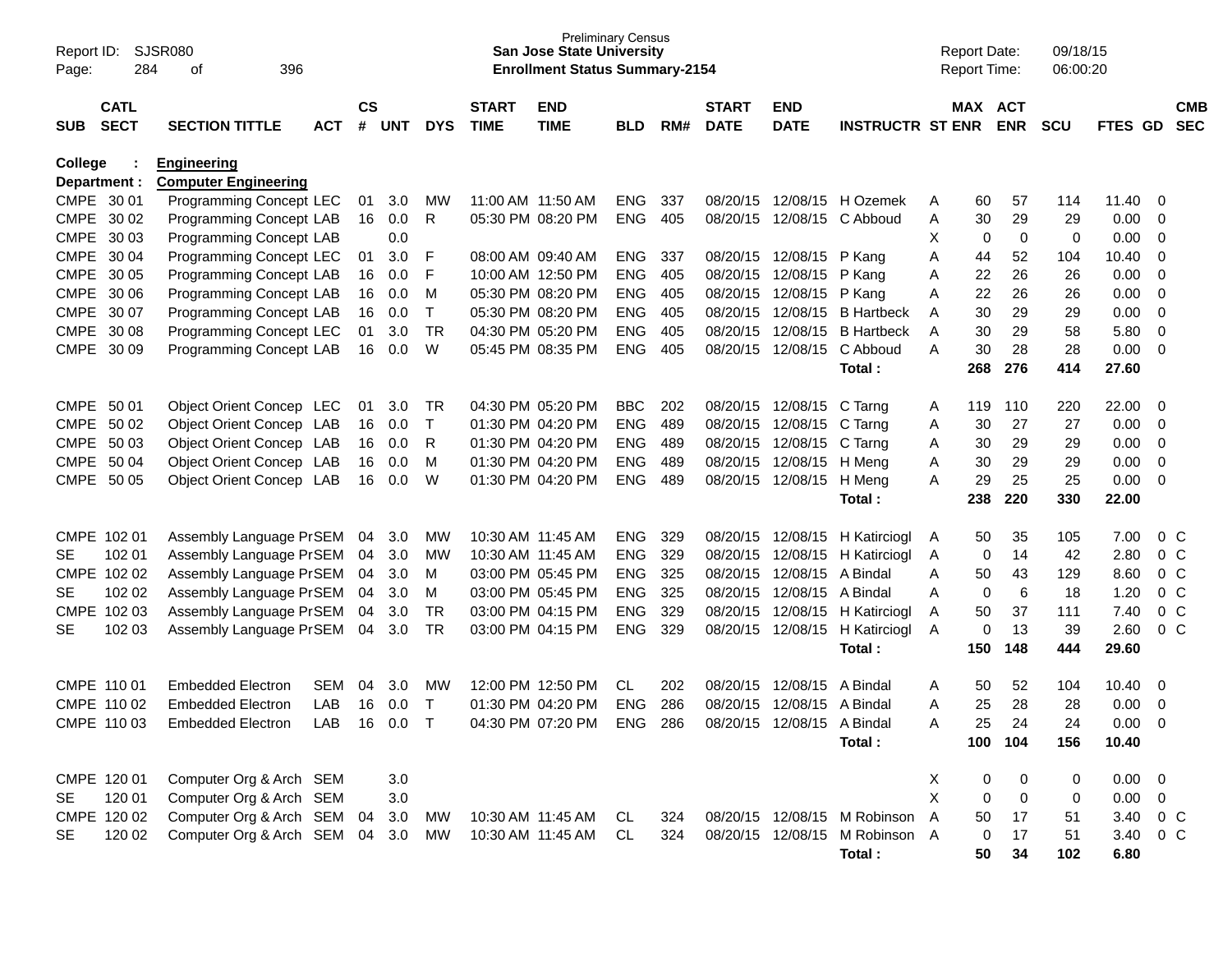| Page:       | <b>SJSR080</b><br>Report ID:<br>285<br>of<br>396 |                       |            |               |            |              |              | <b>Preliminary Census</b><br><b>San Jose State University</b><br><b>Enrollment Status Summary-2154</b> |            |     |              |                           |                         | <b>Report Date:</b><br><b>Report Time:</b> |                  | 09/18/15<br>06:00:20 |               |                |
|-------------|--------------------------------------------------|-----------------------|------------|---------------|------------|--------------|--------------|--------------------------------------------------------------------------------------------------------|------------|-----|--------------|---------------------------|-------------------------|--------------------------------------------|------------------|----------------------|---------------|----------------|
|             | <b>CATL</b>                                      |                       |            | $\mathsf{cs}$ |            |              | <b>START</b> | <b>END</b>                                                                                             |            |     | <b>START</b> | <b>END</b>                |                         |                                            | MAX ACT          |                      |               | <b>CMB</b>     |
| SUB         | <b>SECT</b>                                      | <b>SECTION TITTLE</b> | <b>ACT</b> | #             | <b>UNT</b> | <b>DYS</b>   | <b>TIME</b>  | <b>TIME</b>                                                                                            | <b>BLD</b> | RM# | <b>DATE</b>  | <b>DATE</b>               | <b>INSTRUCTR ST ENR</b> |                                            | <b>ENR</b>       | <b>SCU</b>           | FTES GD       | <b>SEC</b>     |
| CMPE 124 01 |                                                  | Digital Design I      | <b>SEM</b> | 04            | 3.0        | MW           |              | 08:00 AM 08:50 AM                                                                                      | <b>ENG</b> | 337 | 08/20/15     | 12/08/15                  | H Ozemek                | A<br>60                                    | 60               | 120                  | 12.00         | - 0            |
|             | CMPE 124 02                                      | Digital Design I      | LAB        | 16            | 0.0        | м            |              | 01:30 PM 04:20 PM                                                                                      | <b>ENG</b> | 278 | 08/20/15     | 12/08/15                  | H Ozemek                | 20<br>A                                    | 20               | 20                   | 0.00          | - 0            |
|             | CMPE 124 03                                      | Digital Design I      | LAB        | 16            | 0.0        | W            |              | 01:30 PM 04:20 PM                                                                                      | <b>ENG</b> | 278 | 08/20/15     | 12/08/15                  | H Ozemek                | 20<br>A                                    | 20               | 20                   | 0.00          | - 0            |
|             | CMPE 124 04                                      | Digital Design I      | LAB        | 16            | 0.0        | R            |              | 10:30 AM 01:30 PM                                                                                      | <b>ENG</b> | 278 | 08/20/15     | 12/08/15                  | A ShokouhbakA           | 20                                         | 20               | 20                   | 0.00          | $\overline{0}$ |
|             |                                                  |                       |            |               |            |              |              |                                                                                                        |            |     |              |                           | Total:                  | 120                                        | 120              | 180                  | 12.00         |                |
| CMPE 125 01 |                                                  | Digital Design 2      | <b>SEM</b> | 04            | 3.0        | МW           |              | 12:00 PM 12:50 PM                                                                                      | <b>ENG</b> | 325 | 08/20/15     | 12/08/15                  | D Hung                  | 50<br>A                                    | 34               | 68                   | 6.80          | - 0            |
|             | CMPE 125 02                                      | Digital Design 2      | LAB        | 16            | 0.0        | м            |              | 02:30 PM 05:20 PM                                                                                      | <b>ENG</b> | 288 | 08/20/15     | 12/08/15                  | D Hung                  | 25<br>Α                                    | 21               | 21                   | 0.00          | - 0            |
|             | CMPE 125 03                                      | Digital Design 2      | LAB        | 16            | 0.0        | $\mathsf{T}$ |              | 09:30 AM 12:20 PM                                                                                      | <b>ENG</b> | 288 | 08/20/15     | 12/08/15                  | D Hung                  | 25<br>A                                    | 13               | 13                   | 0.00          | - 0            |
|             |                                                  |                       |            |               |            |              |              |                                                                                                        |            |     |              |                           | Total :                 | 100                                        | 68               | 102                  | 6.80          |                |
| CMPE 126 01 |                                                  | Alg & Data Str Des    | <b>LEC</b> | 04            | 3.0        | <b>TR</b>    |              | 01:30 PM 02:20 PM                                                                                      | <b>ENG</b> | 337 | 08/20/15     | 12/08/15                  | F Lin                   | 72<br>A                                    | 75               | 150                  | 15.10         | $\overline{2}$ |
|             | CMPE 126 02                                      | Alg & Data Str Des    | LAB        | 16            | 0.0        | T            |              | 02:30 PM 05:20 PM                                                                                      | <b>ENG</b> | 206 | 08/20/15     | 12/08/15                  | F Lin                   | 24<br>A                                    | 23               | 23                   | 0.00          | $\overline{1}$ |
|             | CMPE 126 03                                      | Alg & Data Str Des    | LAB        | 16            | 0.0        | R            |              | 02:30 PM 05:20 PM                                                                                      | <b>ENG</b> | 206 | 08/20/15     | 12/08/15                  | F Lin                   | 24<br>Α                                    | 25               | 25                   | 0.00          | -1             |
|             | CMPE 126 04                                      | Alg & Data Str Des    | LAB        | 16            | 0.0        | R            |              | 10:30 AM 01:20 PM                                                                                      | <b>ENG</b> | 206 | 08/20/15     | 12/08/15                  | F Lin                   | 24<br>Α                                    | 27               | 27                   | 0.00          | $\overline{0}$ |
|             |                                                  |                       |            |               |            |              |              |                                                                                                        |            |     |              |                           | Total:                  | 144                                        | 150              | 225                  | 15.10         |                |
| CMPE 127 01 |                                                  | Microproc Design 1    | <b>SEM</b> | 04            | 3.0        | МW           |              | 01:30 PM 02:20 PM                                                                                      | <b>ENG</b> | 303 | 08/20/15     | 12/08/15                  | H Li                    | 40<br>Α                                    | 35               | 70                   | 7.00          | - 0            |
|             | CMPE 127 02                                      | Microproc Design 1    | LAB        | 16            | 0.0        | W            |              | 02:30 PM 05:20 PM                                                                                      | <b>ENG</b> | 268 | 08/20/15     | 12/08/15                  | H Li                    | 20<br>Α                                    | 23               | 23                   | 0.00          | - 0            |
|             | CMPE 127 03                                      | Microproc Design 1    | LAB        | 16            | 0.0        | $\mathsf{T}$ |              | 04:30 PM 07:20 PM                                                                                      | <b>ENG</b> | 268 | 08/20/15     | 12/08/15                  | H Li                    | A<br>20                                    | 12               | 12                   | 0.00          | - 0            |
|             |                                                  |                       |            |               |            |              |              |                                                                                                        |            |     |              |                           | Total:                  | 80                                         | 70               | 105                  | 7.00          |                |
| CMPE 130 01 |                                                  | Adv Alg Des           | <b>LEC</b> | 02            | 3.0        | <b>TR</b>    |              | 03:00 PM 04:15 PM                                                                                      | <b>CL</b>  | 202 | 08/20/15     | 12/08/15                  | H Li                    | Α<br>50                                    | 47               | 141                  | 9.40          | - 0            |
|             |                                                  |                       |            |               |            |              |              |                                                                                                        |            |     |              |                           | Total :                 | 50                                         | 47               | 141                  | 9.40          |                |
| CMPE 131 01 |                                                  | Software Engr I       | <b>SEM</b> |               | 3.0        |              |              |                                                                                                        |            |     |              |                           |                         | Χ                                          | 0<br>0           | 0                    | 0.00          | - 0            |
| <b>SE</b>   | 131 01                                           | Software Engr I       | <b>SEM</b> |               | 3.0        |              |              |                                                                                                        |            |     |              |                           |                         | X                                          | $\mathbf 0$<br>0 | $\mathbf 0$          | 0.00          | $\overline{0}$ |
|             | CMPE 131 02                                      | Software Engr I       | <b>SEM</b> | 04            | 3.0        | <b>TR</b>    |              | 03:00 PM 04:15 PM                                                                                      | <b>ENG</b> | 337 | 08/20/15     | 12/08/15                  | <b>B</b> Eswar          | A<br>50                                    | 50               | 150                  | 10.00         | 0 <sup>o</sup> |
| <b>SE</b>   | 131 02                                           | Software Engr I       | <b>SEM</b> | 04            | 3.0        | <b>TR</b>    |              | 03:00 PM 04:15 PM                                                                                      | <b>ENG</b> | 337 | 08/20/15     | 12/08/15                  | <b>B</b> Eswar          | A                                          | 0<br>14          | 42                   | 2.80          | 0 <sup>o</sup> |
|             | CMPE 131 03                                      | Software Engr I       | <b>SEM</b> | 04            | 3.0        | <b>MW</b>    |              | 10:30 AM 11:45 AM                                                                                      | <b>BBC</b> | 324 | 08/20/15     | 12/08/15                  | O Aktouf                | 50<br>A                                    | 38               | 114                  | 7.60          | 0 <sup>o</sup> |
| SE          | 131 03                                           | Software Engr I       | <b>SEM</b> | 04            | 3.0        | <b>MW</b>    |              | 10:30 AM 11:45 AM                                                                                      | <b>BBC</b> | 324 | 08/20/15     | 12/08/15 O Aktouf         |                         |                                            | 11<br>0          | 33                   | 2.20          | $0\,C$         |
|             |                                                  |                       |            |               |            |              |              |                                                                                                        |            |     |              |                           | Total:                  |                                            | 100 113          | 339                  | 22.60         |                |
|             | CMPE 132 01                                      | Inf Security          | SEM 04 3.0 |               |            | MW           |              | 10:30 AM 11:45 AM                                                                                      | ENG 489    |     |              | 08/20/15 12/08/15 Y Park  |                         | A<br>45                                    | 32               | 96                   | $6.40\quad 0$ |                |
|             |                                                  |                       |            |               |            |              |              |                                                                                                        |            |     |              |                           | Total:                  | 45                                         | 32               | 96                   | 6.40          |                |
|             | CMPE 133 01                                      | Softwware Engr II     | SEM        |               | 04 3.0     | МW           |              | 01:30 PM 02:20 PM                                                                                      | CL         | 117 |              | 08/20/15 12/08/15 M Fayad |                         | 30<br>A                                    | 7                | 14                   | 1.40          | $0\,$ C        |
| SE.         | 13301                                            | Softwware Engr II     | SEM        | 04            | 3.0        | MW           |              | 01:30 PM 02:20 PM                                                                                      | CL.        | 117 |              | 08/20/15 12/08/15 M Fayad |                         | Α                                          | $\,6$<br>0       | 12                   | 1.20          | $0\,$ C        |
|             | CMPE 133 02                                      | Softwware Engr II     | LAB        |               | 16 0.0     | W            |              | 02:30 PM 03:20 PM                                                                                      | ENG        | 405 |              | 08/20/15 12/08/15 M Fayad |                         | $30\,$<br>A                                | $\overline{7}$   | $\overline{7}$       |               | $0.00 \t 0 C$  |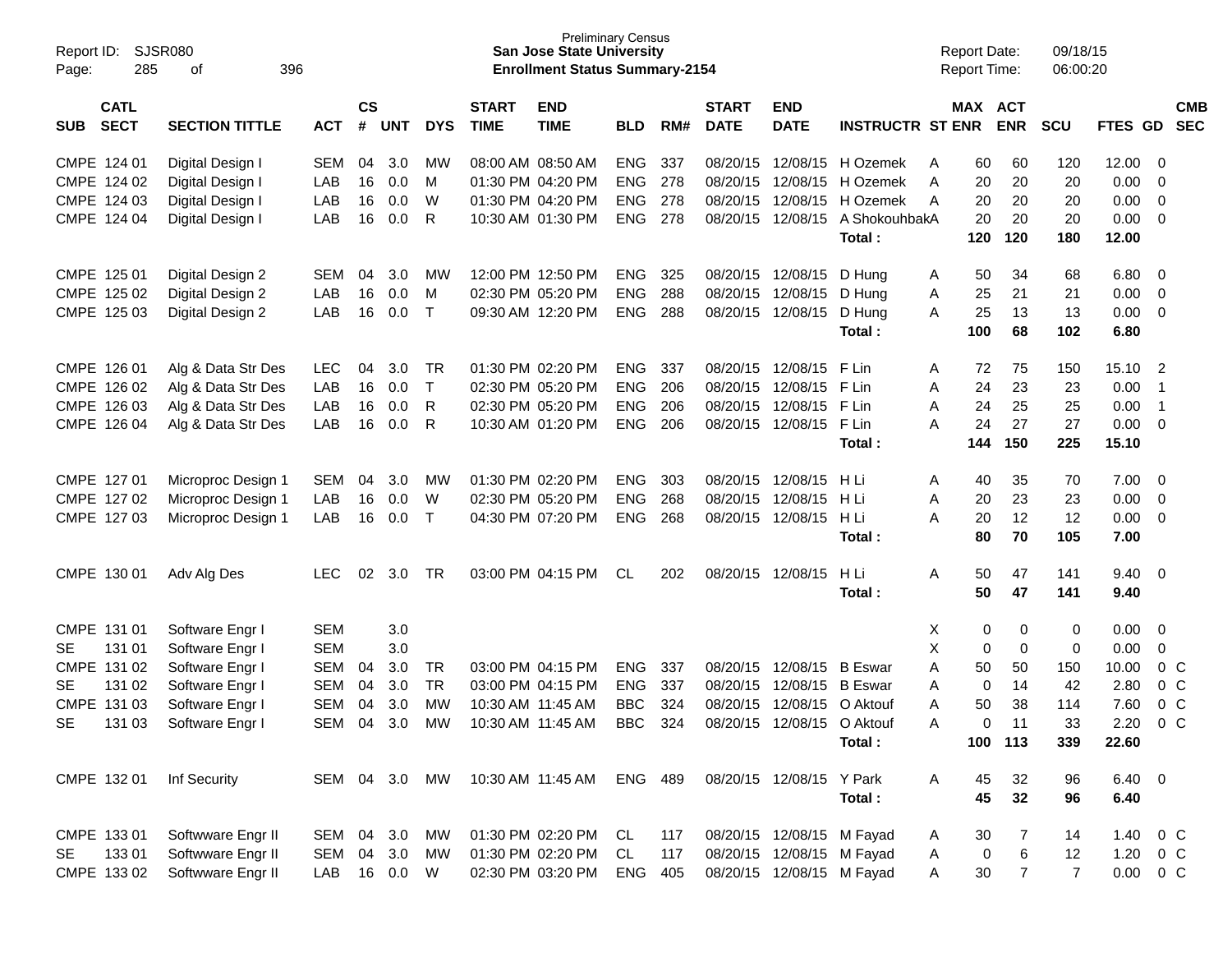| Page:           | Report ID:<br>SJSR080<br>286<br>396<br>of      |                                                                                                |                                        |                      |                          |                                  |                                                             | <b>Preliminary Census</b><br><b>San Jose State University</b><br><b>Enrollment Status Summary-2154</b> |                                             |                          |                                              |                                                      |                                                                                  | <b>Report Date:</b><br><b>Report Time:</b> |                                           | 09/18/15<br>06:00:20                   |                                               |                                                              |
|-----------------|------------------------------------------------|------------------------------------------------------------------------------------------------|----------------------------------------|----------------------|--------------------------|----------------------------------|-------------------------------------------------------------|--------------------------------------------------------------------------------------------------------|---------------------------------------------|--------------------------|----------------------------------------------|------------------------------------------------------|----------------------------------------------------------------------------------|--------------------------------------------|-------------------------------------------|----------------------------------------|-----------------------------------------------|--------------------------------------------------------------|
| <b>SUB</b>      | <b>CATL</b><br><b>SECT</b>                     | <b>SECTION TITTLE</b>                                                                          | <b>ACT</b>                             | <b>CS</b><br>#       | <b>UNT</b>               | <b>DYS</b>                       | <b>START</b><br><b>TIME</b>                                 | <b>END</b><br><b>TIME</b>                                                                              | <b>BLD</b>                                  | RM#                      | <b>START</b><br><b>DATE</b>                  | <b>END</b><br><b>DATE</b>                            | <b>INSTRUCTR ST ENR</b>                                                          |                                            | MAX ACT<br><b>ENR</b>                     | <b>SCU</b>                             | FTES GD SEC                                   | <b>CMB</b>                                                   |
| <b>SE</b>       | 133 02                                         | Softwware Engr II                                                                              | LAB                                    | 16                   | 0.0                      | W                                | 02:30 PM 03:20 PM                                           |                                                                                                        | <b>ENG</b>                                  | 405                      | 08/20/15                                     | 12/08/15                                             | M Fayad<br>Total:                                                                | Α<br>60                                    | 0<br>6<br>26                              | 6<br>39                                | 0.00<br>2.60                                  | $0\,$ C                                                      |
| <b>SE</b>       | CMPE 137 01<br>137 01                          | Mobile Software Engi SEM<br>Mobile Software Engi                                               | SEM                                    | 05<br>05             | 3.0<br>3.0               | R<br>R                           |                                                             | 06:00 PM 08:45 PM<br>06:00 PM 08:45 PM                                                                 | CL.<br><b>CL</b>                            | 224<br>224               | 08/20/15                                     | 08/20/15 12/08/15<br>12/08/15                        | K Perry<br>K Perry<br>Total:                                                     | Α<br>45<br>A<br>45                         | 23<br>$\mathbf{3}$<br>0<br>26             | 69<br>9<br>78                          | 4.60<br>0.60<br>5.20                          | $0\,$ C<br>0 <sup>o</sup>                                    |
|                 | CMPE 138 01                                    | Database Systems I                                                                             | SEM 04                                 |                      | 3.0                      | MW                               | 01:30 PM 02:45 PM                                           |                                                                                                        | <b>ENG</b>                                  | 325                      |                                              | 08/20/15 12/08/15                                    | K Li<br>Total:                                                                   | A<br>30<br>30                              | 34<br>34                                  | 102<br>102                             | 6.90<br>6.90                                  | $\overline{2}$                                               |
|                 | CMPE 140 01<br>CMPE 140 02<br>CMPE 140 04      | Comp Arch & Design<br>Comp Arch & Design<br>Comp Arch & Design                                 | SEM<br>LAB<br>LAB                      | 04<br>16<br>16       | 3.0<br>0.0<br>0.0        | МW<br>W<br>W                     | 10:00 AM 10:50 AM<br>06:00 PM 08:45 PM                      | 02:30 PM 05:20 PM                                                                                      | <b>ENG</b><br><b>ENG</b><br><b>ENG</b>      | 325<br>288<br>288        | 08/20/15<br>08/20/15                         | 12/08/15<br>12/08/15<br>08/20/15 12/08/15            | D Hung<br>D Hung<br>D Hung<br>Total:                                             | 50<br>A<br>25<br>Α<br>25<br>A<br>100       | 38<br>13<br>25<br>76                      | 76<br>13<br>25<br>114                  | $7.60 \quad 0$<br>0.00<br>$0.00 \t 0$<br>7.60 | $\overline{\phantom{0}}$                                     |
|                 | CMPE 142 01                                    | <b>Operating Systems</b>                                                                       | SEM                                    | 04                   | 3.0                      | R                                |                                                             | 06:00 PM 08:45 PM                                                                                      | <b>ENG</b>                                  | 325                      |                                              | 08/20/15 12/08/15                                    | J Gomez<br>Total:                                                                | A<br>50<br>50                              | 50<br>50                                  | 150<br>150                             | $10.00 \t 0$<br>10.00                         |                                                              |
|                 | CMPE 146 01<br>CMPE 146 02                     | RT Embedded CoDes SEM<br>RT Embedded CoDes LAB                                                 |                                        | 04<br>16             | 3.0 <sub>2</sub><br>0.0  | МW<br>F                          | 09:00 AM 09:50 AM<br>08:30 AM 11:20 AM                      |                                                                                                        | <b>ENG</b><br><b>ENG</b>                    | 325<br>278               | 08/20/15<br>08/20/15                         | 12/08/15<br>12/08/15                                 | H Ozemek<br>H Ozemek<br>Total:                                                   | 30<br>Α<br>30<br>A<br>60                   | 16<br>16<br>32                            | 32<br>16<br>48                         | $3.20 \ 0$<br>$0.00 \t 0$<br>3.20             |                                                              |
| SE<br><b>SE</b> | CMPE 148 01<br>148 01<br>CMPE 148 02<br>148 02 | <b>Comptr Networks I</b><br>Comptr Networks I<br>Comptr Networks I<br><b>Comptr Networks I</b> | SEM<br>SEM<br><b>SEM</b><br><b>SEM</b> | 04<br>04<br>04<br>04 | 3.0<br>3.0<br>3.0<br>3.0 | W<br>W<br>$\mathsf{T}$<br>$\top$ | 06:00 PM 08:45 PM<br>06:00 PM 08:45 PM<br>06:00 PM 08:45 PM | 06:00 PM 08:45 PM                                                                                      | <b>ENG</b><br><b>ENG</b><br>CL<br><b>CL</b> | 329<br>329<br>117<br>117 | 08/20/15<br>08/20/15<br>08/20/15<br>08/20/15 | 12/08/15<br>12/08/15                                 | R Cartelli<br>R Cartelli<br>12/08/15 R Cartelli<br>12/08/15 R Cartelli<br>Total: | 50<br>Α<br>A<br>0<br>50<br>Α<br>A<br>100   | 46<br>16<br>43<br>0<br>$\mathbf 0$<br>105 | 138<br>48<br>129<br>$\mathbf 0$<br>315 | 9.20<br>3.20<br>8.60<br>0.00<br>21.00         | $0\,C$<br>0 <sup>o</sup><br>0 <sup>o</sup><br>0 <sup>o</sup> |
|                 | CMPE 149 01<br>CMPE 149 02                     | <b>Comptr Networks II</b><br><b>Comptr Networks II</b>                                         | <b>SEM</b><br>LAB                      |                      | 3.0<br>0.0               |                                  |                                                             |                                                                                                        |                                             |                          |                                              |                                                      | Total:                                                                           | Χ<br>X                                     | 0<br>0<br>0<br>0<br>0<br>0                | 0<br>0<br>0                            | 0.00<br>0.00<br>0.00                          | $\overline{\mathbf{0}}$<br>$\overline{\phantom{0}}$          |
|                 | CMPE 152 01<br>CMPE 152 02                     | Compiler Design<br>Compiler Design                                                             | <b>SEM</b><br>LAB                      | 04                   | 3.0<br>16  0.0  TR       | <b>TR</b>                        |                                                             | 03:00 PM 03:50 PM<br>04:00 PM 05:45 PM                                                                 | <b>ENG</b><br>ENG                           | 327<br>492               |                                              | 08/20/15 12/08/15<br>08/20/15 12/08/15               | M Robinson A<br>M Robinson A<br>Total:                                           | 30<br>30<br>60                             | 34<br>34<br>68                            | 68<br>34<br>102                        | 6.80 0<br>$0.00 \t 0$<br>6.80                 |                                                              |
| <b>SE</b>       | CMPE 165 01<br>165 01                          | SW Engl Process Mgt SEM 04 3.0<br>SW Engl Process Mgt SEM 04 3.0 MW                            |                                        |                      |                          | МW                               |                                                             | 04:30 PM 05:45 PM<br>04:30 PM 05:45 PM                                                                 | CL<br>CL                                    | 225<br>225               |                                              | 08/20/15 12/08/15 H Meng<br>08/20/15 12/08/15 H Meng | Total:                                                                           | 45<br>A<br>0<br>Α<br>45                    | 17<br>23<br>40                            | 51<br>69<br>120                        | 3.40<br>4.60 0 C<br>8.00                      | 0 <sup>o</sup>                                               |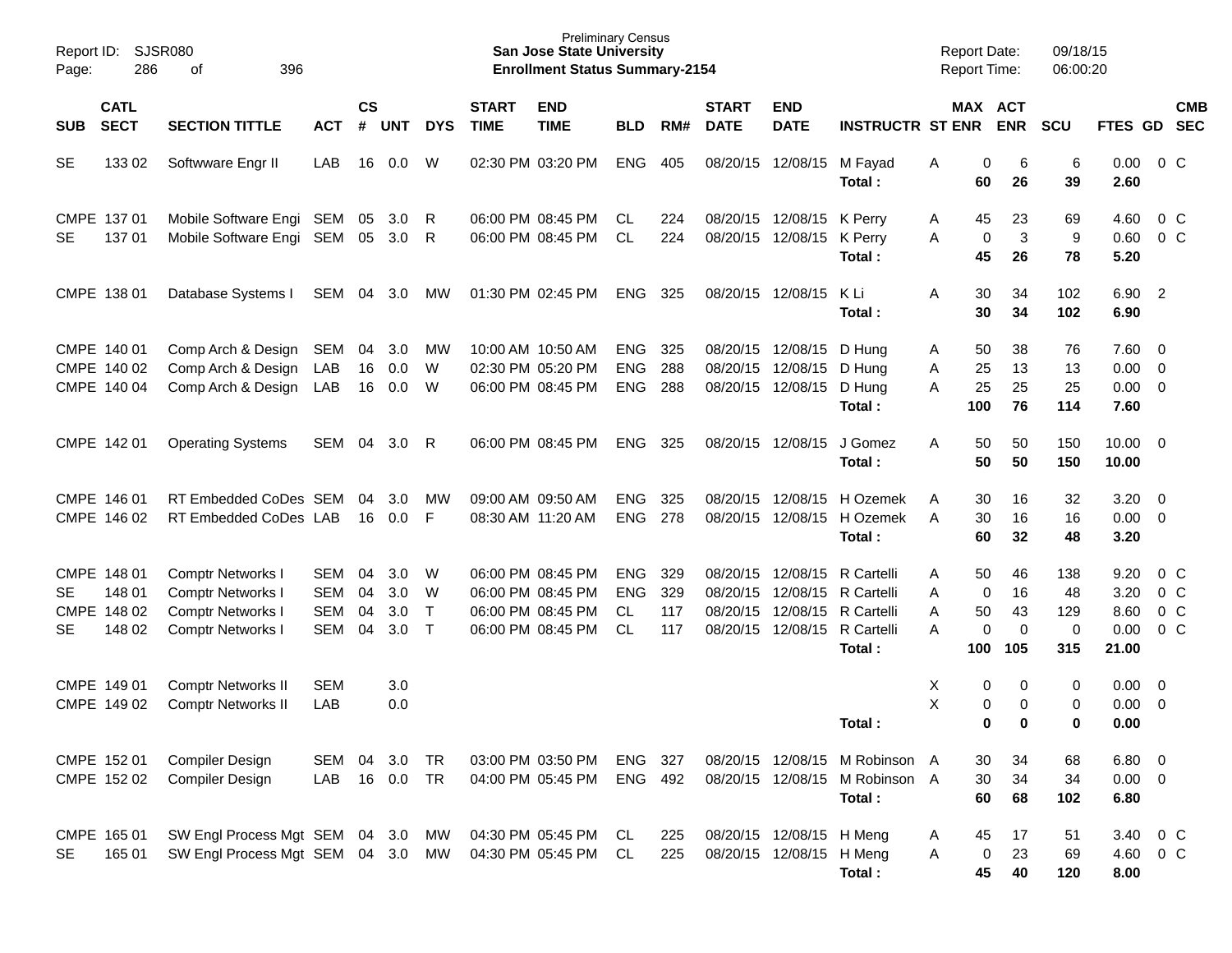| Page:       | SJSR080<br>Report ID:<br>287<br>396<br>οf |                                   |              |                    |            |            |                             | <b>Preliminary Census</b><br><b>San Jose State University</b><br><b>Enrollment Status Summary-2154</b> |            |     |                             |                           |                         | <b>Report Date:</b><br><b>Report Time:</b> |             |                       | 09/18/15<br>06:00:20 |               |                |                          |
|-------------|-------------------------------------------|-----------------------------------|--------------|--------------------|------------|------------|-----------------------------|--------------------------------------------------------------------------------------------------------|------------|-----|-----------------------------|---------------------------|-------------------------|--------------------------------------------|-------------|-----------------------|----------------------|---------------|----------------|--------------------------|
| <b>SUB</b>  | <b>CATL</b><br><b>SECT</b>                | <b>SECTION TITTLE</b>             | <b>ACT</b>   | $\mathsf{cs}$<br># | <b>UNT</b> | <b>DYS</b> | <b>START</b><br><b>TIME</b> | <b>END</b><br><b>TIME</b>                                                                              | <b>BLD</b> | RM# | <b>START</b><br><b>DATE</b> | <b>END</b><br><b>DATE</b> | <b>INSTRUCTR ST ENR</b> |                                            |             | MAX ACT<br><b>ENR</b> | <b>SCU</b>           | FTES GD       |                | <b>CMB</b><br><b>SEC</b> |
|             |                                           |                                   |              |                    |            |            |                             |                                                                                                        |            |     |                             |                           |                         |                                            |             |                       |                      |               |                |                          |
|             |                                           |                                   |              |                    |            |            |                             |                                                                                                        |            |     |                             |                           |                         |                                            |             |                       |                      |               |                |                          |
| CMPE 172 01 |                                           | <b>Enterprise Software</b>        | <b>LEC</b>   |                    | 3.0        |            |                             |                                                                                                        |            |     |                             |                           |                         | X                                          | 0           | 0                     | 0                    | 0.00          | 0              |                          |
| SE          | 17201                                     | <b>Enterprise Software</b>        | <b>LEC</b>   |                    | 3.0        |            |                             |                                                                                                        |            |     |                             |                           |                         | Χ                                          | 0           | $\mathbf 0$           | $\mathbf 0$          | 0.00          | $\mathbf 0$    |                          |
|             | CMPE 172 02                               | <b>Enterprise Software</b>        | <b>LEC</b>   | 02                 | 3.0        | MW         |                             | 01:30 PM 02:45 PM                                                                                      | <b>ENG</b> | 403 |                             | 08/20/15 12/08/15         | O Aktouf                | A                                          | 30          | 19                    | 57                   | 3.80          | 0 <sup>C</sup> |                          |
| <b>SE</b>   | 172 02                                    | <b>Enterprise Software</b>        | <b>LEC</b>   | 02                 | 3.0        | <b>MW</b>  | 01:30 PM 02:45 PM           |                                                                                                        | <b>ENG</b> | 403 | 08/20/15                    | 12/08/15                  | O Aktouf                | Α                                          | 0           | $\overline{4}$        | 12                   | 0.80          | 0 <sub>C</sub> |                          |
|             |                                           |                                   |              |                    |            |            |                             |                                                                                                        |            |     |                             |                           | Total:                  |                                            | 30          | 23                    | 69                   | 4.60          |                |                          |
| CMPE 180 01 |                                           | <b>Individual Studies</b>         | <b>SUP</b>   | 36                 | 1.0        | TBA        |                             |                                                                                                        |            |     | 08/20/15                    | 12/08/15 X Su             |                         | Α                                          | 15          | 0                     | 0                    | 0.00          | $0\,C$         |                          |
| <b>SE</b>   | 180 01                                    | <b>Individual Studies</b>         | <b>SUP</b>   | 36                 | 1.0        | <b>TBA</b> |                             |                                                                                                        |            |     | 08/20/15                    | 12/08/15                  | X Su                    | A                                          | 0           | $\mathbf 0$           | 0                    | 0.00          | 0 <sup>o</sup> |                          |
|             | CMPE 180 02                               | <b>Individual Studies</b>         | <b>SUP</b>   | 36                 | 3.0        | <b>TBA</b> |                             |                                                                                                        |            |     | 08/20/15                    | 12/08/15                  | S Meldal                | A                                          | 15          | 4                     | 12                   | 0.80          | 0 <sup>C</sup> |                          |
| <b>SE</b>   | 180 02                                    | <b>Individual Studies</b>         | <b>SUP</b>   | 36                 | 3.0        | <b>TBA</b> |                             |                                                                                                        |            |     | 08/20/15                    | 12/08/15 S Meldal         |                         | Α                                          | 0           | 0                     | 0                    | 0.00          | $0\,C$         |                          |
| CMPE 180 31 |                                           | <b>Individual Studies</b>         | <b>SUP</b>   |                    | 3.0        |            |                             |                                                                                                        |            |     |                             |                           |                         | х                                          | 0           | $\mathbf 0$           | 0                    | 0.00          | $\mathbf 0$    |                          |
| <b>SE</b>   | 180 31                                    | <b>Individual Studies</b>         | <b>SUP</b>   |                    | 3.0        |            |                             |                                                                                                        |            |     |                             |                           |                         | X                                          | $\mathbf 0$ | $\mathbf 0$           | 0                    | 0.00          | $\mathbf 0$    |                          |
|             | CMPE 180 38                               | <b>Individual Studies</b>         | <b>SUP</b>   | 36                 | 3.0        | МW         |                             | 01:30 PM 02:45 PM                                                                                      | <b>ENG</b> | 325 | 08/20/15                    | 12/08/15                  | K Li                    | A                                          | 50          | 7                     | 21                   | 1.75          | 7 C            |                          |
| <b>SE</b>   | 180 38                                    | <b>Individual Studies</b>         | <b>SUP</b>   | 36                 | 3.0        | MW         |                             | 01:30 PM 02:45 PM                                                                                      | <b>ENG</b> | 325 | 08/20/15                    | 12/08/15                  | K Li                    | A                                          | 0           | $\pmb{0}$             | $\mathbf 0$          | 0.00          | 0 <sup>o</sup> |                          |
|             | CMPE 180 90                               | <b>Individual Studies</b>         | <b>SUP</b>   | 36                 | 3.0        | МW         |                             | 01:30 PM 02:45 PM                                                                                      | <b>ENG</b> | 337 | 08/20/15                    | 12/08/15                  | H Katirciogl            | Α                                          | 50          | 65                    | 195                  | 16.25 65 C    |                |                          |
| <b>SE</b>   | 180 90                                    | <b>Individual Studies</b>         | <b>SUP</b>   | 36                 | 3.0        | МW         |                             | 01:30 PM 02:45 PM                                                                                      | <b>ENG</b> | 337 | 08/20/15                    | 12/08/15                  | H Katirciogl            | Α                                          | 0           | $\mathbf 0$           | 0                    | 0.00          | $0\,C$         |                          |
|             | CMPE 180 92                               | <b>Individual Studies</b>         | <b>SUP</b>   | 36                 | 3.0        | МW         |                             | 09:00 AM 10:15 AM                                                                                      | <b>ENG</b> | 337 | 08/20/15                    | 12/08/15                  | J Gomez                 | Α                                          | 90          | 78                    | 234                  | 19.50 78 C    |                |                          |
| <b>SE</b>   | 180 92                                    | <b>Individual Studies</b>         | <b>SUP</b>   | 36                 | 3.0        | МW         |                             | 09:00 AM 10:15 AM                                                                                      | <b>ENG</b> | 337 | 08/20/15                    | 12/08/15                  | J Gomez                 | Α                                          | 0           | $\overline{1}$        | 3                    | 0.20          | 0 <sup>o</sup> |                          |
|             | CMPE 180 93                               | <b>Individual Studies</b>         | <b>SUP</b>   | 36                 | 3.0        | <b>MW</b>  |                             | 03:00 PM 04:15 PM                                                                                      | <b>ENG</b> | 232 | 08/20/15                    | 12/08/15                  | F Lin                   | A                                          | 30          | 24                    | 72                   | 6.00 24 C     |                |                          |
| <b>SE</b>   | 180 93                                    | <b>Individual Studies</b>         | <b>SUP</b>   | 36                 | 3.0        | <b>MW</b>  |                             | 03:00 PM 04:15 PM                                                                                      | <b>ENG</b> | 232 | 08/20/15                    | 12/08/15                  | F Lin                   | Α                                          | 0           | $\mathbf 0$           | $\mathbf 0$          | 0.00          | 0 <sup>o</sup> |                          |
|             | CMPE 180 94                               | <b>Individual Studies</b>         | <b>SUP</b>   | 36                 | 3.0        | <b>TR</b>  |                             | 10:30 AM 11:45 AM                                                                                      | <b>ENG</b> | 337 | 08/20/15                    | 12/08/15                  | H Li                    | Α                                          | 90          | 86                    | 258                  | 21.50 86 C    |                |                          |
| <b>SE</b>   | 180 94                                    | <b>Individual Studies</b>         | <b>SUP</b>   | 36                 | 3.0        | <b>TR</b>  |                             | 10:30 AM 11:45 AM                                                                                      | <b>ENG</b> | 337 | 08/20/15                    | 12/08/15                  | H Li                    | Α                                          | 0           | $\mathbf 0$           | 0                    | 0.00          | 0 <sup>o</sup> |                          |
|             |                                           |                                   |              |                    |            |            |                             |                                                                                                        |            |     |                             |                           | Total:                  |                                            | 340         | 265                   | 795                  | 66.00         |                |                          |
|             |                                           |                                   |              |                    |            |            |                             |                                                                                                        |            |     |                             |                           |                         |                                            |             |                       |                      |               |                |                          |
| CMPE 187 01 |                                           | Soft Quality Engr                 | SEM          | 04                 | 3.0        | $\top$     | 06:00 PM 08:45 PM           |                                                                                                        | <b>DMH</b> | 150 | 08/20/15                    | 12/08/15                  | <b>B</b> Eswar          | Α                                          | 70          | 19                    | 57                   | 3.80          | $0\,C$         |                          |
| <b>SE</b>   | 18701                                     | Soft Quality Engr                 | SEM          | 04                 | 3.0        | $\top$     |                             | 06:00 PM 08:45 PM                                                                                      | <b>DMH</b> | 150 |                             | 08/20/15 12/08/15         | <b>B</b> Eswar          | A                                          | 0           | 27                    | 81                   | 5.40          | 0 <sup>o</sup> |                          |
|             |                                           |                                   |              |                    |            |            |                             |                                                                                                        |            |     |                             |                           | Total:                  |                                            | 70          | 46                    | 138                  | 9.20          |                |                          |
|             | CMPE 195A 01                              | Sr Design Project I               | LAB          | 16                 | 1.0        | W          |                             | 03:00 PM 05:45 PM                                                                                      | <b>ENG</b> | 325 | 08/20/15                    | 12/08/15                  | K Perry                 | A                                          | 20          | 11                    | 11                   | 0.73          | 0 <sup>C</sup> |                          |
| <b>SE</b>   | 195A01                                    | Sr Design Project I               | <b>LAB</b>   | 16                 | 1.0        | W          |                             | 03:00 PM 05:45 PM                                                                                      | <b>ENG</b> | 325 | 08/20/15                    | 12/08/15                  | K Perry                 | A                                          | 0           | 13                    | 13                   | 0.87          | $0\,C$         |                          |
|             |                                           | CMPE 195A 02 Sr Design Project I  | LAB          | 16                 | 2.0        | W          |                             | 03:00 PM 05:45 PM                                                                                      | ENG 325    |     |                             | 08/20/15 12/08/15 K Perry |                         | Α                                          | 20          | 23                    | 23                   | 3.07          | $0\,C$         |                          |
| <b>SE</b>   |                                           | 195A 02 Sr Design Project I       | LAB 16 2.0 W |                    |            |            |                             | 03:00 PM 05:45 PM                                                                                      | ENG 325    |     |                             | 08/20/15 12/08/15 K Perry |                         | A                                          | 0           | $\overline{0}$        | $\pmb{0}$            | 0.00          | $0\,C$         |                          |
|             |                                           |                                   |              |                    |            |            |                             |                                                                                                        |            |     |                             |                           | Total:                  |                                            | 40          | 47                    | 47                   | 4.67          |                |                          |
|             |                                           |                                   |              |                    |            |            |                             |                                                                                                        |            |     |                             |                           |                         |                                            |             |                       |                      |               |                |                          |
|             |                                           | CMPE 195B 01 Sr Design Project II | LAB          |                    | 16 3.0     | W          |                             | 03:00 PM 05:45 PM                                                                                      | ENG 325    |     |                             | 08/20/15 12/08/15 K Perry |                         | A                                          | 20          | 15                    | 45                   | 3.00          | $0\,C$         |                          |
| SE          |                                           | 195B 01 Sr Design Project II      | LAB 16 3.0   |                    |            | W          |                             | 03:00 PM 05:45 PM                                                                                      | ENG 325    |     |                             | 08/20/15 12/08/15 K Perry |                         | Α                                          | 0           | $\overline{1}$        | 3                    | 0.20          | $0\,$ C        |                          |
|             |                                           | CMPE 195B 02 Sr Design Project II | LAB          |                    | 16 3.0     | W          |                             | 03:00 PM 05:45 PM                                                                                      | ENG 325    |     |                             | 08/20/15 12/08/15 K Perry |                         | Α                                          | 20          | 10                    | 30                   | 2.00          | $0\,C$         |                          |
| SE          |                                           | 195B 02 Sr Design Project II      | LAB 16 3.0 W |                    |            |            |                             | 03:00 PM 05:45 PM                                                                                      | ENG 325    |     |                             | 08/20/15 12/08/15 K Perry |                         | A                                          | 0           | $\overline{1}$        | 3                    | $0.20 \t 0 C$ |                |                          |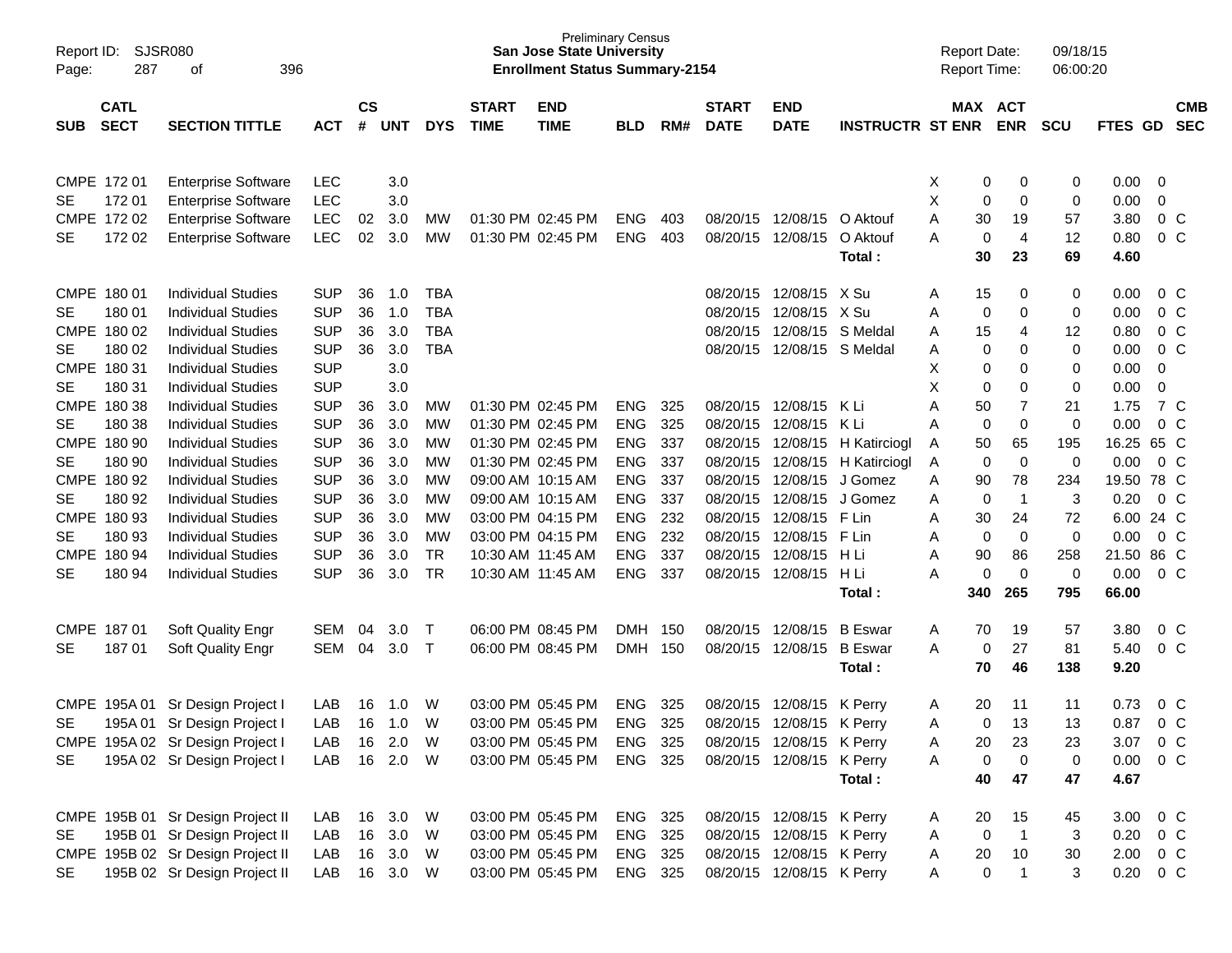| Page:      | SJSR080<br>Report ID:<br>288<br>396<br>of |                          |              |                    |            |            |                             | <b>San Jose State University</b><br><b>Enrollment Status Summary-2154</b> | <b>Preliminary Census</b> |     |                             |                           |                         | <b>Report Date:</b><br>Report Time: |                            | 09/18/15<br>06:00:20 |             |                          |
|------------|-------------------------------------------|--------------------------|--------------|--------------------|------------|------------|-----------------------------|---------------------------------------------------------------------------|---------------------------|-----|-----------------------------|---------------------------|-------------------------|-------------------------------------|----------------------------|----------------------|-------------|--------------------------|
| <b>SUB</b> | <b>CATL</b><br><b>SECT</b>                | <b>SECTION TITTLE</b>    | <b>ACT</b>   | $\mathsf{cs}$<br># | <b>UNT</b> | <b>DYS</b> | <b>START</b><br><b>TIME</b> | <b>END</b><br><b>TIME</b>                                                 | <b>BLD</b>                | RM# | <b>START</b><br><b>DATE</b> | <b>END</b><br><b>DATE</b> | <b>INSTRUCTR ST ENR</b> |                                     | MAX ACT<br><b>ENR</b>      | <b>SCU</b>           | FTES GD     | <b>CMB</b><br><b>SEC</b> |
|            |                                           |                          |              |                    |            |            |                             |                                                                           |                           |     |                             |                           | Total:                  | 40                                  | 27                         | 81                   | 5.40        |                          |
|            | CMPE 200 01                               | Comp Architecture        | <b>SEM</b>   | 05                 | 3.0        |            |                             |                                                                           |                           |     | 08/20/15 12/08/15           |                           |                         | Х                                   | 0<br>0                     | 0                    | 0.00        | $\overline{\phantom{0}}$ |
|            | CMPE 200 02                               | <b>Comp Architecture</b> | <b>SEM</b>   | 05                 | 3.0        | м          |                             | 06:00 PM 08:45 PM                                                         | WSQ                       | 207 | 08/20/15                    | 12/08/15                  | H Jeon                  | A<br>90                             | 71                         | 213                  | 17.75 71    |                          |
|            | CMPE 200 03                               | Comp Architecture        | <b>SEM</b>   | 05                 | 3.0        | W          |                             | 06:00 PM 08:45 PM                                                         | <b>DMH</b>                | 234 | 08/20/15                    | 12/08/15                  | C Shu                   | A<br>70                             | 29                         | 87                   | 7.25 29     |                          |
|            |                                           |                          |              |                    |            |            |                             |                                                                           |                           |     |                             |                           | Total:                  | 160                                 | 100                        | 300                  | 25.00       |                          |
|            | CMPE 202 01                               | <b>SW Systems Engr</b>   | LEC.         | 01                 | 3.0        | M          |                             | 06:00 PM 08:45 PM                                                         | ENG                       | 325 |                             | 08/20/15 12/08/15         | M Fayad                 | 50<br>A                             | 25                         | 75                   | 6.25 25     |                          |
|            | CMPE 202 02                               | SW Systems Engr          | <b>LEC</b>   | 01                 | 3.0        | W          |                             | 06:00 PM 08:45 PM                                                         | <b>ENG</b>                | 337 | 08/20/15                    | 12/08/15                  | M Fayad                 | 90<br>Α                             | 51                         | 153                  | 12.75 51    |                          |
|            | CMPE 202 03                               | SW Systems Engr          | <b>LEC</b>   |                    | 3.0        |            |                             |                                                                           |                           |     |                             |                           |                         | X                                   | $\mathbf 0$<br>$\mathbf 0$ | 0                    | 0.00        | $\overline{\mathbf{0}}$  |
|            | CMPE 202 04                               | SW Systems Engr          | <b>LEC</b>   | 01                 | 3.0        | S          |                             | 03:00 PM 05:45 PM                                                         | <b>ENG</b>                | 189 |                             | 08/20/15 12/08/15         | P Nguyen                | 120<br>Α                            | 92                         | 276                  | 23.00 92    |                          |
|            | CMPE 202 05                               | SW Systems Engr          | <b>LEC</b>   | 01                 | 3.0        | S          |                             | 12:00 PM 02:45 PM                                                         | <b>ENG</b>                | 189 | 08/20/15                    | 12/08/15                  | P Nguyen                | 120<br>Α                            | 86                         | 258                  | 21.50 86    |                          |
|            |                                           |                          |              |                    |            |            |                             |                                                                           |                           |     |                             |                           | Total:                  | 380                                 | 254                        | 762                  | 63.50       |                          |
|            | CMPE 203 01                               | SW Engr Management LEC   |              |                    | 3.0        |            |                             |                                                                           |                           |     |                             |                           |                         | X                                   | 0<br>0                     | 0                    | 0.00        | $\overline{\mathbf{0}}$  |
|            |                                           |                          |              |                    |            |            |                             |                                                                           |                           |     |                             |                           | Total:                  |                                     | $\mathbf 0$<br>0           | $\bf{0}$             | 0.00        |                          |
|            | CMPE 206 01                               | Comp Netwrk Design       | SEM 05       |                    | 3.0        | TR         |                             | 04:30 PM 05:45 PM                                                         | <b>ENG</b>                | 337 |                             | 08/20/15 12/08/15         | R Fatoohi               | 90<br>A                             | 76                         | 228                  | 19.00 76    |                          |
|            |                                           |                          |              |                    |            |            |                             |                                                                           |                           |     |                             |                           | Total:                  | 90                                  | 76                         | 228                  | 19.00       |                          |
|            | CMPE 207 01                               | Net Prog & Appl          | <b>LEC</b>   | 04                 | 3.0        | M          |                             | 06:00 PM 08:45 PM                                                         | <b>ENG</b>                | 337 | 08/20/15                    | 12/08/15                  | Y Park                  | 80<br>A                             | 85                         | 255                  | 21.25 85    |                          |
|            | CMPE 207 02                               | Net Prog & Appl          | <b>LEC</b>   | 04                 | 3.0        | R          |                             | 06:00 PM 08:45 PM                                                         | CL.                       | 226 | 08/20/15                    | 12/08/15                  | W Xu                    | A<br>50                             | 65                         | 195                  | 16.25 65    |                          |
|            |                                           |                          |              |                    |            |            |                             |                                                                           |                           |     |                             |                           | Total:                  | 130                                 | 150                        | 450                  | 37.50       |                          |
|            | CMPE 208 01                               | Net Arch & Proto         | <b>LEC</b>   | 04                 | 3.0        | W          |                             | 06:00 PM 08:45 PM                                                         | <b>DMH</b>                | 150 | 08/20/15                    | 12/08/15                  | S Silberman A           | 60                                  | 61                         | 183                  | 15.25 61    |                          |
|            |                                           |                          |              |                    |            |            |                             |                                                                           |                           |     |                             |                           | Total:                  | 60                                  | 61                         | 183                  | 15.25       |                          |
|            | CMPE 209 01                               | <b>Network Security</b>  | <b>LEC</b>   |                    | 3.0        |            |                             |                                                                           |                           |     |                             |                           |                         | X                                   | 0<br>0                     | 0                    | 0.00        | - 0                      |
| EE.        | 209 01                                    | <b>Network Security</b>  | <b>LEC</b>   |                    | 3.0        |            |                             |                                                                           |                           |     |                             |                           |                         | X                                   | 0<br>0                     | 0                    | 0.00        | $\overline{0}$           |
|            | CMPE 209 02                               | <b>Network Security</b>  | LEC          | 01                 | 3.0        | TR         |                             | 06:00 PM 07:15 PM                                                         | <b>ENG</b>                | 343 | 08/20/15                    | 12/08/15                  | J Reieb                 | Α<br>60                             | 15                         | 45                   | 3.75        | 15 C                     |
| EЕ         | 209 02                                    | <b>Network Security</b>  | <b>LEC</b>   | 01                 | 3.0        | <b>TR</b>  |                             | 06:00 PM 07:15 PM                                                         | <b>ENG</b>                | 343 | 08/20/15                    | 12/08/15 J Rejeb          |                         | A                                   | 45<br>0                    | 135                  | 11.25 45 C  |                          |
|            | CMPE 209 03                               | <b>Network Security</b>  | LEC.         | 01                 | 3.0        | MW         |                             | 04:30 PM 05:45 PM                                                         | CL                        | 202 |                             | 08/20/15 12/08/15 C Tarng |                         | 60<br>A                             | 25                         | 75                   | 6.20 24 C   |                          |
| EE.        | 209 03                                    | <b>Network Security</b>  | LEC          |                    | 01 3.0     | MW         |                             | 04:30 PM 05:45 PM                                                         | - CL                      | 202 |                             | 08/20/15 12/08/15 C Tarng |                         | A                                   | 0<br>36                    | 108                  | 9.00 36 C   |                          |
|            |                                           |                          |              |                    |            |            |                             |                                                                           |                           |     |                             |                           | Total:                  |                                     | 120 121                    | 363                  | 30.20       |                          |
|            | CMPE 220 01                               | <b>System Software</b>   | SEM 05 3.0 R |                    |            |            |                             | 06:00 PM 08:45 PM CL                                                      |                           |     | 222 08/20/15 12/08/15       |                           | K Liu                   | A<br>70                             | 84                         | 252                  | 21.00 84    |                          |
|            |                                           |                          |              |                    |            |            |                             |                                                                           |                           |     |                             |                           | Total:                  | 70                                  | 84                         | 252                  | 21.00       |                          |
|            | CMPE 226 01                               | Database Design          | <b>LEC</b>   |                    | 3.0        |            |                             |                                                                           |                           |     |                             |                           |                         | X                                   | 0<br>$\mathbf 0$           | 0                    | $0.00 \t 0$ |                          |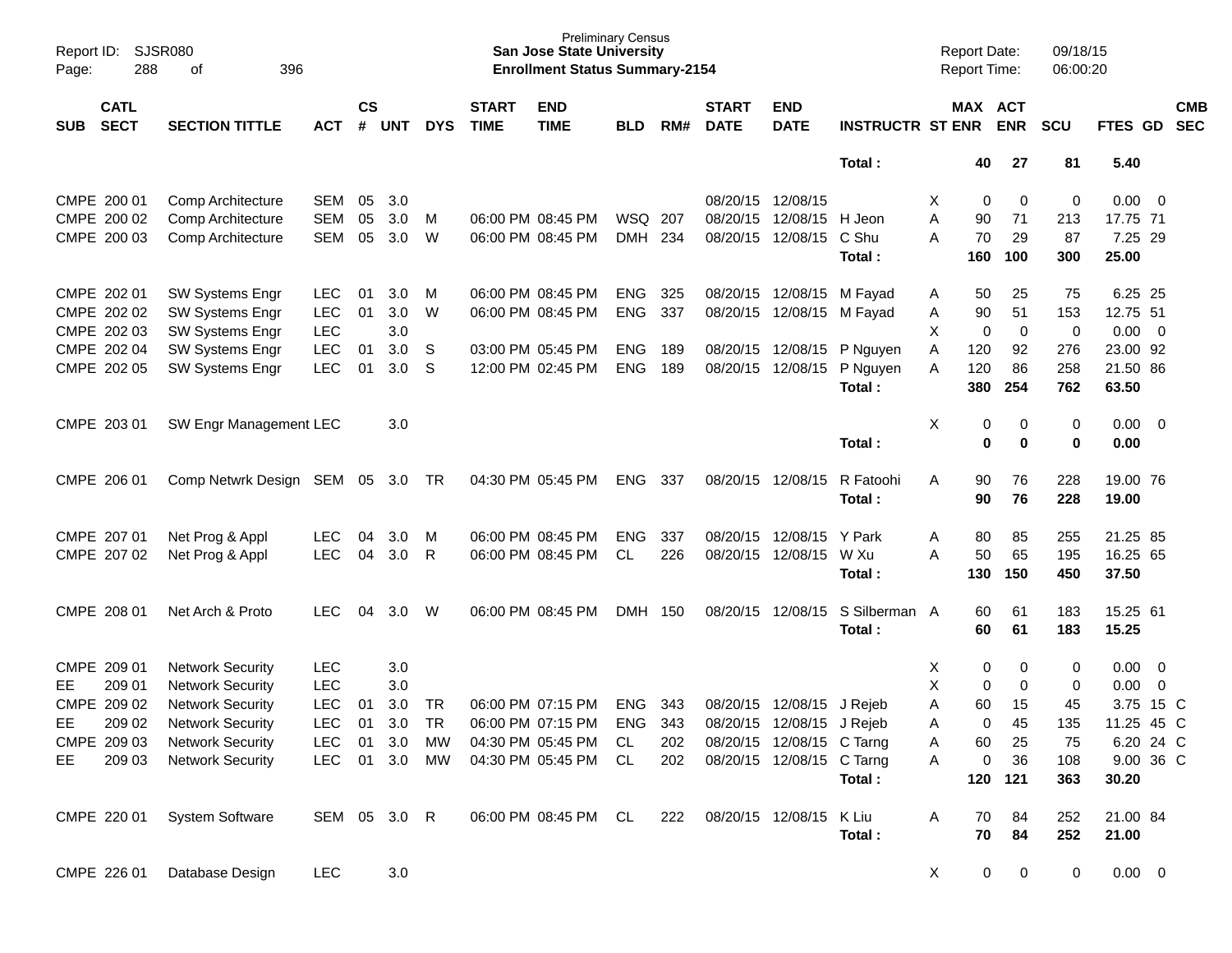| Page:      | SJSR080<br>Report ID:<br>289<br>396<br>of |                                                                 |                          |                    |                   |                |                             | <b>Preliminary Census</b><br><b>San Jose State University</b><br><b>Enrollment Status Summary-2154</b> |                          |            |                             |                                        |                                        | <b>Report Date:</b><br>Report Time: |                                  | 09/18/15<br>06:00:20 |                                        |     |            |
|------------|-------------------------------------------|-----------------------------------------------------------------|--------------------------|--------------------|-------------------|----------------|-----------------------------|--------------------------------------------------------------------------------------------------------|--------------------------|------------|-----------------------------|----------------------------------------|----------------------------------------|-------------------------------------|----------------------------------|----------------------|----------------------------------------|-----|------------|
| <b>SUB</b> | <b>CATL</b><br><b>SECT</b>                | <b>SECTION TITTLE</b>                                           | <b>ACT</b>               | $\mathsf{cs}$<br># | <b>UNT</b>        | <b>DYS</b>     | <b>START</b><br><b>TIME</b> | <b>END</b><br><b>TIME</b>                                                                              | <b>BLD</b>               | RM#        | <b>START</b><br><b>DATE</b> | <b>END</b><br><b>DATE</b>              | <b>INSTRUCTR ST ENR</b>                | MAX ACT                             | <b>ENR</b>                       | <b>SCU</b>           | FTES GD SEC                            |     | <b>CMB</b> |
|            | CMPE 226 02                               | Database Design                                                 | <b>LEC</b>               |                    | 3.0               |                |                             |                                                                                                        |                          |            |                             |                                        |                                        | Χ<br>0                              | 0                                | 0                    | $0.00 \t 0$                            |     |            |
|            | CMPE 226 03<br>CMPE 226 04                | Database Design<br>Database Design                              | <b>LEC</b><br><b>LEC</b> | 01<br>01           | 3.0<br>3.0        | <b>TR</b><br>W |                             | 01:30 PM 02:45 PM<br>06:00 PM 08:45 PM                                                                 | CL.<br><b>CL</b>         | 202<br>226 |                             | 08/20/15 12/08/15<br>08/20/15 12/08/15 | K Li<br>R Mak<br>Total:                | A<br>50<br>A<br>50<br>100           | 21<br>51<br>72                   | 63<br>153<br>216     | 5.25 21<br>12.75 51<br>18.00           |     |            |
|            | CMPE 235 01                               | Mobile SW Design                                                | LEC.                     | 01                 | 3.0               | -S             |                             | 09:15 AM 12:00 PM                                                                                      | <b>ENG</b>               | 337        | 08/20/15 12/08/15           |                                        | R Sinn<br>Total:                       | A<br>45<br>45                       | 56<br>56                         | 168<br>168           | 14.00 56<br>14.00                      |     |            |
|            | CMPE 239 01<br>CMPE 239 02                | Web & Data Mining<br>Web & Data Mining                          | LEC.<br><b>LEC</b>       | 02<br>02           | 3.0<br>3.0        | $\top$<br>TR   |                             | 06:00 PM 08:45 PM<br>04:00 PM 05:15 PM                                                                 | <b>ENG</b><br><b>DMH</b> | 337<br>150 | 08/20/15 12/08/15           | 08/20/15 12/08/15                      | M Eirinaki<br>C Vuppalapat A<br>Total: | 45<br>A<br>78<br>123                | 45<br>75<br>120                  | 135<br>225<br>360    | 11.25 45<br>18.75 75<br>30.00          |     |            |
|            | CMPE 240 01<br>CMPE 240 02                | Adv Comp Design<br>Adv Comp Design                              | SEM<br><b>SEM</b>        | 05<br>05           | 3.0<br>3.0        | W<br>R         |                             | 03:00 PM 05:45 PM<br>03:00 PM 05:45 PM                                                                 | <b>ENG</b><br><b>ENG</b> | 337<br>325 | 08/20/15 12/08/15           | 08/20/15 12/08/15                      | A Bindal<br>H Li<br>Total:             | 40<br>A<br>A<br>40<br>80            | 25<br>44<br>69                   | 75<br>132<br>207     | 6.25 25<br>11.00 44<br>17.25           |     |            |
|            | CMPE 243 01                               | Embed Sys Applicatio LEC                                        |                          | 04                 | 3.0               | $\top$         |                             | 06:00 PM 08:45 PM                                                                                      | <b>ENG</b>               | 325        | 08/20/15 12/08/15           |                                        | P Kang<br>Total:                       | 45<br>A<br>45                       | 47<br>47                         | 141<br>141           | 11.30 38<br>11.30                      |     |            |
|            | CMPE 245 01                               | Embed Wireless Archi LEC                                        |                          | 04                 | 3.0               | МW             |                             | 03:00 PM 04:15 PM                                                                                      | CL.                      | 202        | 08/20/15 12/08/15           |                                        | H Li<br>Total:                         | 45<br>Α<br>45                       | 26<br>26                         | 78<br>78             | 6.45 25<br>6.45                        |     |            |
|            | CMPE 264 01                               | Adv Dig/Cmp System SEM 04                                       |                          |                    | 3.0               | M              |                             | 06:00 PM 08:45 PM                                                                                      | CL                       | 310        | 08/20/15 12/08/15           |                                        | C Shu<br>Total:                        | Α<br>40<br>40                       | 9<br>9                           | 27<br>27             | 2.25<br>2.25                           | - 9 |            |
|            | CMPE 265 01                               | Hi Speed Dig Des                                                | <b>LEC</b>               | 04                 | 3.0               | R              |                             | 06:00 PM 08:45 PM                                                                                      | <b>BBC</b>               | 223        | 08/20/15 12/08/15           |                                        | H Katirciogl<br>Total:                 | 30<br>A<br>30                       | 15<br>15                         | 45<br>45             | 3.75 15<br>3.75                        |     |            |
|            | CMPE 272 01                               | Ent SW Platforms                                                | <b>LEC</b>               | 01                 | 3.0               | M              |                             | 06:00 PM 08:45 PM                                                                                      | <b>ENG</b>               | 189        | 08/20/15 12/08/15           |                                        | R Sinn                                 | 90<br>A                             | 95                               | 285                  | 23.75 95                               |     |            |
|            | CMPE 272 02                               | Ent SW Platforms                                                | <b>LEC</b>               | 01                 | 3.0               | W              |                             | 06:00 PM 08:45 PM                                                                                      | <b>ENG</b>               | 189        | 08/20/15                    | 12/08/15                               | R Ranjan                               | 90<br>A                             | 98                               | 294                  | 24.50 98                               |     |            |
|            | CMPE 272 03                               | Ent SW Platforms                                                | <b>LEC</b>               | 01                 | 3.0               | R              |                             | 06:00 PM 08:45 PM                                                                                      | <b>ENG</b>               | 189        |                             | 08/20/15 12/08/15                      | S Ashar<br>Total:                      | 90<br>Α                             | 78<br>270 271                    | 234<br>813           | 19.50 78<br>67.75                      |     |            |
|            | CMPE 273 01<br>CMPE 273 02<br>CMPE 273 03 | Ent Dist Systems<br><b>Ent Dist Systems</b><br>Ent Dist Systems | <b>LEC</b><br>LEC<br>LEC | 01                 | 3.0<br>3.0<br>3.0 | W              |                             | 06:00 PM 08:45 PM                                                                                      | BBC                      | 004        |                             | 08/20/15 12/08/15 S Aung               |                                        | 90<br>A<br>Χ<br>0<br>X<br>0         | 91<br>$\mathbf 0$<br>$\mathbf 0$ | 273<br>0<br>0        | 22.75 91<br>$0.00 \t 0$<br>$0.00 \t 0$ |     |            |
|            | CMPE 273 04                               | Ent Dist Systems                                                | LEC                      | 01                 | 3.0               | МW             |                             | 04:30 PM 05:45 PM                                                                                      | WSQ 109                  |            |                             | 08/20/15 12/08/15 S Shim               |                                        | 90<br>Α                             | 90                               | 270                  | 22.50 90                               |     |            |
|            | CMPE 273 05                               | Ent Dist Systems                                                | <b>LEC</b>               | 01                 | 3.0               | M              |                             | 06:00 PM 08:45 PM                                                                                      | CL                       | 324        |                             | 08/20/15 12/08/15                      | H Li<br>Total:                         | 60<br>A                             | 48<br>240 229                    | 144<br>687           | 12.00 48<br>57.25                      |     |            |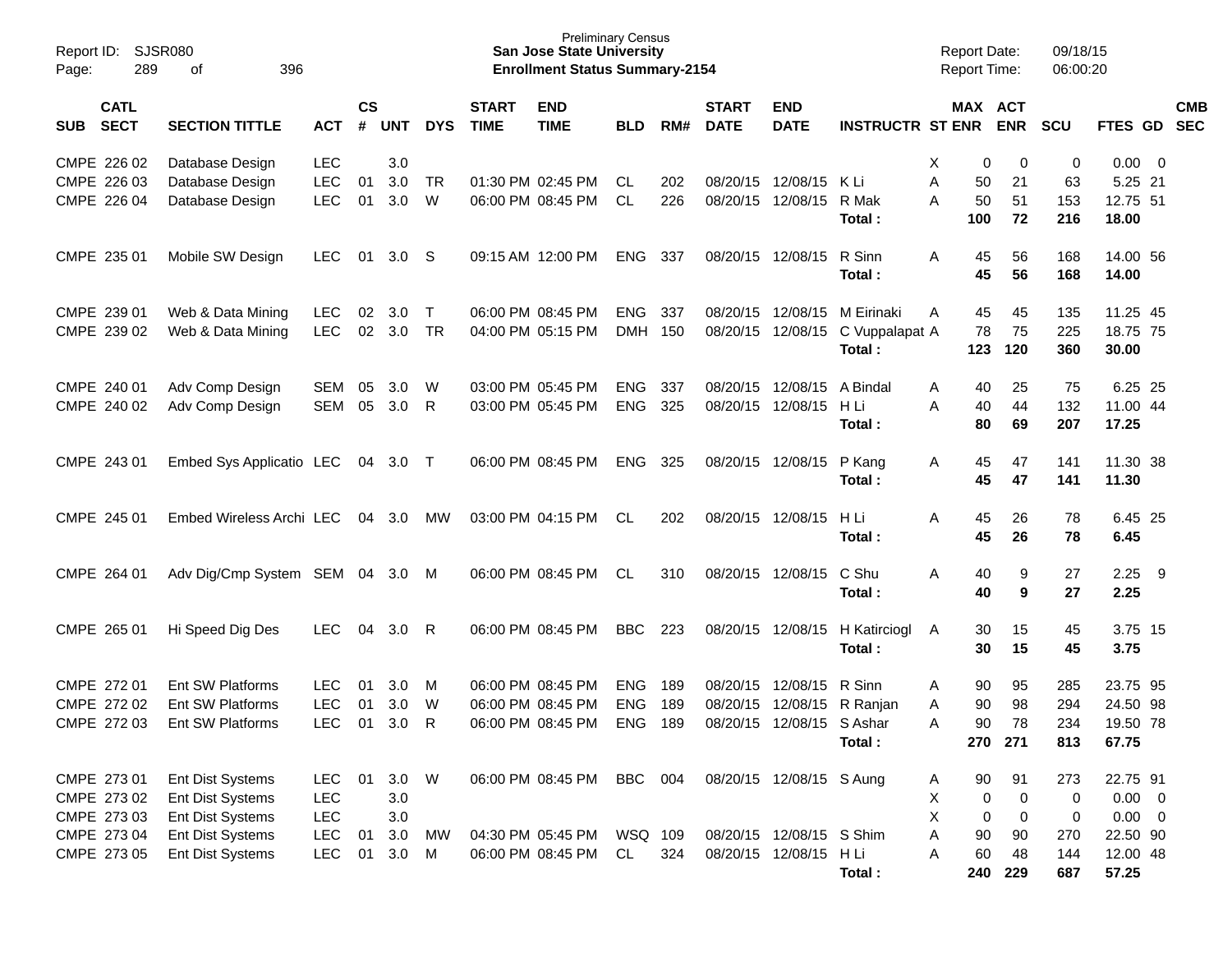| Report ID:<br>Page: | 290                                                                     | <b>SJSR080</b><br>396<br>оf                                                                                       |                                                                |                    |                                 |             |                             | <b>Preliminary Census</b><br><b>San Jose State University</b><br><b>Enrollment Status Summary-2154</b> |                          |                   |                             |                                                                                                |                                          | <b>Report Date:</b><br><b>Report Time:</b>       |                                     | 09/18/15<br>06:00:20              |                                                                                             |                          |
|---------------------|-------------------------------------------------------------------------|-------------------------------------------------------------------------------------------------------------------|----------------------------------------------------------------|--------------------|---------------------------------|-------------|-----------------------------|--------------------------------------------------------------------------------------------------------|--------------------------|-------------------|-----------------------------|------------------------------------------------------------------------------------------------|------------------------------------------|--------------------------------------------------|-------------------------------------|-----------------------------------|---------------------------------------------------------------------------------------------|--------------------------|
| <b>SUB</b>          | <b>CATL</b><br><b>SECT</b>                                              | <b>SECTION TITTLE</b>                                                                                             | <b>ACT</b>                                                     | $\mathsf{cs}$<br># | <b>UNT</b>                      | <b>DYS</b>  | <b>START</b><br><b>TIME</b> | <b>END</b><br><b>TIME</b>                                                                              | <b>BLD</b>               | RM#               | <b>START</b><br><b>DATE</b> | <b>END</b><br><b>DATE</b>                                                                      | <b>INSTRUCTR ST ENR</b>                  | MAX ACT                                          | <b>ENR</b>                          | <b>SCU</b>                        | <b>FTES GD</b>                                                                              | <b>CMB</b><br><b>SEC</b> |
|                     | CMPE 274 01<br>CMPE 274 02                                              | <b>Bus Intel Tech</b><br><b>Bus Intel Tech</b>                                                                    | <b>LEC</b><br><b>LEC</b>                                       | 04                 | 3.0<br>3.0                      | $\top$      |                             | 06:00 PM 08:45 PM                                                                                      | <b>ENG</b>               | 189               | 08/20/15                    | 12/08/15                                                                                       | W Yu<br>Total:                           | 90<br>A<br>Χ<br>$\mathbf 0$<br>90                | 88<br>0<br>88                       | 264<br>0<br>264                   | 22.00 88<br>$0.00 \t 0$<br>22.00                                                            |                          |
|                     | CMPE 275 01<br>CMPE 275 02                                              | Enterprise App Dev<br>Enterprise App Dev                                                                          | <b>LEC</b><br><b>LEC</b>                                       | 01<br>01           | 3.0<br>3.0                      | M<br>W      |                             | 06:00 PM 08:45 PM<br>06:00 PM 08:45 PM                                                                 | <b>DMH</b><br><b>BBC</b> | 234<br>202        | 08/20/15<br>08/20/15        | 12/08/15<br>12/08/15                                                                           | J Gash<br>C Zhang<br>Total:              | 60<br>Α<br>60<br>A<br>120                        | 41<br>63<br>104                     | 123<br>189<br>312                 | 10.25 41<br>15.75 63<br>26.00                                                               |                          |
|                     | CMPE 277 01                                                             | Smartphone App Dev LEC 01                                                                                         |                                                                |                    | 3.0                             | - R         |                             | 06:00 PM 08:45 PM                                                                                      | DMH 227                  |                   |                             | 08/20/15 12/08/15                                                                              | C Zhang<br>Total:                        | 90<br>A<br>90                                    | 102<br>102                          | 306<br>306                        | 25.50102<br>25.50                                                                           |                          |
|                     | CMPE 280 01<br>CMPE 280 02                                              | Web UI Design<br>Web UI Design                                                                                    | <b>LEC</b><br><b>LEC</b>                                       | 01<br>01           | 3.0<br>3.0                      | R           |                             | 06:00 PM 08:45 PM                                                                                      | WSQ 207                  |                   | 08/20/15<br>08/20/15        | 12/08/15<br>12/08/15                                                                           | C Vuppalapat A<br>Total:                 | Χ<br>0<br>100<br>100                             | 0<br>99<br>99                       | 0<br>297<br>297                   | $0.00 \t 0$<br>24.75 99<br>24.75                                                            |                          |
|                     | CMPE 281 01<br>CMPE 281 02<br>CMPE 281 03<br>CMPE 281 04<br>CMPE 281 05 | Cloud Technologies<br><b>Cloud Technologies</b><br>Cloud Technologies<br>Cloud Technologies<br>Cloud Technologies | LEC.<br><b>LEC</b><br>LEC<br><b>LEC</b><br><b>LEC</b>          | 01<br>01           | 3.0<br>3.0<br>3.0<br>3.0<br>3.0 | $\top$<br>R |                             | 06:00 PM 08:45 PM<br>06:00 PM 08:45 PM                                                                 | <b>BBC</b><br>DMH        | 202<br>150        | 08/20/15<br>08/20/15        | 12/08/15 Z Gao<br>12/08/15                                                                     | M Cherfaoui                              | 90<br>A<br>Χ<br>0<br>60<br>A<br>х<br>0<br>Χ<br>0 | 84<br>0<br>79<br>0<br>0             | 252<br>0<br>237<br>0<br>0         | 21.00 84<br>$0.00 \t 0$<br>19.75 79<br>$0.00 \t 0$<br>$0.00 \t 0$                           |                          |
|                     | CMPE 281 06<br>CMPE 281 07                                              | Cloud Technologies<br><b>Cloud Technologies</b>                                                                   | <b>LEC</b><br><b>LEC</b>                                       | 01                 | 3.0<br>3.0                      | S           |                             | 09:00 AM 11:45 AM                                                                                      | <b>ENG</b>               | 189               | 08/20/15                    | 12/08/15                                                                                       | P Nguyen<br>Total:                       | X<br>0<br>A<br>120<br>270                        | 0<br>36<br>199                      | 0<br>108<br>597                   | $0.00 \t 0$<br>9.00 36<br>49.75                                                             |                          |
|                     | CMPE 282 01                                                             | <b>Cloud Services</b>                                                                                             | <b>LEC</b>                                                     |                    | 3.0                             |             |                             |                                                                                                        |                          |                   |                             |                                                                                                | Total:                                   | х<br>0<br>$\bf{0}$                               | 0<br>0                              | 0<br>0                            | $0.00 \t 0$<br>0.00                                                                         |                          |
|                     | CMPE 283 01<br>CMPE 283 02<br>CMPE 283 03<br>CMPE 283 04<br>CMPE 283 05 | Virtualization Tec<br>Virtualization Tec<br><b>Virtualization Tec</b><br>Virtualization Tec<br>Virtualization Tec | <b>LEC</b><br><b>LEC</b><br><b>LEC</b><br>LEC<br>LEC 01 3.0 TR | 01<br>01<br>01     | 3.0<br>3.0<br>3.0<br>$3.0$ T    | M           |                             | 06:00 PM 08:45 PM<br>06:00 PM 08:45 PM<br>04:30 PM 05:45 PM                                            | SCI<br>SCI<br>BBC        | 142<br>142<br>105 | 08/20/15                    | 08/20/15 12/08/15<br>12/08/15 M Larkin<br>08/20/15 12/08/15 M Larkin<br>08/20/15 12/08/15 K Li | Total:                                   | 0<br>X<br>Χ<br>0<br>90<br>Α<br>90<br>50<br>A     | 0<br>0<br>66<br>50<br>23<br>230 139 | 0<br>0<br>198<br>150<br>69<br>417 | $0.00 \t 0$<br>0.00<br>$\overline{\phantom{0}}$<br>16.50 66<br>12.50 50<br>5.75 23<br>34.75 |                          |
|                     | CMPE 284 01                                                             | Storage & Nwk Virt                                                                                                | LEC 02 3.0 M                                                   |                    |                                 |             |                             | 06:00 PM 08:45 PM BBC 220                                                                              |                          |                   |                             |                                                                                                | 08/20/15 12/08/15 M BhadkamkaA<br>Total: | 60<br>60                                         | 36<br>36                            | 108<br>108                        | 9.00 36<br>9.00                                                                             |                          |
|                     |                                                                         | CMPE 285 01 Sw Engr Processes LEC 01 3.0 W                                                                        |                                                                |                    |                                 |             |                             | 06:00 PM 08:45 PM ENG 325 08/20/15 12/08/15 W Yu                                                       |                          |                   |                             |                                                                                                |                                          | 50<br>A                                          | 35                                  | 105                               | 8.75 35                                                                                     |                          |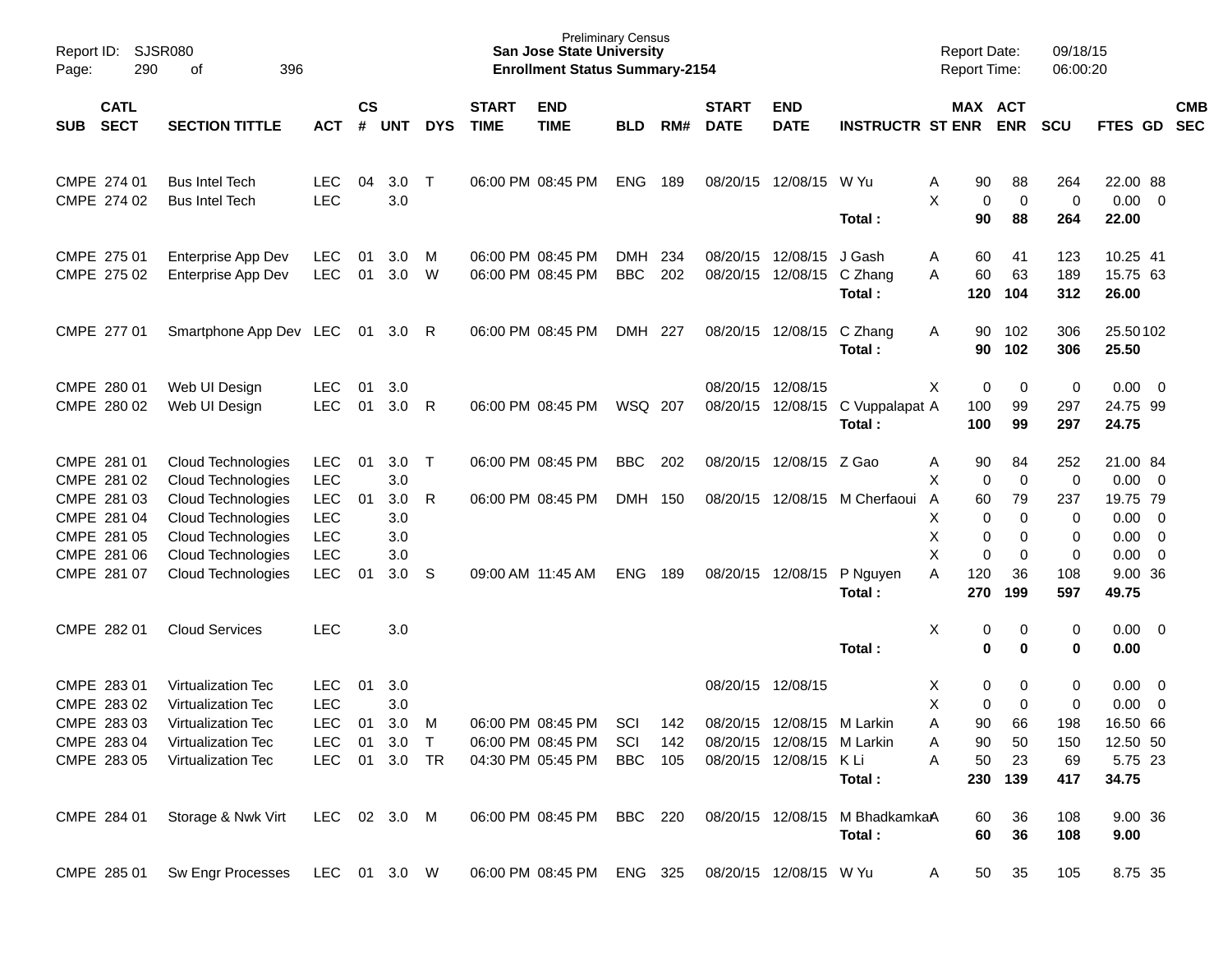| Report ID:<br>Page: | SJSR080<br>291             | 396<br>οf                      |            |                    |            |              |                             | <b>San Jose State University</b><br><b>Enrollment Status Summary-2154</b> | <b>Preliminary Census</b> |     |                             |                           |                         | <b>Report Date:</b><br><b>Report Time:</b> |          |                       | 09/18/15<br>06:00:20 |                   |                          |
|---------------------|----------------------------|--------------------------------|------------|--------------------|------------|--------------|-----------------------------|---------------------------------------------------------------------------|---------------------------|-----|-----------------------------|---------------------------|-------------------------|--------------------------------------------|----------|-----------------------|----------------------|-------------------|--------------------------|
| <b>SUB</b>          | <b>CATL</b><br><b>SECT</b> | <b>SECTION TITTLE</b>          | <b>ACT</b> | $\mathsf{cs}$<br># | <b>UNT</b> | <b>DYS</b>   | <b>START</b><br><b>TIME</b> | <b>END</b><br><b>TIME</b>                                                 | <b>BLD</b>                | RM# | <b>START</b><br><b>DATE</b> | <b>END</b><br><b>DATE</b> | <b>INSTRUCTR ST ENR</b> |                                            |          | MAX ACT<br><b>ENR</b> | <b>SCU</b>           | FTES GD           | <b>CMB</b><br><b>SEC</b> |
|                     |                            |                                |            |                    |            |              |                             |                                                                           |                           |     |                             |                           | Total:                  |                                            | 50       | 35                    | 105                  | 8.75              |                          |
|                     | CMPE 287 01                | SW Qlty Assur                  | <b>LEC</b> | 01                 | 3.0        | R            |                             | 06:00 PM 08:45 PM                                                         | <b>ENG</b>                | 337 | 08/20/15 12/08/15           |                           | Z Gao<br>Total:         | A                                          | 70<br>70 | 48<br>48              | 144<br>144           | 12.00 48<br>12.00 |                          |
|                     | CMPE 294 01                | <b>CMPE Seminar</b>            | <b>SEM</b> | 04                 | 3.0        | м            |                             | 01:30 PM 04:15 PM                                                         | <b>ENG</b>                | 492 | 08/20/15                    |                           | 12/08/15 V Parrish      | A                                          | 30       | 34                    | 102                  | 8.50 34           |                          |
|                     | CMPE 294 02                | <b>CMPE Seminar</b>            | <b>SEM</b> | 04                 | 3.0        | W            |                             | 01:30 PM 04:15 PM                                                         | <b>ENG</b>                | 492 | 08/20/15                    | 12/08/15                  | V Parrish               | A                                          | 30       | 35                    | 105                  | 8.75 35           |                          |
|                     | CMPE 294 03                | <b>CMPE Seminar</b>            | <b>SEM</b> | 04                 | 3.0        | M            |                             | 06:00 PM 08:45 PM                                                         | <b>ENG</b>                | 492 | 08/20/15                    | 12/08/15                  | M Robinson              | A                                          | 30       | 35                    | 105                  | 8.75 35           |                          |
|                     | CMPE 294 04                | <b>CMPE Seminar</b>            | <b>SEM</b> | 04                 | 3.0        | $\mathsf{T}$ |                             | 12:00 PM 02:45 PM                                                         | <b>ENG</b>                | 492 | 08/20/15                    | 12/08/15                  | V Parrish               | A                                          | 30       | 36                    | 108                  | 9.00 36           |                          |
|                     | CMPE 294 05                | <b>CMPE Seminar</b>            | <b>SEM</b> | 04                 | 3.0        | R            |                             | 12:00 PM 02:45 PM                                                         | <b>ENG</b>                | 492 | 08/20/15                    | 12/08/15                  | V Parrish               | A                                          | 30       | 37                    | 111                  | 9.25 37           |                          |
|                     | CMPE 294 06                | <b>CMPE Seminar</b>            | <b>SEM</b> | 04                 | 3.0        | R            |                             | 06:30 PM 09:15 PM                                                         | <b>ENG</b>                | 492 | 08/20/15                    | 12/08/15                  | M Robinson              | A                                          | 30       | 36                    | 108                  | 9.00 36           |                          |
|                     | CMPE 294 07                | <b>CMPE Seminar</b>            | <b>SEM</b> | 04                 | 3.0        | $\mathsf{T}$ |                             | 06:30 PM 09:15 PM                                                         | <b>ENG</b>                | 492 | 08/20/15                    | 12/08/15                  | R Bruce                 | A                                          | 30       | 35                    | 105                  | 8.75 35           |                          |
|                     | CMPE 294 08                | <b>CMPE Seminar</b>            | <b>SEM</b> | 04                 | 3.0        | F            |                             | 02:00 PM 04:45 PM                                                         | <b>ENG</b>                | 492 | 08/20/15                    | 12/08/15                  | R Bruce                 | A                                          | 30       | 35                    | 105                  | 8.75 35           |                          |
|                     |                            |                                |            |                    |            |              |                             |                                                                           |                           |     |                             |                           | Total:                  |                                            | 240      | 283                   | 849                  | 70.75             |                          |
|                     |                            |                                |            |                    |            |              |                             |                                                                           |                           |     |                             |                           |                         |                                            |          |                       |                      |                   |                          |
|                     | CMPE 295A 01               | Master Project I               | LAB        | 16                 | 3.0        | МW           |                             | 09:00 AM 11:50 AM                                                         | <b>ENG</b>                | 206 |                             | 08/20/15 12/08/15         |                         | Α                                          | 20       | 28                    | 84                   | 7.00 28           |                          |
|                     | CMPE 295A 02               | Master Project I               | LAB        | 16                 | 3.0        | МW           |                             | 12:00 PM 02:50 PM                                                         | <b>ENG</b>                | 206 | 08/20/15                    | 12/08/15                  |                         | Α                                          | 20       | 26                    | 78                   | 6.50 26           |                          |
|                     | CMPE 295A03                | Master Project I               | LAB        | 16                 | 3.0        | МW           |                             | 09:00 AM 11:50 AM                                                         | <b>ENG</b>                | 268 | 08/20/15                    | 12/08/15                  |                         | Α                                          | 20       | 26                    | 78                   | 6.50 26           |                          |
|                     | CMPE 295A 04               | Master Project I               | LAB        | 16                 | 3.0        | МW           |                             | 09:00 AM 11:50 AM                                                         | <b>ENG</b>                | 276 | 08/20/15                    | 12/08/15                  |                         | Α                                          | 20       | 26                    | 78                   | 6.50 26           |                          |
|                     | CMPE 295A 05               | Master Project I               | LAB        | 16                 | 3.0        | <b>TR</b>    |                             | 12:00 PM 02:50 PM                                                         | <b>ENG</b>                | 276 | 08/20/15                    | 12/08/15                  |                         | A                                          | 20       | 25                    | 75                   | 6.25 25           |                          |
|                     | CMPE 295A 06               | Master Project I               | LAB        | 16                 | 3.0        | МW           |                             | 03:00 PM 05:50 PM                                                         | <b>ENG</b>                | 276 | 08/20/15                    | 12/08/15                  |                         | Α                                          | 20       | 25                    | 75                   | 6.25 25           |                          |
|                     | CMPE 295A 07               | Master Project I               | LAB        | 16                 | 3.0        | <b>TR</b>    |                             | 09:00 AM 11:50 AM                                                         | <b>ENG</b>                | 278 | 08/20/15                    | 12/08/15                  |                         | Α                                          | 20       | 24                    | 72                   | 6.00 24           |                          |
|                     | CMPE 295A 08               | Master Project I               | LAB        | 16                 | 3.0        | <b>TR</b>    |                             | 12:00 PM 02:50 PM                                                         | <b>ENG</b>                | 278 | 08/20/15                    | 12/08/15                  |                         | Α                                          | 20       | 26                    | 78                   | 6.50 26           |                          |
|                     | CMPE 295A 09               | Master Project I               | LAB        | 16                 | 3.0        | МW           |                             | 09:00 AM 11:50 AM                                                         | <b>ENG</b>                | 286 | 08/20/15                    | 12/08/15                  |                         | Α                                          | 20       | 26                    | 78                   | 6.50 26           |                          |
|                     | CMPE 295A 10               | Master Project I               | LAB        | 16                 | 3.0        | <b>TR</b>    |                             | 09:00 AM 11:50 AM                                                         | <b>ENG</b>                | 405 | 08/20/15                    | 12/08/15                  |                         | Α                                          | 20       | 24                    | 72                   | 6.00 24           |                          |
|                     | CMPE 295A 11               | Master Project I               | LAB        | 16                 | 3.0        | <b>TR</b>    |                             | 09:00 AM 11:50 AM                                                         | <b>ENG</b>                | 487 | 08/20/15                    | 12/08/15                  |                         | Α                                          | 20       | 25                    | 75                   | 6.25 25           |                          |
|                     |                            | CMPE 295A 12 Master Project I  | LAB        | 16                 | 3.0        | <b>TR</b>    |                             | 12:00 PM 02:50 PM                                                         | <b>ENG</b>                | 487 | 08/20/15                    | 12/08/15                  |                         | A                                          | 20       | 26                    | 78                   | 6.50 26           |                          |
|                     |                            | CMPE 295A 13 Master Project I  | LAB        | 16                 | 3.0        | МW           |                             | 09:00 AM 11:50 AM                                                         | <b>ENG</b>                | 489 | 08/20/15                    | 12/08/15                  |                         | Α                                          | 20       | 26                    | 78                   | 6.50 26           |                          |
|                     |                            | CMPE 295A 14 Master Project I  | LAB        | 16                 | 3.0        | MW           |                             | 03:00 PM 05:50 PM                                                         | <b>ENG</b>                | 288 | 08/20/15                    | 12/08/15                  |                         | A                                          | 20       | 24                    | 72                   | 6.00 24           |                          |
| <b>CMPE</b>         | 295A 15                    | Master Project I               | LAB        | 16                 | 3.0        | TR           |                             | 09:00 AM 11:50 AM                                                         | <b>ENG</b>                | 405 | 08/20/15                    | 12/08/15                  |                         | A                                          | 20       | 20                    | 60                   | 5.00 20           |                          |
|                     |                            |                                |            |                    |            |              |                             |                                                                           |                           |     |                             |                           | Total:                  |                                            | 300      | 377                   | 1131                 | 94.25             |                          |
|                     |                            | CMPE 295B 01 Master Project II | LAB        | 16                 | 3.0        | F            |                             | 09:00 AM 02:40 PM                                                         | ENG                       | 206 | 08/20/15 12/08/15           |                           |                         | A                                          | 20       | 20                    | 60                   | 5.00 20           |                          |
|                     |                            | CMPE 295B 02 Master Project II | LAB        | 16                 | 3.0        | MW           |                             | 03:00 PM 05:50 PM                                                         | <b>ENG 206</b>            |     | 08/20/15 12/08/15           |                           |                         | A                                          | 20       | 20                    | 60                   | 5.00 20           |                          |
|                     |                            | CMPE 295B 03 Master Project II | LAB        |                    | 16 3.0     | TR           |                             | 12:00 PM 02:50 PM                                                         | <b>ENG 268</b>            |     | 08/20/15 12/08/15           |                           |                         | A                                          | 20       | 20                    | 60                   | 5.00 20           |                          |
|                     |                            | CMPE 295B 04 Master Project II | LAB        | 16                 | 3.0        | <b>TR</b>    |                             | 09:00 AM 11:50 AM                                                         | <b>ENG 268</b>            |     | 08/20/15 12/08/15           |                           |                         | Α                                          | 20       | 20                    | 60                   | 5.00 20           |                          |
|                     |                            | CMPE 295B 05 Master Project II | LAB        | 16                 | 3.0        | MW           |                             | 12:00 PM 02:50 PM                                                         | ENG 276                   |     | 08/20/15 12/08/15           |                           |                         | Α                                          | 20       | 20                    | 60                   | 5.00 20           |                          |
|                     |                            | CMPE 295B 06 Master Project II | LAB        | 16                 | 3.0        | <b>TR</b>    |                             | 03:00 PM 05:50 PM                                                         | ENG 276                   |     | 08/20/15 12/08/15           |                           |                         | Α                                          | 20       | 17                    | 51                   | 4.25 17           |                          |
|                     |                            | CMPE 295B 07 Master Project II | LAB        |                    | 16 3.0     | MW           |                             | 09:00 AM 11:50 AM                                                         | ENG 278                   |     | 08/20/15 12/08/15           |                           |                         | Α                                          | 20       | 20                    | 60                   | 5.00 20           |                          |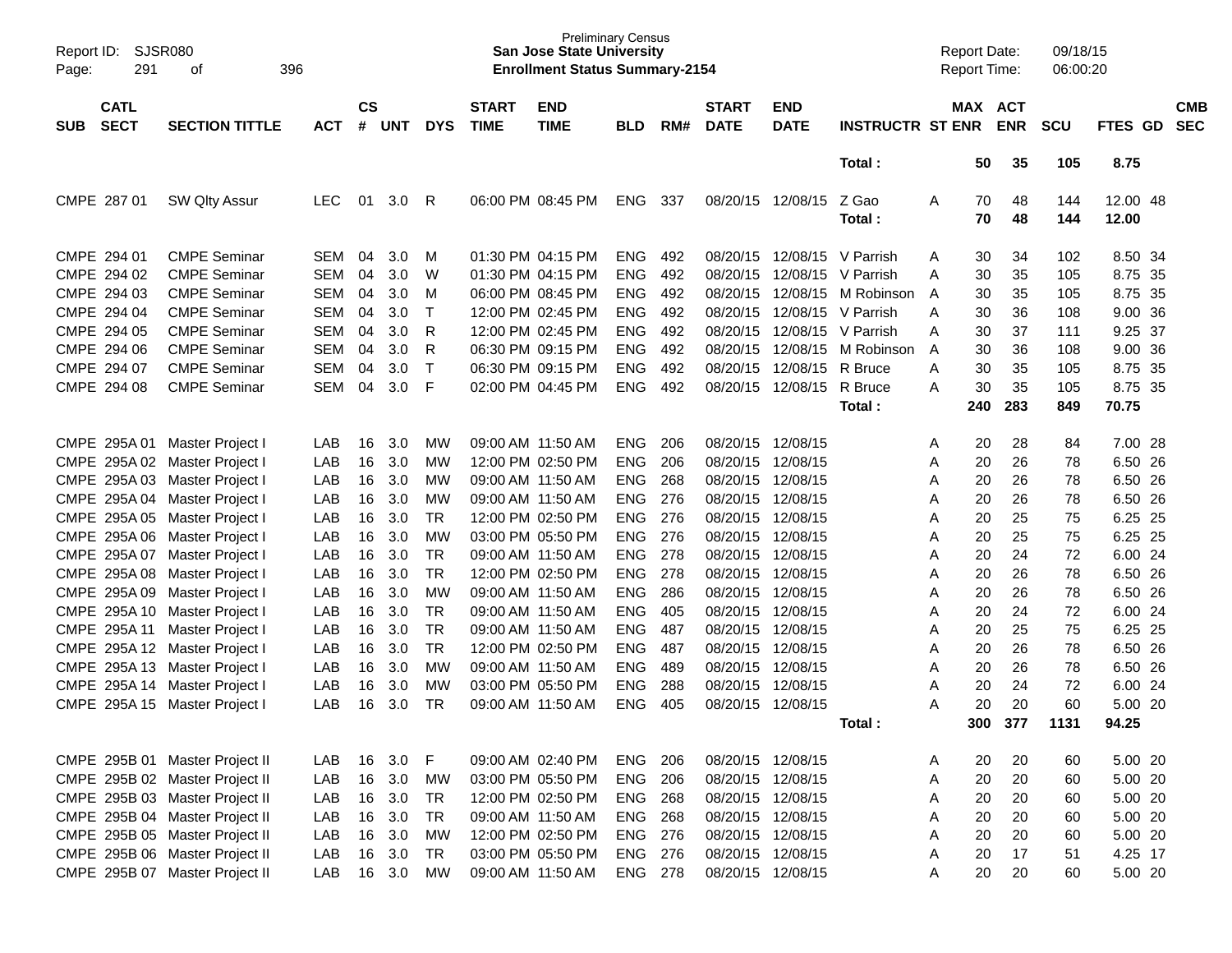| Report ID: SJSR080<br>292<br>Page:       | 396<br>οf                       |            |                    |            |            |                             | <b>San Jose State University</b><br><b>Enrollment Status Summary-2154</b> | <b>Preliminary Census</b> |     |                             |                            |                         |   | <b>Report Date:</b><br><b>Report Time:</b> |                | 09/18/15<br>06:00:20 |                   |                            |                          |
|------------------------------------------|---------------------------------|------------|--------------------|------------|------------|-----------------------------|---------------------------------------------------------------------------|---------------------------|-----|-----------------------------|----------------------------|-------------------------|---|--------------------------------------------|----------------|----------------------|-------------------|----------------------------|--------------------------|
| <b>CATL</b><br><b>SECT</b><br><b>SUB</b> | <b>SECTION TITTLE</b>           | <b>ACT</b> | $\mathsf{cs}$<br># | <b>UNT</b> | <b>DYS</b> | <b>START</b><br><b>TIME</b> | <b>END</b><br><b>TIME</b>                                                 | <b>BLD</b>                | RM# | <b>START</b><br><b>DATE</b> | <b>END</b><br><b>DATE</b>  | <b>INSTRUCTR ST ENR</b> |   | MAX ACT                                    | <b>ENR</b>     | <b>SCU</b>           | <b>FTES GD</b>    |                            | <b>CMB</b><br><b>SEC</b> |
| CMPE 295B 08 Master Project II           |                                 | LAB        | 16                 | 3.0        | TR         |                             | 03:00 PM 05:50 PM                                                         | <b>ENG</b>                | 278 |                             | 08/20/15 12/08/15          |                         | A | 20                                         | 18             | 54                   | 4.50 18           |                            |                          |
| CMPE 295B 09 Master Project II           |                                 | LAB        | 16                 | 3.0        | <b>TR</b>  |                             | 09:00 AM 11:50 AM                                                         | <b>ENG</b>                | 286 | 08/20/15 12/08/15           |                            |                         | A | 20                                         | 22             | 66                   | 5.50 22           |                            |                          |
| CMPE 295B 10 Master Project II           |                                 | LAB        | 16                 | 3.0        | <b>TR</b>  |                             | 09:00 AM 11:50 AM                                                         | <b>ENG</b>                | 489 |                             | 08/20/15 12/08/15          |                         | A | 20                                         | 19             | 57                   | 4.75 19           |                            |                          |
| CMPE 295B 11 Master Project II           |                                 | LAB        | 16                 | 3.0        | <b>MW</b>  |                             | 09:00 AM 11:50 AM                                                         | ENG                       | 487 |                             | 08/20/15 12/08/15          |                         | A | 20                                         | 14             | 42                   | 3.50 14           |                            |                          |
| CMPE 295B 12 Master Project II           |                                 | LAB        | 16                 | 3.0        | MW         |                             | 12:00 PM 02:50 PM                                                         | ENG.                      | 487 |                             | 08/20/15 12/08/15          |                         | A | 20                                         | $\,6\,$        | 18                   | 1.50              | - 6                        |                          |
|                                          |                                 |            |                    |            |            |                             |                                                                           |                           |     |                             |                            | Total:                  |   | 240                                        | 216            | 648                  | 54.00             |                            |                          |
| CMPE 297 01                              | Spec Top Comp Engr SEM 05 3.0 R |            |                    |            |            |                             | 06:00 PM 08:45 PM                                                         | DMH 164                   |     |                             | 08/20/15 12/08/15          | W Yu                    | A | 50                                         | 36             | 36                   | 9.00 36           |                            |                          |
|                                          |                                 |            |                    |            |            |                             |                                                                           |                           |     |                             |                            | Total:                  |   | 50                                         | 36             | 36                   | 9.00              |                            |                          |
| CMPE 298 01                              | <b>Special Problems</b>         | <b>SUP</b> | 25                 | 3.0        | <b>TBA</b> |                             |                                                                           |                           |     |                             | 08/20/15 12/08/15 S Meldal |                         | A | 30                                         | 0              | 0                    | 0.00              | $\overline{0}$             |                          |
| CMPE 298 02                              | <b>Special Problems</b>         | <b>SUP</b> | 25                 | 3.0        | <b>TBA</b> |                             |                                                                           |                           |     |                             | 08/20/15 12/08/15          | S Meldal                | A | 45                                         | 0              | 0                    | 0.00              | $\overline{0}$             |                          |
| CMPE 298 03                              | <b>Special Problems</b>         | <b>SUP</b> | 25                 | 1.0        | <b>TBA</b> |                             |                                                                           |                           |     |                             | 08/20/15 12/08/15          | D Harkey                | A | 20                                         | 8              | 8                    | 0.67              | 8                          |                          |
| CMPE 298 04                              | <b>Special Problems</b>         | <b>SUP</b> | 25                 | 1.0        | <b>TBA</b> |                             |                                                                           |                           |     |                             | 08/20/15 12/08/15          | D Harkey                | Α | 20                                         | 0              | 0                    | 0.00              | $\mathbf 0$                |                          |
| CMPE 298 05                              | <b>Special Problems</b>         | <b>SUP</b> | 25                 | 1.0        | <b>TBA</b> |                             |                                                                           |                           |     |                             | 08/20/15 12/08/15          | D Harkey                | A | 20                                         | 0              | 0                    | 0.00              | 0                          |                          |
| CMPE 298 06                              | <b>Special Problems</b>         | <b>SUP</b> | 25                 | 1.0        | <b>TBA</b> |                             |                                                                           |                           |     |                             | 08/20/15 12/08/15 D Harkey |                         | A | 20                                         | 0              | 0                    | 0.00              | 0                          |                          |
|                                          |                                 |            |                    |            |            |                             |                                                                           |                           |     |                             |                            | Total:                  |   | 155                                        | 8              | 8                    | 0.67              |                            |                          |
| CMPE 298131                              | <b>CMPE/SE Internship</b>       | <b>SUP</b> | 48                 | 3.0        | <b>TBA</b> |                             |                                                                           |                           |     |                             | 08/20/15 12/08/15 B Eswar  |                         | A | 25                                         | 38             | 114                  | 9.50 38           |                            |                          |
| CMPE 298132                              | <b>CMPE/SE Internship</b>       | <b>SUP</b> | 48                 | 3.0        | <b>TBA</b> |                             |                                                                           |                           |     |                             | 08/20/15 12/08/15 B Eswar  |                         | A | 25                                         | 39             | 117                  | 9.75 39           |                            |                          |
| CMPE 2981 33                             | <b>CMPE/SE Internship</b>       | <b>SUP</b> | 48                 | 3.0        | <b>TBA</b> |                             |                                                                           |                           |     |                             | 08/20/15 12/08/15 B Eswar  |                         | A | 25                                         | 40             | 120                  | 10.00 40          |                            |                          |
| CMPE 298134                              | <b>CMPE/SE Internship</b>       | <b>SUP</b> | 48                 | 3.0        | <b>TBA</b> |                             |                                                                           |                           |     |                             | 08/20/15 12/08/15 B Eswar  |                         | A | 25                                         | 40             | 120                  | 10.00 40          |                            |                          |
| CMPE 2981 35                             | CMPE/SE Internship              | <b>SUP</b> | 48                 | 3.0        | <b>TBA</b> |                             |                                                                           |                           |     |                             | 08/20/15 12/08/15 B Eswar  |                         | A | 25                                         | 40             | 120                  | 9.95 39           |                            |                          |
| CMPE 298136                              | <b>CMPE/SE Internship</b>       | <b>SUP</b> | 48                 | 3.0        | <b>TBA</b> |                             |                                                                           |                           |     |                             | 08/20/15 12/08/15 B Eswar  |                         | A | 25                                         | 30             | 90                   | 7.50 30           |                            |                          |
| CMPE 298137                              | <b>CMPE/SE Internship</b>       | <b>SUP</b> | 48                 | 3.0        | <b>TBA</b> |                             |                                                                           |                           |     |                             | 08/20/15 12/08/15 B Eswar  |                         | A | 25                                         | 17             | 51                   | 4.25 17           |                            |                          |
| CMPE 298138                              | <b>CMPE/SE Internship</b>       | <b>SUP</b> | 48                 | 3.0        | <b>TBA</b> |                             |                                                                           |                           |     |                             | 08/20/15 12/08/15 B Eswar  |                         | A | 25                                         | 15             | 45                   | 3.75 15           |                            |                          |
| CMPE 298139                              | <b>CMPE/SE Internship</b>       | <b>SUP</b> | 48                 | 3.0        | <b>TBA</b> |                             |                                                                           |                           |     |                             | 08/20/15 12/08/15 B Eswar  |                         | A | 25                                         | 16             | 48                   | 4.00 16           |                            |                          |
| CMPE 2981 40                             | <b>CMPE/SE Internship</b>       | <b>SUP</b> | 48                 | 3.0        | <b>TBA</b> |                             |                                                                           |                           |     |                             | 08/20/15 12/08/15 B Eswar  |                         | A | 25                                         | 16             | 48                   | 4.00 16           |                            |                          |
| CMPE 298141                              | <b>CMPE/SE Internship</b>       | <b>SUP</b> | 48                 | 3.0        | <b>TBA</b> |                             |                                                                           |                           |     |                             | 08/20/15 12/08/15 B Eswar  |                         | A | 25                                         | $\mathbf 0$    | $\Omega$             | 0.00              | - 0                        |                          |
| CMPE 298142                              | <b>CMPE/SE Internship</b>       | <b>SUP</b> | 48                 | 3.0        | <b>TBA</b> |                             |                                                                           |                           |     |                             | 08/20/15 12/08/15 B Eswar  |                         | A | 25                                         | 0              | $\mathbf 0$          | 0.00              | 0                          |                          |
|                                          |                                 |            |                    |            |            |                             |                                                                           |                           |     |                             |                            | Total:                  |   | 300                                        | 291            | 873                  | 72.70             |                            |                          |
| CMPE 299A 01 Master Thesis I             |                                 | <b>SUP</b> |                    | 25 3.0     | TBA        |                             |                                                                           |                           |     |                             | 08/20/15 12/08/15          | D Harkey                | A | 15                                         | $\mathbf 1$    | 3                    | 0.25              | $\overline{\phantom{0}}$ 1 |                          |
|                                          |                                 |            |                    |            |            |                             |                                                                           |                           |     |                             |                            | Total:                  |   | 15                                         | $\overline{1}$ | 3                    | 0.25              |                            |                          |
| CMPE 299B 01 Master Thesis II            |                                 | <b>SUP</b> |                    | 25 3.0     | TBA        |                             |                                                                           |                           |     |                             | 08/20/15 12/08/15          | D Harkey                | A | 10                                         | 4              | 12                   | 1.00 <sub>1</sub> | $\overline{4}$             |                          |
|                                          |                                 |            |                    |            |            |                             |                                                                           |                           |     |                             |                            | Total:                  |   | 10                                         | 4              | 12                   | 1.00              |                            |                          |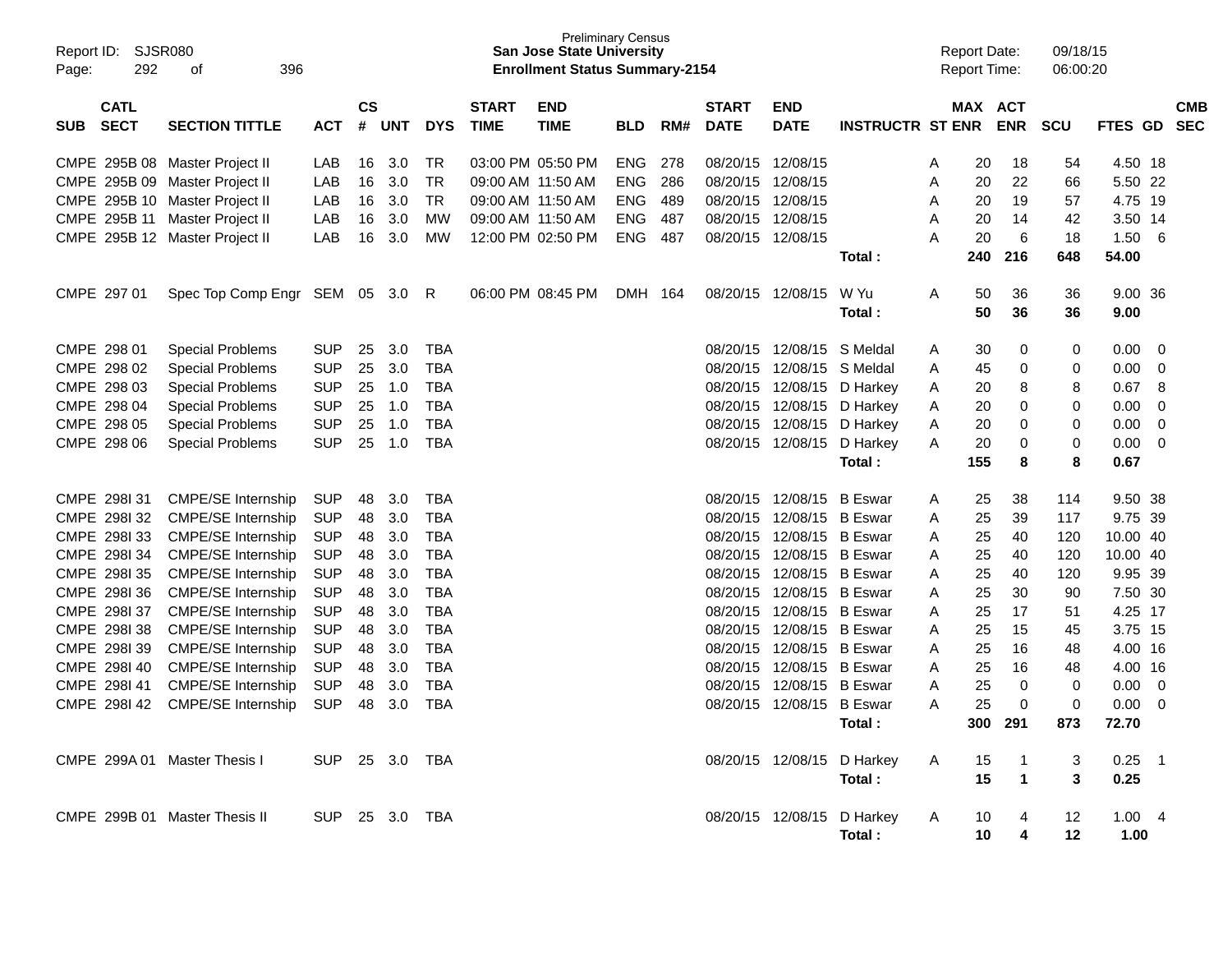| Report ID:<br>293<br>Page:               | SJSR080<br>0f               | 396        |                |            |                             | <b>San Jose State University</b><br><b>Enrollment Status Summary-2154</b> | <b>Preliminary Census</b> |     |                             |                           |                                                    | Report Date:<br><b>Report Time:</b> |                   | 09/18/15<br>06:00:20    |                  |            |
|------------------------------------------|-----------------------------|------------|----------------|------------|-----------------------------|---------------------------------------------------------------------------|---------------------------|-----|-----------------------------|---------------------------|----------------------------------------------------|-------------------------------------|-------------------|-------------------------|------------------|------------|
| <b>CATL</b><br><b>SECT</b><br><b>SUB</b> | <b>SECTION TITTLE</b>       | <b>ACT</b> | CS<br>UNT<br># | <b>DYS</b> | <b>START</b><br><b>TIME</b> | <b>END</b><br>TIME                                                        | <b>BLD</b>                | RM# | <b>START</b><br><b>DATE</b> | <b>END</b><br><b>DATE</b> | <b>INSTRUCTR ST ENR</b>                            | <b>MAX</b>                          | ACT<br><b>ENR</b> | scu                     | FTES GD SEC      | <b>CMB</b> |
| Department :                             | <b>Computer Engineering</b> |            |                |            |                             |                                                                           |                           |     |                             |                           | <b>Department Total:</b><br><b>Lower Division:</b> | 6933<br>506                         | 496               | 6073 16222<br>744       | 1291.43<br>49.60 |            |
|                                          |                             |            |                |            |                             |                                                                           |                           |     |                             | <b>Upper Division:</b>    | <b>Graduate Division:</b>                          | 2169                                | 1851              | 4388<br>4258 3726 11090 | 312.27<br>929.57 |            |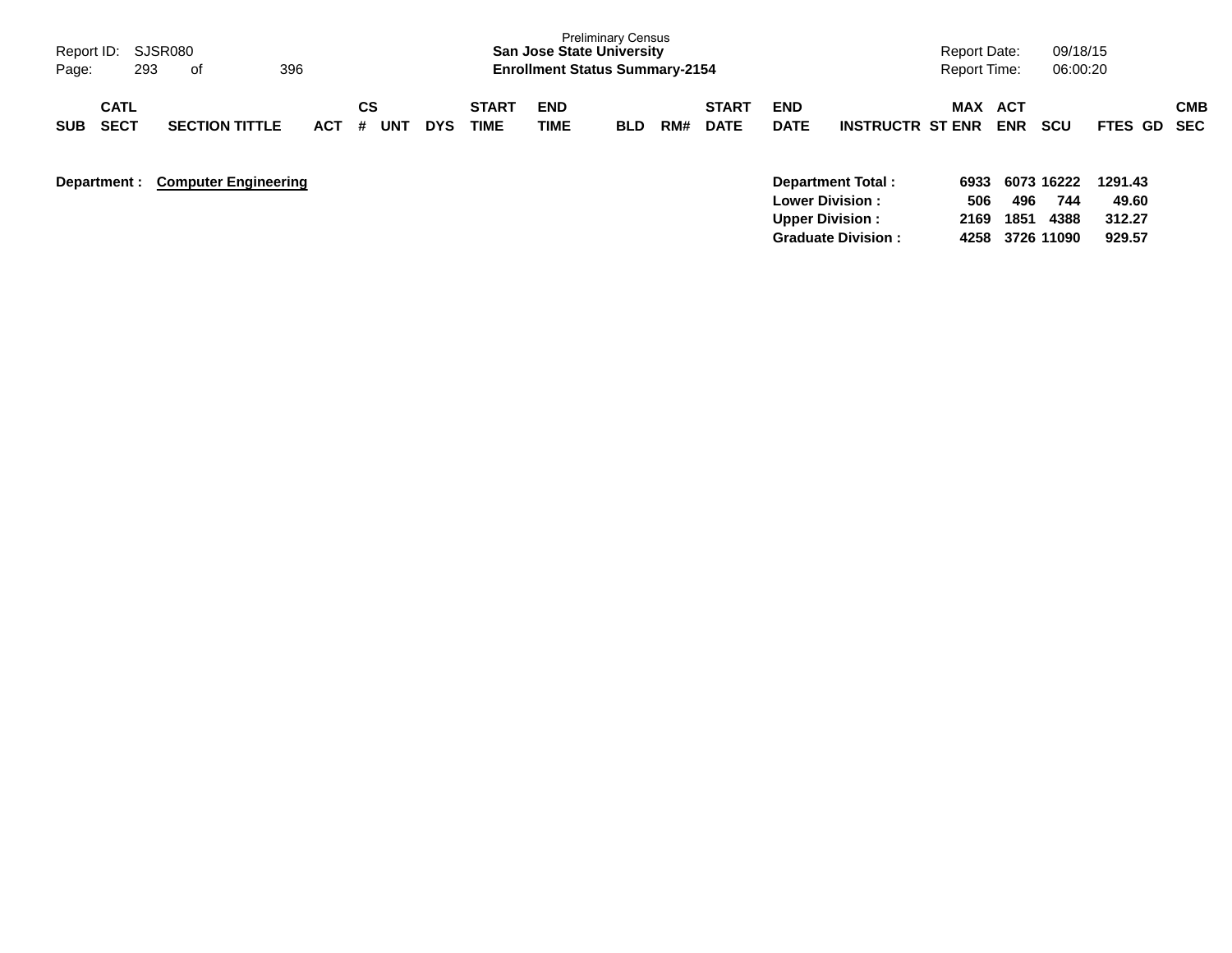| Report ID:<br>Page: | 294                        | SJSR080<br>396<br>оf                                |            |                    |            |             |                             | <b>Preliminary Census</b><br><b>San Jose State University</b><br><b>Enrollment Status Summary-2154</b> |            |     |                             |                                                  |                          |                | <b>Report Date:</b><br>Report Time: | 09/18/15<br>06:00:20               |                        |                         |            |
|---------------------|----------------------------|-----------------------------------------------------|------------|--------------------|------------|-------------|-----------------------------|--------------------------------------------------------------------------------------------------------|------------|-----|-----------------------------|--------------------------------------------------|--------------------------|----------------|-------------------------------------|------------------------------------|------------------------|-------------------------|------------|
| <b>SUB</b>          | <b>CATL</b><br><b>SECT</b> | <b>SECTION TITTLE</b>                               | <b>ACT</b> | $\mathsf{cs}$<br># | <b>UNT</b> | <b>DYS</b>  | <b>START</b><br><b>TIME</b> | <b>END</b><br><b>TIME</b>                                                                              | <b>BLD</b> | RM# | <b>START</b><br><b>DATE</b> | <b>END</b><br><b>DATE</b>                        | <b>INSTRUCTR ST ENR</b>  |                | <b>MAX ACT</b><br><b>ENR</b>        | SCU                                | FTES GD                | <b>SEC</b>              | <b>CMB</b> |
| College             | Department :               | <b>Engineering</b><br><b>Biomedical Engineering</b> |            |                    |            |             |                             |                                                                                                        |            |     |                             |                                                  |                          |                |                                     |                                    |                        |                         |            |
| BME                 | 115 01                     | Fndtns Biomed Engr                                  | LEC        | 04                 | 4.0        | <b>TR</b>   |                             | 03:00 PM 04:15 PM                                                                                      | <b>ENG</b> | 331 | 08/20/15                    | 12/08/15                                         | <b>B</b> Hawkins         | A              | 48<br>46                            | 138                                | 12.80                  | 8                       |            |
| <b>BME</b>          | 115 02                     | Fndtns Biomed Engr                                  | LAB        | 16                 | 0.0        | F           | 09:00 AM 11:45 AM           |                                                                                                        | <b>ENG</b> | 221 | 08/20/15                    | 12/08/15                                         | F Erogbogbo A            |                | 16<br>16                            | 16                                 | 0.00                   | $\overline{4}$          |            |
| <b>BME</b>          | 115 03                     | <b>Fndtns Biomed Engr</b>                           | LAB        | 16                 | 0.0        | R           | 09:00 AM 11:45 AM           |                                                                                                        | <b>ENG</b> | 221 | 08/20/15                    | 12/08/15                                         | D Valenzuela A           |                | 16<br>16                            | 16                                 | 0.00                   | $\overline{1}$          |            |
| <b>BME</b>          | 115 04                     | <b>Fndtns Biomed Engr</b>                           | LAB        | 16                 | 0.0        | F           |                             | 01:30 PM 04:15 PM                                                                                      | ENG        | 221 |                             | 08/20/15 12/08/15                                | <b>B</b> Hawkins         | A              | 16<br>14                            | 14                                 | 0.00                   | $\overline{\mathbf{3}}$ |            |
|                     |                            |                                                     |            |                    |            |             |                             |                                                                                                        |            |     |                             |                                                  | Total:                   |                | 96<br>92                            | 184                                | 12.80                  |                         |            |
| <b>BME</b>          | 11701                      | <b>Biotransport Phen</b>                            | <b>LEC</b> | 02                 | 3.0        | <b>MW</b>   |                             | 03:00 PM 04:15 PM                                                                                      | <b>ENG</b> | 329 | 08/20/15                    | 12/08/15                                         | <b>B</b> Hawkins         | A              | 43<br>16                            | 48                                 | 3.40                   | $\overline{4}$          |            |
|                     |                            |                                                     |            |                    |            |             |                             |                                                                                                        |            |     |                             |                                                  | Total:                   |                | 43<br>16                            | 48                                 | 3.40                   |                         |            |
| <b>BME</b>          | 17701                      | Physiol for Engr                                    | <b>LEC</b> | 02                 | 3.0        | <b>MW</b>   |                             | 04:30 PM 05:45 PM                                                                                      | <b>ENG</b> | 329 | 08/20/15                    | 12/08/15                                         | F Erogbogbo A            |                | 43<br>45                            | 135                                | 9.35                   | 7 C                     |            |
| <b>BIOL</b>         | 17701                      | Physiol for Engr                                    | <b>LEC</b> | 02                 | 3.0        | <b>MW</b>   |                             | 04:30 PM 05:45 PM                                                                                      | <b>ENG</b> | 329 | 08/20/15                    | 12/08/15                                         | F Erogbogbo A            |                | 0<br>$\overline{1}$                 | 3                                  | 0.25                   | $1\,C$                  |            |
|                     |                            |                                                     |            |                    |            |             |                             |                                                                                                        |            |     |                             |                                                  | Total:                   |                | 43<br>46                            | 138                                | 9.60                   |                         |            |
| <b>BME</b>          | 198A 01                    | Senior Project I                                    | <b>LEC</b> | 02                 | 2.0        | F           |                             | 09:00 AM 09:50 AM                                                                                      | <b>ENG</b> | 339 |                             | 08/20/15 12/08/15                                | <b>B</b> Hawkins         | A              | 43<br>50                            | 43                                 | 5.73                   | - 0                     |            |
| <b>BME</b>          |                            | 198A 02 Senior Project I                            | LAB        | 16                 | 0.0        | F           |                             | 10:00 AM 12:45 PM                                                                                      | <b>ENG</b> | 339 |                             | 08/20/15 12/08/15                                | <b>B</b> Hawkins         | A              | 50<br>43                            | 43                                 | 0.00                   | $\overline{0}$          |            |
|                     |                            |                                                     |            |                    |            |             |                             |                                                                                                        |            |     |                             |                                                  | Total:                   |                | 100<br>86                           | 86                                 | 5.73                   |                         |            |
| BME                 | 258 01                     | Medical Imaging                                     | <b>LEC</b> | 02                 | 3.0        | Т           |                             | 06:00 PM 07:40 PM                                                                                      | <b>ENG</b> | 333 | 08/20/15                    | 12/08/15                                         | A Bellofiore             | A              | 30<br>43                            | 60                                 | 7.35 27                |                         |            |
| <b>BME</b>          | 258 02                     | Medical Imaging                                     | LAB        | 16                 | 0.0        | $\mathsf T$ |                             | 07:45 PM 10:15 PM                                                                                      | <b>ENG</b> | 333 | 08/20/15                    | 12/08/15                                         | A Bellofiore             | $\overline{A}$ | 43<br>30                            | 30                                 | 0.0027                 |                         |            |
|                     |                            |                                                     |            |                    |            |             |                             |                                                                                                        |            |     |                             |                                                  | Total:                   |                | 86<br>60                            | 90                                 | 7.35                   |                         |            |
| <b>BME</b>          | 274 01                     | Med Dev Regs & ManuSEM                              |            | 04                 | 3.0        | м           |                             | 06:00 PM 08:45 PM                                                                                      | <b>ENG</b> | 329 |                             | 08/20/15 12/08/15                                | G Selvaduray A           |                | 43<br>41                            | 123                                | 10.20 40               |                         |            |
|                     |                            |                                                     |            |                    |            |             |                             |                                                                                                        |            |     |                             |                                                  | Total:                   |                | 43<br>41                            | 123                                | 10.20                  |                         |            |
|                     | Department :               | <b>Biomedical Engineering</b>                       |            |                    |            |             |                             |                                                                                                        |            |     |                             | <b>Lower Division:</b><br><b>Upper Division:</b> | <b>Department Total:</b> | 411            | 341<br>$\bf{0}$<br>282<br>240       | 669<br>$\bf{0}$<br>$\bf{0}$<br>456 | 49.08<br>0.00<br>31.53 |                         |            |

**Graduate Division : 129 101 213 17.55**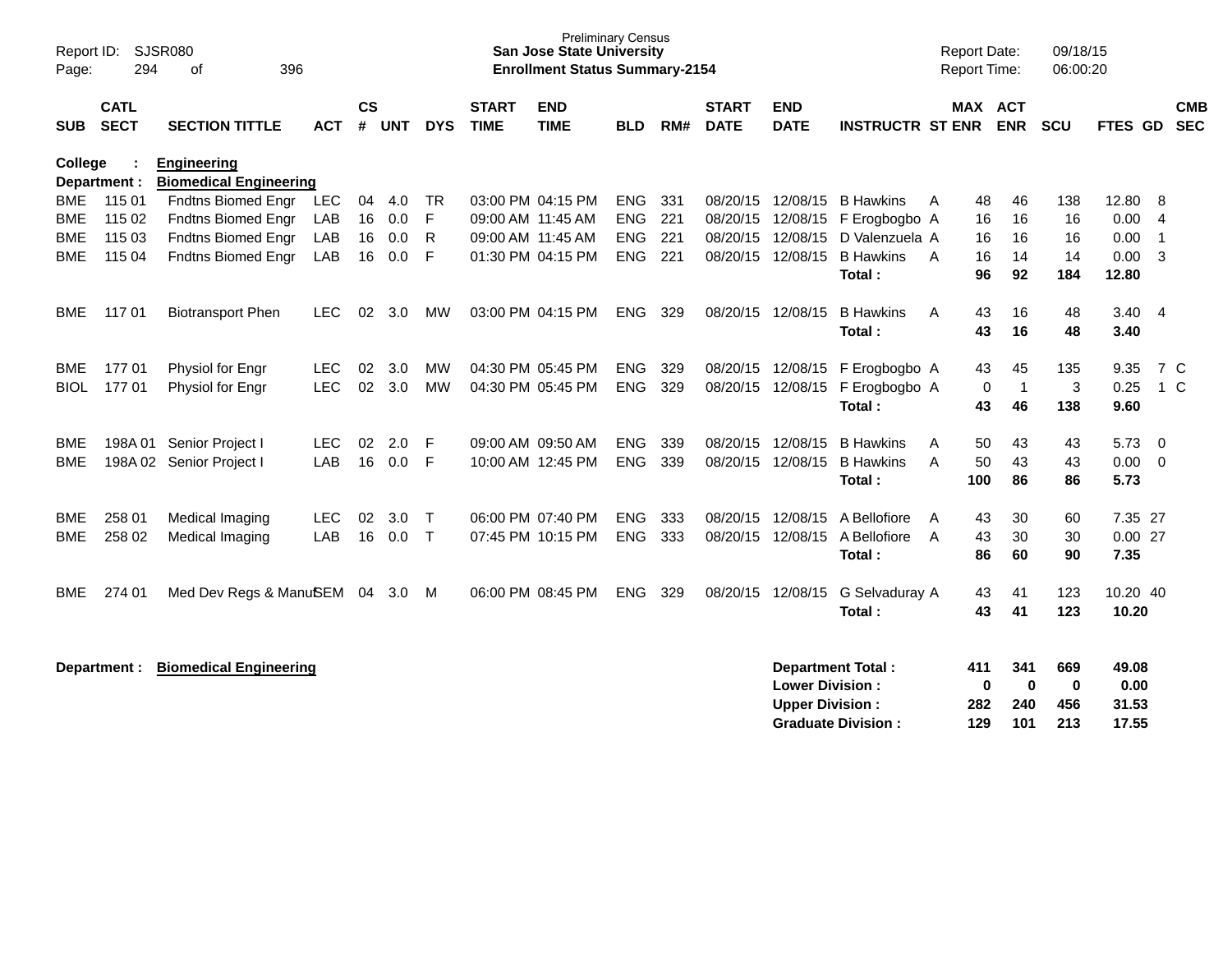| Page:      | SJSR080<br>Report ID:<br>295<br>of<br>396 |                                                     |            |                    |            |              |                             | <b>Preliminary Census</b><br><b>San Jose State University</b><br><b>Enrollment Status Summary-2154</b> |            |     |                             |                           |                                 |   |     | <b>Report Date:</b><br>Report Time: | 09/18/15<br>06:00:20 |             |                            |                          |
|------------|-------------------------------------------|-----------------------------------------------------|------------|--------------------|------------|--------------|-----------------------------|--------------------------------------------------------------------------------------------------------|------------|-----|-----------------------------|---------------------------|---------------------------------|---|-----|-------------------------------------|----------------------|-------------|----------------------------|--------------------------|
| <b>SUB</b> | <b>CATL</b><br><b>SECT</b>                | <b>SECTION TITTLE</b>                               | <b>ACT</b> | $\mathsf{cs}$<br># | <b>UNT</b> | <b>DYS</b>   | <b>START</b><br><b>TIME</b> | <b>END</b><br><b>TIME</b>                                                                              | <b>BLD</b> | RM# | <b>START</b><br><b>DATE</b> | <b>END</b><br><b>DATE</b> | <b>INSTRUCTR ST ENR</b>         |   |     | MAX ACT<br><b>ENR</b>               | <b>SCU</b>           | FTES GD     |                            | <b>CMB</b><br><b>SEC</b> |
| College    | Department :                              | <b>Engineering</b><br><b>Electrical Engineering</b> |            |                    |            |              |                             |                                                                                                        |            |     |                             |                           |                                 |   |     |                                     |                      |             |                            |                          |
| EE.        | 30 01                                     | Intr PRGM MC EE                                     | <b>LEC</b> | 01                 | 3.0        | МW           |                             | 01:30 PM 02:20 PM                                                                                      | <b>ENG</b> | 331 | 08/20/15                    | 12/08/15 F Lin            |                                 | A | 80  | 67                                  | 134                  | 13.40       | 0                          |                          |
| EE         | 30 02                                     | Intr PRGM MC EE                                     | LAB        | 16                 | 0.0        | M            |                             | 02:30 PM 05:20 PM                                                                                      | <b>ENG</b> | 258 | 08/20/15                    | 12/08/15                  | F Lin                           | A | 30  | 25                                  | 25                   | 0.00        | 0                          |                          |
| EE         | 30 03                                     | Intr PRGM MC EE                                     | LAB        | 16                 | 0.0        | W            |                             | 02:30 PM 05:20 PM                                                                                      | <b>ENG</b> | 290 | 08/20/15                    | 12/08/15                  | F Lin                           | A | 30  | 29                                  | 29                   | 0.00        | $\mathbf 0$                |                          |
| EE         | 30 04                                     | Intr PRGM MC EE                                     | LAB        | 16                 | 0.0        | Т            |                             | 02:30 PM 05:20 PM                                                                                      | <b>ENG</b> | 290 | 08/20/15                    | 12/08/15                  | F Lin                           | A | 27  | 13                                  | 13                   | 0.00        | - 0                        |                          |
|            |                                           |                                                     |            |                    |            |              |                             |                                                                                                        |            |     |                             |                           | Total:                          |   | 167 | 134                                 | 201                  | 13.40       |                            |                          |
| EE         | 97 01                                     | Intro EE Lab                                        | LAB        | 17                 | 1.0        | R            |                             | 06:00 PM 08:45 PM                                                                                      | <b>ENG</b> | 249 | 08/20/15                    | 12/08/15                  | <b>B</b> Neel                   | A | 20  | 20                                  | 20                   | 1.33        | 0                          |                          |
| EЕ         | 97 02                                     | Intro EE Lab                                        | LAB        | 17                 | 1.0        | Т            |                             | 09:00 AM 11:45 AM                                                                                      | <b>ENG</b> | 249 | 08/20/15                    | 12/08/15                  | <b>B</b> Neel                   | A | 20  | 24                                  | 24                   | 1.60        | 0                          |                          |
| EE         | 97 03                                     | Intro EE Lab                                        | LAB        | 17                 | 1.0        | Т            |                             | 01:30 PM 04:15 PM                                                                                      | <b>ENG</b> | 249 | 08/20/15                    | 12/08/15                  | M Trehan                        | A | 20  | 23                                  | 23                   | 1.53        | 0                          |                          |
| EE         | 97 04                                     | Intro EE Lab                                        | LAB        | 17                 | 1.0        | R            |                             | 01:30 PM 04:15 PM                                                                                      | <b>ENG</b> | 249 | 08/20/15                    | 12/08/15                  | T Nguyen                        | Α | 20  | 16                                  | 16                   | 1.07        | $\mathbf 0$                |                          |
| EE         | 97 05                                     | Intro EE Lab                                        | LAB        | 17                 | 1.0        | F            |                             | 09:00 AM 11:45 AM                                                                                      | <b>ENG</b> | 249 | 08/20/15                    | 12/08/15                  | I Sithanatha                    | A | 20  | 23                                  | 23                   | 1.53        | $\mathbf 0$                |                          |
| EE         | 97 06                                     | Intro EE Lab                                        | LAB        | 17                 | 1.0        | R            |                             | 09:00 AM 11:45 AM                                                                                      | <b>ENG</b> | 249 | 08/20/15                    | 12/08/15                  | C Jones                         | А | 20  | 20                                  | 20                   | 1.33        | $\mathbf 0$                |                          |
| EE         | 97 07                                     | Intro EE Lab                                        | LAB        | 17                 | 1.0        | Т            |                             | 06:00 PM 08:45 PM                                                                                      | <b>ENG</b> | 249 | 08/20/15                    | 12/08/15                  | M Trehan                        | A | 20  | 10                                  | 10                   | 0.67        | $\overline{0}$             |                          |
|            |                                           |                                                     |            |                    |            |              |                             |                                                                                                        |            |     |                             |                           | Total:                          |   | 140 | 136                                 | 136                  | 9.07        |                            |                          |
| EE         | 98 01                                     | Intro Ckt Analysis                                  | <b>SEM</b> | 04                 | 3.0        | TR.          |                             | 10:30 AM 11:45 AM                                                                                      | <b>ENG</b> | 345 | 08/20/15                    | 12/08/15                  | M Zoroofchi                     | A | 80  | 77                                  | 231                  | 15.40       | - 0                        |                          |
| EE         | 98 02                                     | Intro Ckt Analysis                                  | <b>SEM</b> | 04                 | 3.0        | <b>MW</b>    |                             | 10:30 AM 11:45 AM                                                                                      | <b>ENG</b> | 345 | 08/20/15                    | 12/08/15                  | D Parent                        | A | 80  | 79                                  | 237                  | 15.80       | 0                          |                          |
| EЕ         | 98 03                                     | Intro Ckt Analysis                                  | <b>SEM</b> | 04                 | 3.0        | MW           |                             | 01:30 PM 02:45 PM                                                                                      | <b>ENG</b> | 345 | 08/20/15                    | 12/08/15                  | J Rejeb                         | A | 80  | 76                                  | 228                  | 15.40       | $\overline{4}$             |                          |
|            |                                           |                                                     |            |                    |            |              |                             |                                                                                                        |            |     |                             |                           | Total:                          |   | 240 | 232                                 | 696                  | 46.60       |                            |                          |
| EE         | 101 01                                    | Cir/Conc & Prob So                                  | <b>ACT</b> | 13                 | 1.0        | R            |                             | 02:00 PM 04:00 PM                                                                                      | <b>ENG</b> | 339 | 08/20/15                    | 12/08/15                  | C Jones                         | A | 175 | 167                                 | 167                  | 11.13       | - 0                        |                          |
|            |                                           |                                                     |            |                    |            |              |                             |                                                                                                        |            |     |                             |                           | Total:                          |   | 175 | 167                                 | 167                  | 11.13       |                            |                          |
| EE         | 102 01                                    | Prob/Stat in EE                                     | <b>SEM</b> | 04                 | 3.0        | МW           |                             | 10:30 AM 11:45 AM                                                                                      | ENG.       | 339 | 08/20/15                    | 12/08/15                  | <b>B</b> Sirkeci                | A | 65  | 57                                  | 171                  | 11.40       | - 0                        |                          |
|            |                                           |                                                     |            |                    |            |              |                             |                                                                                                        |            |     |                             |                           | Total:                          |   | 65  | 57                                  | 171                  | 11.40       |                            |                          |
| EЕ         | 110 01                                    | <b>Circuits and Systems</b>                         | SEM        | 04                 | 3.0        | MW           |                             | 04:30 PM 05:45 PM                                                                                      | <b>ENG</b> | 189 | 08/20/15                    | 12/08/15                  | P Hsu                           | A | 100 | 97                                  | 291                  | 19.75       | $\overline{7}$             |                          |
|            |                                           |                                                     |            |                    |            |              |                             |                                                                                                        |            |     |                             |                           | Total:                          |   | 100 | 97                                  | 291                  | 19.75       |                            |                          |
| EE         | 112 01                                    | Signal Processing                                   | SEM 04 3.0 |                    |            | MW           |                             | 03:00 PM 04:15 PM                                                                                      | ENG 341    |     |                             |                           | 08/20/15 12/08/15 T Nguyen      | Α | 55  | 79                                  | 237                  | 16.20 8     |                            |                          |
|            |                                           |                                                     |            |                    |            |              |                             |                                                                                                        |            |     |                             |                           | Total:                          |   | 55  | 79                                  | 237                  | 16.20       |                            |                          |
| EE         | 118 01                                    | Dig Lgc Crt Dsgn                                    | SEM        | 04                 | 4.0        | <b>MW</b>    |                             | 10:30 AM 11:45 AM                                                                                      | ENG 341    |     |                             | 08/20/15 12/08/15 C Choo  |                                 | A | 80  | 90                                  | 270                  | 24.60 9     |                            |                          |
| EE         | 118 02                                    | Dig Lgc Crt Dsgn                                    | LAB        |                    | 16 0.0     | R            |                             | 09:00 AM 11:45 AM                                                                                      | ENG 305    |     |                             |                           | 08/20/15 12/08/15 M Bharadwaj A |   | 20  | 21                                  | 21                   | $0.00$ 1    |                            |                          |
| EE         | 118 03                                    | Dig Lgc Crt Dsgn                                    | LAB        |                    | 16 0.0     | R            |                             | 06:00 PM 08:45 PM                                                                                      | ENG 305    |     |                             |                           | 08/20/15 12/08/15 G Bhangle     | A | 20  | 23                                  | 23                   | 0.00        | $\overline{\phantom{0}}$ 1 |                          |
| EE         | 118 04                                    | Dig Lgc Crt Dsgn                                    | LAB        | 16                 | 0.0        | $\mathsf{T}$ |                             | 01:30 PM 04:15 PM                                                                                      | ENG 305    |     |                             | 08/20/15 12/08/15 K Rami  |                                 | A | 20  | 21                                  | 21                   | $0.00$ 2    |                            |                          |
| EE.        | 118 05                                    | Dig Lgc Crt Dsgn                                    | LAB        |                    | 16 0.0     | $\top$       |                             | 09:00 AM 11:45 AM                                                                                      | ENG 305    |     |                             |                           | 08/20/15 12/08/15 B Sairamesh A |   | 20  | 19                                  | 19                   | $0.00 \t 0$ |                            |                          |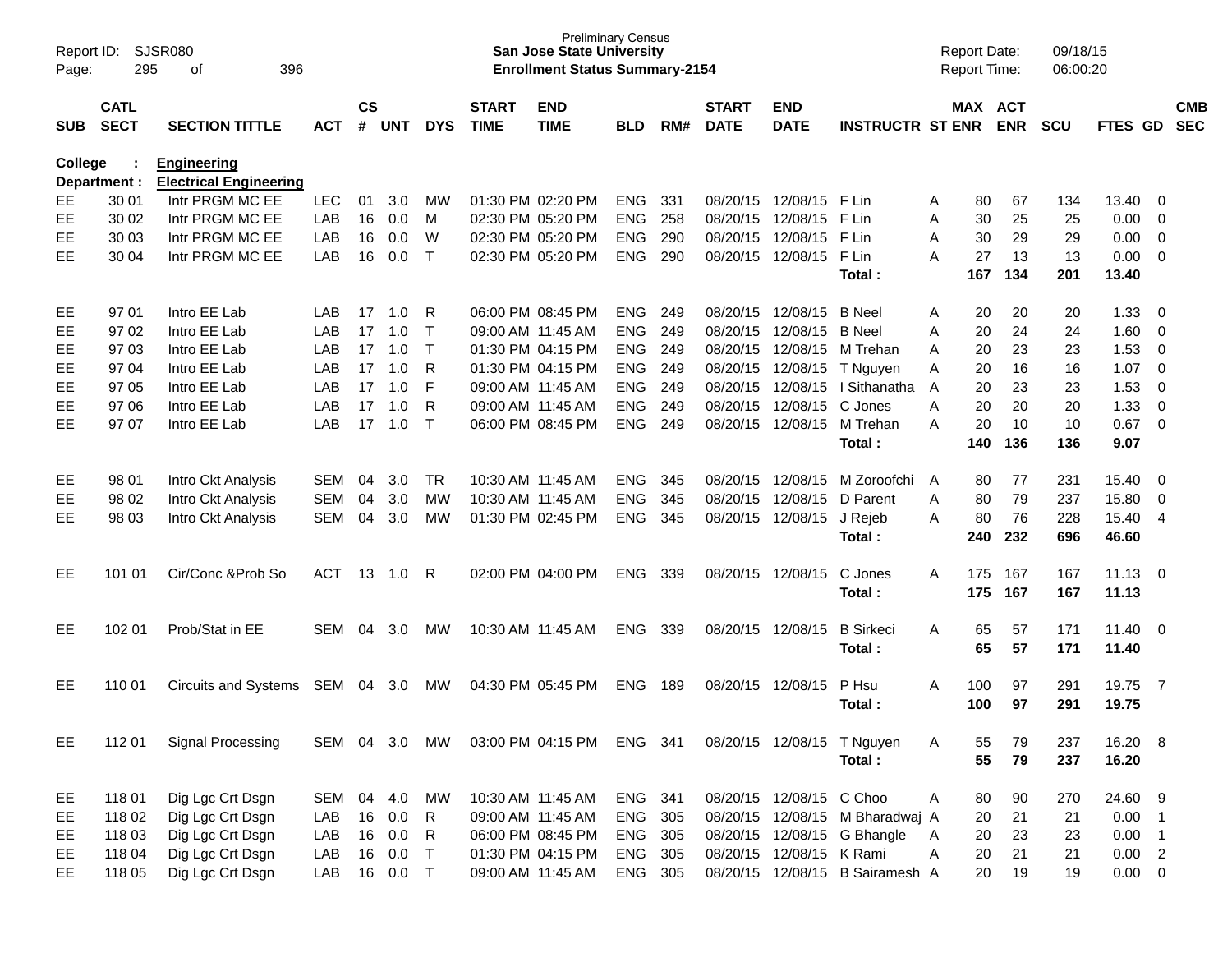| SJSR080<br>Report ID:<br>296<br>396<br>Page:<br>оf |                                      |                                                                                  |                                 |                      |                          |                                  |                             | <b>Preliminary Census</b><br><b>San Jose State University</b><br><b>Enrollment Status Summary-2154</b> |                                                      |                          |                             |                                                                          |                                                                                      | <b>Report Date:</b><br><b>Report Time:</b> |                             | 09/18/15<br>06:00:20         |                                        |                                                              |                          |
|----------------------------------------------------|--------------------------------------|----------------------------------------------------------------------------------|---------------------------------|----------------------|--------------------------|----------------------------------|-----------------------------|--------------------------------------------------------------------------------------------------------|------------------------------------------------------|--------------------------|-----------------------------|--------------------------------------------------------------------------|--------------------------------------------------------------------------------------|--------------------------------------------|-----------------------------|------------------------------|----------------------------------------|--------------------------------------------------------------|--------------------------|
| <b>SUB</b>                                         | <b>CATL</b><br><b>SECT</b>           | <b>SECTION TITTLE</b>                                                            | <b>ACT</b>                      | $\mathsf{cs}$<br>#   | <b>UNT</b>               | <b>DYS</b>                       | <b>START</b><br><b>TIME</b> | <b>END</b><br><b>TIME</b>                                                                              | <b>BLD</b>                                           | RM#                      | <b>START</b><br><b>DATE</b> | <b>END</b><br><b>DATE</b>                                                | <b>INSTRUCTR ST ENR</b>                                                              | MAX ACT                                    | <b>ENR</b>                  | <b>SCU</b>                   | FTES GD                                |                                                              | <b>CMB</b><br><b>SEC</b> |
| EE                                                 | 118 06                               | Dig Lgc Crt Dsgn                                                                 | LAB                             | 16                   | 0.0                      | R                                |                             | 01:30 PM 04:15 PM                                                                                      | <b>ENG</b>                                           | 305                      |                             | 08/20/15 12/08/15                                                        | J Shah<br>Total:                                                                     | 20<br>Α<br>180                             | 6<br>180                    | 6<br>360                     | 0.00<br>24.60                          | - 5                                                          |                          |
| EE<br>EE<br>EE                                     | 120 01<br>120 02<br>120 03           | Microp Sys Design<br>Microp Sys Design<br>Microp Sys Design                      | <b>SEM</b><br>LAB<br>LAB        | 04                   | 4.0<br>0.0<br>0.0        | мw                               |                             | 01:30 PM 02:45 PM                                                                                      | ENG                                                  | 341                      |                             | 08/20/15 12/08/15 M Zand                                                 |                                                                                      | 60<br>A<br>X<br>0<br>X<br>0                | 43<br>0<br>0                | 129<br>0<br>0                | 11.53<br>0.00<br>0.00                  | - 1<br>$\overline{\mathbf{0}}$<br>0                          |                          |
| EE<br>EE<br>EE<br>EЕ                               | 120 04<br>120 05<br>120 06<br>120 07 | Microp Sys Design<br>Microp Sys Design<br>Microp Sys Design<br>Microp Sys Design | LAB<br>LAB<br>LAB<br>LAB        | 16<br>16<br>16<br>16 | 0.0<br>0.0<br>0.0<br>0.0 | R<br>W<br>W<br>$\top$            |                             | 10:30 AM 01:15 PM<br>06:00 PM 08:45 PM<br>10:30 AM 01:15 PM<br>10:30 AM 01:15 PM                       | <b>ENG</b><br><b>ENG</b><br><b>ENG</b><br>ENG        | 307<br>307<br>307<br>307 | 08/20/15<br>08/20/15        | 12/08/15<br>08/20/15 12/08/15                                            | 08/20/15 12/08/15 D Marthanda A<br>J Mehta<br>12/08/15 V Nerallapal<br>D Marthanda A | 16<br>16<br>A<br>16<br>A<br>16             | 16<br>15<br>4<br>9          | 16<br>15<br>4<br>9           | 0.00<br>0.00<br>0.00<br>0.00           | 0<br>0<br>$\overline{0}$<br>$\overline{1}$                   |                          |
|                                                    |                                      |                                                                                  |                                 |                      |                          |                                  |                             |                                                                                                        |                                                      |                          |                             |                                                                          | Total:                                                                               | 124                                        | 87                          | 173                          | 11.53                                  |                                                              |                          |
| EE<br>EE<br>EE<br>EЕ                               | 122 01<br>122 02<br>122 03<br>122 04 | Electr Design I<br>Electr Design I<br>Electr Design I<br>Electr Design I         | SEM<br>LAB<br>LAB<br>LAB        | 04<br>16<br>16<br>16 | 4.0<br>0.0<br>0.0<br>0.0 | TR<br>$\top$<br>$\top$<br>$\top$ |                             | 09:00 AM 10:15 AM<br>06:00 PM 08:45 PM<br>01:30 PM 04:15 PM<br>10:30 AM 01:15 PM                       | <b>ENG</b><br><b>ENG</b><br><b>ENG</b><br><b>ENG</b> | 345<br>290<br>290<br>290 | 08/20/15<br>08/20/15        | 08/20/15 12/08/15<br>12/08/15<br>12/08/15<br>08/20/15 12/08/15 A Daftari | S Hamedi-HagA<br>J Joseph<br>D Zhi<br>Total:                                         | 55<br>18<br>A<br>Α<br>18<br>18<br>A<br>109 | 61<br>21<br>18<br>22<br>122 | 183<br>21<br>18<br>22<br>244 | 16.53<br>0.00<br>0.00<br>0.00<br>16.53 | -4<br>$\overline{1}$<br>$\overline{c}$<br>$\overline{1}$     |                          |
| EE<br>EE<br>EE<br>EЕ                               | 124 01<br>124 02<br>124 03<br>124 04 | Electr Design II<br>Electr Design II<br>Electr Design II<br>Electr Design II     | <b>SEM</b><br>LAB<br>LAB<br>LAB | 04<br>16<br>16<br>16 | 4.0<br>0.0<br>0.0<br>0.0 | МW<br>R<br>R<br>R                |                             | 09:00 AM 10:15 AM<br>01:30 PM 04:15 PM<br>10:30 AM 01:15 PM<br>06:00 PM 08:45 PM                       | <b>ENG</b><br><b>ENG</b><br><b>ENG</b><br>ENG        | 345<br>258<br>258<br>258 | 08/20/15<br>08/20/15        | 12/08/15<br>12/08/15<br>08/20/15 12/08/15                                | S Ardalan<br>S Krishnasam A<br>08/20/15 12/08/15 P Agrawal<br>M Khaliq<br>Total:     | 55<br>Α<br>16<br>16<br>A<br>16<br>Α<br>103 | 49<br>18<br>20<br>12<br>99  | 147<br>18<br>20<br>12<br>197 | 13.07<br>0.00<br>0.00<br>0.00<br>13.07 | $\overline{\mathbf{0}}$<br>$\overline{\mathbf{0}}$<br>0<br>0 |                          |
| EE                                                 | 127 01                               | <b>Electronics for Bioe</b>                                                      | <b>LEC</b>                      | 02                   | 3.0                      | TR                               |                             | 03:00 PM 04:15 PM                                                                                      | <b>ENG</b>                                           | 401                      |                             | 08/20/15 12/08/15                                                        | T Peng<br>Total :                                                                    | 35<br>A<br>35                              | 24<br>24                    | 72<br>72                     | 5.05<br>5.05                           | -5                                                           |                          |
| EE                                                 | 128 01                               | <b>Phys Electronics</b>                                                          | SEM                             | 04                   | 3.0                      | TR                               |                             | 01:30 PM 02:45 PM                                                                                      | <b>ENG</b>                                           | 331                      |                             | 08/20/15 12/08/15                                                        | L He<br>Total :                                                                      | 55<br>Α<br>55                              | 57<br>57                    | 171<br>171                   | $11.40 \t 0$<br>11.40                  |                                                              |                          |
| EE                                                 | 134 01                               | <b>Power Systems</b>                                                             | <b>LEC</b>                      | 02                   | 3.0                      | <b>TR</b>                        |                             | 04:30 PM 05:45 PM                                                                                      | <b>ENG</b>                                           | 303                      | 08/20/15                    | 12/08/15                                                                 | F Gao<br>Total:                                                                      | 35<br>A<br>35                              | 15<br>15                    | 45<br>45                     | 3.10<br>3.10                           | $\overline{\phantom{a}}$                                     |                          |
| EE                                                 | 138 01                               | Embedded Cntr Sys DeSEM 05 3.0 MW 04:30 PM 05:45 PM ENG 303                      |                                 |                      |                          |                                  |                             |                                                                                                        |                                                      |                          |                             | 08/20/15 12/08/15                                                        | Y Kim<br>Total:                                                                      | A<br>35<br>35                              | 31<br>31                    | 93<br>93                     | $6.20 \t 0$<br>6.20                    |                                                              |                          |
| EE                                                 | 140 01                               | Prin of E & M Flds                                                               | SEM 04 3.0 TR                   |                      |                          |                                  |                             | 09:00 AM 10:15 AM SH                                                                                   |                                                      | 100                      |                             | 08/20/15 12/08/15                                                        | R Kwok<br>Total:                                                                     | A<br>65<br>65                              | 73<br>73                    | 219<br>219                   | 14.90 6<br>14.90                       |                                                              |                          |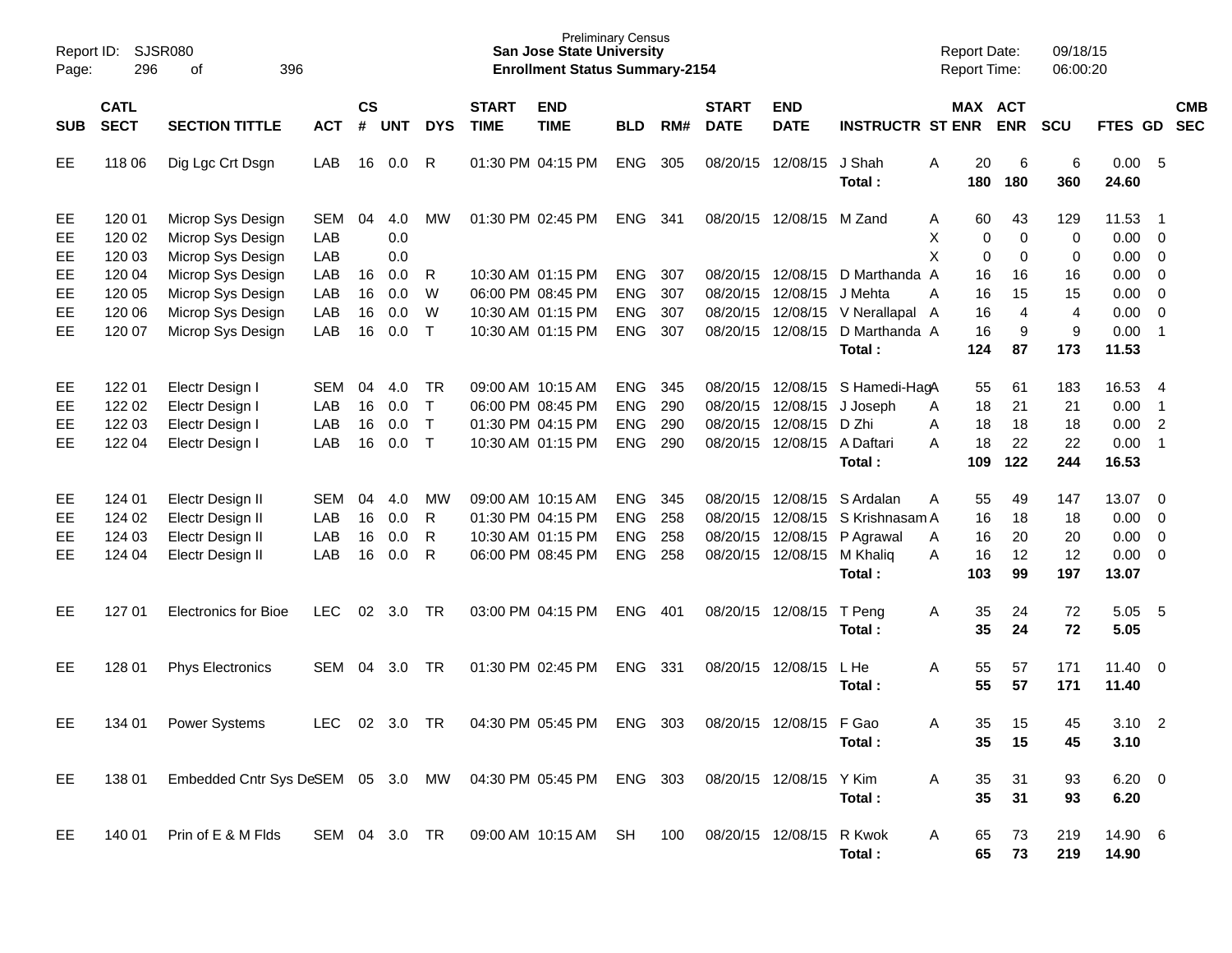|            | Report ID: SJSR080         |                                  |               |                    |                  |            |                             | <b>Preliminary Census</b><br><b>San Jose State University</b> |                |       |                             |                            |                                      | <b>Report Date:</b> |          |                      | 09/18/15    |                        |                          |            |
|------------|----------------------------|----------------------------------|---------------|--------------------|------------------|------------|-----------------------------|---------------------------------------------------------------|----------------|-------|-----------------------------|----------------------------|--------------------------------------|---------------------|----------|----------------------|-------------|------------------------|--------------------------|------------|
| Page:      | 297                        | 396<br>of                        |               |                    |                  |            |                             | <b>Enrollment Status Summary-2154</b>                         |                |       |                             |                            |                                      | <b>Report Time:</b> |          |                      | 06:00:20    |                        |                          |            |
| <b>SUB</b> | <b>CATL</b><br><b>SECT</b> | <b>SECTION TITTLE</b>            | <b>ACT</b>    | $\mathsf{cs}$<br># | UNT              | <b>DYS</b> | <b>START</b><br><b>TIME</b> | <b>END</b><br><b>TIME</b>                                     | <b>BLD</b>     | RM#   | <b>START</b><br><b>DATE</b> | <b>END</b><br><b>DATE</b>  | <b>INSTRUCTR ST ENR ENR</b>          |                     | MAX ACT  |                      | <b>SCU</b>  | FTES GD SEC            |                          | <b>CMB</b> |
| EE         | 153 01                     | Intro DIg Sig Proc               | SEM           | 05                 | 3.0              | TR         |                             | 01:30 PM 02:45 PM                                             | <b>ENG</b>     | 345   |                             | 08/20/15 12/08/15          | J Kim<br>Total:                      | A                   | 35<br>35 | $12 \,$<br>12        | 36<br>36    | 2.40<br>2.40           | $\overline{\phantom{0}}$ |            |
| EE         | 160 01                     | Princ Comm Systems LEC           |               |                    | $02 \quad 3.0$   | TR         |                             | 04:30 PM 05:20 PM                                             | <b>ENG</b>     | 339   |                             |                            | 08/20/15 12/08/15 R Morelos-Za A     |                     | 48       | 32                   | 64          | 6.40                   | - 0                      |            |
| EE         | 160 02                     | Princ Comm Systems LAB           |               | 16                 | 0.0              | M          |                             | 03:00 PM 05:45 PM                                             | <b>ENG</b>     | 238   |                             |                            | 08/20/15 12/08/15 N Erode Sati A     |                     | 16       | 12                   | 12          | 0.00                   | $\overline{0}$           |            |
| EE         | 160 03                     | Princ Comm Systems LAB           |               | 16                 | 0.0              | W          |                             | 03:00 PM 05:45 PM                                             | <b>ENG</b>     | 238   |                             |                            | 08/20/15 12/08/15 N Erode Sati A     |                     | 16       | 12                   | 12          | 0.00                   | $\overline{0}$           |            |
| EE         | 160 04                     | Princ Comm Systems LAB           |               | 16                 | 0.0              | F          |                             | 09:00 AM 11:45 AM                                             | ENG            | 238   |                             |                            | 08/20/15 12/08/15 P Madasu<br>Total: | A                   | 16<br>96 | 8<br>64              | 8<br>96     | 0.00<br>6.40           | $\overline{\mathbf{0}}$  |            |
| EE         | 174 01                     | INT ALG PR EBD SYS SEM 04 3.0    |               |                    |                  | MW         |                             | 07:30 PM 08:45 PM                                             | DH.            | 250   |                             |                            | 08/20/15 12/08/15 T Nguyen<br>Total: | A                   | 55<br>55 | 43<br>43             | 129<br>129  | $8.60 \quad 0$<br>8.60 |                          |            |
| EE         | 178 01                     | Dig Design w FPGAS SEM 04 3.0 TR |               |                    |                  |            |                             | 07:30 PM 08:45 PM                                             | ENG            | - 345 |                             | 08/20/15 12/08/15          | E Crabill<br>Total:                  | A                   | 35<br>35 | 58<br>58             | 174<br>174  | $11.60 \t 0$<br>11.60  |                          |            |
| EE.        | 180 01                     | <b>Indiv Studies</b>             | <b>SUP</b>    | 36                 | 3.0              | TBA        |                             |                                                               |                |       |                             | 08/20/15 12/08/15          | R Chen<br>Total:                     | Α                   | 10<br>10 | $\blacktriangleleft$ | 3<br>3      | 0.20<br>0.20           | $\overline{\mathbf{0}}$  |            |
| EE.        | 181 01                     | Fund-Internetwork                | <b>LEC</b>    | 02                 | 3.0              | МW         |                             | 10:30 AM 11:45 AM                                             | <b>ENG</b>     | 331   |                             | 08/20/15 12/08/15          | N Mir<br>Total:                      | Α                   | 55<br>55 | 56<br>56             | 168<br>168  | $11.20 \t 0$<br>11.20  |                          |            |
| EE         |                            | 198A 01 EE Sr Dsgn Proj I        | LAB           | 16                 | 1.0              |            |                             |                                                               |                |       | 08/20/15 12/08/15           |                            |                                      | X                   | 0        | 0                    | 0           | 0.00                   | - 0                      |            |
| EE         |                            | 198A 02 EE Sr Dsgn Proj I        | LAB           | 16                 | 1.0              |            |                             |                                                               |                |       | 08/20/15 12/08/15           |                            |                                      | X                   | 0        | $\Omega$             | 0           | 0.00                   | $\overline{0}$           |            |
| EE         |                            | 198A 03 EE Sr Dsgn Proj I        | LAB           | 16                 | 1.0              |            |                             |                                                               |                |       | 08/20/15 12/08/15           |                            |                                      | X                   | 0        | $\Omega$             | $\mathbf 0$ | 0.00                   | $\overline{0}$           |            |
| EE         |                            | 198A 04 EE Sr Dsgn Proj I        | LAB           | 16                 | 1.0              | -F         |                             | 10:00 AM 12:45 PM                                             | <b>ENG</b>     | 244   |                             | 08/20/15 12/08/15 D Parent |                                      | A                   | 15       | 18                   | 18          | 1.20                   | $\overline{0}$           |            |
| EE         |                            | 198A 05 EE Sr Dsgn Proj I        | LAB           | 16                 | 1.0              | F          |                             | 10:00 AM 12:45 PM                                             | <b>ENG</b>     | 244   |                             | 08/20/15 12/08/15 D Parent |                                      | A                   | 15       | 17                   | 17          | 1.13                   | $\overline{0}$           |            |
| EE         |                            | 198A 06 EE Sr Dsgn Proj I        | LAB           | 16                 | 1.0              | -F         |                             | 10:00 AM 12:45 PM                                             | <b>ENG</b>     | 244   |                             | 08/20/15 12/08/15 D Parent |                                      | A                   | 15       | 16                   | 16          | $1.07 \t 0$            |                          |            |
|            |                            |                                  |               |                    |                  |            |                             |                                                               |                |       |                             |                            | Total:                               |                     | 45       | 51                   | 51          | 3.40                   |                          |            |
| EE         |                            | 198B 01 EE Sr Dsgn Proj II       | LAB           | 16                 | 3.0              |            |                             |                                                               |                |       | 08/20/15 12/08/15           |                            |                                      | Χ                   | 0        | $\mathbf 0$          | 0           | 0.00                   | $\overline{0}$           |            |
| EE.        |                            | 198B 02 EE Sr Dsgn Proj II       | LAB           |                    | 16 3.0           |            |                             |                                                               |                |       | 08/20/15 12/08/15           |                            |                                      | X                   | 0        | $\Omega$             | 0           | 0.00                   | $\overline{0}$           |            |
| EE         |                            | 198B 03 EE Sr Dsgn Proj II       | LAB           | 16                 | 3.0              |            |                             |                                                               |                |       | 08/20/15 12/08/15           |                            |                                      | Χ                   | 0        | $\Omega$             | 0           | 0.00                   | $\overline{\phantom{0}}$ |            |
| EE         |                            | 198B 04 EE Sr Dsgn Proj II       | LAB           | 16                 | 3.0              | - S        |                             | 09:00 AM 03:00 PM                                             | ENG 376        |       |                             | 08/20/15 12/08/15 D Parent |                                      | Α                   | 15       | 17                   | 51          | $3.40 \ 0$             |                          |            |
| EE         |                            | 198B 05 EE Sr Dsgn Proj II       | LAB           | 16                 | 3.0 <sub>S</sub> |            |                             | 09:00 AM 03:00 PM                                             | ENG 376        |       |                             | 08/20/15 12/08/15 D Parent |                                      | Α                   | 15       | 19                   | 57          | $3.80\ 0$              |                          |            |
| EE         |                            | 198B 06 EE Sr Dsgn Proj II       | LAB           |                    | 16 3.0 S         |            |                             | 09:00 AM 03:00 PM                                             | <b>ENG 289</b> |       |                             | 08/20/15 12/08/15 D Parent | Total:                               | Α                   | 15<br>45 | 11<br>47             | 33<br>141   | $2.20 \t 0$<br>9.40    |                          |            |
| EE         | 210 01                     | <b>Linear Systems</b>            | SEM 05 3.0 TR |                    |                  |            |                             | 04:30 PM 05:45 PM                                             | ENG 345        |       |                             |                            | 08/20/15 12/08/15 K Ghadiri          | A                   | 60       | 59                   | 177         | 14.75 59               |                          |            |
| EE         | 210 02                     | <b>Linear Systems</b>            | SEM 05 3.0 MW |                    |                  |            |                             | 06:00 PM 07:15 PM                                             | ENG 343        |       |                             |                            | 08/20/15 12/08/15 K Ghadiri          | Α                   | 60       | 29                   | 87          | 7.25 29                |                          |            |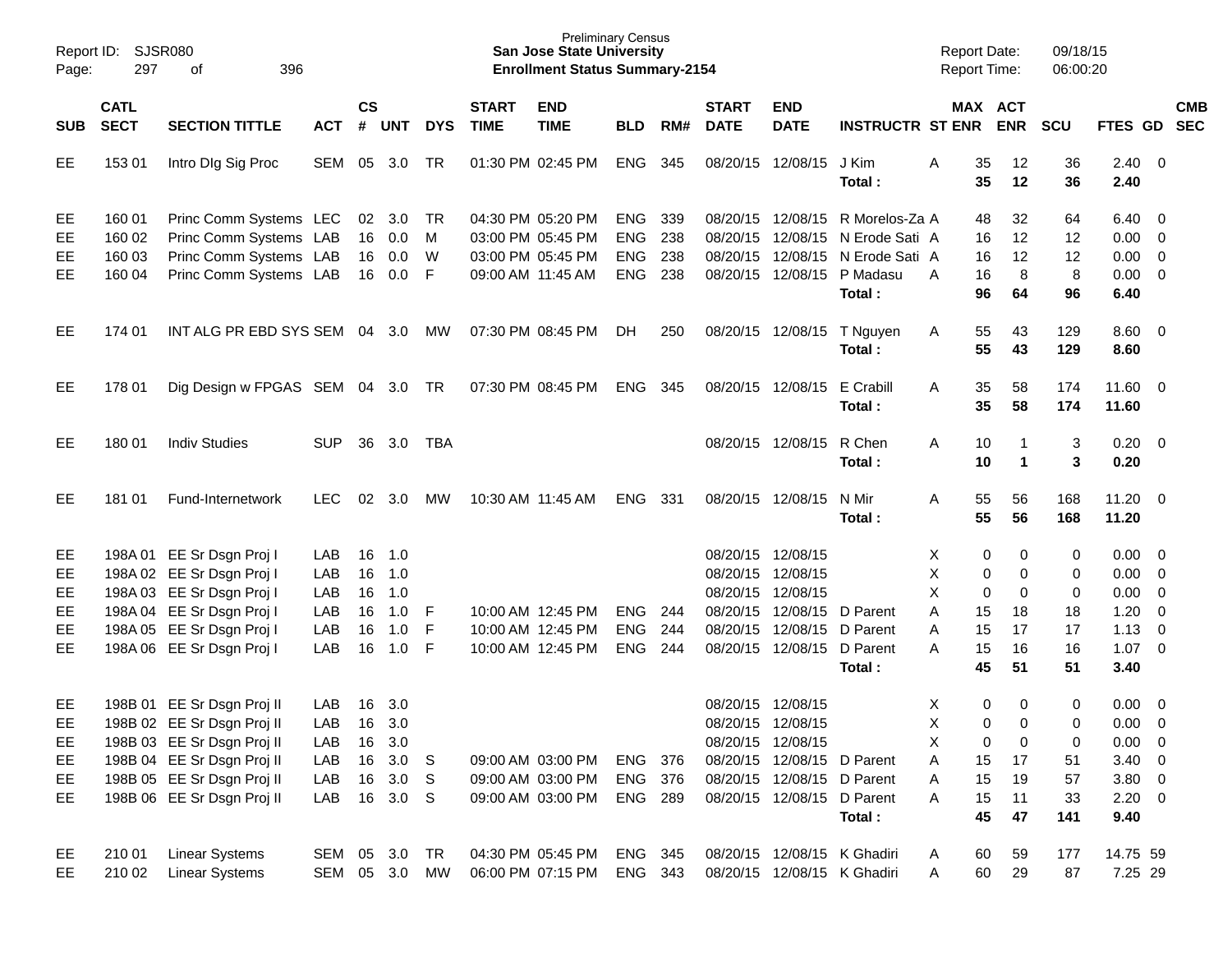| Report ID:<br>Page: | 298                        | <b>SJSR080</b><br>396<br>of                                          |                          |                |                   |                              |                                                             | <b>Preliminary Census</b><br><b>San Jose State University</b><br><b>Enrollment Status Summary-2154</b> |                                        |                   |                                  |                                  |                                                | <b>Report Date:</b><br><b>Report Time:</b> |                       | 09/18/15<br>06:00:20     |                                           |            |
|---------------------|----------------------------|----------------------------------------------------------------------|--------------------------|----------------|-------------------|------------------------------|-------------------------------------------------------------|--------------------------------------------------------------------------------------------------------|----------------------------------------|-------------------|----------------------------------|----------------------------------|------------------------------------------------|--------------------------------------------|-----------------------|--------------------------|-------------------------------------------|------------|
| <b>SUB</b>          | <b>CATL</b><br><b>SECT</b> | <b>SECTION TITTLE</b>                                                | <b>ACT</b>               | <b>CS</b><br># | UNT               | <b>DYS</b>                   | <b>START</b><br><b>TIME</b>                                 | <b>END</b><br><b>TIME</b>                                                                              | <b>BLD</b>                             | RM#               | <b>START</b><br><b>DATE</b>      | <b>END</b><br><b>DATE</b>        | <b>INSTRUCTR ST ENR</b>                        | MAX ACT                                    | <b>ENR</b>            | <b>SCU</b>               | FTES GD SEC                               | <b>CMB</b> |
| EE                  | 210 03                     | <b>Linear Systems</b>                                                | SEM                      | 05             | 3.0               | TR                           | 07:30 PM 08:45 PM                                           |                                                                                                        | <b>ENG</b>                             | 343               |                                  | 08/20/15 12/08/15                | R Kwok<br>Total:                               | 60<br>Α<br>180                             | 52<br>140             | 156<br>420               | 13.00 52<br>35.00                         |            |
| EE<br>EE            | 220 01<br>220 02           | RFIC Design I<br>RFIC Design I                                       | <b>LEC</b><br><b>LEC</b> | 03<br>03       | 3.0<br>3.0        | TR                           |                                                             | 06:00 PM 07:15 PM                                                                                      | <b>ENG</b>                             | 401               | 08/20/15 12/08/15                | 08/20/15 12/08/15                | M Wang<br>Total:                               | 0<br>X<br>A<br>35<br>35                    | 0<br>25<br>25         | 0<br>75<br>75            | $0.00 \t 0$<br>6.25 25<br>6.25            |            |
| EE<br>EE<br>EE      | 221 01<br>221 02<br>221 03 | Prin of Semi Dev I<br>Prin of Semi Dev I<br>Prin of Semi Dev I       | SEM<br>SEM<br>SEM        | 05<br>05<br>05 | 3.0<br>3.0<br>3.0 | <b>TR</b><br>MW<br><b>TR</b> | 03:00 PM 04:15 PM<br>04:30 PM 05:45 PM<br>04:30 PM 05:45 PM |                                                                                                        | <b>ENG</b><br><b>ENG</b><br><b>ENG</b> | 345<br>339<br>343 | 08/20/15<br>08/20/15<br>08/20/15 | 12/08/15<br>12/08/15<br>12/08/15 | L He<br>M Zoroofchi<br>M Zoroofchi A<br>Total: | 60<br>A<br>60<br>A<br>60<br>180            | 42<br>60<br>78<br>180 | 126<br>180<br>234<br>540 | 10.50 42<br>15.00 60<br>19.50 78<br>45.00 |            |
| EE<br>EE            | 223 01<br>223 02           | Analog Int Ckts<br>Analog Int Ckts                                   | SEM<br>SEM               | 05<br>05       | - 3.0<br>3.0      | <b>TR</b>                    | 04:30 PM 05:45 PM                                           |                                                                                                        | <b>ENG</b>                             | 401               | 08/20/15                         | 08/20/15 12/08/15<br>12/08/15    | S Hamedi-HagA<br>Total:                        | Χ<br>0<br>35<br>35                         | 0<br>32<br>32         | 0<br>96<br>96            | $0.00 \t 0$<br>8.00 32<br>8.00            |            |
| EE                  | 224 01                     | Hi Speed CMOS Ckts SEM 05 3.0 MW                                     |                          |                |                   |                              | 07:30 PM 08:45 PM                                           |                                                                                                        | ENG                                    | 401               |                                  | 08/20/15 12/08/15                | K Ghadiri<br>Total:                            | A<br>35<br>35                              | 12<br>12              | 36<br>36                 | 3.00 12<br>3.00                           |            |
| EE                  | 227 01                     | Signal Integrity--AM                                                 | SEM 05 3.0               |                |                   | MW                           |                                                             | 06:00 PM 07:15 PM                                                                                      | ENG 401                                |                   |                                  | 08/20/15 12/08/15                | S Ardalan<br>Total:                            | 35<br>A<br>35                              | 12<br>12              | 36<br>36                 | 3.00 12<br>3.00                           |            |
| EE                  | 231 02                     | <b>Automat Contr Theo</b>                                            | SEM                      | 05             | 3.0               | MW                           | 06:00 PM 07:15 PM                                           |                                                                                                        |                                        |                   | DMH 226B 08/20/15 12/08/15       |                                  | P Hsu<br>Total:                                | 35<br>A<br>35                              | 13<br>13              | 39<br>39                 | 3.05<br>3.05                              | - 9        |
| EE<br>EE<br>EE      | 250 01<br>250 02<br>250 03 | Prob Ran Vari & St P<br>Prob Ran Vari & St P<br>Prob Ran Vari & St P | SEM<br>SEM<br>SEM        | 05<br>05<br>05 | 3.0<br>3.0<br>3.0 | МW<br><b>TR</b><br>МW        | 03:00 PM 04:15 PM<br>06:00 PM 07:15 PM<br>07:30 PM 08:45 PM |                                                                                                        | <b>ENG</b><br><b>ENG</b><br><b>ENG</b> | 345<br>345<br>345 | 08/20/15<br>08/20/15<br>08/20/15 | 12/08/15<br>12/08/15<br>12/08/15 | J Kim<br>K Ghadiri<br>J Kamali<br>Total:       | 60<br>A<br>60<br>A<br>60<br>A<br>180       | 30<br>68<br>15<br>113 | 90<br>204<br>45<br>339   | 7.50 30<br>17.00 68<br>3.75 15<br>28.25   |            |
| EE.                 | 252 01                     | Adv. Comm Systems LEC                                                |                          |                | 02 3.0            | MW                           |                                                             | 07:30 PM 08:45 PM                                                                                      | <b>ENG</b>                             | -301              |                                  |                                  | 08/20/15 12/08/15 R Morelos-Za A<br>Total:     | 35<br>35                                   | 10<br>10              | 30<br>30                 | 2.50 10<br>2.50                           |            |
| EE                  | 253 01                     | <b>Signal Processing</b>                                             | SEM 05 3.0 TR            |                |                   |                              |                                                             | 07:30 PM 08:45 PM ENG 401                                                                              |                                        |                   | 08/20/15 12/08/15                |                                  | J Kim<br>Total:                                | A<br>35<br>35                              | 12<br>12              | 36<br>36                 | 3.00 12<br>3.00                           |            |
| EE                  | 258 01                     | <b>Neural Networks</b>                                               | SEM 05 3.0 TR            |                |                   |                              |                                                             | 04:30 PM 05:45 PM CL                                                                                   |                                        | 310               | 08/20/15 12/08/15                |                                  | <b>B</b> Sirkeci<br>Total:                     | 35<br>A<br>35                              | 22<br>22              | 66<br>66                 | 5.30 18<br>5.30                           |            |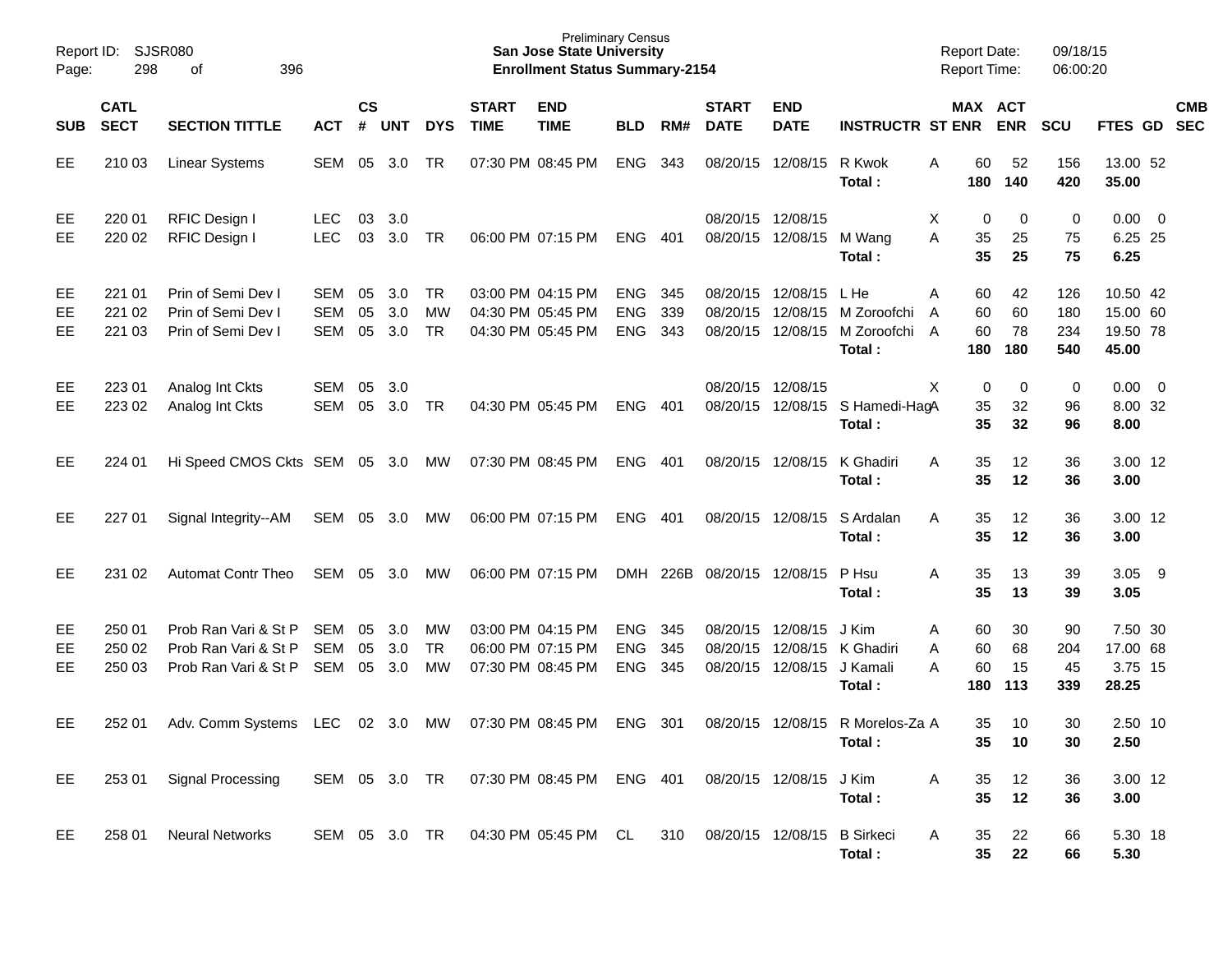| Report ID:<br>Page: | 299                        | <b>SJSR080</b><br>396<br>οf                           |                          |                |                   |                 |                             | <b>Preliminary Census</b><br><b>San Jose State University</b><br><b>Enrollment Status Summary-2154</b> |                          |            |                             |                           |                                                    | <b>Report Date:</b><br><b>Report Time:</b>  |                                | 09/18/15<br>06:00:20   |                                              |     |            |
|---------------------|----------------------------|-------------------------------------------------------|--------------------------|----------------|-------------------|-----------------|-----------------------------|--------------------------------------------------------------------------------------------------------|--------------------------|------------|-----------------------------|---------------------------|----------------------------------------------------|---------------------------------------------|--------------------------------|------------------------|----------------------------------------------|-----|------------|
| <b>SUB</b>          | <b>CATL</b><br><b>SECT</b> | <b>SECTION TITTLE</b>                                 | <b>ACT</b>               | <b>CS</b><br># | <b>UNT</b>        | <b>DYS</b>      | <b>START</b><br><b>TIME</b> | <b>END</b><br><b>TIME</b>                                                                              | <b>BLD</b>               | RM#        | <b>START</b><br><b>DATE</b> | <b>END</b><br><b>DATE</b> | <b>INSTRUCTR ST ENR</b>                            |                                             | <b>MAX ACT</b><br><b>ENR</b>   | <b>SCU</b>             | FTES GD SEC                                  |     | <b>CMB</b> |
| EE                  | 265 01                     | Hands-onWire.Comm. LEC                                |                          |                | 04 3.0            | МW              |                             | 04:30 PM 05:45 PM                                                                                      | <b>ENG</b>               | 232        | 08/20/15                    | 12/08/15                  | R Morelos-Za A<br>Total:                           | 35<br>35                                    | 12<br>12                       | 36<br>36               | 2.85<br>2.85                                 | - 9 |            |
| EE                  | 270 01                     | Adv Logic Design                                      | SEM                      | 05             | 3.0               | МW              |                             | 06:00 PM 07:15 PM                                                                                      | <b>ENG</b>               | 345        |                             | 08/20/15 12/08/15         | J Kim<br>Total:                                    | 40<br>Α<br>40                               | 33<br>33                       | 99<br>99               | 8.20 32<br>8.20                              |     |            |
| EE                  | 271 01                     | Digital Sys Design                                    | SEM                      | 05             | 3.0               | МW              |                             | 06:00 PM 07:15 PM                                                                                      | <b>ENG</b>               | 341        |                             | 08/20/15 12/08/15         | TLe<br>Total:                                      | 55<br>Α<br>55                               | 67<br>67                       | 201<br>201             | 16.75 67<br>16.75                            |     |            |
| EE                  | 272 01                     | <b>SOC DESIGN</b>                                     | SEM                      | 05             | -3.0              | МW              |                             | 07:30 PM 08:45 PM                                                                                      | <b>ENG</b>               | 341        |                             | 08/20/15 12/08/15         | M Jones<br>Total:                                  | 65<br>Α<br>65                               | 70<br>70                       | 210<br>210             | 17.50 70<br>17.50                            |     |            |
| EE                  | 275 01                     | Adv Comp Architect                                    | SEM                      |                | 05 3.0            | TR              |                             | 06:00 PM 07:15 PM                                                                                      | <b>ENG</b>               | 331        |                             | 08/20/15 12/08/15         | C Choo<br>Total:                                   | 55<br>Α<br>55                               | 52<br>52                       | 156<br>156             | 13.00 52<br>13.00                            |     |            |
| EE                  | 278 01                     | Dig Des DSP/Comm                                      | SEM 04 3.0               |                |                   | <b>TR</b>       |                             | 04:30 PM 05:45 PM                                                                                      | <b>ENG</b>               | 341        |                             | 08/20/15 12/08/15         | Y Kim<br>Total:                                    | 60<br>A<br>60                               | 52<br>52                       | 156<br>156             | 13.00 52<br>13.00                            |     |            |
| EE<br>EE<br>EЕ      | 281 01<br>281 02<br>281 03 | Internetworking<br>Internetworking<br>Internetworking | SEM<br><b>SEM</b><br>SEM | 04<br>04       | 3.0<br>3.0<br>3.0 | МW<br><b>TR</b> |                             | 06:00 PM 07:15 PM<br>03:00 PM 04:15 PM                                                                 | <b>ENG</b><br><b>ENG</b> | 331<br>341 | 08/20/15                    | 12/08/15                  | 08/20/15 12/08/15 P Santacruz<br>C Tarng<br>Total: | A<br>60<br>X<br>$\pmb{0}$<br>A<br>60<br>120 | 70<br>$\mathbf 0$<br>61<br>131 | 210<br>0<br>183<br>393 | 17.50 70<br>$0.00 \t 0$<br>15.25 61<br>32.75 |     |            |
| EE<br>EE            | 283 01<br>283 02           | Broadband Comm Nt<br>Broadband Comm Nt SEM            | SEM                      | 04             | 3.0<br>3.0        | <b>MW</b>       |                             | 07:30 PM 08:45 PM                                                                                      | <b>ENG</b>               | 331        |                             | 08/20/15 12/08/15         | G Bernstein<br>Total:                              | X<br>0<br>65<br>$\overline{A}$<br>65        | 0<br>23<br>23                  | 0<br>69<br>69          | $0.00 \t 0$<br>5.70 22<br>5.70               |     |            |
| EE<br>EE            | 284 01<br>284 02           | Voice & Data Net<br>Voice & Data Net                  | <b>SEM</b><br><b>SEM</b> | 05<br>05       | 3.0<br>3.0        | MW<br><b>TR</b> |                             | 04:30 PM 05:45 PM<br>07:30 PM 08:45 PM                                                                 | <b>ENG</b><br>DH         | 345<br>250 | 08/20/15<br>08/20/15        | 12/08/15<br>12/08/15      | N Mir<br><b>B</b> Venkatrama A<br>Total:           | 80<br>Α<br>65<br>145                        | 81<br>48<br>129                | 243<br>144<br>387      | 20.25 81<br>12.00 48<br>32.25                |     |            |
| EE                  | 287 01                     | ASIC CMOS Design SEM 05 3.0 TR                        |                          |                |                   |                 |                             | 07:30 PM 08:45 PM ENG 331                                                                              |                          |            |                             | 08/20/15 12/08/15 M Jones | Total:                                             | 65<br>Α<br>65                               | 32<br>32                       | 96<br>96               | 8.00 32<br>8.00                              |     |            |
| EE                  | 289 01                     | Topics in Networkg                                    | SEM 05 3.0 TR            |                |                   |                 |                             | 06:00 PM 07:15 PM WSQ 109                                                                              |                          |            |                             |                           | 08/20/15 12/08/15 P Santacruz A<br>Total:          | 65<br>65                                    | 67<br>67                       | 201<br>201             | 16.75 67<br>16.75                            |     |            |
| EE<br>EE            | 295 01<br>295 02           | <b>Technical Writing</b><br><b>Technical Writing</b>  | <b>LEC</b><br>LEC        |                | 3.0<br>3.0        |                 |                             |                                                                                                        |                          |            |                             |                           |                                                    | Χ<br>$\boldsymbol{0}$<br>X                  | 0<br>0<br>0                    | 0<br>0                 | $0.00 \t 0$<br>$0.00 \t 0$                   |     |            |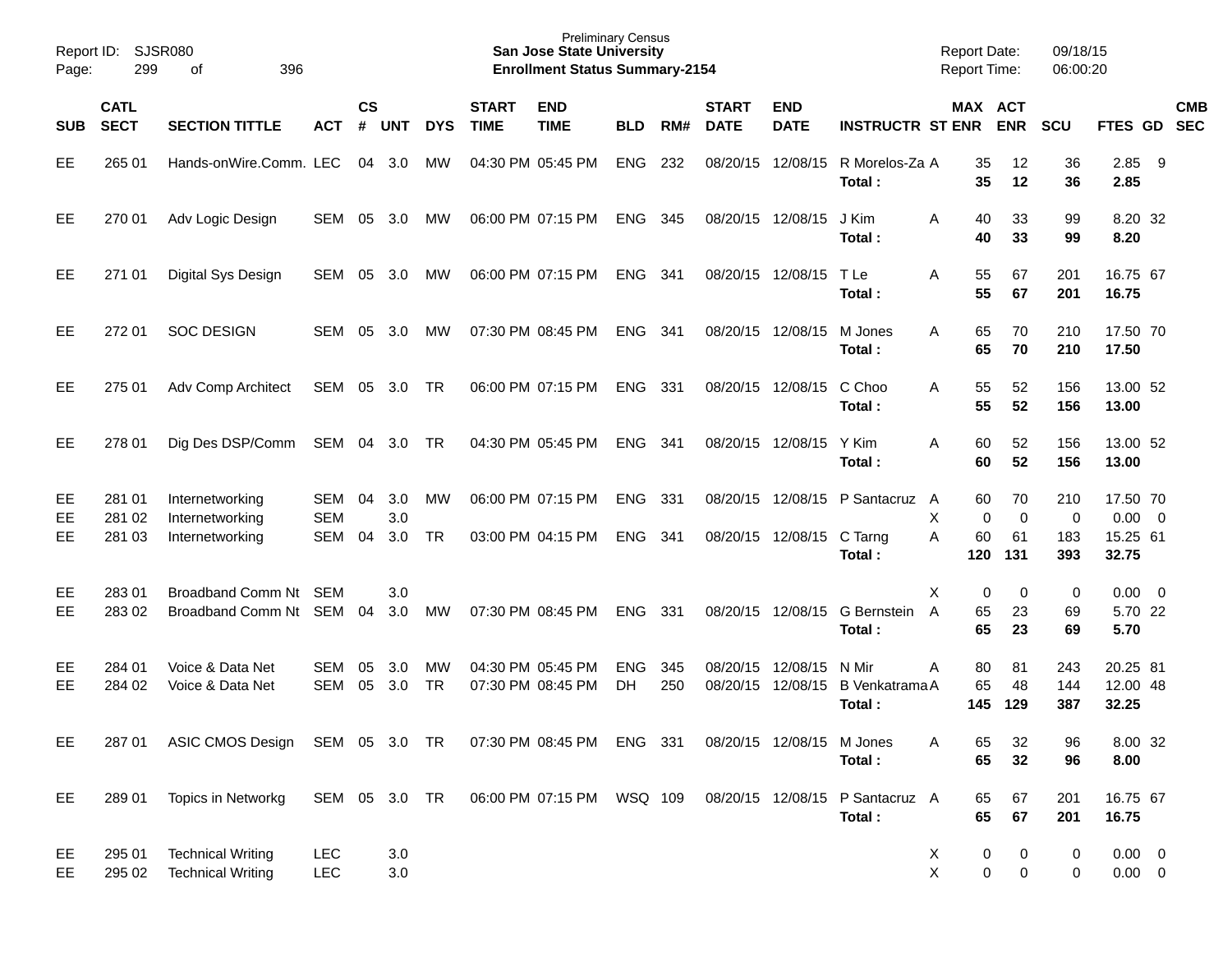| Report ID:<br>Page: | 300                        | <b>SJSR080</b><br>396<br>оf      |                |                    |            |            |                             | <b>Preliminary Census</b><br><b>San Jose State University</b><br><b>Enrollment Status Summary-2154</b> |            |     |                             |                           |                         |   | <b>Report Date:</b><br>Report Time: |            | 09/18/15<br>06:00:20 |             |     |                          |
|---------------------|----------------------------|----------------------------------|----------------|--------------------|------------|------------|-----------------------------|--------------------------------------------------------------------------------------------------------|------------|-----|-----------------------------|---------------------------|-------------------------|---|-------------------------------------|------------|----------------------|-------------|-----|--------------------------|
| <b>SUB</b>          | <b>CATL</b><br><b>SECT</b> | <b>SECTION TITTLE</b>            | <b>ACT</b>     | $\mathsf{cs}$<br># | <b>UNT</b> | <b>DYS</b> | <b>START</b><br><b>TIME</b> | <b>END</b><br><b>TIME</b>                                                                              | <b>BLD</b> | RM# | <b>START</b><br><b>DATE</b> | <b>END</b><br><b>DATE</b> | <b>INSTRUCTR ST ENR</b> |   | MAX ACT                             | <b>ENR</b> | <b>SCU</b>           | FTES GD     |     | <b>CMB</b><br><b>SEC</b> |
| EE                  | 295 03                     | <b>Technical Writing</b>         | <b>LEC</b>     |                    | 3.0        |            |                             |                                                                                                        |            |     |                             |                           |                         | Х | 0                                   | 0          | 0                    | 0.00        | - 0 |                          |
| EЕ                  | 295 04                     | <b>Technical Writing</b>         | <b>LEC</b>     | 03                 | 3.0        | TR.        |                             | 04:30 PM 05:45 PM                                                                                      | <b>ENG</b> | 232 | 08/20/15                    | 12/08/15                  | M Jones                 | A | 40                                  | 34         | 102                  | 8.50 34     |     |                          |
| EE.                 | 295 05                     | <b>Technical Writing</b>         | <b>LEC</b>     | 03                 | 3.0        | <b>MW</b>  |                             | 03:00 PM 04:15 PM                                                                                      | <b>ENG</b> | 189 | 08/20/15                    | 12/08/15                  | M Jones                 | A | 120                                 | 51         | 153                  | 12.75 51    |     |                          |
|                     |                            |                                  |                |                    |            |            |                             |                                                                                                        |            |     |                             |                           | Total:                  |   | 160                                 | 85         | 255                  | 21.25       |     |                          |
| EE                  | 297A 01                    | <b>MSEE Project Proposa LAB</b>  |                | 16                 | 3.0        | F          |                             | 12:30 PM 09:00 PM                                                                                      | <b>ENG</b> | 289 | 08/20/15                    | 12/08/15                  | T Le                    | A | 10                                  | 13         | 39                   | 3.25 13     |     |                          |
| EE                  |                            | 297A 02 MSEE Project Proposa LAB |                | 16                 | 3.0        | F          |                             | 12:30 PM 09:00 PM                                                                                      | <b>ENG</b> | 291 | 08/20/15                    | 12/08/15                  | TLe                     | A | 10                                  | 13         | 39                   | 3.25 13     |     |                          |
| EЕ                  | 297A03                     | <b>MSEE Project Proposa LAB</b>  |                | 16                 | 3.0        | F          |                             | 12:30 PM 09:00 PM                                                                                      | <b>ENG</b> | 295 | 08/20/15                    | 12/08/15                  | TLe                     | A | 10                                  | 13         | 39                   | 3.25 13     |     |                          |
| EЕ                  | 297A 04                    | <b>MSEE Project Proposa LAB</b>  |                | 16                 | 3.0        | F          |                             | 12:30 PM 09:00 PM                                                                                      | <b>ENG</b> | 317 | 08/20/15                    | 12/08/15                  | TLe                     | A | 10                                  | 12         | 36                   | 3.00 12     |     |                          |
| EE                  | 297A 05                    | <b>MSEE Project Proposa LAB</b>  |                | 16                 | 3.0        | F          |                             | 12:30 PM 09:00 PM                                                                                      | <b>ENG</b> | 319 | 08/20/15                    | 12/08/15                  | TLe                     | A | 10                                  | 13         | 39                   | 3.25 13     |     |                          |
| EE                  | 297A06                     | <b>MSEE Project Proposa LAB</b>  |                | 16                 | 3.0        | F          |                             | 12:30 PM 09:00 PM                                                                                      | <b>ENG</b> | 321 | 08/20/15                    | 12/08/15                  | TLe                     | A | 10                                  | 13         | 39                   | 3.25 13     |     |                          |
| EE                  | 297A 07                    | <b>MSEE Project Proposa LAB</b>  |                | 16                 | 3.0        | F          |                             | 12:30 PM 09:00 PM                                                                                      | <b>ENG</b> | 386 | 08/20/15                    | 12/08/15                  | TLe                     | A | 10                                  | 12         | 36                   | 3.00 12     |     |                          |
| EE                  | 297A 08                    | <b>MSEE Project Proposa LAB</b>  |                | 16                 | 3.0        | F          |                             | 12:30 PM 09:00 PM                                                                                      | <b>ENG</b> | 389 | 08/20/15                    | 12/08/15                  | TLe                     | A | 10                                  | 12         | 36                   | 3.00 12     |     |                          |
| EE                  | 297A09                     | <b>MSEE Project Proposa LAB</b>  |                | 16                 | 3.0        | F          |                             | 12:30 PM 09:00 PM                                                                                      | <b>ENG</b> | 490 | 08/20/15                    | 12/08/15                  | TLe                     | A | 10                                  | 12         | 36                   | 3.00 12     |     |                          |
| EE                  | 297A 10                    | <b>MSEE Project Proposa LAB</b>  |                | 16                 | 3.0        | F          |                             | 12:30 PM 09:00 PM                                                                                      | <b>ENG</b> | 490 | 08/20/15                    | 12/08/15                  | TLe                     | A | 10                                  | 12         | 36                   | 3.00 12     |     |                          |
| EЕ                  | 297A 11                    | <b>MSEE Project Proposa LAB</b>  |                | 16                 | 3.0        | F          |                             | 12:30 PM 09:00 PM                                                                                      | <b>ENG</b> | 387 | 08/20/15                    | 12/08/15                  | T Le                    | A | 10                                  | 13         | 39                   | 3.25 13     |     |                          |
| EE                  |                            | 297A 12 MSEE Project Proposa LAB |                | 16                 | 3.0        | F          |                             | 12:30 PM 09:00 PM                                                                                      | <b>ENG</b> | 387 | 08/20/15                    | 12/08/15                  | T Le                    | A | 10                                  | 11         | 33                   | 2.75 11     |     |                          |
| EE                  |                            | 297A 13 MSEE Project Proposa LAB |                | 16                 | 3.0        | F          |                             | 12:30 PM 09:00 PM                                                                                      | <b>ENG</b> | 387 | 08/20/15                    | 12/08/15                  | TLe                     | A | 10                                  | 12         | 36                   | 3.00 12     |     |                          |
| EЕ                  | 297A 14                    | <b>MSEE Project Proposa LAB</b>  |                | 16                 | 3.0        | F          |                             | 12:30 PM 09:00 PM                                                                                      | <b>ENG</b> | 387 | 08/20/15                    | 12/08/15                  | T Le                    | A | 10                                  | 11         | 33                   | 2.75 11     |     |                          |
| EE.                 |                            | 297A 15 MSEE Project Proposa LAB |                | 16                 | 3.0        | F          |                             | 12:30 PM 09:00 PM                                                                                      | <b>ENG</b> | 387 | 08/20/15                    | 12/08/15                  | TLe                     | A | 10                                  | 12         | 36                   | 3.00 12     |     |                          |
|                     |                            |                                  |                |                    |            |            |                             |                                                                                                        |            |     |                             |                           | Total:                  |   | 150                                 | 184        | 552                  | 46.00       |     |                          |
| EE                  | 297B 01                    | <b>MSEE Project</b>              | LAB            | 16                 | 3.0        | S          |                             | 12:30 PM 09:00 PM                                                                                      | <b>ENG</b> | 386 | 08/20/15                    | 12/08/15                  | T Le                    | A | 10                                  | 29         | 87                   | 7.25 29     |     |                          |
| EЕ                  |                            | 297B 02 MSEE Project             | LAB            | 16                 | 3.0        | S          |                             | 12:30 PM 09:00 PM                                                                                      | <b>ENG</b> | 389 | 08/20/15                    | 12/08/15                  | TLe                     | A | 10                                  | 13         | 39                   | 3.25 13     |     |                          |
| EЕ                  |                            | 297B 03 MSEE Project             | LAB            | 16                 | 3.0        | S          |                             | 12:30 PM 09:00 PM                                                                                      | <b>ENG</b> | 490 | 08/20/15                    | 12/08/15                  | TLe                     | A | 10                                  | 11         | 33                   | 2.75 11     |     |                          |
| EЕ                  |                            | 297B 04 MSEE Project             | LAB            | 16                 | 3.0        | S          |                             | 12:30 PM 09:00 PM                                                                                      | <b>ENG</b> | 490 | 08/20/15                    | 12/08/15                  | TLe                     | A | 10                                  | 11         | 33                   | 2.75 11     |     |                          |
| EЕ                  |                            | 297B 05 MSEE Project             | LAB            | 16                 | 3.0        | S          |                             | 12:30 PM 09:00 PM                                                                                      | <b>ENG</b> | 490 | 08/20/15                    | 12/08/15                  | TLe                     | A | 10                                  | 12         | 36                   | 3.00 12     |     |                          |
| EЕ                  |                            | 297B 06 MSEE Project             | LAB            | 16                 | 3.0        | S          |                             | 12:30 PM 09:00 PM                                                                                      | <b>ENG</b> | 490 | 08/20/15                    | 12/08/15                  | TLe                     | A | 10                                  | 12         | 36                   | 3.00 12     |     |                          |
| EE.                 |                            | 297B 07 MSEE Project             | LAB            | 16                 | 3.0        | S          |                             | 12:30 PM 09:00 PM                                                                                      | <b>ENG</b> | 490 | 08/20/15                    | 12/08/15                  | TLe                     | A | 10                                  | 9          | 27                   | 2.25        | -9  |                          |
|                     |                            |                                  |                |                    |            |            |                             |                                                                                                        |            |     |                             |                           | Total:                  |   | 70                                  | 97         | 291                  | 24.25       |     |                          |
| EE                  | 298 01                     | Spec Prob                        | SUP 25 1.0 TBA |                    |            |            |                             |                                                                                                        |            |     |                             | 08/20/15 12/08/15 R Chen  |                         | A | 5                                   | 0          | 0                    | $0.00 \t 0$ |     |                          |
|                     |                            |                                  |                |                    |            |            |                             |                                                                                                        |            |     |                             |                           | Total:                  |   | 5                                   | 0          | 0                    | 0.00        |     |                          |
| EE                  | 298I 01                    | EE Internship Experi             | SUP            |                    | 48 1.0     | TBA        |                             |                                                                                                        |            |     |                             | 08/20/15 12/08/15 R Chen  |                         | A | 5                                   | 2          | 2                    | $0.15$ 1    |     |                          |
| EE                  | 298I02                     | EE Internship Experi             | <b>SUP</b>     |                    | 48 2.0     | TBA        |                             |                                                                                                        |            |     |                             | 08/20/15 12/08/15 R Chen  |                         | A | 5                                   | 0          | 0                    | $0.00 \t 0$ |     |                          |
| EE.                 | 298103                     | EE Internship Experi             | <b>SUP</b>     |                    | 48 3.0     | TBA        |                             |                                                                                                        |            |     |                             | 08/20/15 12/08/15 R Chen  |                         | A | 100                                 | 99         | 297                  | 24.75 99    |     |                          |
|                     |                            |                                  |                |                    |            |            |                             |                                                                                                        |            |     |                             |                           | Total:                  |   |                                     | 110 101    | 299                  | 24.90       |     |                          |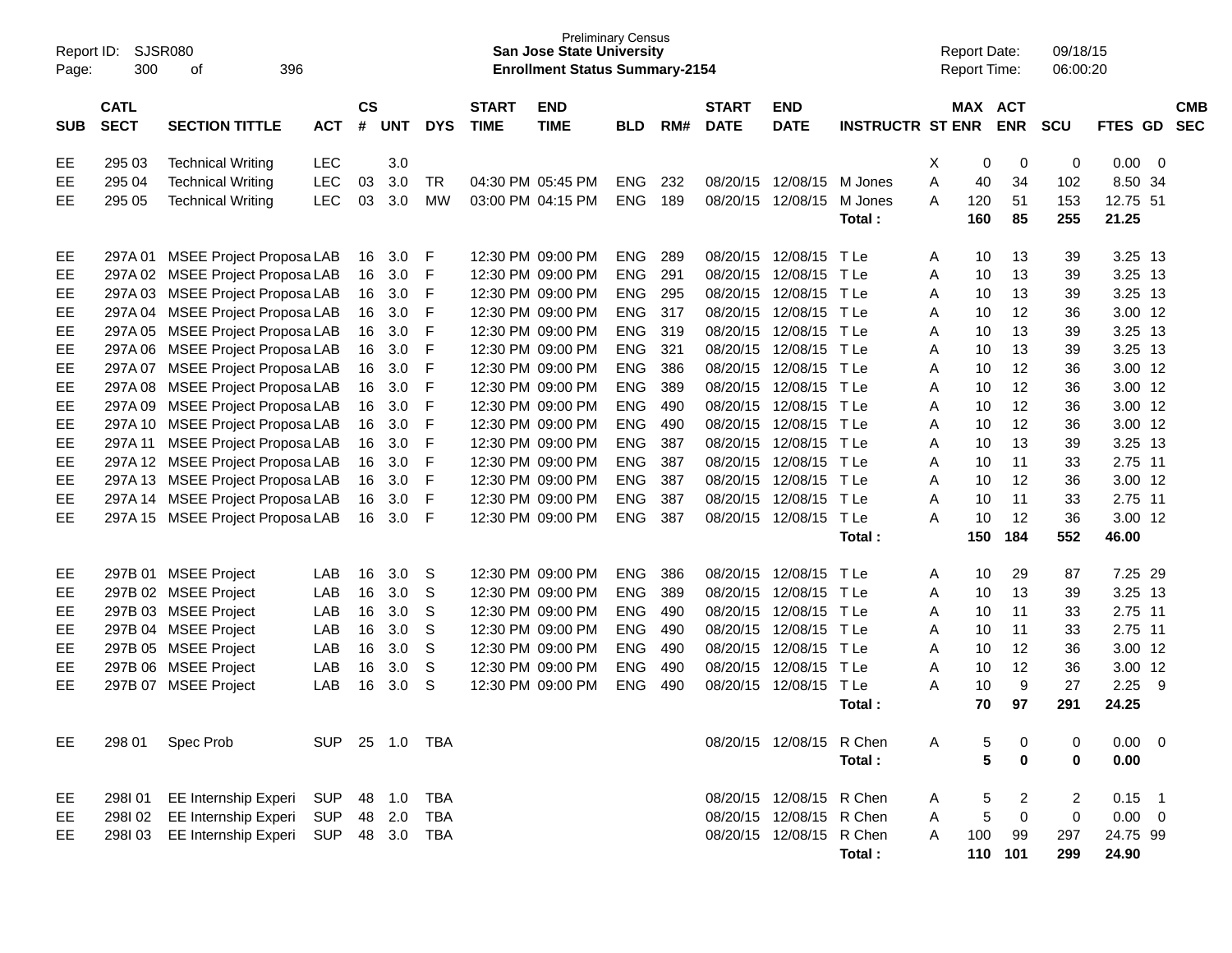| Report ID:<br>Page: | 301                        | SJSR080<br>396<br>οf          |            |         |        |            |                             | <b>San Jose State University</b><br><b>Enrollment Status Summary-2154</b> | <b>Preliminary Census</b> |     |                             |                                                  |                                                       |   | <b>Report Date:</b><br><b>Report Time:</b> |                             | 09/18/15<br>06:00:20         |                                     |     |                          |
|---------------------|----------------------------|-------------------------------|------------|---------|--------|------------|-----------------------------|---------------------------------------------------------------------------|---------------------------|-----|-----------------------------|--------------------------------------------------|-------------------------------------------------------|---|--------------------------------------------|-----------------------------|------------------------------|-------------------------------------|-----|--------------------------|
| <b>SUB</b>          | <b>CATL</b><br><b>SECT</b> | <b>SECTION TITTLE</b>         | <b>ACT</b> | CS<br># | UNT    | <b>DYS</b> | <b>START</b><br><b>TIME</b> | <b>END</b><br><b>TIME</b>                                                 | <b>BLD</b>                | RM# | <b>START</b><br><b>DATE</b> | <b>END</b><br><b>DATE</b>                        | <b>INSTRUCTR ST ENR</b>                               |   | <b>MAX</b>                                 | <b>ACT</b><br><b>ENR</b>    | <b>SCU</b>                   | <b>FTES GD</b>                      |     | <b>CMB</b><br><b>SEC</b> |
| <b>EE</b>           | 299A01                     | MSEE Thesis Proposal SUP      |            |         | 25 3.0 | TBA        |                             |                                                                           |                           |     | 08/20/15                    | 12/08/15                                         | T Le<br>Total:                                        | A | 5<br>5                                     | 1                           | 3<br>$\mathbf{3}$            | 0.25<br>0.25                        | -1  |                          |
| EE                  | 299B 01                    | <b>MSEE Thesis</b>            | <b>SUP</b> | 25      | 3.0    | <b>TBA</b> |                             |                                                                           |                           |     | 08/20/15                    | 12/08/15                                         | T Le<br>Total:                                        | A | 5<br>5                                     | 5<br>5                      | 15<br>15                     | 1.25<br>1.25                        | - 5 |                          |
|                     | Department :               | <b>Electrical Engineering</b> |            |         |        |            |                             |                                                                           |                           |     |                             | <b>Lower Division:</b><br><b>Upper Division:</b> | <b>Department Total:</b><br><b>Graduate Division:</b> |   | 4154<br>547<br>1512<br>2095                | 3634<br>502<br>1420<br>1712 | 9403<br>1033<br>3238<br>5132 | 714.13<br>69.07<br>218.07<br>427.00 |     |                          |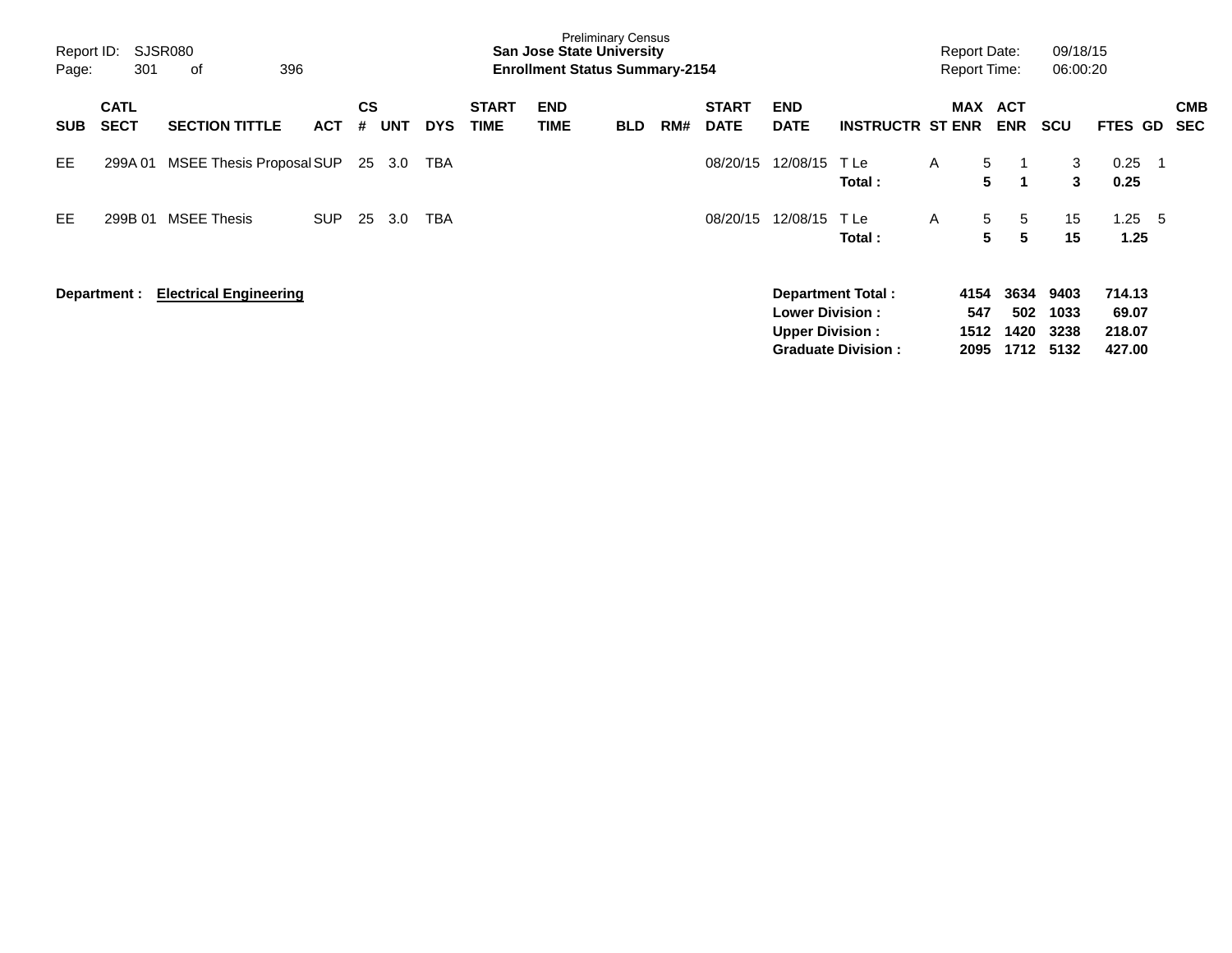| Page:          | SJSR080<br>Report ID:<br>302<br>396<br>οf |                               |            |               |            |             |                   | <b>Preliminary Census</b><br><b>San Jose State University</b><br><b>Enrollment Status Summary-2154</b> |            |     |              |                   |                         | <b>Report Date:</b><br><b>Report Time:</b> |            | 09/18/15<br>06:00:20 |                |                |            |
|----------------|-------------------------------------------|-------------------------------|------------|---------------|------------|-------------|-------------------|--------------------------------------------------------------------------------------------------------|------------|-----|--------------|-------------------|-------------------------|--------------------------------------------|------------|----------------------|----------------|----------------|------------|
|                | <b>CATL</b>                               |                               |            | $\mathsf{cs}$ |            |             | <b>START</b>      | <b>END</b>                                                                                             |            |     | <b>START</b> | <b>END</b>        |                         | MAX ACT                                    |            |                      |                |                | <b>CMB</b> |
| <b>SUB</b>     | <b>SECT</b>                               | <b>SECTION TITTLE</b>         | <b>ACT</b> | #             | <b>UNT</b> | <b>DYS</b>  | <b>TIME</b>       | <b>TIME</b>                                                                                            | <b>BLD</b> | RM# | <b>DATE</b>  | <b>DATE</b>       | <b>INSTRUCTR ST ENR</b> |                                            | <b>ENR</b> | <b>SCU</b>           | <b>FTES GD</b> |                | <b>SEC</b> |
| <b>College</b> |                                           | <b>Engineering</b>            |            |               |            |             |                   |                                                                                                        |            |     |              |                   |                         |                                            |            |                      |                |                |            |
| Department :   |                                           | <b>General Engineering</b>    |            |               |            |             |                   |                                                                                                        |            |     |              |                   |                         |                                            |            |                      |                |                |            |
|                | ENGR 8Q 01                                | <b>Engineering Success</b>    | ACT        | 13            | 1.0        | $\top$      |                   | 10:30 AM 12:15 PM                                                                                      | <b>ENG</b> | 388 | 08/20/15     | 12/08/15          | B Sanchez-Cr A          | 24                                         | 21         | 21                   | 1.40           | 0              |            |
| <b>ENGR</b>    | 8Q 02                                     | <b>Engineering Success</b>    | <b>ACT</b> | 13            | 1.0        | R           |                   | 10:30 AM 12:15 PM                                                                                      | <b>ENG</b> | 388 | 08/20/15     | 12/08/15          | <b>B</b> Sanchez-Cr A   | 25<br>49                                   | 11<br>32   | 11<br>32             | 0.73<br>2.13   | $\mathbf 0$    |            |
|                |                                           |                               |            |               |            |             |                   |                                                                                                        |            |     |              |                   | Total:                  |                                            |            |                      |                |                |            |
| ENGR 1001      |                                           | Intro to Engr                 | SEM        | 05            | 3.0        | МW          |                   | 08:00 AM 08:50 AM                                                                                      | <b>ENG</b> | 189 | 08/20/15     | 12/08/15          | J Warecki               | 200<br>A                                   | 211        | 422                  | 42.20          | 0              |            |
| ENGR 1002      |                                           | Intro to Engr                 | SEM        | 05            | 3.0        | <b>MW</b>   |                   | 01:30 PM 02:20 PM                                                                                      | MD         | 101 | 08/20/15     | 12/08/15          | K Youssefi              | 300<br>Α                                   | 299        | 598                  | 59.80          | $\mathbf 0$    |            |
| ENGR 1004      |                                           | Intro to Engr                 | LAB        | 16            | 0.0        | R           |                   | 09:00 AM 11:45 AM                                                                                      | <b>ENG</b> | 391 | 08/20/15     | 12/08/15          | J Warecki               | A<br>25                                    | 25         | 25                   | 0.00           | $\mathbf 0$    |            |
| ENGR 1005      |                                           | Intro to Engr                 | LAB        | 16            | 0.0        | $\mathsf T$ |                   | 03:00 PM 05:45 PM                                                                                      | <b>ENG</b> | 391 | 08/20/15     | 12/08/15          | J Warecki               | A<br>25                                    | 26         | 26                   | 0.00           | $\mathbf 0$    |            |
| ENGR 1006      |                                           | Intro to Engr                 | LAB        | 16            | 0.0        | R           |                   | 03:00 PM 05:45 PM                                                                                      | <b>ENG</b> | 391 | 08/20/15     | 12/08/15          | K Kamau-DeveA           | 25                                         | 27         | 27                   | 0.00           | $\mathbf 0$    |            |
| ENGR 1007      |                                           | Intro to Engr                 | LAB        | 16            | 0.0        | W           |                   | 09:00 AM 11:45 AM                                                                                      | <b>ENG</b> | 391 | 08/20/15     | 12/08/15          | S Duorah                | A<br>25                                    | 25         | 25                   | 0.00           | $\mathbf 0$    |            |
| ENGR 1008      |                                           | Intro to Engr                 | LAB        | 16            | 0.0        | W           |                   | 12:00 PM 02:45 PM                                                                                      | <b>ENG</b> | 391 | 08/20/15     | 12/08/15          | S Duorah                | Α<br>25                                    | 21         | 21                   | 0.00           | $\mathbf 0$    |            |
| ENGR 1009      |                                           | Intro to Engr                 | LAB        | 16            | 0.0        | W           |                   | 03:00 PM 05:45 PM                                                                                      | <b>ENG</b> | 391 | 08/20/15     | 12/08/15          | A Banafa                | 25<br>Α                                    | 24         | 24                   | 0.00           | $\mathbf 0$    |            |
| ENGR 1010      |                                           | Intro to Engr                 | LAB        | 16            | 0.0        | F           |                   | 09:00 AM 11:45 AM                                                                                      | <b>ENG</b> | 391 | 08/20/15     | 12/08/15          | K Youssefi              | 25<br>A                                    | 25         | 25                   | 0.00           | $\mathbf 0$    |            |
| ENGR 10 11     |                                           | Intro to Engr                 | LAB        | 16            | 0.0        | F           |                   | 12:30 PM 03:15 PM                                                                                      | <b>ENG</b> | 391 | 08/20/15     | 12/08/15          | K Kamau-Dev <b>e</b> A  | 25                                         | 24         | 24                   | 0.00           | $\mathbf 0$    |            |
| ENGR 1012      |                                           | Intro to Engr                 | LAB        | 16            | 0.0        | $\mathsf T$ |                   | 12:00 PM 02:45 PM                                                                                      | <b>ENG</b> | 391 | 08/20/15     | 12/08/15          | S Duorah                | Α<br>25                                    | 25         | 25                   | 0.00           | $\mathbf 0$    |            |
| ENGR 1013      |                                           | Intro to Engr                 | LAB        | 16            | 0.0        | $\mathsf T$ |                   | 06:00 PM 08:45 PM                                                                                      | <b>ENG</b> | 391 | 08/20/15     | 12/08/15          | S Sepka                 | 25<br>Α                                    | 24         | 24                   | 0.00           | $\mathbf 0$    |            |
| ENGR 1014      |                                           | Intro to Engr                 | LAB        | 16            | 0.0        | R           |                   | 12:00 PM 02:45 PM                                                                                      | <b>ENG</b> | 391 | 08/20/15     | 12/08/15          | S Duorah                | Α<br>25                                    | 24         | 24                   | 0.00           | $\mathbf 0$    |            |
| ENGR 1015      |                                           | Intro to Engr                 | LAB        | 16            | 0.0        | W           |                   | 12:00 PM 02:45 PM                                                                                      | <b>ENG</b> | 393 | 08/20/15     | 12/08/15          | A Banafa                | Α<br>25                                    | 21         | 21                   | 0.00           | $\mathbf 0$    |            |
| ENGR 1016      |                                           | Intro to Engr                 | LAB        | 16            | 0.0        | F           |                   | 09:00 AM 11:45 AM                                                                                      | <b>ENG</b> | 393 | 08/20/15     | 12/08/15          | S Sepka                 | Α<br>25                                    | 24         | 24                   | 0.00           | $\mathbf 0$    |            |
| ENGR 1017      |                                           | Intro to Engr                 | LAB        | 16            | 0.0        | W           |                   | 03:00 PM 05:45 PM                                                                                      | <b>ENG</b> | 393 | 08/20/15     | 12/08/15          | C Foster                | Α<br>25                                    | 25         | 25                   | 0.00           | $\mathbf 0$    |            |
| ENGR 1018      |                                           | Intro to Engr                 | LAB        | 16            | 0.0        | F           |                   | 12:30 PM 03:15 PM                                                                                      | <b>ENG</b> | 393 | 08/20/15     | 12/08/15          | J Valencia              | Α<br>25                                    | 25         | 25                   | 0.00           | $\mathbf 0$    |            |
| ENGR 1019      |                                           | Intro to Engr                 | LAB        | 16            | 0.0        | W           |                   | 06:00 PM 08:45 PM                                                                                      | <b>ENG</b> | 393 | 08/20/15     | 12/08/15          | K Wang                  | Α<br>25                                    | 25         | 25                   | 0.00           | $\mathbf 0$    |            |
| ENGR 1021      |                                           | Intro to Engr                 | LAB        | 16            | 0.0        | $\top$      |                   | 09:00 AM 11:45 AM                                                                                      | <b>ENG</b> | 393 | 08/20/15     | 12/08/15          | S Duorah                | 25<br>Α                                    | 24         | 24                   | 0.00           | $\mathbf 0$    |            |
| ENGR 1022      |                                           | Intro to Engr                 | LAB        | 16            | 0.0        | $\top$      |                   | 03:00 PM 05:45 PM                                                                                      | <b>ENG</b> | 393 | 08/20/15     | 12/08/15          | C Foster                | Α<br>25                                    | 25         | 25                   | 0.00           | $\mathbf 0$    |            |
| ENGR 1023      |                                           | Intro to Engr                 | LAB        | 16            | 0.0        | R           |                   | 06:00 PM 08:45 PM                                                                                      | <b>ENG</b> | 393 | 08/20/15     | 12/08/15          | J Valencia              | Α<br>25                                    | 24         | 24                   | 0.00           | $\mathbf 0$    |            |
| ENGR 10 26     |                                           | Intro to Engr                 | LAB        | 16            | 0.0        | R           |                   | 12:00 PM 02:45 PM                                                                                      | <b>ENG</b> | 393 | 08/20/15     | 12/08/15          | J Warecki               | 25<br>Α                                    | 24         | 24                   | 0.00           | 0              |            |
| ENGR 1027      |                                           | Intro to Engr                 | LAB        | 16            | 0.0        | W           | 09:00 AM 11:45 AM |                                                                                                        | <b>ENG</b> | 393 | 08/20/15     | 12/08/15          | A Banafa                | A<br>24                                    | 23         | 23                   | 0.00           | 0              |            |
|                |                                           |                               |            |               |            |             |                   |                                                                                                        |            |     |              |                   | Total:                  | 1024 1020                                  |            | 1530                 | 102.00         |                |            |
| ENGR 11 01     |                                           | Intro Eng Transfer            | ACT        | 13            | 1.0        | МW          |                   | 01:30 PM 02:20 PM                                                                                      | ENG 329    |     |              | 08/20/15 12/08/15 | D Neal                  | 50                                         | 43         | 43                   | 2.87           | $\mathbf 0$    |            |
| ENGR 11 02     |                                           | Intro Eng Transfer            | <b>ACT</b> |               | 13 1.0     | MW          |                   | 08:00 AM 08:50 AM                                                                                      | ENG 333    |     |              | 08/20/15 12/08/15 | A Banafa                | 50<br>A                                    | 42         | 42                   | 2.80           | 0              |            |
|                |                                           |                               |            |               |            |             |                   |                                                                                                        |            |     |              |                   | Total:                  | 100                                        | 85         | 85                   | 5.67           |                |            |
|                |                                           |                               |            |               |            |             |                   |                                                                                                        |            |     |              |                   |                         |                                            |            |                      |                |                |            |
|                |                                           | ENGR 81W 01 Basic Writ Wrkshp | LAB        |               | 1.0        |             |                   |                                                                                                        |            |     |              |                   |                         | X<br>0                                     | 0          | 0                    | 0.00           | 0              |            |
|                |                                           | ENGR 81W 02 Basic Writ Wrkshp | LAB        |               | 1.0        |             |                   |                                                                                                        |            |     |              |                   |                         | X<br>0                                     | 0          | 0                    | 0.00           | $\overline{0}$ |            |
|                |                                           | ENGR 81W 03 Basic Writ Wrkshp | LAB        | 16            | 1.0        | TBA         |                   |                                                                                                        |            |     |              | 08/20/15 12/08/15 |                         | Α<br>25                                    | 0          | 0                    | 0.00           | 0              |            |
|                |                                           |                               |            |               |            |             |                   |                                                                                                        |            |     |              |                   | Total:                  | 25                                         | 0          | 0                    | 0.00           |                |            |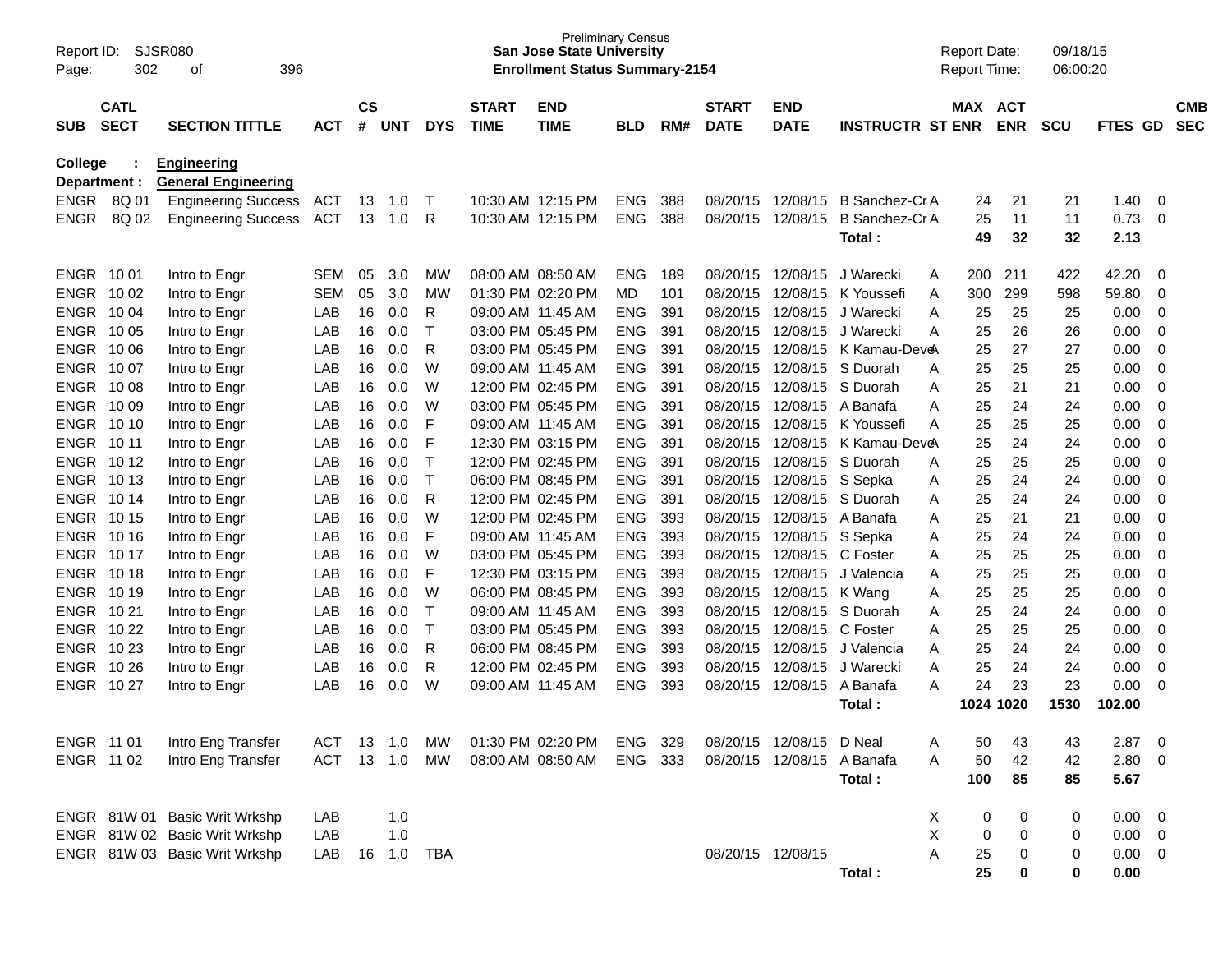| <b>SJSR080</b><br>Report ID: |                       |            |               |            |            |                   | <b>Preliminary Census</b><br><b>San Jose State University</b> |                |     |                   |                   |                             |   | <b>Report Date:</b> |    | 09/18/15 |             |                         |
|------------------------------|-----------------------|------------|---------------|------------|------------|-------------------|---------------------------------------------------------------|----------------|-----|-------------------|-------------------|-----------------------------|---|---------------------|----|----------|-------------|-------------------------|
| 303<br>Page:                 | 396<br>оf             |            |               |            |            |                   | <b>Enrollment Status Summary-2154</b>                         |                |     |                   |                   |                             |   | Report Time:        |    | 06:00:20 |             |                         |
|                              |                       |            |               |            |            |                   |                                                               |                |     |                   |                   |                             |   |                     |    |          |             |                         |
| <b>CATL</b>                  |                       |            | $\mathsf{cs}$ |            |            | <b>START</b>      | <b>END</b>                                                    |                |     | <b>START</b>      | <b>END</b>        |                             |   | MAX ACT             |    |          |             | <b>CMB</b>              |
| <b>SECT</b><br><b>SUB</b>    | <b>SECTION TITTLE</b> | <b>ACT</b> | #             | UNT        | <b>DYS</b> | <b>TIME</b>       | <b>TIME</b>                                                   | <b>BLD</b>     | RM# | <b>DATE</b>       | <b>DATE</b>       | <b>INSTRUCTR ST ENR</b>     |   | <b>ENR</b>          |    | SCU      | FTES GD     | <b>SEC</b>              |
|                              |                       |            |               |            |            |                   |                                                               |                |     |                   |                   |                             |   |                     |    |          |             |                         |
|                              |                       |            |               |            |            |                   |                                                               |                |     |                   |                   |                             |   |                     |    |          |             |                         |
| ENGR 100W 01 Engr Reports    |                       | <b>SEM</b> | 05            | 3.0        | W          |                   | 12:00 PM 01:15 PM                                             | ENG.           | 189 | 08/20/15 12/08/15 |                   |                             | Α | 24                  | 24 | 48       | 4.80        | 0                       |
| ENGR 100W 02 Engr Reports    |                       | LAB        | 16            | 0.0        | W          |                   | 07:00 AM 08:50 AM                                             | <b>ENG</b>     | 388 | 08/20/15          | 12/08/15          |                             | Α | 24                  | 24 | 24       | 0.00        | 0                       |
| ENGR 100W 03 Engr Reports    |                       | <b>SEM</b> | 05            | 3.0        | W          |                   | 12:00 PM 01:15 PM                                             | <b>ENG</b>     | 189 | 08/20/15          | 12/08/15          |                             | Α | 24                  | 24 | 48       | 4.80        | 0                       |
| ENGR 100W 04 Engr Reports    |                       | LAB        | 16            | 0.0        | W          |                   | 09:00 AM 10:50 AM                                             | <b>ENG</b>     | 388 | 08/20/15          | 12/08/15          |                             | Α | 24                  | 24 | 24       | 0.00        | 0                       |
| ENGR 100W 05 Engr Reports    |                       | <b>SEM</b> | 05            | 3.0        | W          |                   | 12:00 PM 01:15 PM                                             | <b>ENG</b>     | 189 | 08/20/15          | 12/08/15          |                             | Α | 24                  | 25 | 50       | 5.00        | 0                       |
| ENGR 100W 06 Engr Reports    |                       | LAB        | 16            | 0.0        | W          |                   | 01:30 PM 03:20 PM                                             | <b>ENG</b>     | 392 | 08/20/15          | 12/08/15          |                             | Α | 24                  | 25 | 25       | 0.00        | 0                       |
| ENGR 100W 07 Engr Reports    |                       | <b>SEM</b> | 05            | 3.0        | W          |                   | 12:00 PM 01:15 PM                                             | <b>ENG</b>     | 189 | 08/20/15          | 12/08/15          |                             | Α | 24                  | 23 | 46       | 4.60        | 0                       |
| ENGR 100W 08 Engr Reports    |                       | LAB        | 16            | 0.0        | W          |                   | 04:00 PM 05:50 PM                                             | <b>ENG</b>     | 392 | 08/20/15          | 12/08/15          |                             | Α | 24                  | 23 | 23       | 0.00        | 0                       |
| ENGR 100W 09 Engr Reports    |                       | <b>SEM</b> | 05            | 3.0        | M          | 06:00 PM 07:50 PM |                                                               | <b>ENG</b>     | 392 | 08/20/15          |                   | 12/08/15 S Evans-WemA       |   | 26                  | 24 | 48       | 4.80        | 0                       |
| ENGR 100W 10 Engr Reports    |                       | LAB        | 16            | 0.0        | W          |                   | 06:00 PM 08:50 PM                                             | <b>ENG</b>     | 392 | 08/20/15          |                   | 12/08/15 S Evans-WemA       |   | 24                  | 24 | 24       | 0.00        | 0                       |
| ENGR 100W 11 Engr Reports    |                       | <b>SEM</b> | 05            | 3.0        | W          |                   | 12:00 PM 01:15 PM                                             | <b>ENG</b>     | 189 | 08/20/15          | 12/08/15          |                             | A | 24                  | 25 | 50       | 5.00        | 0                       |
| ENGR 100W 12 Engr Reports    |                       | LAB        | 16            | 0.0        | R          |                   | 07:30 AM 09:20 AM                                             | <b>ENG</b>     | 392 | 08/20/15          | 12/08/15          | B Murphy-WesA               |   | 24                  | 25 | 25       | 0.00        | 0                       |
| ENGR 100W 13 Engr Reports    |                       | <b>SEM</b> | 05            | 3.0        | Т          |                   | 10:00 AM 11:50 AM                                             | <b>ENG</b>     | 392 | 08/20/15          | 12/08/15 S Knapp  |                             | Α | 24                  | 24 | 48       | 4.80        | 0                       |
| ENGR 100W 14 Engr Reports    |                       | LAB        | 16            | 0.0        | R          |                   | 09:30 AM 12:20 PM                                             | <b>ENG</b>     | 392 | 08/20/15          | 12/08/15 S Knapp  |                             | A | 26                  | 24 | 24       | 0.00        | 0                       |
| ENGR 100W 15 Engr Reports    |                       | <b>SEM</b> | 05            | 3.0        |            |                   |                                                               |                |     | 08/20/15 12/08/15 |                   |                             | X | 0                   | 0  | 0        | 0.00        | 0                       |
| ENGR 100W 16 Engr Reports    |                       | LAB        |               | 0.0        |            |                   |                                                               |                |     |                   |                   |                             | X | 0                   | 0  | 0        | 0.00        | 0                       |
| ENGR 100W 17 Engr Reports    |                       | <b>SEM</b> | 05            | 3.0        | W          |                   | 12:00 PM 01:15 PM                                             | <b>ENG</b>     | 189 | 08/20/15          | 12/08/15          |                             | Α | 24                  | 24 | 48       | 4.80        | 0                       |
| ENGR 100W 18 Engr Reports    |                       | LAB        | 16            | 0.0        | Т          |                   | 04:50 PM 05:50 PM                                             | <b>ENG</b>     | 392 | 08/20/15          | 12/08/15          | V Sansome                   | A | 24                  | 24 | 24       | 0.00        | 0                       |
| ENGR 100W 19 Engr Reports    |                       | <b>SEM</b> | 05            | 3.0        | Т          | 06:00 PM 07:50 PM |                                                               | <b>ENG</b>     | 392 | 08/20/15          | 12/08/15 J Leih   |                             | Α | 24                  | 23 | 46       | 4.60        | 0                       |
| ENGR 100W 20 Engr Reports    |                       | LAB        | 16            | 0.0        | R          |                   | 07:00 PM 09:50 PM                                             | <b>ENG</b>     | 392 | 08/20/15          | 12/08/15 J Leih   |                             | Α | 24                  | 23 | 23       | 0.00        | 0                       |
| ENGR 100W 21 Engr Reports    |                       | <b>SEM</b> | 05            | 3.0        | Т          | 06:00 PM 07:50 PM |                                                               | <b>ENG</b>     | 394 | 08/20/15          |                   | 12/08/15 C Cordero          | Α | 24                  | 24 | 48       | 4.80        | 0                       |
| ENGR 100W 22 Engr Reports    |                       | LAB        | 16            | 0.0        | R          | 06:00 PM 08:50 PM |                                                               | <b>ENG</b>     | 394 | 08/20/15          |                   | 12/08/15 C Cordero          | Α | 24                  | 24 | 24       | 0.00        | 0                       |
| ENGR 100W 23 Engr Reports    |                       | <b>SEM</b> | 05            | 3.0        | F          | 01:00 PM 02:50 PM |                                                               | <b>ENG</b>     | 392 | 08/20/15          | 12/08/15 L Zou    |                             | Α | 24                  | 24 | 48       | 4.80        | 0                       |
| ENGR 100W 24 Engr Reports    |                       | LAB        | 16            | 0.0        | F          |                   | 09:30 AM 12:20 PM                                             | <b>ENG</b>     | 392 | 08/20/15          | 12/08/15 L Zou    |                             | Α | 24                  | 24 | 24       | 0.00        | 0                       |
| ENGR 100W 25 Engr Reports    |                       | <b>SEM</b> | 05            | 3.0        | W          |                   | 12:00 PM 01:15 PM                                             | <b>ENG</b>     | 189 | 08/20/15          | 12/08/15          |                             | Α | 24                  | 24 | 48       | 4.80        | 0                       |
| ENGR 100W 26 Engr Reports    |                       | LAB        | 16            | 0.0        | W          |                   | 04:30 PM 07:20 PM                                             | <b>ENG</b>     | 394 | 08/20/15          | 12/08/15          | J Mackie                    | Α | 24                  | 24 | 24       | 0.00        | 0                       |
| ENGR 100W 27 Engr Reports    |                       | <b>SEM</b> | 05            | 3.0        | Т          | 06:00 PM 07:50 PM |                                                               | <b>ENG</b>     | 407 | 08/20/15          | 12/08/15          | V Sansome                   | A | 24                  | 24 | 48       | 4.80        | 0                       |
| ENGR 100W 28 Engr Reports    |                       | LAB        | 16            | 0.0        | R          | 06:00 PM 08:50 PM |                                                               | <b>ENG</b>     | 407 | 08/20/15          | 12/08/15          | V Sansome                   | A | 24                  | 24 | 24       | 0.00        | 0                       |
| ENGR 100W 29 Engr Reports    |                       | <b>SEM</b> | 05            | 3.0        | F          | 09:00 AM 12:00 PM |                                                               | <b>ENG</b>     | 407 | 08/20/15          |                   | 12/08/15 B Murphy-WesA      |   | 24                  | 26 | 52       | 5.20        | 0                       |
| ENGR 100W 30 Engr Reports    |                       | LAB        | 16            | 0.0        | F          |                   | 12:30 PM 02:30 PM                                             | <b>ENG</b>     | 407 | 08/20/15          |                   | 12/08/15 B Murphy-WesA      |   | 24                  | 26 | 26       | 0.00        | $\Omega$                |
| ENGR 100W 31 Engr Reports    |                       | <b>SEM</b> |               | 3.0        |            |                   |                                                               |                |     |                   |                   |                             | X | 0                   | 0  | 0        | 0.00        | $\overline{0}$          |
| ENGR 100W 32 Engr Reports    |                       | LAB        |               | 0.0        |            |                   |                                                               |                |     |                   |                   |                             | X | 0                   | 0  | 0        | 0.00        | $\overline{\mathbf{0}}$ |
| ENGR 100W 33 Engr Reports    |                       | <b>SEM</b> | 05            | 3.0        | $\top$     |                   | 01:00 PM 02:50 PM                                             | <b>ENG 388</b> |     |                   |                   | 08/20/15 12/08/15 M Highby  | Α | 24                  | 25 | 50       | 5.00        | $\overline{\mathbf{0}}$ |
| ENGR 100W 34 Engr Reports    |                       | LAB        | 16            | 0.0        | R          |                   | 01:00 PM 03:50 PM                                             | <b>ENG 388</b> |     |                   |                   | 08/20/15 12/08/15 M Highby  | Α | 20                  | 25 | 25       | 0.00        | $\overline{\mathbf{0}}$ |
| ENGR 100W 35 Engr Reports    |                       | <b>SEM</b> | 05            | 3.0        | M          |                   | 03:00 PM 04:50 PM                                             | <b>ENG 388</b> |     |                   |                   | 08/20/15 12/08/15 V Sansome | A | 20                  | 22 | 44       | 4.40        | $\overline{0}$          |
| ENGR 100W 36 Engr Reports    |                       | LAB        | 16            | 0.0        | W          |                   | 03:00 PM 05:50 PM                                             | ENG 388        |     |                   |                   | 08/20/15 12/08/15 V Sansome | A | 20                  | 22 | 22       | 0.00        | $\overline{\mathbf{0}}$ |
| ENGR 100W 37 Engr Reports    |                       | SEM        | 05            | 3.0        | W          |                   | 12:00 PM 01:15 PM                                             | ENG 189        |     |                   | 08/20/15 12/08/15 |                             | Α | 20                  | 21 | 42       | 4.20        | $\overline{\mathbf{0}}$ |
| ENGR 100W 38 Engr Reports    |                       | LAB        |               | 16  0.0  R |            |                   | 07:30 AM 09:20 AM                                             | <b>ENG 388</b> |     |                   | 08/20/15 12/08/15 |                             | A | 20                  | 21 | 21       | $0.00 \t 0$ |                         |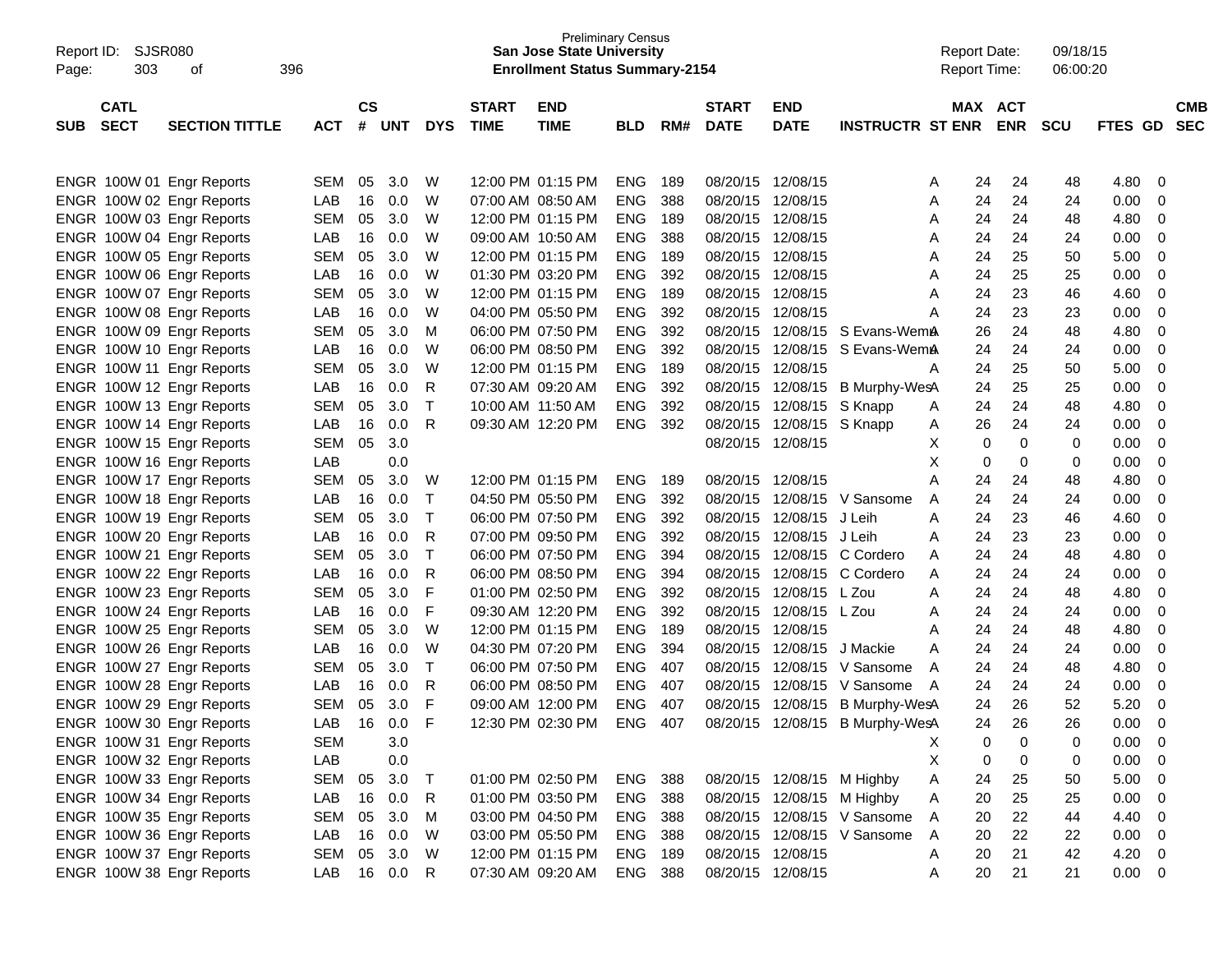| Report ID:<br>Page: | SJSR080<br>304             | 396<br>οf                      |              |                    |            |            |                             | <b>Preliminary Census</b><br><b>San Jose State University</b><br><b>Enrollment Status Summary-2154</b> |                |     |                             |                           |                            | <b>Report Date:</b><br><b>Report Time:</b> |                                 | 09/18/15<br>06:00:20 |               |                          |                          |
|---------------------|----------------------------|--------------------------------|--------------|--------------------|------------|------------|-----------------------------|--------------------------------------------------------------------------------------------------------|----------------|-----|-----------------------------|---------------------------|----------------------------|--------------------------------------------|---------------------------------|----------------------|---------------|--------------------------|--------------------------|
| <b>SUB</b>          | <b>CATL</b><br><b>SECT</b> | <b>SECTION TITTLE</b>          | <b>ACT</b>   | $\mathsf{cs}$<br># | <b>UNT</b> | <b>DYS</b> | <b>START</b><br><b>TIME</b> | <b>END</b><br><b>TIME</b>                                                                              | <b>BLD</b>     | RM# | <b>START</b><br><b>DATE</b> | <b>END</b><br><b>DATE</b> | <b>INSTRUCTR ST ENR</b>    |                                            | MAX ACT<br><b>ENR</b>           | <b>SCU</b>           | FTES GD       |                          | <b>CMB</b><br><b>SEC</b> |
|                     |                            | ENGR 100W 39 Engr Reports      | <b>SEM</b>   | 05                 | 3.0        | W          |                             | 12:00 PM 01:15 PM                                                                                      | <b>ENG</b>     | 189 | 08/20/15                    | 12/08/15                  |                            | 24<br>Α                                    | 24                              | 48                   | 4.80          | 0                        |                          |
|                     |                            | ENGR 100W 40 Engr Reports      | LAB          | 16                 | 0.0        | R          |                             | 01:30 PM 03:20 PM                                                                                      | <b>ENG</b>     | 392 | 08/20/15                    | 12/08/15                  |                            | 24<br>Α                                    | 24                              | 24                   | 0.00          | 0                        |                          |
|                     |                            | ENGR 100W 41 Engr Reports      | <b>SEM</b>   | 05                 | 3.0        | T          |                             | 01:00 PM 02:50 PM                                                                                      |                |     | 08/20/15                    |                           | 12/08/15 S Knapp           | 24<br>Α                                    | 23                              | 46                   | 4.60          | 0                        |                          |
|                     |                            | ENGR 100W 42 Engr Reports      | LAB          | 16                 | 0.0        | R          |                             | 01:00 PM 03:50 PM                                                                                      | <b>SH</b>      | 435 | 08/20/15                    |                           | 12/08/15 S Knapp           | 24<br>A                                    | 23                              | 23                   | 0.00          | 0                        |                          |
|                     |                            | ENGR 100W 43 Engr Reports      | <b>SEM</b>   | 05                 | 3.0        | M          |                             | 12:30 PM 01:30 PM                                                                                      | <b>ENG</b>     | 388 | 08/20/15                    | 12/08/15                  |                            | 24<br>Α                                    | 18                              | 36                   | 3.60          | 0                        |                          |
|                     |                            | ENGR 100W 44 Engr Reports      | LAB          | 16                 | 0.0        | W          |                             | 12:00 PM 01:15 PM                                                                                      | <b>ENG</b>     | 189 |                             | 08/20/15 12/08/15         |                            | 24<br>Α                                    | 18                              | 18                   | 0.00          | 0                        |                          |
|                     |                            |                                |              |                    |            |            |                             |                                                                                                        |                |     |                             |                           | Total:                     | 944                                        | 942                             | 1413                 | 94.20         |                          |                          |
|                     | ENGR 102 01                | Renew Energy EngineeLEC        |              | 02                 | 3.0        | -F         |                             | 06:00 PM 08:45 PM                                                                                      | <b>ENG</b>     | 401 |                             | 08/20/15 12/08/15         | F Rongere                  | 40<br>A                                    | 19                              | 57                   | 3.90          | $\overline{\phantom{0}}$ |                          |
|                     |                            |                                |              |                    |            |            |                             |                                                                                                        |                |     |                             |                           | Total:                     | 40                                         | 19                              | 57                   | 3.90          |                          |                          |
|                     | ENGR 108 02                | <b>Green Electronics</b>       | <b>LEC</b>   | 02                 | 3.0        | $\top$     |                             | 06:00 PM 08:45 PM                                                                                      | <b>ENG</b>     | 340 |                             | 08/20/15 12/08/15         | R Venkatesh A              | 30                                         | 29                              | 87                   | 5.85          | - 1                      |                          |
|                     |                            |                                |              |                    |            |            |                             |                                                                                                        |                |     |                             |                           | Total:                     | 30                                         | 29                              | 87                   | 5.85          |                          |                          |
|                     | ENGR 180 01                | <b>Indiv Studies</b>           | <b>SUP</b>   | 36                 | 3.0        | <b>TBA</b> |                             |                                                                                                        |                |     | 08/20/15                    | 12/08/15                  | P Hsu                      | 36<br>Α                                    | 0                               | 0                    | 0.00          | 0                        |                          |
|                     | ENGR 180 02                | <b>Indiv Studies</b>           | <b>SUP</b>   | 36                 | 2.0        | <b>TBA</b> |                             |                                                                                                        |                |     | 08/20/15                    | 12/08/15 P Hsu            |                            | 20<br>Α                                    | 0                               | 0                    | 0.00          | 0                        |                          |
|                     | ENGR 180 03                | <b>Indiv Studies</b>           | <b>SUP</b>   | 36                 | 1.0        | F          |                             | 01:00 PM 03:00 PM                                                                                      |                |     | 08/20/15                    | 12/08/15                  | P Hsu                      | 35<br>Α                                    | 0                               | 0                    | 0.00          | 0                        |                          |
|                     | ENGR 180 04                | <b>Indiv Studies</b>           | <b>SUP</b>   | 36                 | 1.0        | F          |                             | 01:00 PM 03:00 PM                                                                                      |                |     | 08/20/15                    | 12/08/15 P Hsu            |                            | 10<br>Α                                    | 0                               | 0                    | 0.00          | 0                        |                          |
|                     | ENGR 180 05                | <b>Indiv Studies</b>           | <b>SUP</b>   | 36                 | 1.0        | F          |                             | 01:00 PM 03:00 PM                                                                                      |                |     | 08/20/15                    | 12/08/15                  |                            | 10<br>Α                                    | 0                               | 0                    | 0.00          | 0                        |                          |
|                     | ENGR 180 06                | <b>Indiv Studies</b>           | <b>SUP</b>   | 36                 | 1.0        | F          |                             | 01:00 PM 03:00 PM                                                                                      |                |     |                             | 08/20/15 12/08/15         |                            | 35<br>Α                                    | 0                               | 0                    | 0.00          | 0                        |                          |
|                     |                            |                                |              |                    |            |            |                             |                                                                                                        |                |     |                             |                           | Total:                     | 146                                        | 0                               | 0                    | 0.00          |                          |                          |
|                     | ENGR 184 01                | <b>Bus Strat in Practic</b>    | <b>SEM</b>   |                    | 3.0        |            |                             |                                                                                                        |                |     |                             |                           |                            | х                                          | 0<br>0                          | 0                    | 0.00          | $\overline{\mathbf{0}}$  |                          |
|                     | BUS5 184 01                | <b>Bus Strat in Practic</b>    | <b>SEM</b>   |                    | 3.0        |            |                             |                                                                                                        |                |     |                             |                           |                            | X                                          | 0<br>0                          | 0                    | 0.00          | 0                        |                          |
|                     |                            |                                |              |                    |            |            |                             |                                                                                                        |                |     |                             |                           | Total:                     |                                            | $\mathbf 0$<br>0                | 0                    | 0.00          |                          |                          |
|                     |                            | ENGR 195A 01 Glob/Soc Iss Engr | SEM          | 01                 | 1.0        | F          |                             | 12:00 PM 01:15 PM                                                                                      | <b>ENG</b>     | 189 | 08/20/15                    | 12/08/15                  | R Halualani                | 200<br>A                                   | 161                             | 161                  | 10.73         | 0                        |                          |
|                     |                            | ENGR 195A 02 Glob/Soc Iss Engr | SEM          |                    | 01 1.0     | - F        |                             | 01:30 PM 02:45 PM                                                                                      | <b>ENG</b>     | 189 | 08/20/15                    | 12/08/15                  | R Halualani                | 200<br>A                                   | 115                             | 115                  | 7.67          | $\overline{\mathbf{0}}$  |                          |
|                     |                            |                                |              |                    |            |            |                             |                                                                                                        |                |     |                             |                           | Total:                     | 400                                        | 276                             | 276                  | 18.40         |                          |                          |
|                     | ENGR 195B 01               | Glob/Soc Iss Engr              | LEC          | 01                 | 1.0        | F          |                             | 01:30 PM 02:45 PM                                                                                      | <b>ENG</b>     | 341 |                             | 08/20/15 12/08/15         | L Sullivan-G A             |                                            | 90<br>56                        | 56                   | 3.73          | 0                        |                          |
|                     |                            |                                |              |                    |            |            |                             |                                                                                                        |                |     |                             |                           | Total:                     | 90                                         | 56                              | 56                   | 3.73          |                          |                          |
|                     |                            | ENGR 195C 01 Inter Sr Proj I   | LAB          | 16                 | 3.0 W      |            |                             | 06:00 PM 08:45 PM                                                                                      | <b>ENG 141</b> |     |                             | 08/20/15 12/08/15 K Perry |                            | 25<br>A                                    | 10                              | 30                   | 2.00          | $0\,$ C                  |                          |
|                     |                            | AVIA 195C 01 Inter Sr Proj I   | LAB          |                    | 16 3.0 W   |            |                             | 06:00 PM 08:45 PM                                                                                      | <b>ENG 141</b> |     |                             | 08/20/15 12/08/15 K Perry |                            | A                                          | $\mathbf 0$<br>0                | 0                    | $0.00 \t 0 C$ |                          |                          |
|                     |                            | TECH 195C 01 Inter Sr Proj I   | LAB          |                    | 16 3.0 W   |            |                             | 06:00 PM 08:45 PM                                                                                      | <b>ENG 141</b> |     |                             | 08/20/15 12/08/15 K Perry |                            | A                                          | $\boldsymbol{0}$<br>$\mathbf 0$ | 0                    | $0.00 \t 0 C$ |                          |                          |
|                     |                            |                                |              |                    |            |            |                             |                                                                                                        |                |     |                             |                           | Total:                     | 25                                         | 10                              | 30                   | 2.00          |                          |                          |
|                     |                            | ENGR 200W 01 Engr Grad Reports | LEC 02 3.0 W |                    |            |            |                             | 07:30 AM 10:15 AM ENG 392                                                                              |                |     |                             |                           | 08/20/15 12/08/15 M Highby | A                                          | 24<br>22                        | 66                   | 5.50 22       |                          |                          |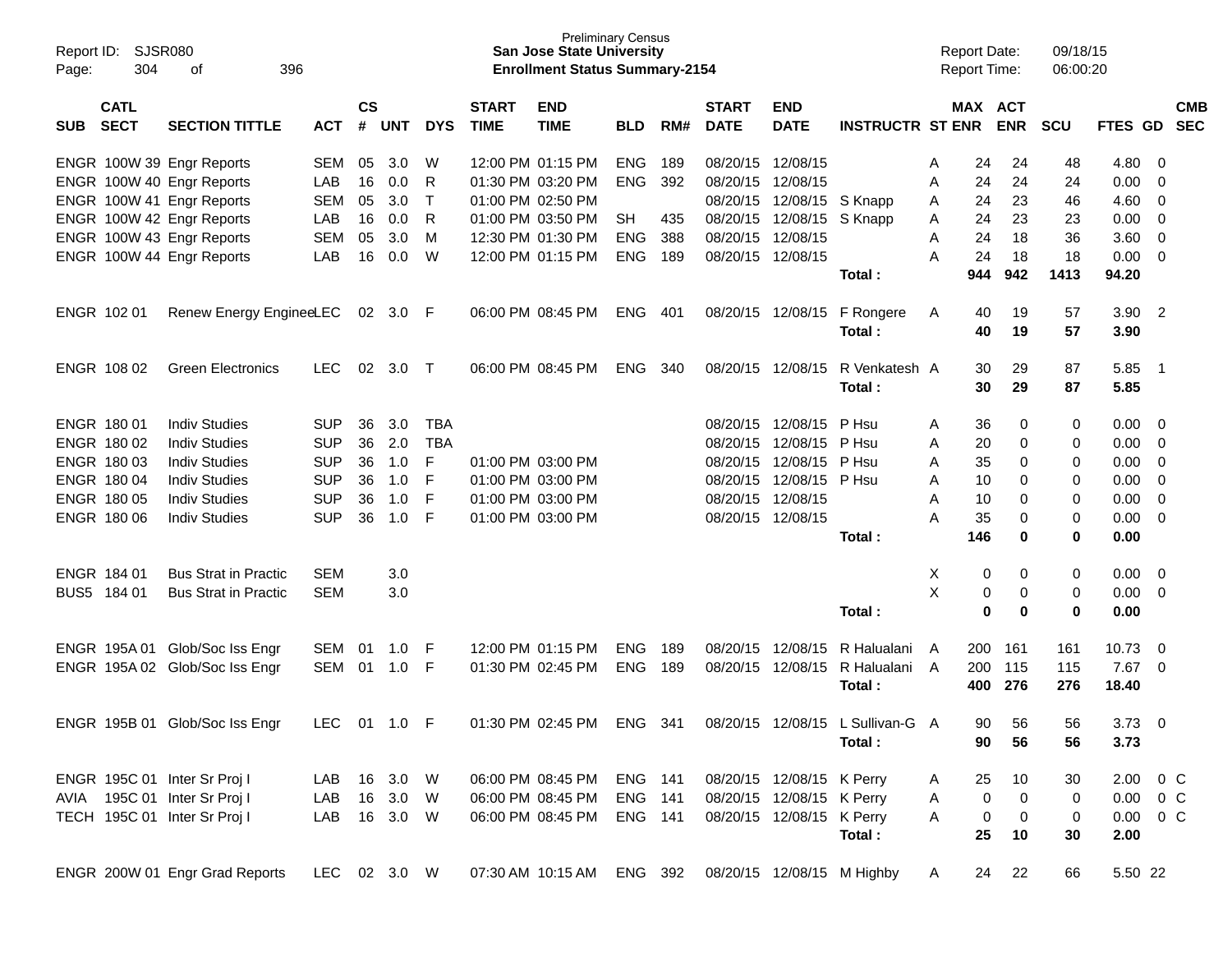| Report ID:<br>305<br>Page:               | SJSR080<br>396<br>оf                                             |                          |               |               |            |                             | <b>Preliminary Census</b><br><b>San Jose State University</b><br><b>Enrollment Status Summary-2154</b> |                   |            |                             |                           |                                          | <b>Report Date:</b><br>Report Time: |                                          | 09/18/15<br>06:00:20             |                             |                          |            |
|------------------------------------------|------------------------------------------------------------------|--------------------------|---------------|---------------|------------|-----------------------------|--------------------------------------------------------------------------------------------------------|-------------------|------------|-----------------------------|---------------------------|------------------------------------------|-------------------------------------|------------------------------------------|----------------------------------|-----------------------------|--------------------------|------------|
| <b>CATL</b><br><b>SECT</b><br><b>SUB</b> | <b>SECTION TITTLE</b>                                            | <b>ACT</b>               | $\mathsf{cs}$ | # UNT         | <b>DYS</b> | <b>START</b><br><b>TIME</b> | <b>END</b><br><b>TIME</b>                                                                              | <b>BLD</b>        | RM#        | <b>START</b><br><b>DATE</b> | <b>END</b><br><b>DATE</b> | <b>INSTRUCTR ST ENR ENR</b>              |                                     | MAX ACT                                  | <b>SCU</b>                       | FTES GD SEC                 |                          | <b>CMB</b> |
|                                          | ENGR 200W 03 Engr Grad Reports<br>ENGR 200W 04 Engr Grad Reports | <b>LEC</b><br><b>LEC</b> | 02            | 3.0<br>02 3.0 | M<br>W     |                             | 07:00 PM 09:45 PM<br>07:00 PM 09:45 PM                                                                 | ENG<br><b>ENG</b> | 388<br>388 | 08/20/15 12/08/15           | 08/20/15 12/08/15         | B Murphy-WesA<br>B Murphy-WesA<br>Total: |                                     | 24<br>26<br>24<br>26<br>72<br>74         | 78<br>78<br>222                  | 6.50 26<br>6.50 26<br>18.50 |                          |            |
| ENGR 201 01                              | <b>Engr Analysis</b>                                             | SEM                      | 05            | 3.0           | M          |                             | 06:00 PM 08:45 PM                                                                                      | ENG 335           |            |                             | 08/20/15 12/08/15         | M Khosravi<br>Total:                     | A                                   | 25<br>16<br>25<br>16                     | 48<br>48                         | 4.00 16<br>4.00             |                          |            |
| ENGR 203 01                              | Engr Management                                                  | SEM                      | 05            | 3.0           | W          |                             | 06:00 PM 08:45 PM                                                                                      | ENG               | 395        |                             | 08/20/15 12/08/15         | R Venkatesh A<br>Total:                  |                                     | 25<br>14<br>25<br>14                     | 42<br>42                         | 3.50 14<br>3.50             |                          |            |
| ENGR 220 01                              | <b>Bioinfo Comp Tools</b>                                        | <b>LEC</b>               |               | 3.0           |            |                             |                                                                                                        |                   |            |                             |                           | Total:                                   | Χ                                   | 0<br>0<br>0<br>0                         | 0<br>$\bf{0}$                    | $0.00 \t 0$<br>0.00         |                          |            |
| ENGR 230 01                              | <b>Special Topics NGS</b>                                        | LEC                      | 02            | 3.0           | - R        |                             | 06:00 PM 08:45 PM                                                                                      | CL                | 238        |                             | 08/20/15 12/08/15         | P Wolber<br>Total:                       | Α                                   | 7<br>25<br>25<br>$\overline{\mathbf{r}}$ | 21<br>21                         | 1.706<br>1.70               |                          |            |
| ENGR 236 01                              | Design for Manuf                                                 | <b>SEM</b>               |               | 3.0           |            |                             |                                                                                                        |                   |            |                             |                           | Total:                                   | х                                   | 0<br>0<br>$\bf{0}$<br>$\bf{0}$           | 0<br>$\bf{0}$                    | $0.00 \t 0$<br>0.00         |                          |            |
| ENGR 281 01                              | Master's Project                                                 | LAB                      | 16            | 1.0           | - F        |                             | 06:00 PM 08:45 PM                                                                                      | <b>ENG</b>        | 388        |                             | 08/20/15 12/08/15         | R Venkatesh A<br>Total:                  |                                     | 7<br>20<br>$\overline{\mathbf{r}}$<br>20 | $\overline{7}$<br>$\overline{7}$ | 0.58<br>0.58                | $\overline{7}$           |            |
|                                          | ENGR 297B 01 Spc Topics Bioinfo                                  | <b>SUP</b>               | 25            | 1.0           | <b>TBA</b> |                             |                                                                                                        |                   |            |                             | 08/20/15 12/08/15         | L Wesley                                 | Α                                   | 25                                       | $\mathbf 1$                      | 0.08                        | - 1                      |            |
|                                          | ENGR 297B 02 Spc Topics Bioinfo                                  | <b>SUP</b>               | 25            | 2.0           | <b>TBA</b> |                             |                                                                                                        |                   |            | 08/20/15                    | 12/08/15                  | L Wesley                                 | Α                                   | 30<br>0                                  | 0                                | $0.00 \t 0$                 |                          |            |
|                                          | ENGR 297B 03 Spc Topics Bioinfo                                  | <b>SUP</b>               | 25            | 3.0           | <b>TBA</b> |                             |                                                                                                        |                   |            |                             | 08/20/15 12/08/15         | L Wesley<br>Total:                       | Α                                   | 3<br>30<br>85<br>4                       | 9<br>10                          | $0.75$ 3<br>0.83            |                          |            |
| ENGR 298 01                              | Master's Project                                                 | LAB                      | 16            | 2.0           | TBA        |                             |                                                                                                        |                   |            |                             | 08/20/15 12/08/15         | Total:                                   | Α                                   | 2<br>30<br>30<br>$\overline{2}$          | 4<br>4                           | 0.33<br>0.33                | $\overline{\phantom{0}}$ |            |
| ENGR 298101                              | MSE Internship Exper SUP                                         |                          |               | 48 3.0        | TBA        |                             |                                                                                                        |                   |            |                             | 08/20/15 12/08/15 P Hsu   |                                          | Α                                   | 24<br>-1                                 | 3                                | 0.25                        | - 1                      |            |
|                                          | ENGR 298I 02 MSE Internship Exper SUP                            |                          |               | 48 2.0        | TBA        |                             |                                                                                                        |                   |            |                             | 08/20/15 12/08/15 P Hsu   |                                          | Α                                   | 20<br>0                                  | 0                                | $0.00 \t 0$                 |                          |            |
| ENGR 298103                              | MSE Internship Exper SUP 48 1.0                                  |                          |               |               | TBA        |                             |                                                                                                        |                   |            |                             | 08/20/15 12/08/15 P Hsu   | Total:                                   | Α                                   | 20<br>0<br>64<br>$\mathbf 1$             | 0<br>3                           | $0.00 \t 0$<br>0.25         |                          |            |
| ENGR 299 01                              | <b>Masters Thesis</b>                                            | <b>SUP</b>               |               | 25 1.0        | <b>TBA</b> |                             |                                                                                                        |                   |            |                             | 08/20/15 12/08/15 P Hsu   |                                          | A                                   | 30<br>0                                  | 0                                | $0.00 \t 0$                 |                          |            |
| ENGR 299 02                              | <b>Masters Thesis</b>                                            | <b>SUP</b>               |               | 25 2.0        | <b>TBA</b> |                             |                                                                                                        |                   |            |                             | 08/20/15 12/08/15 P Hsu   |                                          | Α                                   | 25<br>0                                  | 0                                | $0.00 \t 0$                 |                          |            |
| ENGR 299 03                              | <b>Masters Thesis</b>                                            | <b>SUP</b>               |               | 25 3.0 TBA    |            |                             |                                                                                                        |                   |            |                             | 08/20/15 12/08/15 P Hsu   | Total:                                   | A                                   | 25<br>0<br>80<br>0                       | 0<br>0                           | $0.00 \t 0$<br>0.00         |                          |            |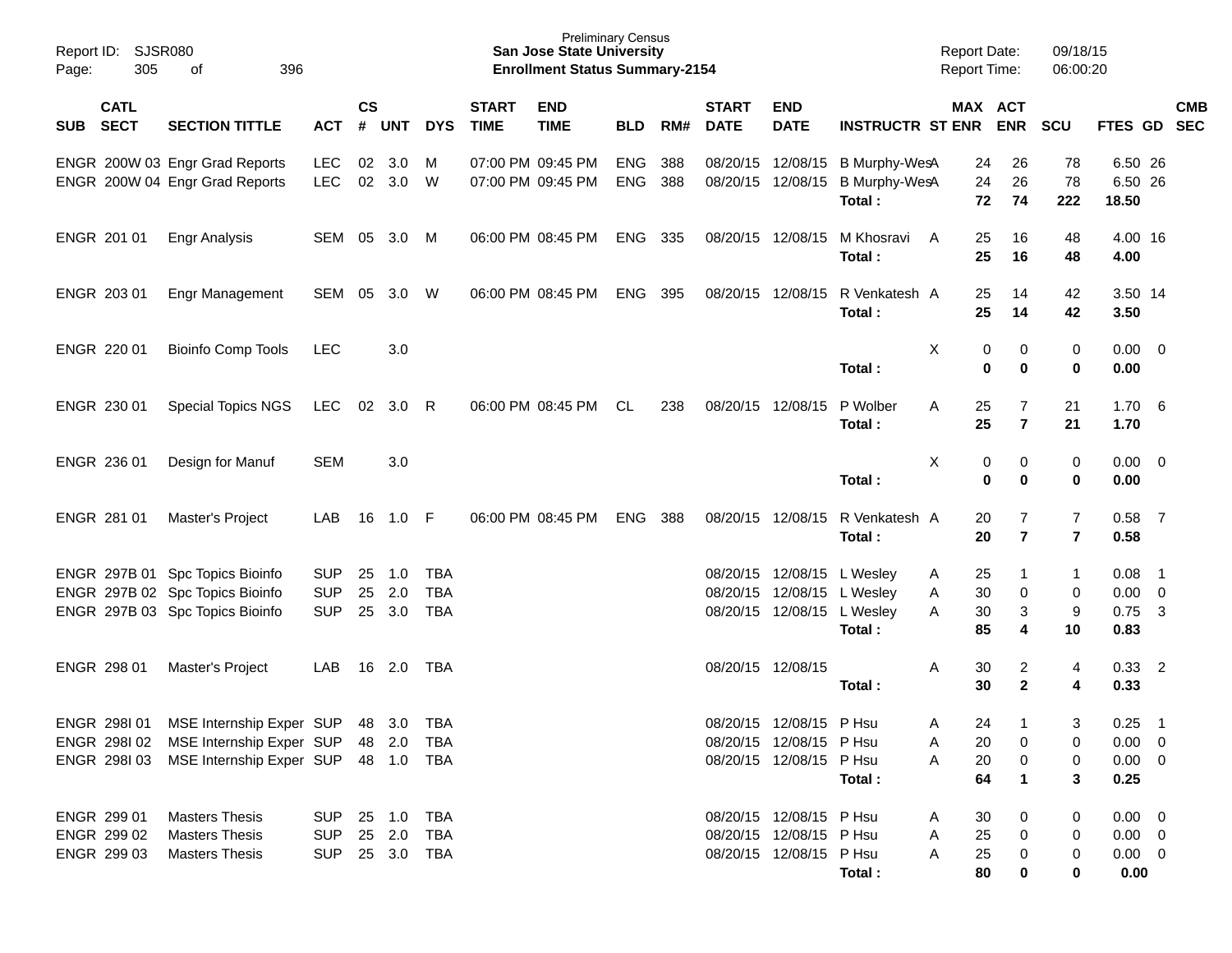| Page:      | Report ID: SJSR080<br>306  | of                    | 396     |    |     |            |                             | <b>San Jose State University</b><br><b>Enrollment Status Summary-2154</b> | <b>Preliminary Census</b> |     |                             |                           |                         |     | Report Date:<br>Report Time: | 09/18/15<br>06:00:20 |             |            |
|------------|----------------------------|-----------------------|---------|----|-----|------------|-----------------------------|---------------------------------------------------------------------------|---------------------------|-----|-----------------------------|---------------------------|-------------------------|-----|------------------------------|----------------------|-------------|------------|
| <b>SUB</b> | <b>CATL</b><br><b>SECT</b> | <b>SECTION TITTLE</b> | $ACT$ # | CS | UNT | <b>DYS</b> | <b>START</b><br><b>TIME</b> | <b>END</b><br><b>TIME</b>                                                 | <b>BLD</b>                | RM# | <b>START</b><br><b>DATE</b> | <b>END</b><br><b>DATE</b> | <b>INSTRUCTR ST ENR</b> | MAX | ACT<br><b>ENR</b>            | <b>SCU</b>           | FTES GD SEC | <b>CMB</b> |

| Department: General Engineering | Department Total:         | 3299 | 2594 | 3923 | 267.58 |
|---------------------------------|---------------------------|------|------|------|--------|
|                                 | <b>Lower Division:</b>    | 1198 | 1137 | 1647 | 109.80 |
|                                 | <b>Upper Division:</b>    | 1747 | 1406 | 2141 | 146.58 |
|                                 | <b>Graduate Division:</b> | 354  | -51  | 135  | 11.20  |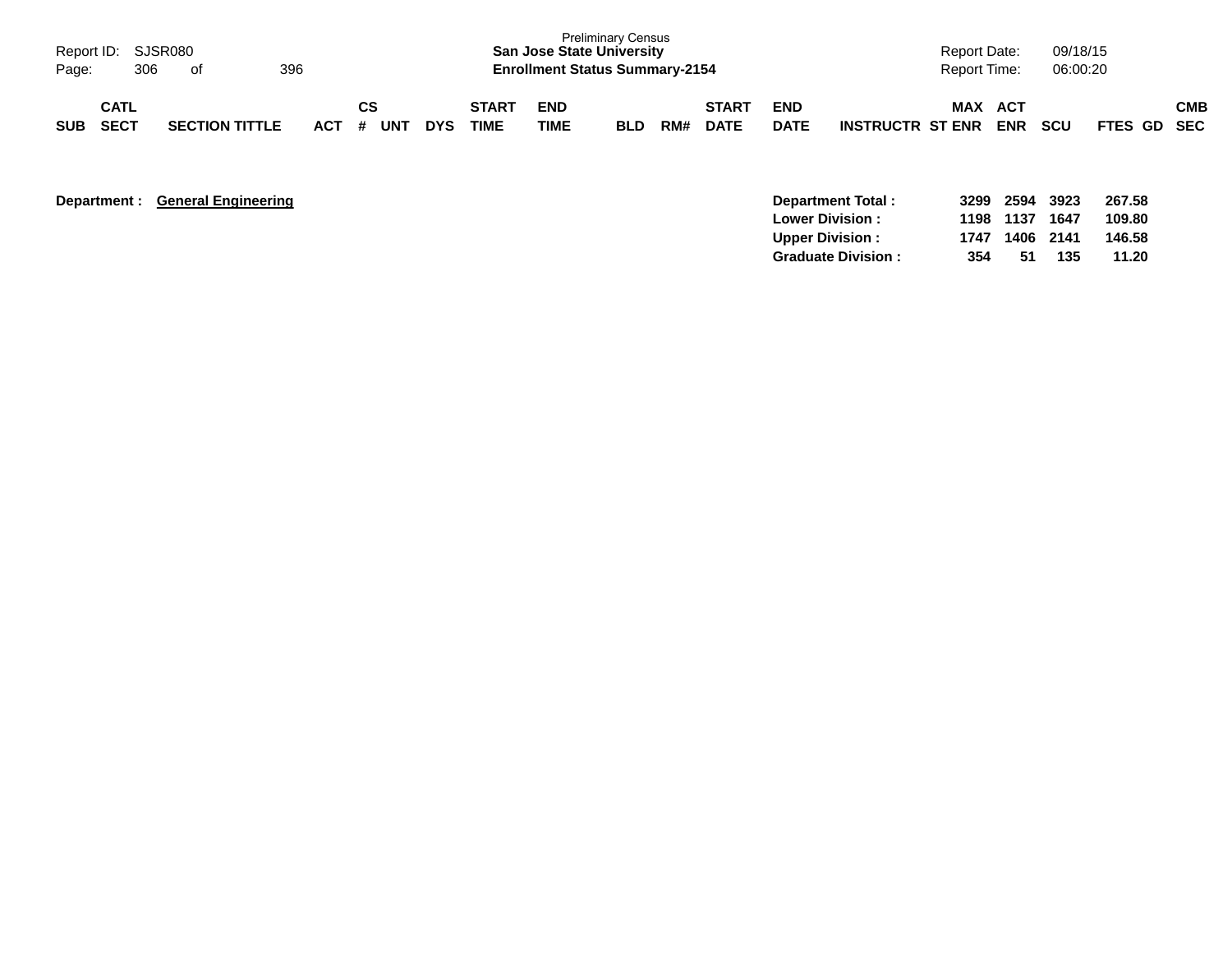| Report ID:<br>Page:                    | 307                        | <b>SJSR080</b><br>396<br>οf                                             |                          |                    |                   |              |                                        | <b>Preliminary Census</b><br><b>San Jose State University</b><br><b>Enrollment Status Summary-2154</b> |                                        |                   |                               |                                                          |                                               | <b>Report Date:</b><br>Report Time:  |                        | 09/18/15<br>06:00:20    |                                             |            |
|----------------------------------------|----------------------------|-------------------------------------------------------------------------|--------------------------|--------------------|-------------------|--------------|----------------------------------------|--------------------------------------------------------------------------------------------------------|----------------------------------------|-------------------|-------------------------------|----------------------------------------------------------|-----------------------------------------------|--------------------------------------|------------------------|-------------------------|---------------------------------------------|------------|
| <b>SUB</b>                             | <b>CATL</b><br><b>SECT</b> | <b>SECTION TITTLE</b>                                                   | <b>ACT</b>               | $\mathsf{cs}$<br># | UNT               | <b>DYS</b>   | <b>START</b><br><b>TIME</b>            | <b>END</b><br><b>TIME</b>                                                                              | <b>BLD</b>                             | RM#               | <b>START</b><br><b>DATE</b>   | <b>END</b><br><b>DATE</b>                                | <b>INSTRUCTR ST ENR ENR</b>                   | MAX ACT                              |                        | <b>SCU</b>              | FTES GD SEC                                 | <b>CMB</b> |
| College                                | Department :               | <b>Engineering</b><br><b>Industrial &amp; Systems Engineering</b>       |                          |                    |                   |              |                                        |                                                                                                        |                                        |                   |                               |                                                          |                                               |                                      |                        |                         |                                             |            |
| <b>ISE</b>                             | 102 01                     | Engr Econ Systems                                                       | SEM 04 3.0               |                    |                   | TR           |                                        | 01:30 PM 02:45 PM                                                                                      | <b>ENG</b>                             | 341               | 08/20/15 12/08/15             |                                                          | D Nathan-RobA<br>Total:                       | 90<br>90                             | 87<br>87               | 261<br>261              | 17.45 1<br>17.45                            |            |
| <b>ISE</b>                             | 112 01                     | Occup Health Engr                                                       | SEM 04                   |                    | 3.0               | $\top$       |                                        | 06:00 PM 08:45 PM                                                                                      | <b>ENG</b>                             | 488               | 08/20/15 12/08/15             |                                                          | C Foster<br>Total:                            | 60<br>Α<br>60                        | 54<br>54               | 162<br>162              | 10.85 1<br>10.85                            |            |
| <b>ISE</b>                             | 114 01                     | Safety Engr                                                             | <b>SEM</b>               |                    | 3.0               |              |                                        |                                                                                                        |                                        |                   |                               |                                                          | Total:                                        | Χ<br>0<br>0                          | 0<br>$\mathbf 0$       | 0<br>$\bf{0}$           | $0.00 \t 0$<br>0.00                         |            |
| <b>ISE</b>                             | 130 01                     | <b>Engr Statistics</b>                                                  | <b>LEC</b>               | 04                 | 3.0               | TR           |                                        | 09:00 AM 10:15 AM                                                                                      | <b>ENG</b>                             | 189               | 08/20/15 12/08/15             |                                                          | N Patel<br>Total:                             | 150<br>A<br>150                      | 187<br>187             | 561<br>561              | 39.80 48<br>39.80                           |            |
| <b>ISE</b><br><b>ISE</b>               | 135 01<br>135 02           | Design of Expmts<br>Design of Expmts                                    | <b>SEM</b><br><b>SEM</b> | 04                 | 3.0<br>3.0        | R            |                                        | 06:00 PM 08:45 PM                                                                                      | CL                                     | 324               | 08/20/15 12/08/15             |                                                          | D Steele<br>Total:                            | х<br>0<br>A<br>60<br>60              | 0<br>58<br>58          | $\pmb{0}$<br>174<br>174 | $0.00 \t 0$<br>11.70 2<br>11.70             |            |
| <b>ISE</b>                             | 140 01                     | Oper Plan & Control                                                     | SEM 04                   |                    | 3.0               | <b>TR</b>    |                                        | 04:30 PM 05:45 PM                                                                                      | <b>ENG</b>                             | 189               | 08/20/15 12/08/15             |                                                          | A Kumar<br>Total:                             | A<br>140<br>140                      | 116<br>116             | 348<br>348              | 26.40 64<br>26.40                           |            |
| <b>ISE</b>                             | 151 01                     | <b>Managing Engr</b>                                                    | <b>SEM</b>               | -04                | 3.0               | W            |                                        | 06:00 PM 08:45 PM                                                                                      | <b>CL</b>                              | 222               | 08/20/15 12/08/15             |                                                          | J Flahaux<br>Total:                           | A<br>75<br>75                        | 79<br>79               | 237<br>237              | 15.80 0<br>15.80                            |            |
| <b>ISE</b>                             | 161 01                     | Med Err Sfty Engr                                                       | <b>LEC</b>               | 02                 | 3.0               | W            |                                        | 06:00 PM 08:45 PM                                                                                      | <b>ENG</b>                             | 488               |                               | 08/20/15 12/08/15                                        | C Brown<br>Total:                             | Α<br>30<br>30                        | 6<br>6                 | 18<br>18                | $1.20 \t 0$<br>1.20                         |            |
| <b>ISE</b><br><b>ISE</b><br><b>ISE</b> | 167 01<br>167 02<br>167 03 | <b>Sys Simulation</b><br><b>Sys Simulation</b><br><b>Sys Simulation</b> | <b>SEM</b><br>LAB<br>LAB | 04<br>16<br>16     | 3.0<br>0.0<br>0.0 | M<br>M<br>M  | 10:00 AM 11:45 AM                      | 12:00 PM 02:45 PM<br>03:00 PM 05:45 PM                                                                 | <b>ENG</b><br><b>ENG</b><br><b>ENG</b> | 189<br>333<br>333 | 08/20/15 12/08/15<br>08/20/15 | 12/08/15<br>08/20/15 12/08/15                            | K Mabrouk<br>K Mabrouk<br>K Mabrouk<br>Total: | 90<br>A<br>45<br>A<br>45<br>A<br>180 | 86<br>43<br>43<br>172  | 172<br>43<br>43<br>258  | 19.30 42<br>$0.00$ 14<br>$0.00$ 28<br>19.30 |            |
| <b>ISE</b><br><b>ISE</b>               | 180 01<br>180 02           | <b>Individ Studies</b><br><b>Individ Studies</b>                        | <b>SUP</b><br><b>SUP</b> | 36                 | 1.0<br>36 1.0 F   | $\mathsf{F}$ | 09:00 AM 11:45 AM<br>04:00 PM 06:45 PM |                                                                                                        |                                        |                   |                               | 08/20/15 12/08/15 L Freund<br>08/20/15 12/08/15 L Freund | Total:                                        | 60<br>A<br>60<br>Α<br>120            | 0<br>2<br>$\mathbf{2}$ | 0<br>2<br>$\mathbf{2}$  | $0.00 \t 0$<br>$0.13 \ 0$<br>0.13           |            |
| <b>ISE</b>                             |                            | 195A 01 Sr ISE Design I                                                 | LAB                      |                    | 16 1.0 F          |              |                                        | 09:30 AM 12:15 PM                                                                                      | ENG 486                                |                   | 08/20/15 12/08/15             |                                                          | <b>B</b> Saeed<br>Total:                      | Α<br>30<br>30                        | 31<br>31               | 31<br>31                | $2.07$ 0<br>2.07                            |            |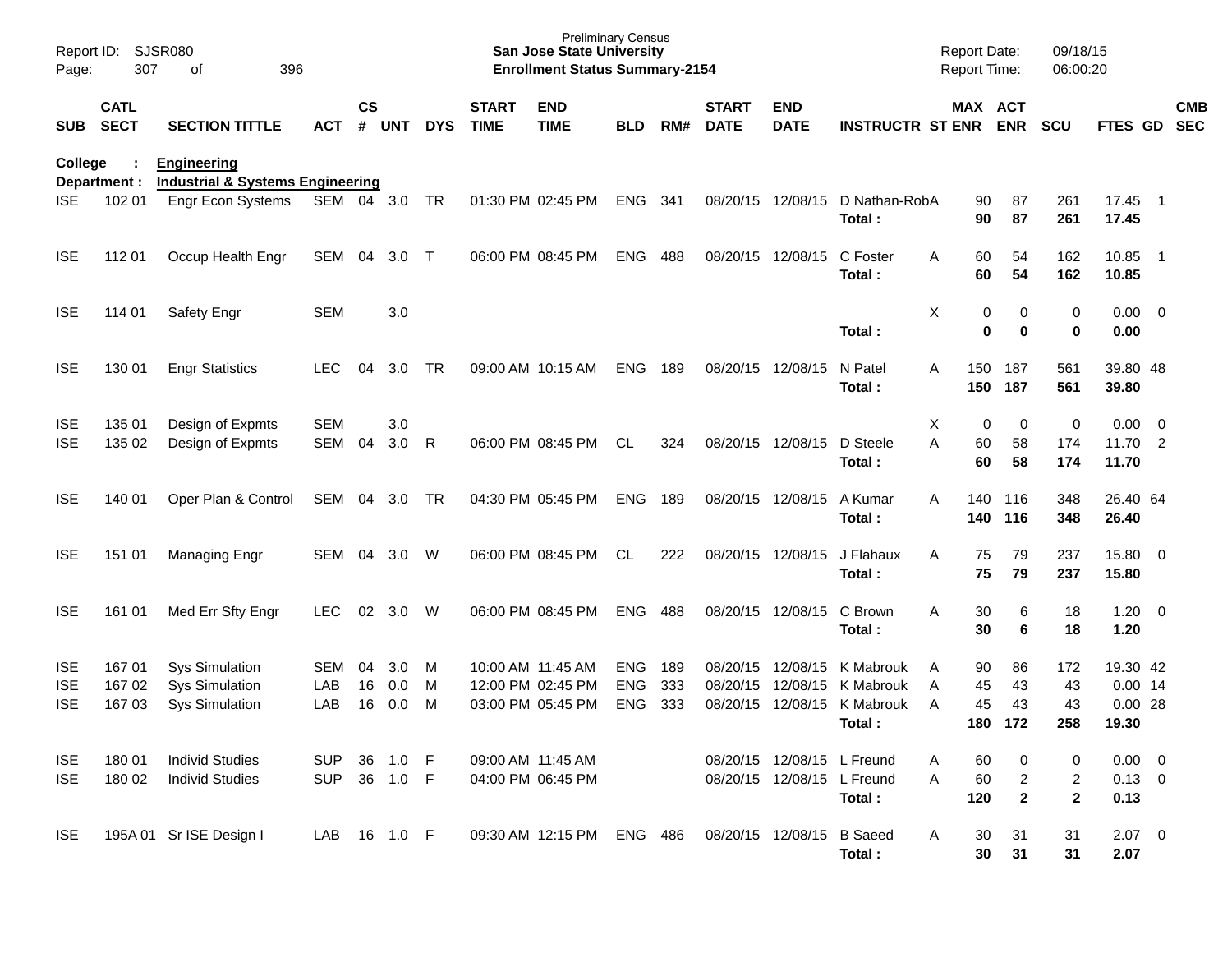| Report ID:<br>Page:      | 308                        | <b>SJSR080</b><br>396<br>οf                          |                |                    |            |            |                             | <b>Preliminary Census</b><br><b>San Jose State University</b><br><b>Enrollment Status Summary-2154</b> |            |            |                             |                                        |                                  | <b>Report Date:</b><br><b>Report Time:</b> |                  | 09/18/15<br>06:00:20 |                            |                          |            |
|--------------------------|----------------------------|------------------------------------------------------|----------------|--------------------|------------|------------|-----------------------------|--------------------------------------------------------------------------------------------------------|------------|------------|-----------------------------|----------------------------------------|----------------------------------|--------------------------------------------|------------------|----------------------|----------------------------|--------------------------|------------|
| <b>SUB</b>               | <b>CATL</b><br><b>SECT</b> | <b>SECTION TITTLE</b>                                | <b>ACT</b>     | $\mathsf{cs}$<br># | <b>UNT</b> | <b>DYS</b> | <b>START</b><br><b>TIME</b> | <b>END</b><br><b>TIME</b>                                                                              | <b>BLD</b> | RM#        | <b>START</b><br><b>DATE</b> | <b>END</b><br><b>DATE</b>              | <b>INSTRUCTR ST ENR ENR</b>      | MAX ACT                                    |                  | <b>SCU</b>           | FTES GD SEC                |                          | <b>CMB</b> |
| <b>ISE</b><br><b>ISE</b> |                            | 195B 01 Sr ISE Design II<br>195B 02 Sr ISE Design II | LAB<br>LAB     | 16                 | 3.0<br>3.0 | <b>TBA</b> |                             |                                                                                                        |            |            | 08/20/15 12/08/15           |                                        | Total:                           | Χ<br>0<br>A<br>30<br>30                    | 0<br>16<br>16    | 0<br>48<br>48        | 0.00<br>$3.20 \ 0$<br>3.20 | $\overline{\phantom{0}}$ |            |
| <b>ISE</b>               | 210 01                     | Hum Factors Des                                      | SEM            | 05                 | 3.0        | $\top$     |                             | 06:00 PM 08:45 PM                                                                                      | <b>ENG</b> | 486        | 08/20/15 12/08/15           |                                        | D Nathan-RobA<br>Total:          | 55<br>55                                   | 40<br>40         | 120<br>120           | 10.00 40<br>10.00          |                          |            |
| ISE.                     | 21701<br>CMPE 217 01       | Hum Cmptr Int<br>Hum Cmptr Int                       | SEM<br>SEM     | 04<br>04           | 3.0<br>3.0 | R<br>R     |                             | 06:00 PM 08:45 PM<br>06:00 PM 08:45 PM                                                                 | CL.<br>CL  | 117<br>117 |                             | 08/20/15 12/08/15<br>08/20/15 12/08/15 | A Moallem<br>A Moallem<br>Total: | 55<br>Α<br>$\mathbf 0$<br>A<br>55          | 28<br>5<br>33    | 84<br>15<br>99       | 7.00 28 C<br>1.25<br>8.25  |                          | 5 C        |
| <b>ISE</b>               | 222 01                     | Adv Sys Engr                                         | SEM            | 05                 | 3.0        | R          |                             | 06:00 PM 08:45 PM                                                                                      | <b>ENG</b> | 488        |                             | 08/20/15 12/08/15                      | A Kumar<br>Total:                | A<br>55<br>55                              | 14<br>14         | 42<br>42             | 3.50 14<br>3.50            |                          |            |
| <b>ISE</b>               | 223 01                     | Dec Modl Sus Dev                                     | <b>LEC</b>     |                    | 3.0        |            |                             |                                                                                                        |            |            |                             |                                        | Total:                           | X<br>0<br>0                                | 0<br>$\mathbf 0$ | 0<br>$\bf{0}$        | $0.00 \t 0$<br>0.00        |                          |            |
| <b>ISE</b>               | 230 01                     | Adv Oper Resrch                                      | SEM            | 05                 | 3.0        | R          |                             | 06:00 PM 08:45 PM                                                                                      | <b>ENG</b> | 341        | 08/20/15 12/08/15           |                                        | H Tsao<br>Total:                 | 55<br>Α<br>55                              | 44<br>44         | 132<br>132           | 11.00 44<br>11.00          |                          |            |
| <b>ISE</b>               | 235 01                     | Qual Assur & Relia                                   | SEM            | 05                 | 3.0        | W          |                             | 06:00 PM 08:45 PM                                                                                      | <b>ENG</b> | 486        | 08/20/15 12/08/15           |                                        | <b>B</b> Saeed<br>Total:         | 55<br>A<br>55                              | 42<br>42         | 126<br>126           | 10.40 40<br>10.40          |                          |            |
| <b>ISE</b>               | 245 01                     | Adv Sply Chain Engr                                  | LEC            | 04                 | 3.0        | M          |                             | 06:00 PM 08:45 PM                                                                                      | <b>ENG</b> | 488        |                             | 08/20/15 12/08/15                      | W Wei<br>Total:                  | 55<br>Α<br>55                              | 35<br>35         | 105<br>105           | 8.75 35<br>8.75            |                          |            |
| <b>ISE</b>               | 251 01                     | Mang Lean Imprvmnt PSEM 04 3.0 T                     |                |                    |            |            |                             | 06:00 PM 08:45 PM                                                                                      | <b>ENG</b> | 341        | 08/20/15 12/08/15           |                                        | D Steele<br>Total:               | A<br>80<br>80                              | 64<br>64         | 192<br>192           | 15.95 63<br>15.95          |                          |            |
| <b>ISE</b>               | 261 01                     | <b>Med Errors Reduct</b>                             | <b>LEC</b>     | 02                 | 3.0        | W          |                             | 06:00 PM 08:45 PM                                                                                      | <b>ENG</b> | 488        |                             | 08/20/15 12/08/15                      | C Brown<br>Total:                | 55<br>A<br>55                              | 39<br>39         | 117<br>117           | 9.70 38<br>9.70            |                          |            |
| <b>ISE</b>               |                            | 290 01 HF/Ergo Prof Sem                              | SEM 05 2.0 R   |                    |            |            |                             | 03:00 PM 05:45 PM ENG 486                                                                              |            |            |                             | 08/20/15 12/08/15 A Andre              | Total:                           | 55<br>A<br>55                              | 30<br>30         | 60<br>60             | 5.00 30<br>5.00            |                          |            |
| <b>ISE</b>               | 297 01                     | Sp Topics IE                                         | SEM 05 1.0 TBA |                    |            |            |                             |                                                                                                        |            |            |                             | 08/20/15 12/08/15                      | Total:                           | 55<br>A<br>55                              | 0<br>$\mathbf 0$ | 0<br>$\bf{0}$        | $0.00 \t 0$<br>0.00        |                          |            |
| <b>ISE</b>               | 298 01                     | Spec Prob                                            | SUP 25 1.0 TBA |                    |            |            |                             |                                                                                                        |            |            |                             |                                        | 08/20/15 12/08/15 D Rosenberg A  | 55                                         | 10               | 10                   | $0.83$ 10                  |                          |            |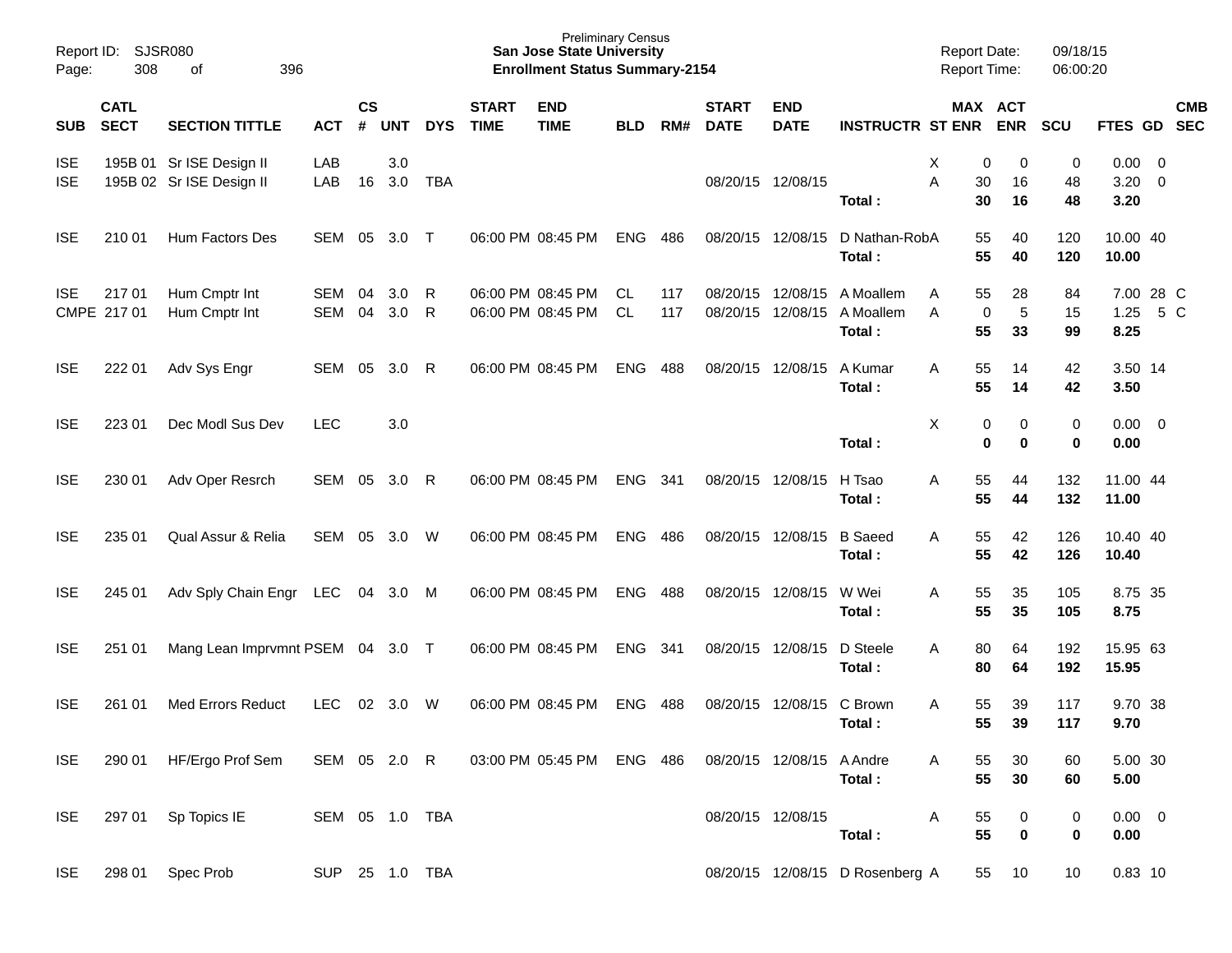| Report ID:<br>Page: | 309                        | SJSR080<br>396<br>оf                        |            |                    |            |            |                             | <b>San Jose State University</b><br><b>Enrollment Status Summary-2154</b> | <b>Preliminary Census</b> |     |                             |                           |                           |            | Report Date:<br><b>Report Time:</b> | 09/18/15<br>06:00:20 |             |                          |
|---------------------|----------------------------|---------------------------------------------|------------|--------------------|------------|------------|-----------------------------|---------------------------------------------------------------------------|---------------------------|-----|-----------------------------|---------------------------|---------------------------|------------|-------------------------------------|----------------------|-------------|--------------------------|
| <b>SUB</b>          | <b>CATL</b><br><b>SECT</b> | <b>SECTION TITTLE</b>                       | <b>ACT</b> | $\mathsf{cs}$<br># | <b>UNT</b> | <b>DYS</b> | <b>START</b><br><b>TIME</b> | <b>END</b><br><b>TIME</b>                                                 | <b>BLD</b>                | RM# | <b>START</b><br><b>DATE</b> | <b>END</b><br><b>DATE</b> | <b>INSTRUCTR ST ENR</b>   | <b>MAX</b> | <b>ACT</b><br><b>ENR</b>            | <b>SCU</b>           | FTES GD     | <b>CMB</b><br><b>SEC</b> |
| <b>ISE</b>          | 298 02                     | Spec Prob                                   | <b>SUP</b> | 25                 | 2.0        | TBA        |                             |                                                                           |                           |     | 08/20/15                    | 12/08/15                  | D Rosenberg A             |            | 55<br>14                            | 28                   | 2.33 14     |                          |
| <b>ISE</b>          | 298 03                     | Spec Prob                                   | <b>SUP</b> | 25                 | 3.0        | <b>TBA</b> |                             |                                                                           |                           |     | 08/20/15                    | 12/08/15                  | A Kumar                   | A          | 55<br>19                            | 57                   | 4.75<br>19  |                          |
| <b>ISE</b>          | 298 04                     | Spec Prob                                   | <b>SUP</b> | 25                 | 4.0        | <b>TBA</b> |                             |                                                                           |                           |     | 08/20/15                    | 12/08/15                  | D Rosenberg A             |            | 55<br>6                             | 24                   | 2.00        | -6                       |
| <b>ISE</b>          | 298 05                     | Spec Prob                                   | <b>SUP</b> |                    | 1.0        |            |                             |                                                                           |                           |     |                             |                           |                           | X          | $\mathbf 0$<br>0                    | 0                    | 0.00        | 0                        |
|                     |                            |                                             |            |                    |            |            |                             |                                                                           |                           |     |                             |                           | Total :                   | 220        | 49                                  | 119                  | 9.92        |                          |
| <b>ISE</b>          | 299 01                     | <b>Masters Thesis</b>                       | <b>SUP</b> | 25                 | 1.0        | TBA        |                             |                                                                           |                           |     | 08/20/15                    | 12/08/15                  | A Andre                   | A          | 55<br>0                             | 0                    | 0.00<br>- 0 |                          |
| <b>ISE</b>          | 299 02                     | <b>Masters Thesis</b>                       | <b>SUP</b> | 25                 | 2.0        | <b>TBA</b> |                             |                                                                           |                           |     | 08/20/15                    | 12/08/15                  | A Andre                   | A          | 55<br>0                             | $\mathbf 0$          | 0.00<br>-0  |                          |
| <b>ISE</b>          | 299 03                     | <b>Masters Thesis</b>                       | <b>SUP</b> | 25                 | 3.0        | <b>TBA</b> |                             |                                                                           |                           |     | 08/20/15                    | 12/08/15                  | A Andre                   | A          | 0<br>55                             | 0                    | 0.00        | 0                        |
| <b>ISE</b>          | 299 04                     | <b>Masters Thesis</b>                       | <b>SUP</b> | 25                 | 4.0        | TBA        |                             |                                                                           |                           |     | 08/20/15                    | 12/08/15                  | A Andre                   | A          | 55<br>0                             | 0                    | 0.00<br>- 0 |                          |
|                     |                            |                                             |            |                    |            |            |                             |                                                                           |                           |     |                             |                           | Total:                    |            | 220<br>$\bf{0}$                     | 0                    | 0.00        |                          |
|                     | Department :               | <b>Industrial &amp; Systems Engineering</b> |            |                    |            |            |                             |                                                                           |                           |     |                             |                           | <b>Department Total:</b>  | 1980       | 1198                                | 3212                 | 240.37      |                          |
|                     |                            |                                             |            |                    |            |            |                             |                                                                           |                           |     |                             | <b>Lower Division:</b>    |                           |            | 0                                   | 0<br>0               | 0.00        |                          |
|                     |                            |                                             |            |                    |            |            |                             |                                                                           |                           |     |                             | <b>Upper Division:</b>    |                           | 965        | 808                                 | 2100                 | 147.90      |                          |
|                     |                            |                                             |            |                    |            |            |                             |                                                                           |                           |     |                             |                           | <b>Graduate Division:</b> | 1015       | 390                                 | 1112                 | 92.47       |                          |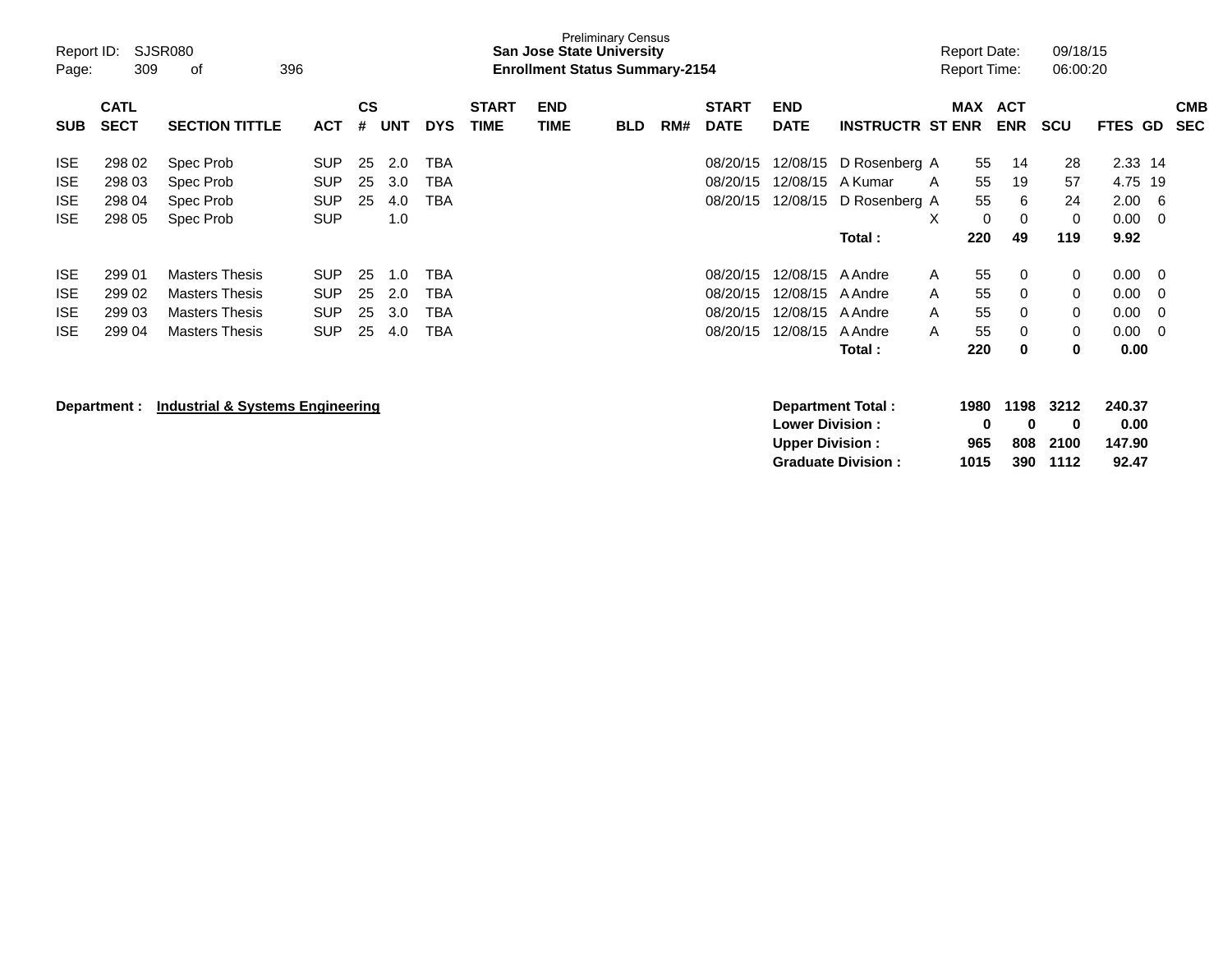| Report ID:<br>Page: | 310          | SJSR080<br>396<br>of  |            |               |            |            |              | <b>Preliminary Census</b><br><b>San Jose State University</b><br><b>Enrollment Status Summary-2154</b> |            |     |              |                         |                         |        | <b>Report Date:</b><br>Report Time: |                  | 09/18/15<br>06:00:20 |              |                          |            |
|---------------------|--------------|-----------------------|------------|---------------|------------|------------|--------------|--------------------------------------------------------------------------------------------------------|------------|-----|--------------|-------------------------|-------------------------|--------|-------------------------------------|------------------|----------------------|--------------|--------------------------|------------|
|                     | <b>CATL</b>  |                       |            | $\mathsf{cs}$ |            |            | <b>START</b> | <b>END</b>                                                                                             |            |     | <b>START</b> | <b>END</b>              |                         |        | MAX ACT                             |                  |                      |              |                          | <b>CMB</b> |
| <b>SUB</b>          | <b>SECT</b>  | <b>SECTION TITTLE</b> | <b>ACT</b> | #             | <b>UNT</b> | <b>DYS</b> | <b>TIME</b>  | <b>TIME</b>                                                                                            | <b>BLD</b> | RM# | <b>DATE</b>  | <b>DATE</b>             | <b>INSTRUCTR ST ENR</b> |        |                                     | <b>ENR</b>       | <b>SCU</b>           | FTES GD      |                          | <b>SEC</b> |
| College             |              | <b>Engineering</b>    |            |               |            |            |              |                                                                                                        |            |     |              |                         |                         |        |                                     |                  |                      |              |                          |            |
|                     | Department : | <u>Technology</u>     |            |               |            |            |              |                                                                                                        |            |     |              |                         |                         |        |                                     |                  |                      |              |                          |            |
|                     | TECH 41 11   | Mach Shop Safety      | LAB        |               | 1.0        |            |              |                                                                                                        |            |     |              |                         |                         | Х      | 0                                   | 0                | 0                    | 0.00         | $\overline{0}$           |            |
| ME                  | 41 11        | Mach Shop Safety      | LAB        |               | 1.0        |            |              |                                                                                                        |            |     |              |                         |                         | Χ      | 0                                   | $\mathbf 0$      | 0                    | 0.00         | $\mathbf 0$              |            |
| <b>TECH</b>         | 41 12        | Mach Shop Safety      | LAB        | 12            | 1.0        | W          |              | 06:00 PM 08:45 PM                                                                                      | IS         | 119 | 08/20/15     | 12/08/15                | D Muntz                 | А      | 22                                  | 3                | 3                    | 0.20         | $0\,C$                   |            |
| ME                  | 41 12        | Mach Shop Safety      | LAB        | 12            | 1.0        | W          |              | 06:00 PM 08:45 PM                                                                                      | <b>IS</b>  | 119 | 08/20/15     | 12/08/15                | D Muntz                 | Α      | 0                                   | 18               | 18                   | 1.20         | $0\,C$                   |            |
| <b>TECH</b>         | 41 13        | Mach Shop Safety      | LAB        |               | 1.0        |            |              |                                                                                                        |            |     |              |                         |                         | X      | 0                                   | $\Omega$         | $\mathbf 0$          | 0.00         | 0                        |            |
| ME                  | 41 13        | Mach Shop Safety      | LAB        |               | 1.0        |            |              |                                                                                                        |            |     |              |                         |                         | Χ      | $\pmb{0}$                           | $\mathbf 0$      | 0                    | 0.00         | $\mathbf 0$              |            |
| <b>TECH</b>         | 41 14        | Mach Shop Safety      | LAB        | 16            | 1.0        | M          |              | 06:00 PM 08:45 PM                                                                                      | IS         | 119 | 08/20/15     | 12/08/15                | D Muntz                 | A      | 22                                  | $\mathbf{1}$     | $\mathbf 1$<br>17    | 0.07         | 0 <sup>C</sup><br>$0\,C$ |            |
| ME                  | 41 14        | Mach Shop Safety      | LAB        | 16<br>16      | 1.0        | M          |              | 06:00 PM 08:45 PM                                                                                      | IS         | 119 | 08/20/15     | 12/08/15                | D Muntz                 | A      | 0                                   | 17               |                      | 1.13         | $0\,C$                   |            |
| <b>TECH</b>         | 41 15        | Mach Shop Safety      | LAB        | 16            | 1.0        | M<br>M     |              | 12:00 PM 02:45 PM                                                                                      | IS         | 119 | 08/20/15     | 12/08/15                | D Muntz                 | Α      | 22                                  | 8<br>16          | 8                    | 0.53         | $0\,C$                   |            |
| ME                  | 41 15        | Mach Shop Safety      | LAB        | 16            | 1.0        |            |              | 12:00 PM 02:45 PM                                                                                      | IS         | 119 | 08/20/15     | 12/08/15                | D Muntz                 | Α<br>A | $\pmb{0}$                           | $\Omega$         | 16                   | 1.07         | $0\,C$                   |            |
| <b>TECH</b>         | 41 16        | Mach Shop Safety      | LAB        | 16            | 1.0        | R          |              | 12:00 PM 02:45 PM                                                                                      | IS         | 119 | 08/20/15     | 12/08/15                | D Muntz                 | A      | 22                                  | 0                | $\mathbf 0$          | 0.00         | $0\,C$                   |            |
| ME                  | 41 16        | Mach Shop Safety      | LAB        | 16            | 1.0        | R          |              | 12:00 PM 02:45 PM<br>03:00 PM 05:45 PM                                                                 | IS         | 119 | 08/20/15     | 12/08/15<br>12/08/15    | D Muntz                 |        | $\mathbf 0$                         |                  | 0                    | 0.00         | $0\,C$                   |            |
| <b>TECH</b>         | 41 17        | Mach Shop Safety      | LAB        | 16            | 1.0        | R          |              |                                                                                                        | IS         | 119 | 08/20/15     |                         | V Hageman               | Α      | 22                                  | 6<br>18          | 6                    | 0.40         | $0\,C$                   |            |
| ME                  | 41 17        | Mach Shop Safety      | LAB        |               | 1.0        | R<br>W     |              | 03:00 PM 05:45 PM                                                                                      | IS         | 119 | 08/20/15     | 12/08/15                | V Hageman               | Α      | 0                                   | 15               | 18<br>15             | 1.20         | $0\,C$                   |            |
| <b>TECH</b>         | 41 18        | Mach Shop Safety      | LAB        | 16            | 1.0        |            |              | 03:00 PM 05:45 PM                                                                                      | IS         | 119 | 08/20/15     | 12/08/15<br>12/08/15    | V Hageman               | Α      | 22                                  | 5                | 5                    | 1.00<br>0.33 | $0\,C$                   |            |
| ME                  | 41 18        | Mach Shop Safety      | LAB        | 16            | 1.0        | W          |              | 03:00 PM 05:45 PM                                                                                      | IS         | 119 | 08/20/15     |                         | V Hageman A             |        | $\pmb{0}$                           | 107              | 107                  |              |                          |            |
|                     |              |                       |            |               |            |            |              |                                                                                                        |            |     |              |                         | Total:                  |        | 132                                 |                  |                      | 7.13         |                          |            |
| <b>TECH</b>         | 42 11        | Mfg Mach Shop Proj    | LAB        | 16            | 1.0        | W          |              | 03:00 PM 05:45 PM                                                                                      | IS         | 119 |              | 08/20/15 12/08/15       | V Hageman A             |        | 22                                  | 0                | 0                    | 0.00         | 0 <sup>C</sup>           |            |
| ME                  | 42 11        | Mfg Mach Shop Proj    | LAB        | 16            | 1.0        | W          |              | 03:00 PM 05:45 PM                                                                                      | <b>IS</b>  | 119 | 08/20/15     | 12/08/15                | V Hageman A             |        | 0                                   | $\mathbf{1}$     | $\mathbf{1}$         | 0.07         | $0\,C$                   |            |
|                     |              |                       |            |               |            |            |              |                                                                                                        |            |     |              |                         | Total:                  |        | 22                                  | $\mathbf{1}$     | $\blacktriangleleft$ | 0.07         |                          |            |
|                     |              |                       |            |               |            |            |              |                                                                                                        |            |     |              |                         |                         |        |                                     |                  |                      |              |                          |            |
| <b>TECH</b>         | 45 01        | Sus Facilities Pln    | <b>LEC</b> |               | 3.0        |            |              |                                                                                                        |            |     |              |                         |                         | X      | 0                                   | 0<br>$\mathbf 0$ | $\pmb{0}$<br>0       | 0.00<br>0.00 | $\overline{\mathbf{0}}$  |            |
|                     |              |                       |            |               |            |            |              |                                                                                                        |            |     |              |                         | Total:                  |        | 0                                   |                  |                      |              |                          |            |
| <b>TECH</b>         | 46 01        | Mach Oper & Mgmt      | LEC        | 02            | 3.0        | W          |              | 03:00 PM 04:45 PM                                                                                      | IS         | 120 | 08/20/15     | 12/08/15                | D Muntz                 | Α      | 24                                  | 24               | 48                   | 4.80         | $\overline{0}$           |            |
| <b>TECH</b>         | 46 11        | Mach Oper & Mgmt      | LAB        | 16            | 0.0        | M          |              | 03:00 PM 05:45 PM                                                                                      | IS         | 119 |              | 08/20/15 12/08/15       | D Muntz                 | A      | 24                                  | 24               | 24                   | 0.00         | 0                        |            |
|                     |              |                       |            |               |            |            |              |                                                                                                        |            |     |              |                         | Total:                  |        | 48                                  | 48               | 72                   | 4.80         |                          |            |
|                     | TECH 60 01   | Intro Electronics     | <b>LEC</b> |               | 3.0        |            |              |                                                                                                        |            |     |              |                         |                         | х      | 0                                   | 0                | 0                    | $0.00 \t 0$  |                          |            |
|                     | TECH 60 02   | Intro Electronics     | <b>LEC</b> | 02            | 3.0        | R          |              | 09:00 AM 10:45 AM                                                                                      | - IS       | 216 |              | 08/20/15 12/08/15 M Kim |                         | A      | 60                                  | 56               | 112                  | 11.20        | $\overline{\mathbf{0}}$  |            |
|                     | TECH 60 11   | Intro Electronics     | LAB        |               | 0.0        |            |              |                                                                                                        |            |     |              |                         |                         | Х      | 0                                   | 0                | 0                    | $0.00 \t 0$  |                          |            |
|                     | TECH 60 12   | Intro Electronics     | LAB        |               | 0.0        |            |              |                                                                                                        |            |     |              |                         |                         | X      | 0                                   | 0                | 0                    | $0.00 \t 0$  |                          |            |
|                     | TECH 60 13   | Intro Electronics     | LAB        | 16            | 0.0        | $\top$     |              | 09:00 AM 11:45 AM                                                                                      | IS         | 117 |              | 08/20/15 12/08/15 M Kim |                         | Α      | 23                                  | 29               | 29                   | $0.00 \t 0$  |                          |            |
|                     | TECH 60 14   | Intro Electronics     | LAB        | 16            | 0.0        | -F         |              | 09:00 AM 11:45 AM                                                                                      | IS.        | 117 |              | 08/20/15 12/08/15       | M Kim                   | Α      | 23                                  | 27               | 27                   | $0.00 \t 0$  |                          |            |
|                     |              |                       |            |               |            |            |              |                                                                                                        |            |     |              |                         | Total:                  |        |                                     | 106 112          | 168                  | 11.20        |                          |            |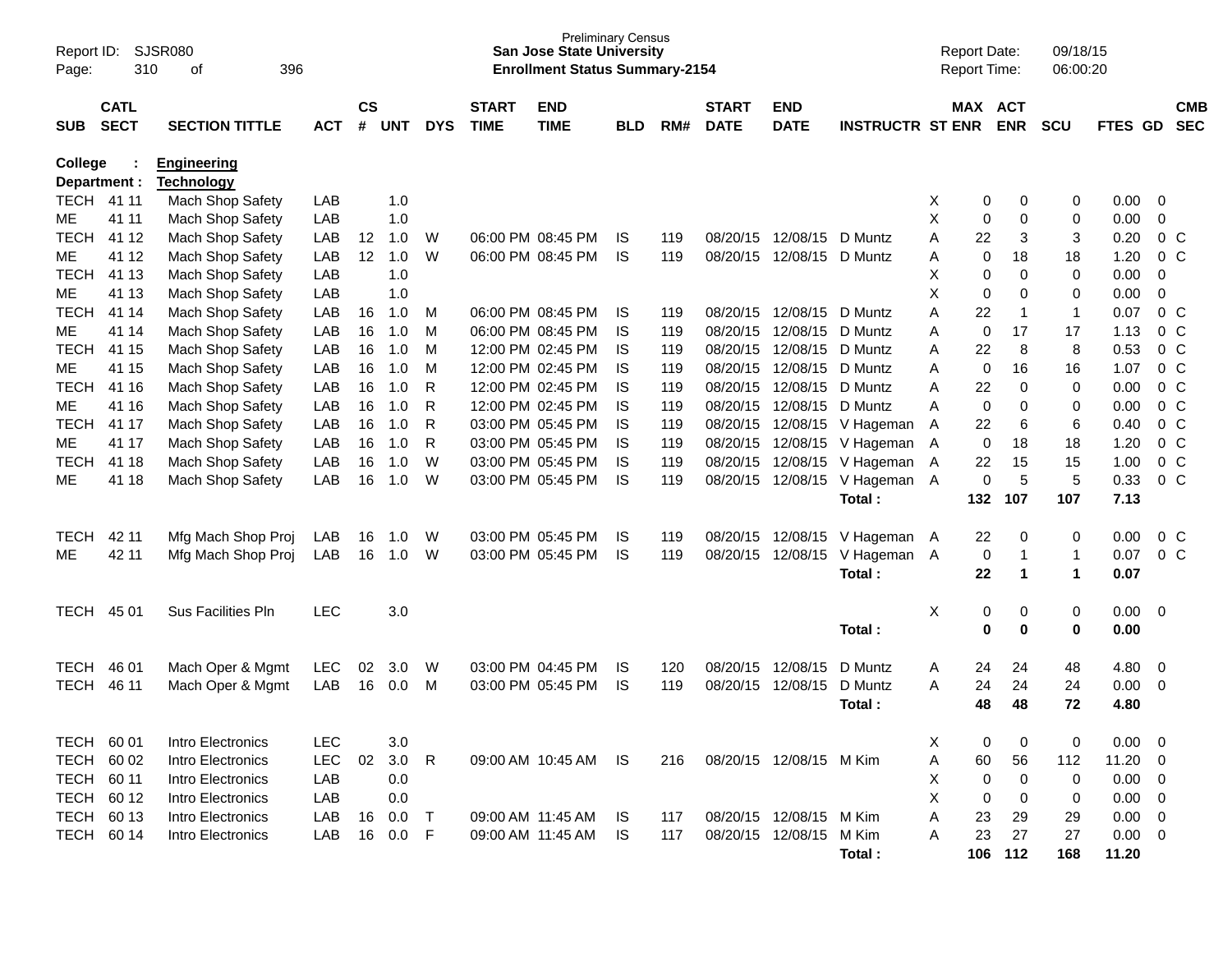| Report ID:<br>Page: | 311                        | SJSR080<br>396<br>оf             |              |                |            |              |                             | <b>Preliminary Census</b><br><b>San Jose State University</b><br><b>Enrollment Status Summary-2154</b> |            |     |                             |                            |                         |   |             | <b>Report Date:</b><br>Report Time: | 09/18/15<br>06:00:20 |                |                         |                          |
|---------------------|----------------------------|----------------------------------|--------------|----------------|------------|--------------|-----------------------------|--------------------------------------------------------------------------------------------------------|------------|-----|-----------------------------|----------------------------|-------------------------|---|-------------|-------------------------------------|----------------------|----------------|-------------------------|--------------------------|
| <b>SUB</b>          | <b>CATL</b><br><b>SECT</b> | <b>SECTION TITTLE</b>            | <b>ACT</b>   | <b>CS</b><br># | <b>UNT</b> | <b>DYS</b>   | <b>START</b><br><b>TIME</b> | <b>END</b><br><b>TIME</b>                                                                              | <b>BLD</b> | RM# | <b>START</b><br><b>DATE</b> | <b>END</b><br><b>DATE</b>  | <b>INSTRUCTR ST ENR</b> |   |             | MAX ACT<br><b>ENR</b>               | <b>SCU</b>           | <b>FTES GD</b> |                         | <b>CMB</b><br><b>SEC</b> |
| <b>TECH</b>         | 62 01                      | <b>Analog Circuits</b>           | <b>LEC</b>   | 02             | 3.0        | м            |                             | 12:00 PM 01:45 PM                                                                                      | CL.        | 222 | 08/20/15                    | 12/08/15                   | J Garcia                | A | 48          | 52                                  | 104                  | 10.40          | - 0                     |                          |
| <b>TECH</b>         | 62 11                      | <b>Analog Circuits</b>           | LAB          | 16             | 0.0        | W            |                             | 12:00 PM 02:45 PM                                                                                      | IS         | 117 | 08/20/15                    | 12/08/15                   | T Brown Jr.             | A | 24          | 27                                  | 27                   | 0.00           | $\mathbf 0$             |                          |
| <b>TECH</b>         | 62 12                      | <b>Analog Circuits</b>           | LAB          | 16             | 0.0        | F            |                             | 12:00 PM 02:45 PM                                                                                      | IS         | 117 | 08/20/15                    | 12/08/15                   | T Brown Jr.             | A | 24          | 25                                  | 25                   | 0.00           | $\overline{0}$          |                          |
|                     |                            |                                  |              |                |            |              |                             |                                                                                                        |            |     |                             |                            | Total:                  |   | 96          | 104                                 | 156                  | 10.40          |                         |                          |
| <b>TECH</b>         | 65 01                      | Netwrk Theory/Appl               | <b>LEC</b>   | 02             | 3.0        | W            |                             | 03:00 PM 04:45 PM                                                                                      | <b>DMH</b> | 164 | 08/20/15                    | 12/08/15                   | J Garcia                | A | 46          | 48                                  | 96                   | 9.60           | - 0                     |                          |
| <b>TECH</b>         | 65 11                      | Netwrk Theory/Appl               | LAB          | 16             | 0.0        | M            |                             | 03:00 PM 05:45 PM                                                                                      | <b>ENG</b> | 103 | 08/20/15                    | 12/08/15 J Garcia          |                         | A | 23          | 25                                  | 25                   | 0.00           | $\overline{0}$          |                          |
| <b>TECH</b>         | 65 12                      | Netwrk Theory/Appl               | LAB          |                | 0.0        |              |                             |                                                                                                        |            |     |                             |                            |                         | X | 0           | $\mathbf 0$                         | 0                    | 0.00           | $\mathbf 0$             |                          |
| <b>TECH</b>         | 65 13                      | Netwrk Theory/Appl               | LAB          | 16             | 0.0        | $\top$       |                             | 11:00 AM 01:45 PM                                                                                      | <b>ENG</b> | 103 | 08/20/15                    | 12/08/15                   | J Garcia                | A | 23          | 23                                  | 23                   | 0.00           | $\overline{0}$          |                          |
|                     |                            |                                  |              |                |            |              |                             |                                                                                                        |            |     |                             |                            | Total:                  |   | 92          | 96                                  | 144                  | 9.60           |                         |                          |
|                     | TECH 115 01                | <b>Automation &amp; Cntrl</b>    | <b>LEC</b>   |                | 3.0        |              |                             |                                                                                                        |            |     |                             |                            |                         | Χ | 0           | 0                                   | 0                    | 0.00           | - 0                     |                          |
|                     | TECH 115 02                | Automation & Cntrl               | LEC          | 02             | 3.0        | м            |                             | 06:00 PM 07:45 PM                                                                                      | IS         | 216 | 08/20/15                    | 12/08/15                   | M Kim                   | A | 46          | 53                                  | 106                  | 10.60          | $\mathbf 0$             |                          |
|                     | TECH 115 11                | <b>Automation &amp; Cntrl</b>    | LAB          | 16             | 0.0        | W            |                             | 06:00 PM 08:45 PM                                                                                      | IS         | 117 | 08/20/15                    | 12/08/15                   | M Kim                   | A | 23          | 29                                  | 29                   | 0.00           | $\mathbf 0$             |                          |
|                     | TECH 115 12                | <b>Automation &amp; Cntrl</b>    | LAB          | 16             | 0.0        | R            |                             | 06:00 PM 08:45 PM                                                                                      | IS         | 117 |                             | 08/20/15 12/08/15          | M Kim                   | A | 23          | 24                                  | 24                   | 0.00           | - 0                     |                          |
|                     |                            |                                  |              |                |            |              |                             |                                                                                                        |            |     |                             |                            | Total:                  |   | 92          | 106                                 | 159                  | 10.60          |                         |                          |
|                     | TECH 140 01                | Green Prod Design                | <b>LEC</b>   | 02             | 3.0        | $\top$       |                             | 06:00 PM 08:45 PM                                                                                      | <b>ENG</b> | 103 | 08/20/15                    | 12/08/15                   | V Hageman A             |   | 24          | 24                                  | 48                   | 4.80           |                         | 0 <sup>C</sup>           |
| МE                  | 140 01                     | Green Prod Design                | <b>LEC</b>   | 02             | 3.0        | $\mathsf{T}$ |                             | 06:00 PM 08:45 PM                                                                                      | <b>ENG</b> | 103 | 08/20/15                    | 12/08/15                   | V Hageman A             |   | 0           | 3                                   | 6                    | 0.60           |                         | $0\,C$                   |
| TECH                | 140 11                     | Green Prod Design                | LAB          | 16             | 0.0        | R            |                             | 06:00 PM 08:45 PM                                                                                      | IS         | 119 | 08/20/15                    | 12/08/15                   | V Hageman               | A | 24          | 24                                  | 24                   | 0.00           |                         | $0\,C$                   |
| МE                  | 140 11                     | Green Prod Design                | LAB          | 16             | 0.0        | R            |                             | 06:00 PM 08:45 PM                                                                                      | IS         | 119 | 08/20/15                    | 12/08/15                   | V Hageman A             |   | $\mathbf 0$ | 3                                   | 3                    | 0.00           |                         | $0\,C$                   |
|                     |                            |                                  |              |                |            |              |                             |                                                                                                        |            |     |                             |                            | Total:                  |   | 48          | 54                                  | 81                   | 5.40           |                         |                          |
| TECH                | 145 01                     | Lean Manufacturing               | <b>LEC</b>   | 03             | 3.0        | R            |                             | 06:00 PM 08:45 PM                                                                                      | IS         | 216 | 08/20/15                    | 12/08/15                   | D Hall                  | Α | 24          | 15                                  | 45                   | 3.00           |                         | 0 <sup>C</sup>           |
| <b>ISE</b>          | 145 01                     | Lean Manufacturing               | <b>LEC</b>   | 03             | 3.0        | R            |                             | 06:00 PM 08:45 PM                                                                                      | IS         | 216 |                             | 08/20/15 12/08/15          | D Hall                  | A | $\mathbf 0$ | $6\phantom{1}6$                     | 18                   | 1.20           |                         | $0\,C$                   |
|                     |                            |                                  |              |                |            |              |                             |                                                                                                        |            |     |                             |                            | Total:                  |   | 24          | 21                                  | 63                   | 4.20           |                         |                          |
|                     | TECH 147 01                | Green Mfg Managemt LEC           |              | 02             | 3.0        | R            |                             | 03:00 PM 04:45 PM                                                                                      | <b>ENG</b> | 103 | 08/20/15                    | 12/08/15                   | D Muntz                 | Α | 24          | 28                                  | 56                   | 5.60           | $\overline{\mathbf{0}}$ |                          |
|                     | TECH 147 11                | Green Mfg Managemt LAB           |              |                | 16 0.0     | $\mathsf{T}$ |                             | 03:00 PM 05:45 PM                                                                                      | <b>IS</b>  | 119 |                             | 08/20/15 12/08/15          | V Hageman               | A | 24          | 28                                  | 28                   | 0.00           | $\overline{\mathbf{0}}$ |                          |
|                     |                            |                                  |              |                |            |              |                             |                                                                                                        |            |     |                             |                            | Total:                  |   | 48          | 56                                  | 84                   | 5.60           |                         |                          |
|                     | TECH 160 01                | Mcropro Theory & AP LEC          |              |                | 02 3.0     | W            |                             | 03:00 PM 04:45 PM                                                                                      | ENG        | 103 |                             | 08/20/15 12/08/15 M Zand   |                         | A | 24          | 24                                  | 48                   | 4.80 0         |                         |                          |
|                     | TECH 160 11                | Mcropro Theory & AP LAB 16 0.0 M |              |                |            |              |                             | 03:00 PM 05:45 PM                                                                                      | IS.        | 117 |                             | 08/20/15 12/08/15          | M Zand                  | A | 24          | 24                                  | 24                   | $0.00 \t 0$    |                         |                          |
|                     |                            |                                  |              |                |            |              |                             |                                                                                                        |            |     |                             |                            | Total:                  |   | 48          | 48                                  | 72                   | 4.80           |                         |                          |
|                     | TECH 163 01                | Telecomm Systems                 | LEC 02 3.0 T |                |            |              |                             | 06:00 PM 08:45 PM IS                                                                                   |            | 120 |                             | 08/20/15 12/08/15 K Cole   |                         | A | 24          | 28                                  | 84                   | $5.60 \t 0$    |                         |                          |
|                     |                            |                                  |              |                |            |              |                             |                                                                                                        |            |     |                             |                            | Total:                  |   | 24          | 28                                  | 84                   | 5.60           |                         |                          |
|                     | TECH 165 01                | Wireless Comm Tech LEC 02 3.0 M  |              |                |            |              |                             | 09:00 AM 10:45 AM ENG 103                                                                              |            |     |                             | 08/20/15 12/08/15 J Garcia |                         | A | 30          | 28                                  | 56                   | 5.60 0         |                         |                          |
|                     |                            |                                  |              |                |            |              |                             |                                                                                                        |            |     |                             |                            |                         |   |             |                                     |                      |                |                         |                          |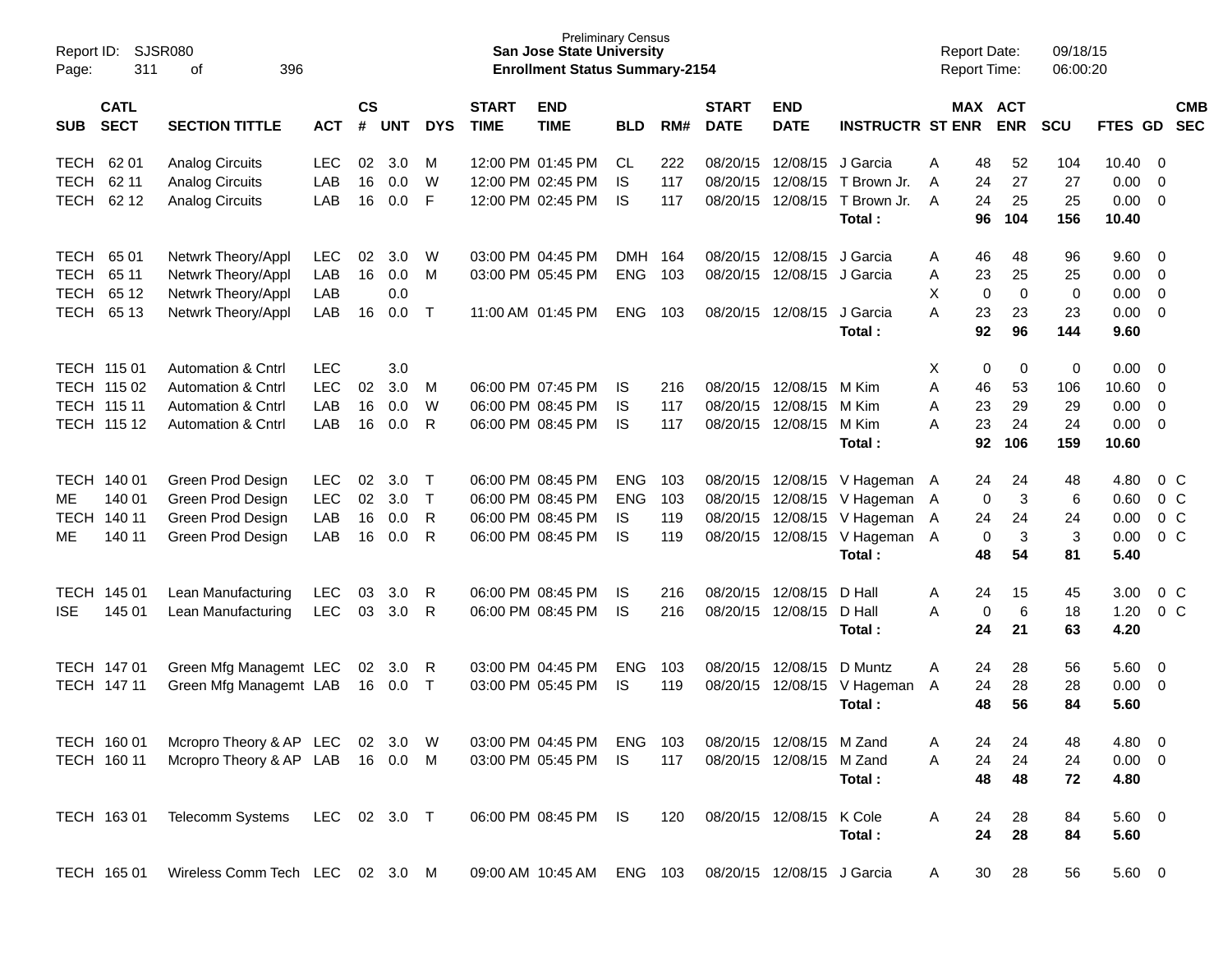| Page: | Report ID: SJSR080<br>312<br>396<br>оf |                                                                    |                          |                    |            |                          |                             | <b>Preliminary Census</b><br><b>San Jose State University</b><br><b>Enrollment Status Summary-2154</b> |            |            |                             |                                                         |                                                        |        |                | <b>Report Date:</b><br><b>Report Time:</b> | 09/18/15<br>06:00:20 |                                       |               |            |
|-------|----------------------------------------|--------------------------------------------------------------------|--------------------------|--------------------|------------|--------------------------|-----------------------------|--------------------------------------------------------------------------------------------------------|------------|------------|-----------------------------|---------------------------------------------------------|--------------------------------------------------------|--------|----------------|--------------------------------------------|----------------------|---------------------------------------|---------------|------------|
| SUB   | <b>CATL</b><br><b>SECT</b>             | <b>SECTION TITTLE</b>                                              | <b>ACT</b>               | $\mathsf{cs}$<br># | <b>UNT</b> | <b>DYS</b>               | <b>START</b><br><b>TIME</b> | <b>END</b><br><b>TIME</b>                                                                              | <b>BLD</b> | RM#        | <b>START</b><br><b>DATE</b> | <b>END</b><br><b>DATE</b>                               | <b>INSTRUCTR ST ENR</b>                                |        |                | MAX ACT<br><b>ENR</b>                      | <b>SCU</b>           | FTES GD SEC                           |               | <b>CMB</b> |
|       | TECH 165 11                            | Wireless Comm Tech LAB                                             |                          |                    |            | W                        | 09:00 AM 11:45 AM           |                                                                                                        | ENG        | 103        |                             | 08/20/15 12/08/15                                       | J Garcia<br>Total:                                     | A      | 30<br>60       | 28<br>56                                   | 28<br>84             | $0.00 \t 0$<br>5.60                   |               |            |
|       | TECH 167 01<br>TECH 167 11             | <b>Control Systems</b><br><b>Control Systems</b>                   | LEC.<br>LAB              | 02<br>16           | 3.0<br>0.0 | $\top$<br>R              |                             | 03:00 PM 04:45 PM<br>03:00 PM 05:45 PM                                                                 | IS.<br>IS. | 117<br>117 |                             | 08/20/15 12/08/15                                       | 08/20/15 12/08/15 T Brown Jr.<br>T Brown Jr.<br>Total: | A<br>A | 24<br>24<br>48 | 27<br>27<br>54                             | 54<br>27<br>81       | $5.40 \quad 0$<br>$0.00 \t 0$<br>5.40 |               |            |
|       |                                        | TECH 180A 03 Indiv St El Comtec<br>TECH 180A 04 Indiv St El Comtec | <b>SUP</b><br><b>SUP</b> | 36<br>36           | 3.0<br>4.0 | TBA<br><b>TBA</b>        |                             |                                                                                                        |            |            |                             | 08/20/15 12/08/15 J Garcia<br>08/20/15 12/08/15 S Bates | Total:                                                 | A<br>A | 10<br>10<br>20 | -1<br>0<br>$\mathbf{1}$                    | 3<br>$\,0\,$<br>3    | $0.20 \ 0$<br>$0.00 \t 0$<br>0.20     |               |            |
|       |                                        | TECH 180B 03 Indiv St Manufactg                                    | <b>SUP</b>               |                    | 36 3.0 TBA |                          |                             |                                                                                                        |            |            | 08/20/15 12/08/15           |                                                         | Total:                                                 | Α      | 15<br>15       | $\overline{c}$<br>$\mathbf{2}$             | 6<br>6               | $0.40 \quad 0$<br>0.40                |               |            |
|       |                                        | TECH 180J 03 Indiv St Tech Issu                                    | <b>SUP</b>               | 36                 | 3.0 TBA    |                          |                             |                                                                                                        |            |            | 08/20/15 12/08/15           |                                                         | Total:                                                 | A      | 10<br>10       | 0<br>$\mathbf 0$                           | $\pmb{0}$<br>0       | $0.00 \t 0$<br>0.00                   |               |            |
|       | TECH 190 02                            | Senior Tch Seminar                                                 | <b>LEC</b>               |                    | 02 3.0 TR  |                          |                             | 01:30 PM 02:45 PM                                                                                      | IS.        | 216        |                             | 08/20/15 12/08/15                                       | R Werkman A<br>Total:                                  |        | 45<br>45       | 46<br>46                                   | 138<br>138           | $9.20 \ 0$<br>9.20                    |               |            |
|       | TECH 195 03                            | Cooperative Intern                                                 | <b>SUP</b>               |                    | 36 3.0 TBA |                          |                             |                                                                                                        |            |            |                             | 08/20/15 12/08/15                                       | J Garcia<br>Total:                                     | A      | 20<br>20       | 10<br>10                                   | 30<br>30             | $2.00 \t 0$<br>2.00                   |               |            |
|       | TECH 198 01                            | Technology & Civil                                                 | <b>LEC</b>               | 02                 | 3.0        | TBA                      |                             |                                                                                                        |            |            |                             | 08/20/15 12/08/15 L Zou                                 |                                                        | A      | 40             | 24                                         | 72                   | 4.80                                  | $0\,C$        |            |
|       | CMPE 198 01                            | Technology & Civil                                                 | <b>LEC</b>               | 02                 | 3.0        | <b>TBA</b>               |                             |                                                                                                        |            |            |                             | 08/20/15 12/08/15 L Zou                                 |                                                        | A      | 0              | 5                                          | 15                   | 1.00                                  | $0\,C$        |            |
| AE    | 198 01                                 | Technology & Civil                                                 | <b>LEC</b>               | $02\,$             | 3.0        | <b>TBA</b>               |                             |                                                                                                        |            |            |                             | 08/20/15 12/08/15 L Zou                                 |                                                        | Α      | 0              | 4                                          | 12                   | 0.80                                  | 0 C           |            |
| ME    | 198 01                                 | Technology & Civil                                                 | <b>LEC</b>               | 02                 | 3.0        | <b>TBA</b>               |                             |                                                                                                        |            |            |                             | 08/20/15 12/08/15 L Zou                                 |                                                        | A      | 0              | $\mathbf{1}$                               | 3                    | 0.20                                  | 0 C           |            |
|       | ENGR 198 01<br>TECH 198 02             | Technology & Civil<br>Technology & Civil                           | <b>LEC</b><br><b>LEC</b> | 02<br>02           | 3.0<br>3.0 | <b>TBA</b><br><b>TBA</b> |                             |                                                                                                        |            |            |                             | 08/20/15 12/08/15 L Zou                                 | 08/20/15 12/08/15 K Harrison                           | A<br>A | 0<br>40        | 3<br>23                                    | 9<br>69              | 0.60<br>4.60                          | 0 C<br>$0\,C$ |            |
|       | CMPE 198 02                            | Technology & Civil                                                 | <b>LEC</b>               | 02                 | 3.0        | <b>TBA</b>               |                             |                                                                                                        |            |            |                             |                                                         | 08/20/15 12/08/15 K Harrison                           | A      | 0              | $\sqrt{5}$                                 | 15                   | 1.00                                  | $0\,C$        |            |
| AE    | 198 02                                 | Technology & Civil                                                 | <b>LEC</b>               |                    | 02 3.0     | <b>TBA</b>               |                             |                                                                                                        |            |            |                             |                                                         | 08/20/15 12/08/15 K Harrison                           | A      | $\mathbf 0$    | $\overline{2}$                             | 6                    | 0.40                                  | $0\,$ C       |            |
| ME    | 198 02                                 | Technology & Civil                                                 | <b>LEC</b>               | 02                 | 3.0        | <b>TBA</b>               |                             |                                                                                                        |            |            |                             |                                                         | 08/20/15 12/08/15 K Harrison                           | A      | 0              | 2                                          | 6                    | 0.40                                  | $0\,C$        |            |
|       | ENGR 198 02                            | Technology & Civil                                                 | <b>LEC</b>               |                    | 02 3.0     | <b>TBA</b>               |                             |                                                                                                        |            |            |                             |                                                         | 08/20/15 12/08/15 K Harrison                           | A      | 0              | 0                                          | 0                    | 0.00                                  | $0\,$ C       |            |
|       | TECH 198 03                            | Technology & Civil                                                 | <b>LEC</b>               |                    | 02 3.0     | <b>TBA</b>               |                             |                                                                                                        |            |            |                             |                                                         | 08/20/15 12/08/15 K Harrison                           | A      | 40             | 23                                         | 69                   | 4.60                                  | $0\,$ C       |            |
|       | CMPE 198 03                            | Technology & Civil                                                 | <b>LEC</b>               |                    | 02 3.0     | <b>TBA</b>               |                             |                                                                                                        |            |            |                             |                                                         | 08/20/15 12/08/15 K Harrison                           | A      | 0              | 8                                          | 24                   | 1.60                                  | $0\,$ C       |            |
| AE    | 198 03                                 | Technology & Civil                                                 | <b>LEC</b>               |                    | 02 3.0     | <b>TBA</b>               |                             |                                                                                                        |            |            |                             |                                                         | 08/20/15 12/08/15 K Harrison                           | A      | 0              | 6                                          | 18                   | 1.20                                  | $0\,$ C       |            |
| ME    | 198 03                                 | Technology & Civil                                                 | <b>LEC</b>               |                    | 02 3.0     | <b>TBA</b>               |                             |                                                                                                        |            |            |                             |                                                         | 08/20/15 12/08/15 K Harrison                           | Α      | 0              | -1                                         | 3                    | 0.20                                  | $0\,C$        |            |
|       | ENGR 198 03                            | Technology & Civil                                                 | <b>LEC</b>               |                    | 02 3.0 TBA |                          |                             |                                                                                                        |            |            |                             |                                                         | 08/20/15 12/08/15 K Harrison                           | A      | 0              | $\overline{1}$                             | 3                    | 0.20                                  | $0\,C$        |            |
|       |                                        |                                                                    |                          |                    |            |                          |                             |                                                                                                        |            |            |                             |                                                         | Total:                                                 |        | 120            | 108                                        | 324                  | 21.60                                 |               |            |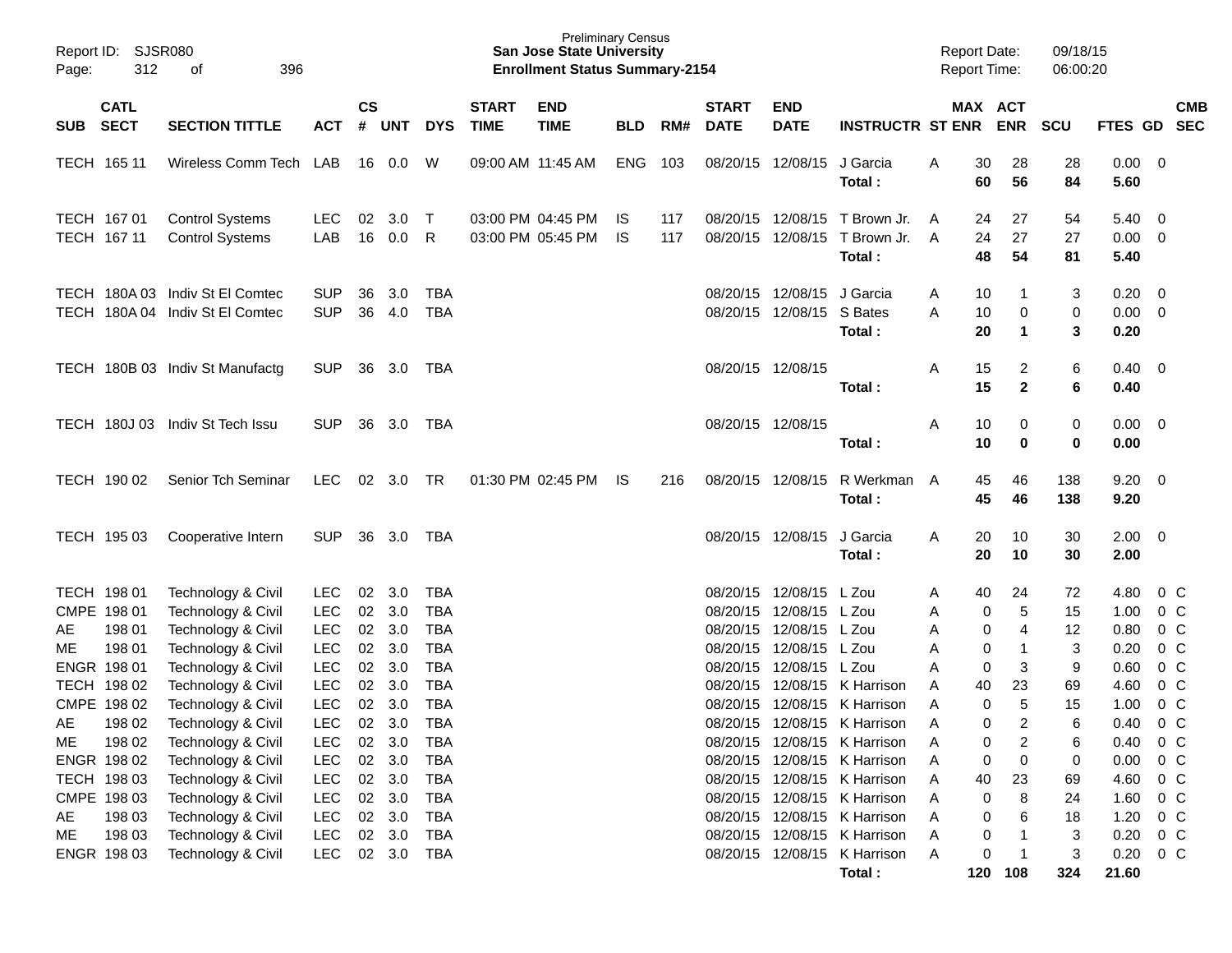| Report ID:<br>Page: | SJSR080<br>396<br>313<br>οf<br><b>CATL</b> |                        |            |                    |            |            |                             | <b>San Jose State University</b><br><b>Enrollment Status Summary-2154</b> | <b>Preliminary Census</b> |     |                             |                                                  |                                                       | <b>Report Date:</b><br><b>Report Time:</b> |                                            | 09/18/15<br>06:00:20     |                                  |                         |                          |
|---------------------|--------------------------------------------|------------------------|------------|--------------------|------------|------------|-----------------------------|---------------------------------------------------------------------------|---------------------------|-----|-----------------------------|--------------------------------------------------|-------------------------------------------------------|--------------------------------------------|--------------------------------------------|--------------------------|----------------------------------|-------------------------|--------------------------|
| <b>SUB</b>          | <b>SECT</b>                                | <b>SECTION TITTLE</b>  | <b>ACT</b> | $\mathsf{cs}$<br># | <b>UNT</b> | <b>DYS</b> | <b>START</b><br><b>TIME</b> | <b>END</b><br><b>TIME</b>                                                 | <b>BLD</b>                | RM# | <b>START</b><br><b>DATE</b> | <b>END</b><br><b>DATE</b>                        | <b>INSTRUCTR ST ENR</b>                               | MAX                                        | <b>ACT</b><br><b>ENR</b>                   | <b>SCU</b>               | FTES GD                          |                         | <b>CMB</b><br><b>SEC</b> |
| TECH                | 290 03                                     | <b>Grad Prob</b>       | <b>SUP</b> | 25                 | 3.0        | <b>TBA</b> |                             |                                                                           |                           |     | 08/20/15                    | 12/08/15                                         | J Garcia<br>Total:                                    | $\mathsf{A}$                               | 10 <sup>°</sup><br>2<br>$\mathbf{2}$<br>10 | 6<br>6                   | 0.50<br>0.50                     | $\overline{2}$          |                          |
| TECH                | 298 03                                     | <b>Grad Spec Study</b> | <b>SUP</b> | 25                 | 3.0        | <b>TBA</b> |                             |                                                                           |                           |     | 08/20/15                    | 12/08/15                                         | J Garcia<br>Total:                                    | $\mathsf{A}$                               | 10<br>10<br>1                              | 3<br>3                   | 0.25<br>0.25                     | -1                      |                          |
| TECH                | 299 01                                     | <b>Masters Thesis</b>  | <b>SUP</b> | 25                 | 3.0        | TBA        |                             |                                                                           |                           |     | 08/20/15                    | 12/08/15                                         | J Garcia<br>Total:                                    | A                                          | 10<br>0<br>$\mathbf 0$<br>10               | 0<br>0                   | 0.00<br>0.00                     | $\overline{\mathbf{0}}$ |                          |
|                     | Department :                               | Technology             |            |                    |            |            |                             |                                                                           |                           |     |                             | <b>Lower Division:</b><br><b>Upper Division:</b> | <b>Department Total:</b><br><b>Graduate Division:</b> | 1148<br>496<br>622                         | 1061<br>468<br>590<br>30<br>3              | 1866<br>648<br>1209<br>9 | 124.55<br>43.20<br>80.60<br>0.75 |                         |                          |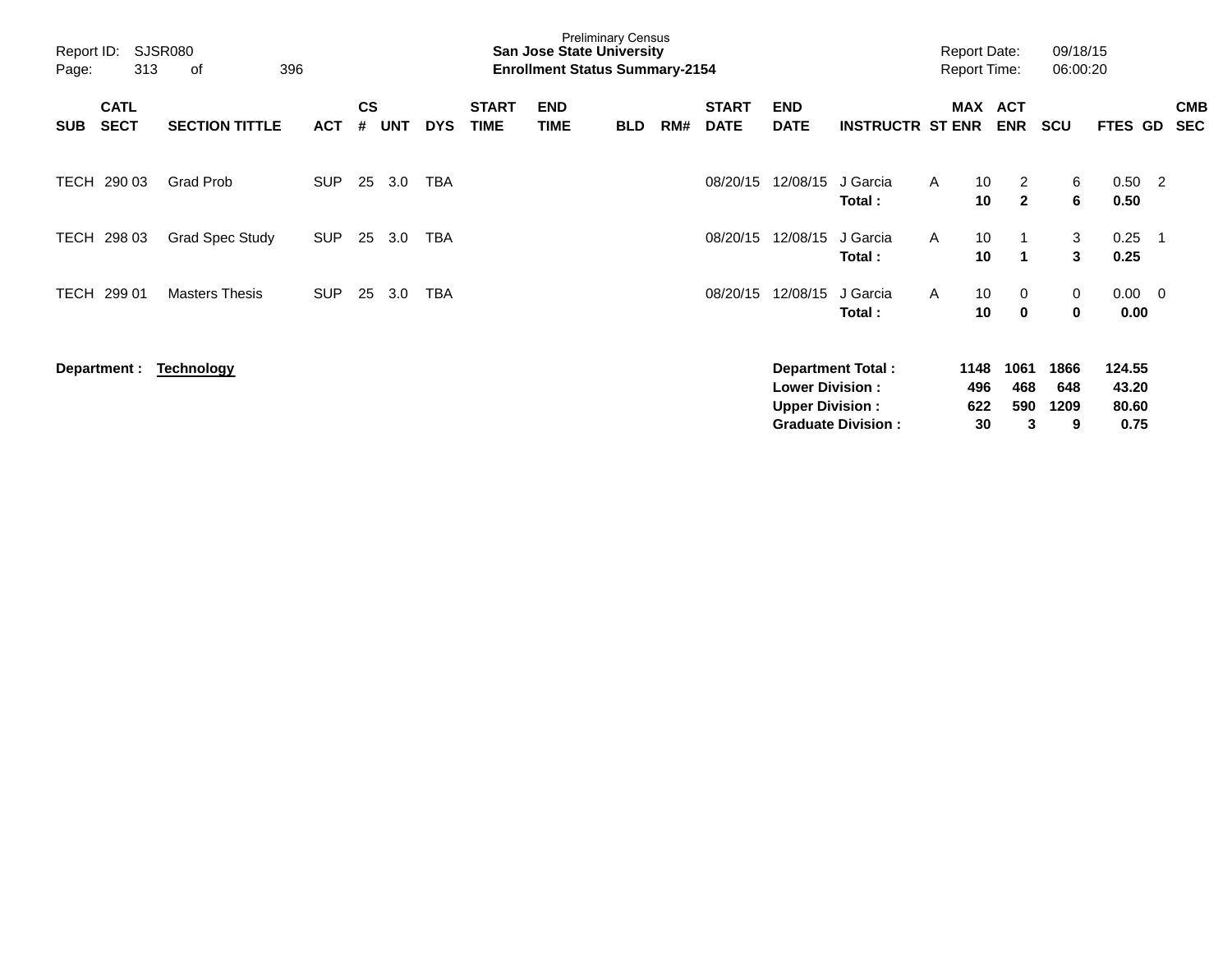| Report ID:<br>Page: | 314          | SJSR080<br>396<br>οf         |            |                        |     |            |              | <b>Preliminary Census</b><br><b>San Jose State University</b><br><b>Enrollment Status Summary-2154</b> |            |     |              |                            |                                 |   | <b>Report Date:</b><br><b>Report Time:</b> |             | 09/18/15<br>06:00:20 |                 |                |            |
|---------------------|--------------|------------------------------|------------|------------------------|-----|------------|--------------|--------------------------------------------------------------------------------------------------------|------------|-----|--------------|----------------------------|---------------------------------|---|--------------------------------------------|-------------|----------------------|-----------------|----------------|------------|
|                     | <b>CATL</b>  |                              |            | $\mathbf{c}\mathbf{s}$ |     |            | <b>START</b> |                                                                                                        |            |     | <b>START</b> | <b>END</b>                 |                                 |   |                                            | MAX ACT     |                      |                 |                | <b>CMB</b> |
| SUB                 | <b>SECT</b>  | <b>SECTION TITTLE</b>        | <b>ACT</b> | #                      | UNT | <b>DYS</b> | <b>TIME</b>  | <b>END</b><br><b>TIME</b>                                                                              | <b>BLD</b> | RM# | <b>DATE</b>  | <b>DATE</b>                | <b>INSTRUCTR ST ENR</b>         |   |                                            | <b>ENR</b>  | <b>SCU</b>           | FTES GD         |                | <b>SEC</b> |
| <b>College</b>      |              | <b>Engineering</b>           |            |                        |     |            |              |                                                                                                        |            |     |              |                            |                                 |   |                                            |             |                      |                 |                |            |
|                     | Department : | <b>Materials Engineering</b> |            |                        |     |            |              |                                                                                                        |            |     |              |                            |                                 |   |                                            |             |                      |                 |                |            |
| <b>MATE</b>         | 25 01        | Intro to Materials           | <b>LEC</b> | 02                     | 3.0 | МW         |              | 04:30 PM 05:20 PM                                                                                      | ENG        | 341 | 08/20/15     | 12/08/15                   | M Oye                           | A | 75                                         | 68          | 136                  | 13.60           | 0              |            |
| <b>MATE</b>         | 25 02        | Intro to Materials           | <b>LEC</b> | 02                     | 3.0 | <b>TR</b>  |              | 09:00 AM 09:50 AM                                                                                      | <b>ENG</b> | 486 | 08/20/15     | 12/08/15                   | T Pan                           | Α | 50                                         | 45          | 90                   | 9.25            | 5              |            |
| MATE                | 25 03        | Intro to Materials           | <b>LEC</b> | 02                     | 3.0 | MW         |              | 09:00 AM 09:50 AM                                                                                      | ENG        | 341 | 08/20/15     | 12/08/15                   | C Peters                        | Α | 75                                         | 73          | 146                  | 14.80           | $\overline{4}$ |            |
| <b>MATE</b>         | 25 04        | Intro to Materials           | LAB        | 16                     | 0.0 | M          |              | 10:30 AM 01:15 PM                                                                                      | <b>ENG</b> | 105 | 08/20/15     | 12/08/15                   | J Rosenthal                     | A | 15                                         | 15          | 15                   | 0.00            | 0              |            |
| <b>MATE</b>         | 25 05        | Intro to Materials           | LAB        | 16                     | 0.0 | W          |              | 01:30 PM 04:15 PM                                                                                      | <b>ENG</b> | 105 | 08/20/15     | 12/08/15                   | <b>B</b> Serrano                | Α | 15                                         | 15          | 15                   | 0.00            | -1             |            |
| MATE                | 25 06        | Intro to Materials           | LAB        | 16                     | 0.0 | M          |              | 06:00 PM 08:45 PM                                                                                      | ENG        | 105 | 08/20/15     | 12/08/15                   | S Sepka                         | A | 15                                         | 15          | 15                   | 0.00            | 0              |            |
| <b>MATE</b>         | 25 07        | Intro to Materials           | LAB        | 16                     | 0.0 | т          |              | 10:30 AM 01:15 PM                                                                                      | ENG        | 105 | 08/20/15     | 12/08/15                   | W Ray                           | Α | 15                                         | 15          | 15                   | 0.00            | $\overline{2}$ |            |
| <b>MATE</b>         | 25 08        | Intro to Materials           | LAB        | 16                     | 0.0 | Τ          |              | 01:30 PM 04:15 PM                                                                                      | ENG        | 105 | 08/20/15     | 12/08/15                   | W Ray                           | Α | 15                                         | 15          | 15                   | 0.00            | $\mathbf 0$    |            |
| <b>MATE</b>         | 25 09        | Intro to Materials           | LAB        | 16                     | 0.0 | Т          |              | 06:00 PM 08:45 PM                                                                                      | <b>ENG</b> | 105 | 08/20/15     | 12/08/15                   | T Pan                           | A | 15                                         | 13          | 13                   | 0.00            | -1             |            |
| MATE                | 25 10        | Intro to Materials           | LAB        | 16                     | 0.0 | W          |              | 10:30 AM 01:15 PM                                                                                      | ENG        | 105 | 08/20/15     | 12/08/15                   | <b>B</b> Serrano                | Α | 15                                         | 11          | 11                   | 0.00            | 0              |            |
| MATE                | 25 11        | Intro to Materials           | LAB        | 16                     | 0.0 | т          |              | 07:30 AM 10:15 AM                                                                                      | ENG        | 105 | 08/20/15     | 12/08/15                   | W Ray                           | Α | 15                                         | 12          | 12                   | 0.00            | $\mathbf 0$    |            |
| <b>MATE</b>         | 25 12        | Intro to Materials           | LAB        | 16                     | 0.0 | R          |              | 10:30 AM 01:15 PM                                                                                      | <b>ENG</b> | 105 | 08/20/15     | 12/08/15                   | F Tazesh                        | Α | 15                                         | 15          | 15                   | 0.00            | $\overline{2}$ |            |
| MATE                | 25 13        | Intro to Materials           | LAB        | 16                     | 0.0 | R          |              | 01:30 PM 04:15 PM                                                                                      | <b>ENG</b> | 105 | 08/20/15     | 12/08/15                   | T Pan                           | A | 15                                         | 15          | 15                   | 0.00            | -1             |            |
| MATE                | 25 14        | Intro to Materials           | LAB        | 16                     | 0.0 | R          |              | 06:00 PM 08:45 PM                                                                                      | ENG        | 105 | 08/20/15     | 12/08/15                   | E Lucow                         | A | 15                                         | 14          | 14                   | 0.00            | 0              |            |
| MATE                | 25 15        | Intro to Materials           | LAB        | 16                     | 0.0 | F          |              | 10:30 AM 01:15 PM                                                                                      | <b>ENG</b> | 105 | 08/20/15     | 12/08/15                   | O Keles                         | A | 15                                         | 14          | 14                   | 0.00            | $\overline{2}$ |            |
| MATE                | 25 16        | Intro to Materials           | LAB        | 16                     | 0.0 | F          |              | 01:30 PM 04:15 PM                                                                                      | <b>ENG</b> | 105 | 08/20/15     | 12/08/15                   | W Slocumb                       | A | 15                                         | 17          | 17                   | 0.00            | 0              |            |
|                     |              |                              |            |                        |     |            |              |                                                                                                        |            |     |              |                            | Total:                          |   | 395                                        | 372         | 558                  | 37.65           |                |            |
|                     |              |                              | <b>LEC</b> |                        | 3.0 | TR         |              | 09:00 AM 10:15 AM                                                                                      | <b>ENG</b> | 303 | 08/20/15     | 12/08/15                   | O Keles                         |   | 40                                         |             | 111                  |                 |                |            |
|                     | MATE 115 01  | <b>Struc/Prop Solids</b>     |            | 02                     |     |            |              |                                                                                                        |            |     |              |                            | Total:                          | Α | 40                                         | 37<br>37    | 111                  | 8.00 12<br>8.00 |                |            |
|                     |              |                              |            |                        |     |            |              |                                                                                                        |            |     |              |                            |                                 |   |                                            |             |                      |                 |                |            |
| MATE                | 143 01       | Prin Scng Micrscpy           | LAB        | 16                     | 1.0 | M          |              | 01:30 PM 04:15 PM                                                                                      | <b>ENG</b> | 315 | 08/20/15     | 12/08/15                   | C Peters                        | A | 20                                         | 16          | 16                   | 1.12            | 3              |            |
|                     | MATE 143 02  | Prin Scng Micrscpy           | LAB        | 16                     | 1.0 | T          |              | 01:30 PM 04:15 PM                                                                                      | ENG.       | 205 | 08/20/15     | 12/08/15                   | C Peters                        | A | 13                                         | 14          | 14                   | 1.02            | 5              |            |
|                     |              |                              |            |                        |     |            |              |                                                                                                        |            |     |              |                            | Total:                          |   | 33                                         | 30          | 30                   | 2.13            |                |            |
| <b>MATE</b>         | 144 01       | XRD Lab                      | LAB        | 16                     | 1.0 | W          |              | 10:30 AM 01:15 PM                                                                                      | <b>ENG</b> | 205 | 08/20/15     | 12/08/15                   | C Peters                        | A | 12                                         | 13          | 13                   | 0.93            | 4              |            |
|                     |              |                              |            |                        |     |            |              |                                                                                                        |            |     |              |                            | Total:                          |   | 12                                         | 13          | 13                   | 0.93            |                |            |
| <b>MATE</b>         | 145 01       | <b>Princ Scnng Probes</b>    | LAB        | 16                     | 1.0 | R          |              | 09:00 AM 11:45 AM                                                                                      | ENG        | 115 | 08/20/15     | 12/08/15                   | M Goedert                       | A | 12 <sup>2</sup>                            | 10          | 10                   | 0.77            | 6              |            |
|                     |              |                              |            |                        |     |            |              |                                                                                                        |            |     |              |                            | Total:                          |   | 12                                         | 10          | 10                   | 0.77            |                |            |
|                     |              |                              |            |                        |     |            |              |                                                                                                        |            |     |              |                            |                                 |   |                                            |             |                      |                 |                |            |
|                     | MATE 153 01  | <b>EO&amp;M Props Solids</b> | <b>LEC</b> | 02                     | 3.0 | MW         |              | 09:00 AM 09:50 AM                                                                                      | ENG        | 339 |              |                            | 08/20/15 12/08/15 R Venkatesh A |   | 50                                         | 49          | 98                   | 9.80 0          |                |            |
|                     | MATE 153 02  | <b>EO&amp;M Props Solids</b> | LAB        | 16                     | 0.0 | $\top$     |              | 10:30 AM 01:15 PM                                                                                      | ENG 315    |     |              | 08/20/15 12/08/15 C Jones  |                                 | A | 15                                         | 15          | 15                   | $0.00$ 1        |                |            |
|                     | MATE 153 03  | <b>EO&amp;M Props Solids</b> | LAB        | 16                     | 0.0 | $\top$     |              | 01:30 PM 04:15 PM                                                                                      | ENG 315    |     |              |                            | 08/20/15 12/08/15 C England     | Α | 15                                         | 14          | 14                   | $0.00 \t 0$     |                |            |
|                     | MATE 153 04  | <b>EO&amp;M Props Solids</b> | LAB        | 16                     | 0.0 | W          |              | 10:30 AM 01:15 PM                                                                                      | ENG 315    |     |              | 08/20/15 12/08/15 E Ishida |                                 | Α | 15                                         | 14          | 14                   | $0.00 \t 0$     |                |            |
|                     | MATE 153 05  | <b>EO&amp;M Props Solids</b> | LAB        |                        | 0.0 |            |              |                                                                                                        |            |     |              |                            |                                 | х | $\pmb{0}$                                  | $\mathbf 0$ | 0                    | $0.00 \t 0$     |                |            |
|                     | MATE 153 06  | <b>EO&amp;M Props Solids</b> | <b>LEC</b> |                        | 3.0 |            |              |                                                                                                        |            |     |              |                            |                                 | X | 0                                          | 0           | 0                    | $0.00 \t 0$     |                |            |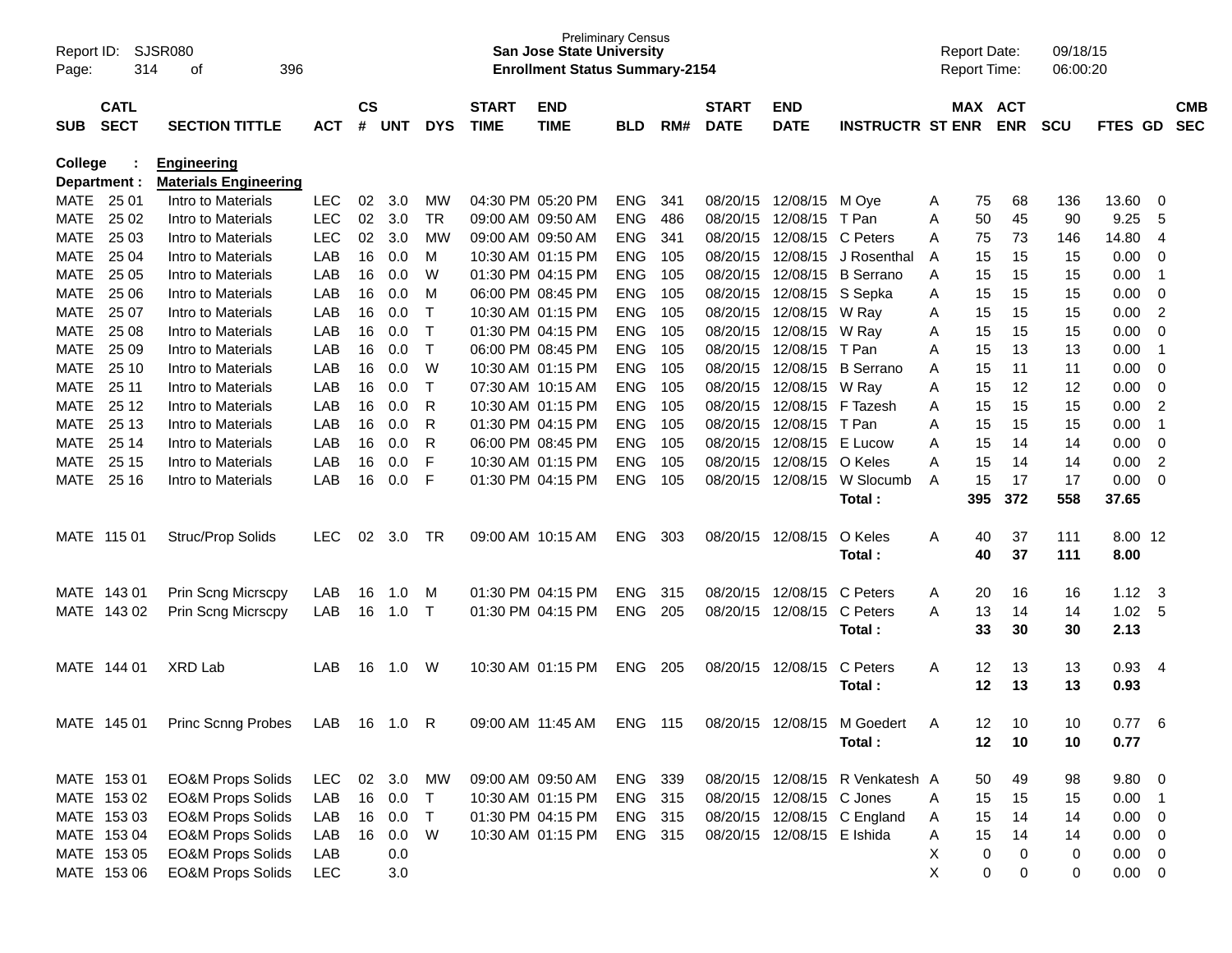| Page:       | <b>SJSR080</b><br>Report ID:<br>315<br>396<br>οf<br><b>CATL</b> |                                  |            |                    |            |            |                             | <b>San Jose State University</b><br><b>Enrollment Status Summary-2154</b> | <b>Preliminary Census</b> |      |                             |                           |                                 | <b>Report Date:</b><br><b>Report Time:</b> |             |                       | 09/18/15<br>06:00:20 |             |                |            |
|-------------|-----------------------------------------------------------------|----------------------------------|------------|--------------------|------------|------------|-----------------------------|---------------------------------------------------------------------------|---------------------------|------|-----------------------------|---------------------------|---------------------------------|--------------------------------------------|-------------|-----------------------|----------------------|-------------|----------------|------------|
| <b>SUB</b>  | <b>SECT</b>                                                     | <b>SECTION TITTLE</b>            | <b>ACT</b> | $\mathsf{cs}$<br># | <b>UNT</b> | <b>DYS</b> | <b>START</b><br><b>TIME</b> | <b>END</b><br><b>TIME</b>                                                 | <b>BLD</b>                | RM#  | <b>START</b><br><b>DATE</b> | <b>END</b><br><b>DATE</b> | <b>INSTRUCTR ST ENR</b>         |                                            |             | MAX ACT<br><b>ENR</b> | <b>SCU</b>           | FTES GD SEC |                | <b>CMB</b> |
|             | MATE 153 07                                                     | <b>EO&amp;M Props Solids</b>     | LAB        | 16                 | 0.0        | W          |                             | 06:00 PM 08:45 PM                                                         | ENG                       | 315  |                             | 08/20/15 12/08/15         | E Lucow                         | Α                                          | 15          | 14                    | 14                   | 0.00        | $\overline{0}$ |            |
|             | MATE 153 08                                                     | <b>EO&amp;M Props Solids</b>     | LAB        | 16                 | 0.0        | R          |                             | 09:00 AM 11:45 AM                                                         | <b>ENG</b>                | 315  | 08/20/15                    | 12/08/15                  | S Duorah                        | Α                                          | 15          | 15                    | 15                   | 0.00        | 0              |            |
|             | MATE 153 09                                                     | <b>EO&amp;M Props Solids</b>     | LAB        | 16                 | 0.0        | R          |                             | 01:30 PM 04:15 PM                                                         | ENG                       | 315  | 08/20/15                    | 12/08/15                  | C England                       | Α                                          | 15          | 16                    | 16                   | 0.00        | 0              |            |
|             | MATE 153 10                                                     | <b>EO&amp;M Props Solids</b>     | <b>LEC</b> | 02                 | 3.0        | <b>TR</b>  |                             | 04:30 PM 05:20 PM                                                         | CL                        | 225  |                             | 08/20/15 12/08/15         | R Venkatesh A                   |                                            | 50          | 39                    | 78                   | 7.85        | -1             |            |
|             | MATE 153 11                                                     | <b>EO&amp;M Props Solids</b>     | LAB        |                    | 0.0        |            |                             |                                                                           |                           |      |                             |                           |                                 | X                                          | $\mathbf 0$ | 0                     | 0                    | 0.00        | $\overline{0}$ |            |
|             |                                                                 |                                  |            |                    |            |            |                             |                                                                           |                           |      |                             |                           | Total:                          |                                            | 190         | 176                   | 264                  | 17.65       |                |            |
| MATE        | 165 01                                                          | Photovoltaic Lab                 | LAB        | 16                 | 1.0        | $\top$     |                             | 06:00 PM 08:45 PM                                                         | <b>ENG</b>                | -311 |                             | 08/20/15 12/08/15         | E Lucow                         | Α                                          | 16          | 13                    | 13                   | 0.87        |                | $0\,C$     |
| EE.         | 165 01                                                          | Photovoltaic Lab                 | LAB        | 16                 | 1.0        | T          |                             | 06:00 PM 08:45 PM                                                         | ENG                       | -311 |                             | 08/20/15 12/08/15         | E Lucow                         | Α                                          | 0           | 2                     | 2                    | 0.13        |                | $0\,C$     |
| <b>MATE</b> | 165 02                                                          | Photovoltaic Lab                 | LAB        | 16                 | 1.0        | F          |                             | 06:00 PM 08:50 PM                                                         | ENG                       | 315  | 08/20/15                    | 12/08/15                  | E Lucow                         | Α                                          | 16          | 9                     | 9                    | 0.62        |                | 1 C        |
| EE.         | 165 02                                                          | Photovoltaic Lab                 | LAB        | 16                 | 1.0        | F          |                             | 06:00 PM 08:50 PM                                                         | ENG 315                   |      |                             | 08/20/15 12/08/15         | E Lucow                         | A                                          | 0           | -1                    | $\mathbf{1}$         | 0.07        |                | $0\,C$     |
|             |                                                                 |                                  |            |                    |            |            |                             |                                                                           |                           |      |                             |                           | Total:                          |                                            | 32          | 25                    | 25                   | 1.68        |                |            |
|             | MATE 175 01                                                     | <b>Biomaterials</b>              | <b>SEM</b> | 04                 | 3.0        | TR         |                             | 04:30 PM 05:45 PM                                                         | ENG                       | 329  | 08/20/15                    | 12/08/15                  | A Bellofiore                    | A                                          | 60          | 35                    | 105                  | 7.35        |                | 7 C        |
| <b>BME</b>  | 175 01                                                          | <b>Biomaterials</b>              | <b>SEM</b> | 04                 | 3.0        | <b>TR</b>  |                             | 04:30 PM 05:45 PM                                                         | <b>ENG</b>                | 329  |                             | 08/20/15 12/08/15         | A Bellofiore                    | A                                          | 0           | 23                    | 69                   | 5.25 13 C   |                |            |
|             |                                                                 |                                  |            |                    |            |            |                             |                                                                           |                           |      |                             |                           | Total:                          |                                            | 60          | 58                    | 174                  | 12.60       |                |            |
|             | MATE 180 01                                                     | <b>Ind Studies</b>               | <b>SUP</b> | 36                 | 1.0        | <b>TBA</b> |                             |                                                                           |                           |      |                             | 08/20/15 12/08/15         | G Selvaduray A                  |                                            | 15          | -1                    | $\mathbf 1$          | 0.07        | 0              |            |
|             | MATE 180 02                                                     | <b>Ind Studies</b>               | <b>SUP</b> | 36                 | 2.0        | <b>TBA</b> |                             |                                                                           |                           |      |                             | 08/20/15 12/08/15         | G Selvaduray A                  |                                            | 15          | 0                     | 0                    | 0.00        | 0              |            |
|             | MATE 180 03                                                     | <b>Ind Studies</b>               | <b>SUP</b> | 36                 | 3.0        | <b>TBA</b> |                             |                                                                           |                           |      |                             | 08/20/15 12/08/15         | G Selvaduray A                  |                                            | 15          | 0                     | 0                    | 0.00        | 0              |            |
|             |                                                                 |                                  |            |                    |            |            |                             |                                                                           |                           |      |                             |                           | Total:                          |                                            | 45          | 1                     | 1                    | 0.07        |                |            |
|             | MATE 185 01                                                     | Ceramics                         | <b>SEM</b> | 05                 | 3.0        | МW         |                             | 09:00 AM 10:15 AM                                                         | <b>ENG</b>                | 327  |                             | 08/20/15 12/08/15         | D Chafey                        | A                                          | 25          | 29                    | 87                   | 6.05        | -5             |            |
|             |                                                                 |                                  |            |                    |            |            |                             |                                                                           |                           |      |                             |                           | Total:                          |                                            | 25          | 29                    | 87                   | 6.05        |                |            |
|             | MATE 195 01                                                     | <b>Mech Bhyr Matls</b>           | SEM        | 04                 | 3.0        | W          |                             | 01:30 PM 03:10 PM                                                         | ENG                       | 340  |                             | 08/20/15 12/08/15         | W Chung                         | Α                                          | 30          | 29                    | 58                   | 6.05        | 5              |            |
|             | MATE 195 02                                                     | <b>Mech Bhyr Matls</b>           | LAB        | 16                 | 0.0        | м          |                             | 01:30 PM 04:15 PM                                                         | <b>ENG</b>                | 105  | 08/20/15                    | 12/08/15                  | W Chung                         | A                                          | 12          | 16                    | 16                   | 0.00        | 3              |            |
|             | MATE 195 03                                                     | <b>Mech Bhyr Matls</b>           | LAB        | 16                 | 0.0        | W          |                             | 06:00 PM 08:45 PM                                                         | <b>ENG</b>                | 105  |                             | 08/20/15 12/08/15         | F Tazesh                        | A                                          | 12          | 13                    | 13                   | 0.00        | $\overline{2}$ |            |
|             |                                                                 |                                  |            |                    |            |            |                             |                                                                           |                           |      |                             |                           | Total:                          |                                            | 54          | 58                    | 87                   | 6.05        |                |            |
| MATE        | 198A 01                                                         | Sr Design Proj                   | SEM        | 04                 | 2.0        | F          |                             | 09:00 AM 09:50 AM                                                         | <b>ENG</b>                | 329  |                             | 08/20/15 12/08/15         | W Chung                         | Α                                          | 25          | 22                    | 22.                  | 2.93        | 0              |            |
|             |                                                                 | MATE 198A 02 Sr Design Proj      | LAB        |                    | 16  0.0  F |            |                             | 10:00 AM 12:45 PM                                                         | ENG 329                   |      |                             | 08/20/15 12/08/15 W Chung |                                 | А                                          | 25          | 22                    | 22                   | $0.00 \t 0$ |                |            |
|             |                                                                 |                                  |            |                    |            |            |                             |                                                                           |                           |      |                             |                           | Total:                          |                                            | 50          | 44                    | 44                   | 2.93        |                |            |
|             | MATE 220 01                                                     | Pr in Apps ElecChem SEM 04 3.0 T |            |                    |            |            |                             | 06:00 PM 08:45 PM                                                         | ENG 303                   |      |                             |                           | 08/20/15 12/08/15 D Sopchak     | A                                          | 40          | 20                    | 60                   | 4.95 19     |                |            |
|             |                                                                 |                                  |            |                    |            |            |                             |                                                                           |                           |      |                             |                           | Total:                          |                                            | 40          | 20                    | 60                   | 4.95        |                |            |
|             |                                                                 |                                  |            |                    |            |            |                             |                                                                           |                           |      |                             |                           |                                 |                                            |             |                       |                      |             |                |            |
|             | MATE 232 01                                                     | Plasma Procsg Matls SEM 05 3.0 R |            |                    |            |            |                             | 06:00 PM 08:45 PM                                                         | ENG 303                   |      |                             |                           | 08/20/15 12/08/15 A El Demery A |                                            | 40          | 16                    | 48                   | 3.95 15     |                |            |
|             |                                                                 |                                  |            |                    |            |            |                             |                                                                           |                           |      |                             |                           | Total:                          |                                            | 40          | 16                    | 48                   | 3.95        |                |            |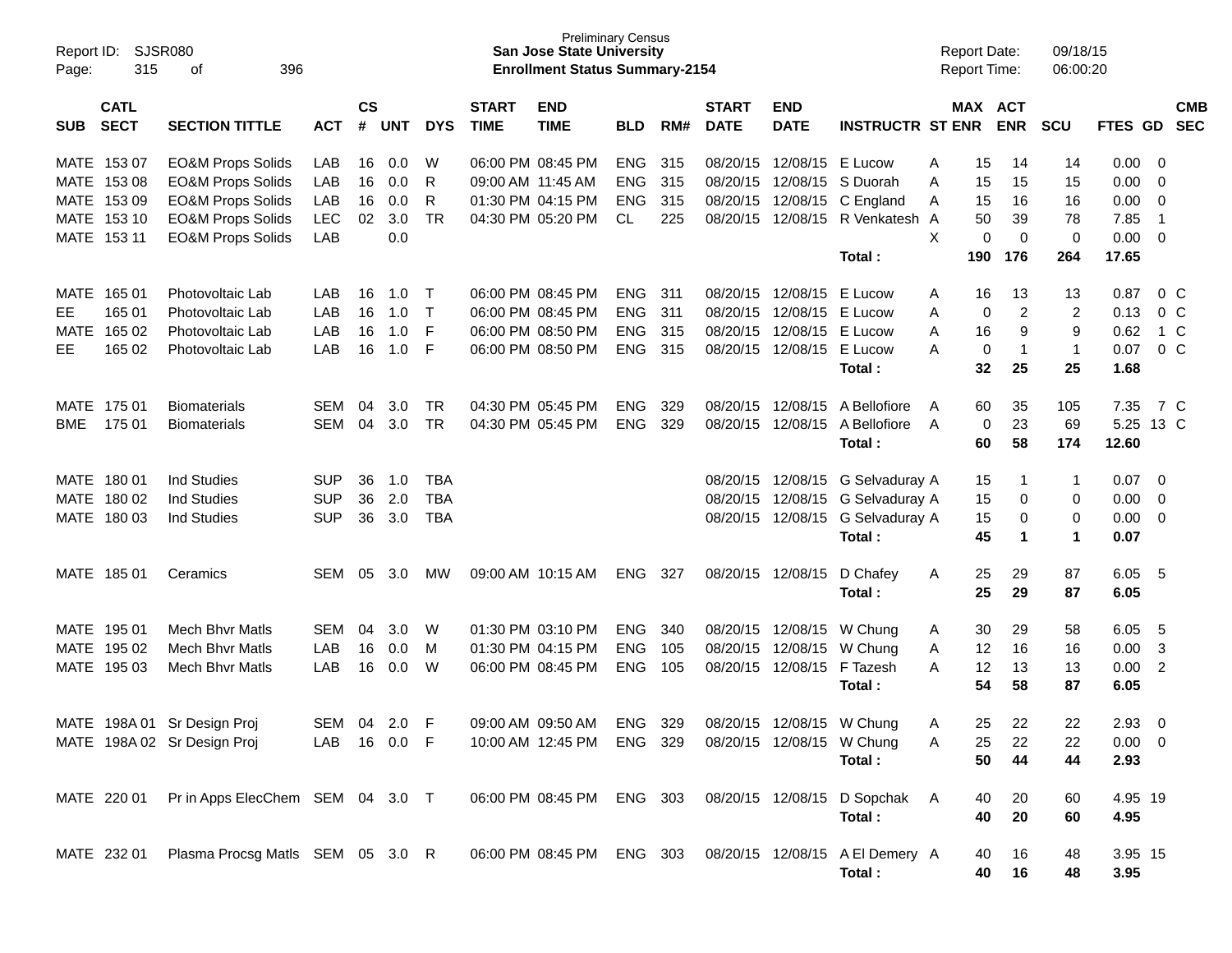| Report ID:<br>Page:                               | 316                                  | <b>SJSR080</b><br>396<br>οf                                                  |                                                      |                      |                          |                               |                             | <b>Preliminary Census</b><br><b>San Jose State University</b><br><b>Enrollment Status Summary-2154</b> |                                        |                   |                                              |                                              |                                                                 | <b>Report Date:</b><br><b>Report Time:</b>               |                              | 09/18/15<br>06:00:20             |                                      |                                                |                          |
|---------------------------------------------------|--------------------------------------|------------------------------------------------------------------------------|------------------------------------------------------|----------------------|--------------------------|-------------------------------|-----------------------------|--------------------------------------------------------------------------------------------------------|----------------------------------------|-------------------|----------------------------------------------|----------------------------------------------|-----------------------------------------------------------------|----------------------------------------------------------|------------------------------|----------------------------------|--------------------------------------|------------------------------------------------|--------------------------|
| <b>SUB</b>                                        | <b>CATL</b><br><b>SECT</b>           | <b>SECTION TITTLE</b>                                                        | <b>ACT</b>                                           | $\mathsf{cs}$<br>#   | <b>UNT</b>               | <b>DYS</b>                    | <b>START</b><br><b>TIME</b> | <b>END</b><br><b>TIME</b>                                                                              | <b>BLD</b>                             | RM#               | <b>START</b><br><b>DATE</b>                  | <b>END</b><br><b>DATE</b>                    | <b>INSTRUCTR ST ENR</b>                                         | <b>MAX</b>                                               | <b>ACT</b><br><b>ENR</b>     | <b>SCU</b>                       | <b>FTES GD</b>                       |                                                | <b>CMB</b><br><b>SEC</b> |
|                                                   | MATE 241 01                          | Advncd Mthds Matl Ch SEM                                                     |                                                      | 05                   | 3.0                      | M                             |                             | 06:00 PM 08:45 PM                                                                                      | <b>ENG</b>                             | 303               | 08/20/15                                     | 12/08/15                                     | C England<br>Total:                                             | 40<br>A<br>40                                            | 24<br>24                     | 72<br>72                         | 6.00 24<br>6.00                      |                                                |                          |
| <b>MATE</b><br><b>CHE</b><br><b>BME</b>           | 281 01<br>281 01<br>281 01           | Thesis Prep Sem<br>Thesis Prep Sem<br>Thesis Prep Sem                        | LAB<br>LAB<br>LAB                                    | 16<br>16<br>16       | 1.0<br>1.0<br>1.0        | F<br>F<br>F                   |                             | 03:00 PM 05:45 PM<br>03:00 PM 05:45 PM<br>03:00 PM 05:45 PM                                            | <b>ENG</b><br><b>ENG</b><br><b>ENG</b> | 333<br>333<br>333 | 08/20/15<br>08/20/15<br>08/20/15             | 12/08/15<br>12/08/15<br>12/08/15             | <b>B</b> Lustig<br><b>B</b> Lustig<br><b>B</b> Lustig<br>Total: | 30<br>Α<br>$\mathbf 0$<br>A<br>A<br>$\mathbf 0$<br>30    | 13<br>20<br>40               | $\overline{7}$<br>13<br>20<br>40 | 0.58<br>1.08<br>1.67<br>3.33         | 7 C<br>13 C<br>20 C                            |                          |
| MATE<br><b>MATE</b><br><b>MATE</b><br><b>MATE</b> | 298 01<br>298 02<br>298 03<br>298 04 | Master's Project<br>Master's Project<br>Master's Project<br>Master's Project | <b>SUP</b><br><b>SUP</b><br><b>SUP</b><br><b>SUP</b> | 25<br>25<br>25<br>25 | 1.0<br>2.0<br>2.0<br>2.0 | <b>TBA</b><br><b>TBA</b><br>м |                             | 03:00 PM 05:45 PM                                                                                      | <b>ENG</b><br><b>ENG</b><br><b>ENG</b> | 329<br>329<br>395 | 08/20/15<br>08/20/15<br>08/20/15<br>08/20/15 | 12/08/15<br>12/08/15<br>12/08/15<br>12/08/15 | S Diaz<br>S Diaz<br>S Diaz<br>S Diaz<br>Total:                  | 20<br>A<br>20<br>Α<br>X.<br>$\mathbf 0$<br>20<br>A<br>60 | 0<br>0<br>$\Omega$<br>4<br>4 | 0<br>0<br>0<br>8<br>8            | 0.00<br>0.00<br>0.00<br>0.67<br>0.67 | $\overline{\mathbf{0}}$<br>0<br>$\Omega$<br>-4 |                          |
| MATE<br><b>MATE</b><br><b>MATE</b>                | 299 01<br>299 02<br>299 03           | <b>Master's Thesis</b><br><b>Master's Thesis</b><br>Master's Thesis          | <b>SUP</b><br><b>SUP</b><br><b>SUP</b>               | 25<br>25<br>25       | 3.0<br>3.0<br>3.0        | <b>TBA</b><br>м               |                             | 03:00 PM 05:45 PM                                                                                      | ENG<br><b>ENG</b>                      | 329<br>395        | 08/20/15<br>08/20/15<br>08/20/15             | 12/08/15<br>12/08/15<br>12/08/15             | S Diaz<br>S Diaz<br>S Diaz<br>Total:                            | X.<br>$\mathbf 0$<br>20<br>A<br>20<br>A<br>40            | 0<br>$\Omega$                | 0<br>$\mathbf 0$<br>3<br>3       | 0.00<br>0.00<br>0.25<br>0.25         | $\overline{\mathbf{0}}$<br>$\overline{0}$      |                          |

**Department : Materials Engineering** 

| Department Total:         | 1198 |     | 958 1635 | 115.67 |
|---------------------------|------|-----|----------|--------|
| <b>Lower Division:</b>    | 395  | 372 | 558      | 37.65  |
| <b>Upper Division:</b>    | 553  | 481 | 846      | 58.87  |
| <b>Graduate Division:</b> | 250  | 105 | -231     | 19.15  |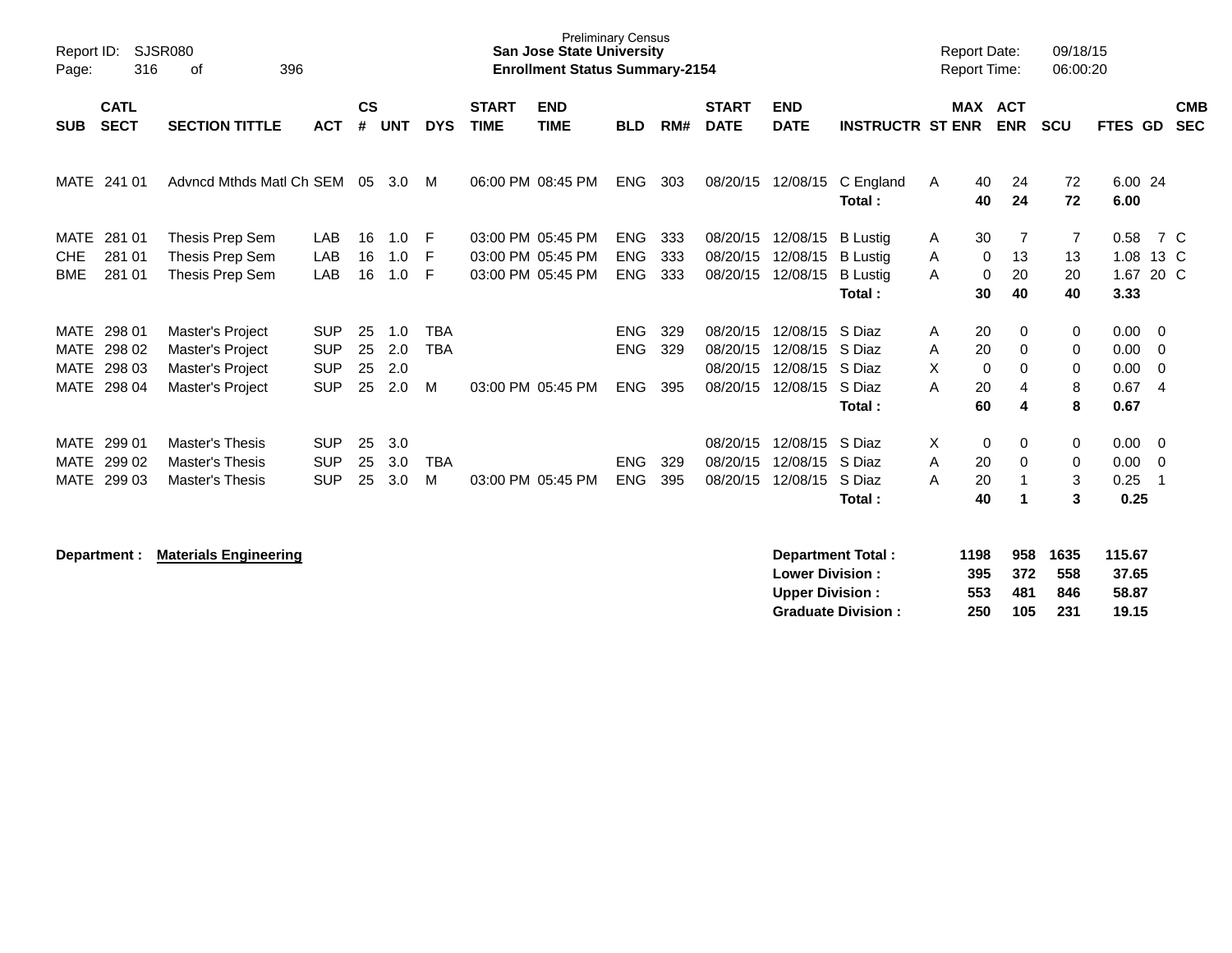| Report ID:<br>Page: | 317              | SJSR080<br>396<br>οf                                 |            |               |            |                             |              | <b>Preliminary Census</b><br><b>San Jose State University</b><br><b>Enrollment Status Summary-2154</b> |                   |            |                      |             |                                        |        | <b>Report Date:</b><br>Report Time: |                   | 09/18/15<br>06:00:20 |              |                |            |
|---------------------|------------------|------------------------------------------------------|------------|---------------|------------|-----------------------------|--------------|--------------------------------------------------------------------------------------------------------|-------------------|------------|----------------------|-------------|----------------------------------------|--------|-------------------------------------|-------------------|----------------------|--------------|----------------|------------|
|                     |                  |                                                      |            |               |            |                             |              |                                                                                                        |                   |            |                      |             |                                        |        |                                     |                   |                      |              |                |            |
|                     | <b>CATL</b>      |                                                      |            | $\mathsf{cs}$ |            |                             | <b>START</b> | <b>END</b>                                                                                             |                   |            | <b>START</b>         | <b>END</b>  |                                        |        | MAX ACT                             |                   |                      |              |                | <b>CMB</b> |
| <b>SUB</b>          | <b>SECT</b>      | <b>SECTION TITTLE</b>                                | <b>ACT</b> | #             | <b>UNT</b> | <b>DYS</b>                  | <b>TIME</b>  | <b>TIME</b>                                                                                            | <b>BLD</b>        | RM#        | <b>DATE</b>          | <b>DATE</b> | <b>INSTRUCTR ST ENR</b>                |        |                                     | <b>ENR</b>        | <b>SCU</b>           | FTES GD      |                | <b>SEC</b> |
| College             |                  | <b>Engineering</b>                                   |            |               |            |                             |              |                                                                                                        |                   |            |                      |             |                                        |        |                                     |                   |                      |              |                |            |
|                     | Department :     | <b>Mechanical Engineering</b>                        |            |               |            |                             |              |                                                                                                        |                   |            |                      |             |                                        |        |                                     |                   |                      |              |                |            |
| MЕ                  | 20 01            | Design & Graphics                                    | <b>SEM</b> | 05            | 2.0        | W                           |              | 09:00 AM 09:50 AM                                                                                      | <b>ENG</b>        | 189        | 08/20/15             | 12/08/15    | K Youssefi                             | Α      | 150                                 | 152               | 152                  | 20.27        |                | $0\,$ C    |
| <b>TECH</b>         | 20 01            | Design & Graphics                                    | <b>SEM</b> | 05            | 2.0        | W                           |              | 09:00 AM 09:50 AM                                                                                      | <b>ENG</b>        | 189        | 08/20/15             | 12/08/15    | K Youssefi                             | Α      | 0                                   | $\overline{7}$    | 7                    | 0.93         | 0 <sup>o</sup> |            |
| ME                  | 20 02            | Design & Graphics                                    | LAB        | 16            | 0.0        | M                           |              | 10:00 AM 12:45 PM                                                                                      | <b>ENG</b>        | 394        | 08/20/15             | 12/08/15    | K Bhat                                 | Α      | 25                                  | 27                | 27                   | 0.00         | 0 <sup>o</sup> |            |
| <b>TECH</b>         | 20 02            | Design & Graphics                                    | LAB        | 16            | 0.0        | M                           |              | 10:00 AM 12:45 PM                                                                                      | <b>ENG</b>        | 394        | 08/20/15             | 12/08/15    | K Bhat                                 | Α      | 0                                   | $\mathbf 1$       | $\mathbf{1}$         | 0.00         | 0 <sup>o</sup> |            |
| ME                  | 20 03            | Design & Graphics                                    | LAB        | 16            | 0.0        | M                           |              | 01:30 PM 04:15 PM                                                                                      | <b>ENG</b>        | 394        | 08/20/15             | 12/08/15    | K Bhat                                 | Α      | 25                                  | 24                | 24                   | 0.00         | 0 <sup>o</sup> |            |
| <b>TECH</b>         | 20 03            | Design & Graphics                                    | LAB        | 16            | 0.0        | M                           |              | 01:30 PM 04:15 PM                                                                                      | <b>ENG</b>        | 394        | 08/20/15             | 12/08/15    | K Bhat                                 | Α      | 0                                   | 0                 | 0                    | 0.00         | 0 <sup>o</sup> |            |
| ME                  | 20 04            | Design & Graphics                                    | LAB        | 16            | 0.0        | $\mathsf{T}$                |              | 09:00 AM 11:45 AM                                                                                      | <b>ENG</b>        | 394        | 08/20/15             | 12/08/15    | K Youssefi                             | A      | 25                                  | 26                | 26                   | 0.00         | $0\,C$         |            |
| <b>TECH</b>         | 20 04            | Design & Graphics                                    | LAB        | 16            | 0.0        | $\top$                      |              | 09:00 AM 11:45 AM                                                                                      | <b>ENG</b>        | 394        | 08/20/15             | 12/08/15    | K Youssefi                             | Α      | 0                                   | $\mathbf 1$       | $\mathbf{1}$         | 0.00         | 0 <sup>o</sup> |            |
| ME                  | 20 05            | Design & Graphics                                    | LAB        | 16            | 0.0        | W                           |              | 10:00 AM 12:45 PM                                                                                      | <b>ENG</b>        | 394        | 08/20/15             | 12/08/15    | K Youssefi                             | Α      | 25                                  | 24                | 24                   | 0.00         | 0 <sup>o</sup> |            |
| <b>TECH</b>         | 20 05            | Design & Graphics                                    | LAB        | 16            | 0.0        | W                           |              | 10:00 AM 12:45 PM                                                                                      | <b>ENG</b>        | 394        | 08/20/15             | 12/08/15    | K Youssefi                             | Α      | 0                                   | $\overline{c}$    | $\overline{2}$       | 0.00         | 0 <sup>o</sup> |            |
| ME                  | 20 06            | Design & Graphics                                    | LAB        | 16            | 0.0        | R                           |              | 01:30 PM 04:15 PM                                                                                      | <b>ENG</b>        | 405        | 08/20/15             | 12/08/15    | <b>B</b> Krupp                         | Α      | 25                                  | 25                | 25                   | 0.00         | 0 <sup>o</sup> |            |
| <b>TECH</b>         | 20 06            | Design & Graphics                                    | LAB        | 16            | 0.0        | R                           |              | 01:30 PM 04:15 PM                                                                                      | <b>ENG</b>        | 405        | 08/20/15             | 12/08/15    | <b>B</b> Krupp                         | Α      | 0                                   | $\overline{c}$    | $\overline{c}$       | 0.00         | 0 <sup>o</sup> |            |
| ME                  | 20 07            | Design & Graphics                                    | LAB        | 16            | 0.0        | R                           |              | 09:00 AM 11:45 AM                                                                                      | <b>ENG</b>        | 394        | 08/20/15             | 12/08/15    | K Youssefi                             | A      | 25                                  | 26                | 26                   | 0.00         | $0\,C$         |            |
| <b>TECH</b>         | 20 07            | Design & Graphics                                    | LAB        | 16            | 0.0        | R                           |              | 09:00 AM 11:45 AM                                                                                      | <b>ENG</b>        | 394        | 08/20/15             | 12/08/15    | K Youssefi                             | A      | 0                                   | $\mathbf 1$       | $\mathbf{1}$         | 0.00         |                | $0\,C$     |
|                     |                  |                                                      |            |               |            |                             |              |                                                                                                        |                   |            |                      |             | Total:                                 |        | 300                                 | 318               | 318                  | 21.20        |                |            |
| ME                  | 30 01            |                                                      | <b>SEM</b> | 05            | 2.0        | W                           |              | 12:00 PM 12:50 PM                                                                                      | <b>BBC</b>        | 204        | 08/20/15             | 12/08/15    | <b>B</b> Burlingame A                  |        | 114                                 | 103               |                      | 13.73        | 0              |            |
| ME                  | 30 02            | <b>Comp Applications</b>                             | LAB        | 16            | 0.0        | $\top$                      |              | 01:30 PM 04:15 PM                                                                                      | <b>ENG</b>        | 394        | 08/20/15             | 12/08/15    |                                        |        | 25                                  | 26                | 103<br>26            | 0.00         | $\mathbf 0$    |            |
| ME                  | 30 03            | <b>Comp Applications</b><br><b>Comp Applications</b> | LAB        | 16            | 0.0        | R                           |              | 09:00 AM 11:45 AM                                                                                      | <b>ENG</b>        | 407        | 08/20/15             | 12/08/15    | M KamalapurkA<br>B Burlingame A        |        | 25                                  | 26                | 26                   | 0.00         | $\mathbf 0$    |            |
| ME                  | 30 04            | <b>Comp Applications</b>                             | LAB        | 16            | 0.0        | F                           |              | 09:00 AM 11:45 AM                                                                                      | <b>ENG</b>        | 394        | 08/20/15             | 12/08/15    | A Saligram                             | A      | 25                                  | 25                | 25                   | 0.00         | $\mathbf 0$    |            |
| ME                  | 30 05            | <b>Comp Applications</b>                             | LAB        | 16            | 0.0        | F                           |              | 01:30 PM 04:15 PM                                                                                      | <b>ENG</b>        | 394        | 08/20/15             | 12/08/15    | A Saligram                             | Α      | 25                                  | 26                | 26                   | 0.00         | $\mathbf 0$    |            |
|                     |                  |                                                      |            |               |            |                             |              |                                                                                                        |                   |            |                      |             | Total:                                 |        | 214                                 | 206               | 206                  | 13.73        |                |            |
|                     |                  |                                                      |            |               |            |                             |              |                                                                                                        |                   |            |                      |             |                                        |        |                                     |                   |                      |              |                |            |
| ME                  | 101 01           | <b>Dynamics</b>                                      | <b>SEM</b> | 04            | 3.0        | <b>MW</b>                   |              | 10:30 AM 11:45 AM                                                                                      | <b>ENG</b>        | 401        | 08/20/15             | 12/08/15    | S Bashash                              | Α      | 35                                  | 38                | 114                  | 7.60         | $\overline{0}$ |            |
| ME                  | 101 02           | Dynamics                                             | <b>SEM</b> | 04            | 3.0        | <b>TR</b>                   |              | 10:30 AM 11:45 AM                                                                                      | <b>ENG</b>        | 401        | 08/20/15             | 12/08/15    | S Bashash                              | A      | 35                                  | 38                | 114                  | 7.65         | -1             |            |
| ME                  | 101 03           | Dynamics                                             | <b>SEM</b> | 04            | 3.0        | <b>TR</b>                   |              | 04:30 PM 05:45 PM                                                                                      | <b>ENG</b>        | 331        | 08/20/15             | 12/08/15    | R Agarwal                              | Α      | 70                                  | 53                | 159                  | 10.65        | -1             |            |
| ME                  | 101 04           | <b>Dynamics</b>                                      | <b>SEM</b> |               | 3.0        |                             |              |                                                                                                        |                   |            |                      |             |                                        | Χ      | 0                                   | $\mathbf 0$       | 0                    | 0.00         | $\mathbf 0$    |            |
| ME                  | 101 05           | Dynamics                                             | <b>SEM</b> | 04            | 3.0        | <b>TR</b>                   |              | 06:00 PM 07:15 PM                                                                                      | <b>ENG</b>        | 339        | 08/20/15             | 12/08/15    | A Tabrizi                              | A      | 35                                  | 43                | 129                  | 8.70         | 2              |            |
|                     |                  |                                                      |            |               |            |                             |              |                                                                                                        |                   |            |                      |             | Total :                                |        | 175                                 | 172               | 516                  | 34.60        |                |            |
|                     |                  |                                                      |            |               |            |                             |              |                                                                                                        |                   |            |                      |             |                                        |        |                                     |                   |                      |              |                |            |
| ME                  | 106 01           | Fund Mechatro Engr                                   | SEM        | 04            | 3.0        | <b>TR</b>                   |              | 10:30 AM 11:20 AM                                                                                      | <b>ENG</b>        | 331        | 08/20/15             |             | 12/08/15 B Furman                      | A      | 70                                  | 67                | 134                  | 13.70        |                | 6 C        |
| EE                  | 106 01           | Fund Mechatro Engr                                   | <b>SEM</b> | 04            | 3.0        | <b>TR</b>                   |              | 10:30 AM 11:20 AM                                                                                      | ENG               | 331        | 08/20/15             |             | 12/08/15 B Furman                      | Α      | $\mathbf 0$                         | $\overline{2}$    | 4                    | 0.40         | 0 C            |            |
| ME                  | 106 02           | Fund Mechatro Engr<br>Fund Mechatro Engr             | LAB        | 16            | 0.0        | $\mathsf T$<br>$\mathsf{T}$ |              | 02:30 PM 05:15 PM                                                                                      | <b>ENG</b>        | 125        | 08/20/15             |             | 12/08/15 B Furman                      | Α      | 20                                  | 20<br>$\mathbf 0$ | 20                   | 0.00<br>0.00 | $0\,C$         | 2 C        |
| EE                  | 106 02<br>106 03 | Fund Mechatro Engr                                   | LAB<br>LAB | 16<br>16      | 0.0<br>0.0 | W                           |              | 02:30 PM 05:15 PM<br>06:00 PM 08:45 PM                                                                 | <b>ENG</b><br>ENG | 125<br>125 | 08/20/15<br>08/20/15 |             | 12/08/15 B Furman<br>12/08/15 B Furman | Α      | $\mathbf 0$                         | 16                | 0                    |              |                | 1 C        |
| ME<br>EE.           | 106 03           | Fund Mechatro Engr                                   |            | 16            | 0.0        | W                           |              | 06:00 PM 08:45 PM                                                                                      | <b>ENG</b>        | 125        | 08/20/15             |             | 12/08/15 B Furman                      | Α<br>Α | 20                                  | $\mathbf 0$       | 16                   | 0.00<br>0.00 |                | $0\,C$     |
|                     |                  | Fund Mechatro Engr                                   | LAB        |               |            |                             |              |                                                                                                        | ENG 125           |            |                      |             |                                        |        | $\mathbf 0$                         |                   | 0                    |              |                |            |
| ME                  | 106 04           |                                                      | LAB        |               | 16 0.0     | $\mathsf{R}$                |              | 05:30 PM 08:15 PM                                                                                      |                   |            | 08/20/15             |             | 12/08/15 B Furman                      | Α      | 20                                  | 18                | 18                   | 0.00         |                | 2 C        |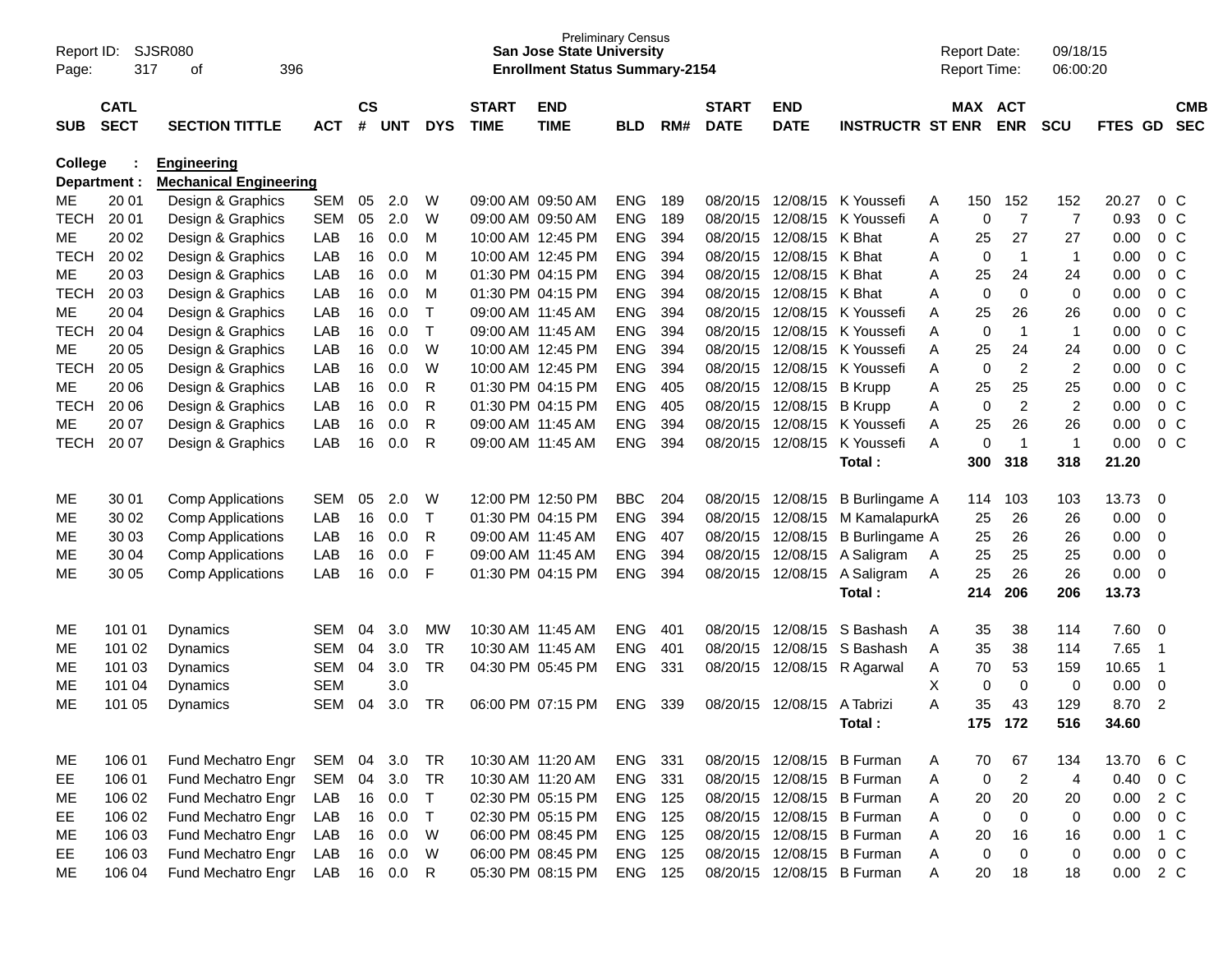| Report ID:<br>Page: | 318                        | SJSR080<br>396<br>of      |            |                    |            |              |                             | <b>Preliminary Census</b><br><b>San Jose State University</b><br><b>Enrollment Status Summary-2154</b> |            |     |                             |                            |                                | <b>Report Date:</b><br><b>Report Time:</b> |     |                | 09/18/15<br>06:00:20 |                |                         |                          |
|---------------------|----------------------------|---------------------------|------------|--------------------|------------|--------------|-----------------------------|--------------------------------------------------------------------------------------------------------|------------|-----|-----------------------------|----------------------------|--------------------------------|--------------------------------------------|-----|----------------|----------------------|----------------|-------------------------|--------------------------|
| <b>SUB</b>          | <b>CATL</b><br><b>SECT</b> | <b>SECTION TITTLE</b>     | <b>ACT</b> | $\mathsf{cs}$<br># | <b>UNT</b> | <b>DYS</b>   | <b>START</b><br><b>TIME</b> | <b>END</b><br><b>TIME</b>                                                                              | <b>BLD</b> | RM# | <b>START</b><br><b>DATE</b> | <b>END</b><br><b>DATE</b>  | <b>INSTRUCTR ST ENR</b>        | MAX ACT                                    |     | <b>ENR</b>     | <b>SCU</b>           | <b>FTES GD</b> |                         | <b>CMB</b><br><b>SEC</b> |
| EE                  | 106 04                     | Fund Mechatro Engr        | LAB        | 16                 | 0.0        | R            |                             | 05:30 PM 08:15 PM                                                                                      | <b>ENG</b> | 125 | 08/20/15                    | 12/08/15                   | <b>B</b> Furman                | Α                                          | 0   | $\overline{1}$ | -1                   | 0.00           | 0 C                     |                          |
| ME                  | 106 05                     | Fund Mechatro Engr        | LAB        | 16                 | 0.0        | F            |                             | 02:30 PM 05:15 PM                                                                                      | <b>ENG</b> | 125 | 08/20/15                    | 12/08/15                   | <b>B</b> Furman                | Α                                          | 20  | 13             | 13                   | 0.00           | 1 C                     |                          |
| EЕ                  | 106 05                     | Fund Mechatro Engr        | LAB        | 16                 | 0.0        | F            |                             | 02:30 PM 05:15 PM                                                                                      | <b>ENG</b> | 125 | 08/20/15                    | 12/08/15                   | <b>B</b> Furman                | A                                          | 0   | $\overline{1}$ | $\mathbf{1}$         | 0.00           | 0 <sup>C</sup>          |                          |
|                     |                            |                           |            |                    |            |              |                             |                                                                                                        |            |     |                             |                            | Total:                         |                                            | 150 | 138            | 207                  | 14.10          |                         |                          |
| ME                  | 110 01                     | Mfg Processes             | <b>LEC</b> | 04                 | 3.0        | MW           |                             | 12:00 PM 01:15 PM                                                                                      | <b>ENG</b> | 331 | 08/20/15                    | 12/08/15                   | S Lee                          | A                                          | 70  | 66             | 198                  | 13.20          | $0\,C$                  |                          |
| <b>ISE</b>          | 110 01                     | Mfg Processes             | <b>LEC</b> | 04                 | 3.0        | <b>MW</b>    |                             | 12:00 PM 01:15 PM                                                                                      | <b>ENG</b> | 331 |                             | 08/20/15 12/08/15          | S Lee                          | A                                          | 0   | 5              | 15                   | 1.00           | 0 <sup>C</sup>          |                          |
|                     |                            |                           |            |                    |            |              |                             |                                                                                                        |            |     |                             |                            | Total:                         |                                            | 70  | 71             | 213                  | 14.20          |                         |                          |
| ME                  | 111 01                     | <b>Fluid Mech</b>         | <b>SEM</b> | 04                 | 3.0        | MW           |                             | 09:00 AM 10:15 AM                                                                                      | CL.        | 222 | 08/20/15                    | 12/08/15                   | H Kabbani                      | A                                          | 70  | 70             | 210                  | 14.05          | - 1                     |                          |
| ME                  | 111 02                     | <b>Fluid Mech</b>         | <b>SEM</b> | 04                 | 3.0        | <b>TR</b>    |                             | 04:30 PM 05:45 PM                                                                                      | <b>BBC</b> | 222 | 08/20/15                    | 12/08/15                   | P Kutler                       | Α                                          | 64  | 60             | 180                  | 12.05          | $\overline{\mathbf{1}}$ |                          |
| ME                  | 111 03                     | <b>Fluid Mech</b>         | <b>SEM</b> | 04                 | 3.0        | <b>TR</b>    |                             | 12:00 PM 01:15 PM                                                                                      | <b>ENG</b> | 401 | 08/20/15                    | 12/08/15                   | D Abdollahia A                 |                                            | 35  | 39             | 117                  | 7.80           | 0                       |                          |
|                     |                            |                           |            |                    |            |              |                             |                                                                                                        |            |     |                             |                            | Total:                         |                                            | 169 | 169            | 507                  | 33.90          |                         |                          |
| ME                  | 11301                      | Thermodynamics            | <b>SEM</b> | 04                 | 4.0        | <b>TR</b>    |                             | 08:40 AM 10:20 AM                                                                                      | <b>ENG</b> | 401 | 08/20/15                    | 12/08/15                   | K Gosselin                     | A                                          | 35  | 38             | 152                  | 10.13          | $\overline{\mathbf{0}}$ |                          |
| ME                  | 113 02                     | Thermodynamics            | <b>SEM</b> | 04                 | 4.0        | MW           |                             | 08:40 AM 10:20 AM                                                                                      | <b>ENG</b> | 401 | 08/20/15                    | 12/08/15                   | K Gosselin                     | A                                          | 35  | 31             | 124                  | 8.27           | - 0                     |                          |
| ME                  | 113 03                     | Thermodynamics            | <b>SEM</b> | 04                 | 4.0        | <b>MW</b>    |                             | 08:00 PM 09:40 PM                                                                                      | <b>ENG</b> | 340 | 08/20/15                    | 12/08/15                   | S Zaidi                        | A                                          | 35  | 25             | 100                  | 6.67           | 0                       |                          |
| ME                  | 113 04                     | Thermodynamics            | <b>SEM</b> | 04                 | 4.0        | <b>MW</b>    |                             | 04:30 PM 06:10 PM                                                                                      | <b>ENG</b> | 340 | 08/20/15                    | 12/08/15                   | N Djordjevic                   | A                                          | 35  | 32             | 128                  | 8.60           | $\overline{\mathbf{1}}$ |                          |
|                     |                            |                           |            |                    |            |              |                             |                                                                                                        |            |     |                             |                            | Total:                         |                                            | 140 | 126            | 504                  | 33.67          |                         |                          |
| ME                  | 114 01                     | <b>Heat Transfer</b>      | <b>SEM</b> | 04                 | 3.0        | MW           |                             | 09:00 AM 10:15 AM                                                                                      | <b>CL</b>  | 202 | 08/20/15                    | 12/08/15                   | N Okamoto                      | A                                          | 60  | 59             | 177                  | 12.10          | - 6                     |                          |
|                     |                            |                           |            |                    |            |              |                             |                                                                                                        |            |     |                             |                            | Total:                         |                                            | 60  | 59             | 177                  | 12.10          |                         |                          |
| ME                  | 115 01                     | Thermal Eng Lab           | LAB        | 16                 | 1.0        | M            | 01:30 PM 04:15 PM           |                                                                                                        | <b>ENG</b> | 113 | 08/20/15                    | 12/08/15                   | J Mokri                        | A                                          | 15  | 17             | 17                   | 1.13           | $\overline{0}$          |                          |
| ME                  | 115 02                     | Thermal Eng Lab           | LAB        | 16                 | 1.0        | $\mathsf{T}$ |                             | 01:30 PM 04:15 PM                                                                                      | <b>ENG</b> | 113 | 08/20/15                    | 12/08/15                   | R Vargas Gon A                 |                                            | 15  | 16             | 16                   | 1.07           | 0                       |                          |
| ME                  | 115 03                     | Thermal Eng Lab           | LAB        |                    | 1.0        |              |                             |                                                                                                        |            |     |                             |                            |                                | Χ                                          | 0   | $\mathbf 0$    | 0                    | 0.00           | $\overline{0}$          |                          |
| ME                  | 115 04                     | Thermal Eng Lab           | LAB        | 16                 | 1.0        | R            | 01:30 PM 04:15 PM           |                                                                                                        | <b>ENG</b> | 113 | 08/20/15 12/08/15           |                            | R Vargas Gon A                 |                                            | 15  | 15             | 15                   | 1.00           | 0                       |                          |
| ME                  | 115 05                     | Thermal Eng Lab           | LAB        | 16                 | 1.0        | $\mathsf{T}$ |                             | 06:00 PM 08:45 PM                                                                                      | <b>ENG</b> | 113 |                             | 08/20/15 12/08/15          | J Mokri                        | A                                          | 15  | 15             | 15                   | 1.00           | 0                       |                          |
|                     |                            |                           |            |                    |            |              |                             |                                                                                                        |            |     |                             |                            | Total :                        |                                            | 60  | 63             | 63                   | 4.20           |                         |                          |
| ME                  | 120 01                     | <b>Experimental Meths</b> | <b>SEM</b> | 04                 | 2.0        | м            |                             | 09:00 AM 09:50 AM                                                                                      | ENG        | 189 | 08/20/15                    | 12/08/15                   | A Mysore                       | A                                          | 90  | 116            | 116                  | 15.47          | 0                       |                          |
| ME                  | 120 02                     | <b>Experimental Meths</b> | LAB        | 16                 | 0.0        | M            |                             | 10:30 AM 01:15 PM                                                                                      | <b>ENG</b> | 133 |                             | 08/20/15 12/08/15 A Mysore |                                | A                                          | 15  | 15             | 15                   | 0.00           | - 0                     |                          |
| ME                  | 120 03                     | <b>Experimental Meths</b> | LAB        | 16                 | 0.0        | M            |                             | 01:30 PM 04:15 PM                                                                                      | <b>ENG</b> | 133 |                             | 08/20/15 12/08/15          | A Mysore                       | A                                          | 15  | 15             | 15                   | 0.00           | - 0                     |                          |
| ME                  | 120 04                     | <b>Experimental Meths</b> | LAB        | 16                 | 0.0        | M            |                             | 06:00 PM 08:45 PM                                                                                      | ENG 133    |     |                             | 08/20/15 12/08/15          | A Mysore                       | A                                          | 15  | 15             | 15                   | 0.00           | 0                       |                          |
| ME                  | 120 05                     | <b>Experimental Meths</b> | LAB        | 16                 | 0.0        | $\mathsf T$  |                             | 09:00 AM 11:45 AM                                                                                      | ENG        | 133 |                             |                            | 08/20/15 12/08/15 M Signorelli | A                                          | 15  | 15             | 15                   | 0.00           | $\overline{0}$          |                          |
| ME                  | 120 06                     | <b>Experimental Meths</b> | LAB        | 16                 | 0.0        | $\mathsf T$  |                             | 01:30 PM 04:15 PM                                                                                      | ENG        | 133 |                             | 08/20/15 12/08/15          | M Signorelli                   | A                                          | 15  | 15             | 15                   | 0.00           | $\overline{\mathbf{0}}$ |                          |
| ME                  | 120 07                     | <b>Experimental Meths</b> | LAB        | 16                 | 0.0        | $\top$       |                             | 06:00 PM 08:45 PM                                                                                      | ENG        | 133 |                             | 08/20/15 12/08/15          | M Signorelli                   | A                                          | 15  | 15             | 15                   | 0.00           | $\overline{0}$          |                          |
| ME                  | 120 08                     | <b>Experimental Meths</b> | LAB        | 16                 | 0.0        | F            |                             | 09:00 AM 11:45 AM                                                                                      | ENG        | 133 |                             | 08/20/15 12/08/15 S Zaidi  |                                | A                                          | 15  | 16             | 16                   | 0.00           | $\overline{\mathbf{0}}$ |                          |
| ME                  | 120 09                     | <b>Experimental Meths</b> | LAB        |                    | 16 0.0     | $\mathsf{R}$ |                             | 09:00 AM 11:45 AM                                                                                      | ENG 133    |     |                             | 08/20/15 12/08/15 S Zaidi  |                                | A                                          | 15  | 10             | 10                   | $0.00 \t 0$    |                         |                          |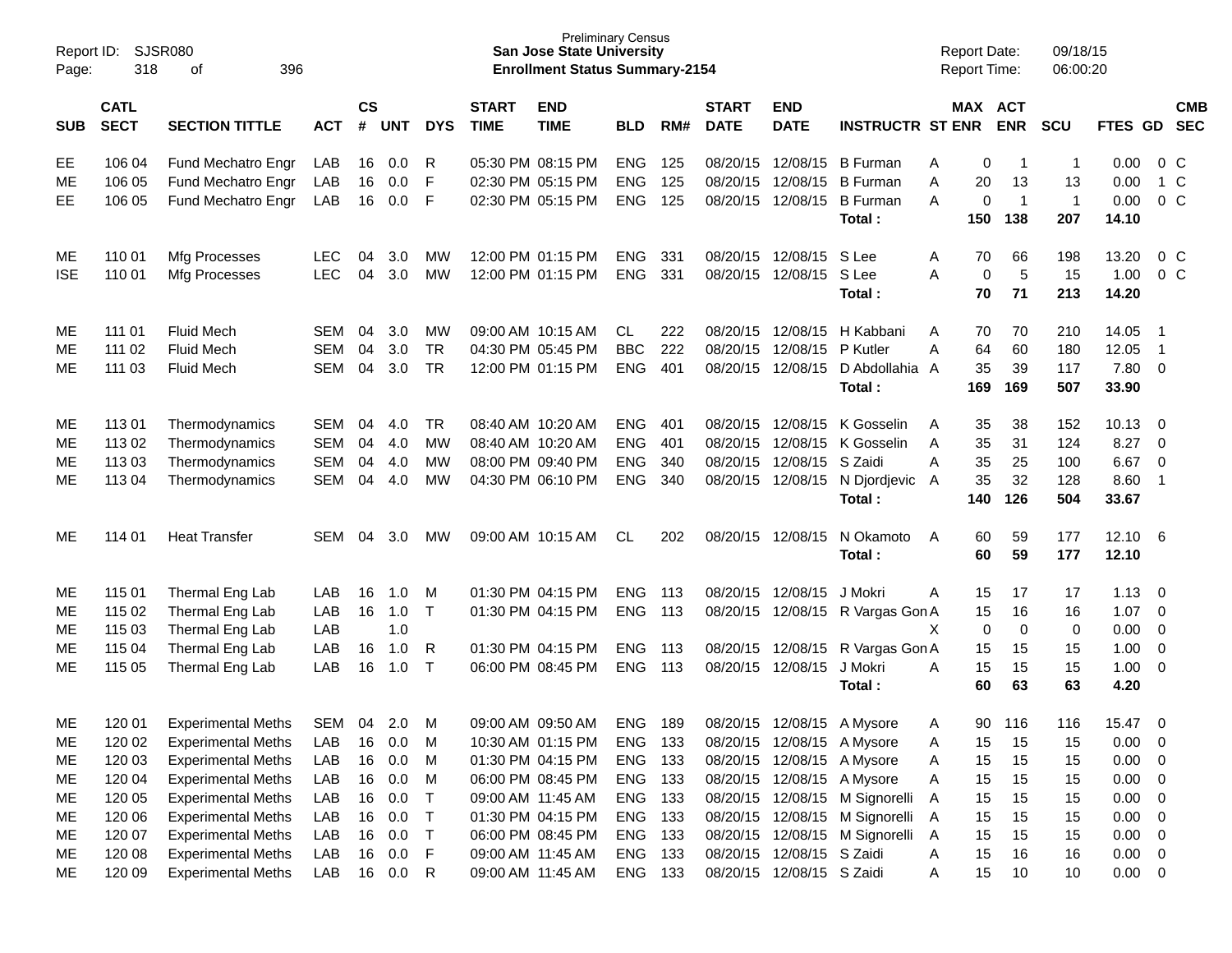| Page:       | Report ID: SJSR080<br>319  | 396<br>оf                                |            |                |            |            |                             | <b>Preliminary Census</b><br><b>San Jose State University</b><br><b>Enrollment Status Summary-2154</b> |                          |            |                             |                           |                                       |        | <b>Report Date:</b><br><b>Report Time:</b> |                       | 09/18/15<br>06:00:20 |                          |                          |            |
|-------------|----------------------------|------------------------------------------|------------|----------------|------------|------------|-----------------------------|--------------------------------------------------------------------------------------------------------|--------------------------|------------|-----------------------------|---------------------------|---------------------------------------|--------|--------------------------------------------|-----------------------|----------------------|--------------------------|--------------------------|------------|
| <b>SUB</b>  | <b>CATL</b><br><b>SECT</b> | <b>SECTION TITTLE</b>                    | <b>ACT</b> | <b>CS</b><br># | UNT        | <b>DYS</b> | <b>START</b><br><b>TIME</b> | <b>END</b><br><b>TIME</b>                                                                              | <b>BLD</b>               | RM#        | <b>START</b><br><b>DATE</b> | <b>END</b><br><b>DATE</b> | <b>INSTRUCTR ST ENR</b>               |        |                                            | MAX ACT<br><b>ENR</b> | <b>SCU</b>           | FTES GD                  | <b>SEC</b>               | <b>CMB</b> |
|             |                            |                                          |            |                |            |            |                             |                                                                                                        |                          |            |                             |                           | Total:                                |        | 210                                        | 232                   | 232                  | 15.47                    |                          |            |
| ME.         | 130 01                     | Appl Engr Analysis                       | SEM        | 04             | 3.0        | TR         |                             | 09:00 AM 10:15 AM                                                                                      | <b>ENG</b>               | 341        |                             | 08/20/15 12/08/15         | T Hsu<br>Total:                       | Α      | 70<br>70                                   | 77<br>77              | 231<br>231           | 15.40 0<br>15.40         |                          |            |
| ME.<br>MЕ   | 147 01<br>147 02           | Dyn Sys Vibs Cntrl<br>Dyn Sys Vibs Cntrl | SEM<br>SEM | 04<br>04       | 3.0<br>3.0 | МW<br>МW   |                             | 04:30 PM 05:45 PM<br>07:30 PM 08:45 PM                                                                 | <b>ENG</b><br><b>ENG</b> | 343<br>343 | 08/20/15<br>08/20/15        | 12/08/15<br>12/08/15      | F Barez<br>A Rahimi<br>Total:         | Α<br>A | 65<br>35<br>100                            | 69<br>38<br>107       | 207<br>114<br>321    | 13.80 0<br>7.85<br>21.65 | 5                        |            |
| ME.         | 154 01                     | Mech Engr Design                         | SEM        | 04             | 4.0        | MW         |                             | 03:00 PM 04:40 PM                                                                                      | DMH 150                  |            |                             | 08/20/15 12/08/15         | K Youssefi<br>Total:                  | A      | 60<br>60                                   | 65<br>65              | 260<br>260           | 17.47 2<br>17.47         |                          |            |
| MЕ          | 157 01                     | Mech System Design SEM 04 3.0 MW         |            |                |            |            | 10:30 AM 11:45 AM           |                                                                                                        | <b>BBC</b>               | 204        |                             | 08/20/15 12/08/15         | R Yee<br>Total:                       | Α      | 80<br>80                                   | 56<br>56              | 168<br>168           | 11.25<br>11.25           | $\overline{\phantom{1}}$ |            |
| ME          | 165 01                     | Com Aid Des in ME                        | SEM        | 04             | 3.0        | TR         |                             | 07:30 PM 08:45 PM                                                                                      | <b>ENG</b>               | 213        |                             | 08/20/15 12/08/15         | E Chan<br>Total:                      | Α      | 35<br>35                                   | 31<br>31              | 93<br>93             | 6.30 2<br>6.30           |                          |            |
| ME.         | 168 01                     | Microfluidics Lab                        | LAB        | 16             | 1.0        | R          |                             | 01:30 PM 04:15 PM                                                                                      | <b>ENG</b>               | 115        | 08/20/15 12/08/15           |                           | M Bryning                             | Α      | 20                                         | 2                     | $\overline{c}$       | 0.15                     | 1 C                      |            |
| <b>MATE</b> | 168 01                     | Microfluidics Lab                        | LAB        | 16             | 1.0        | R          |                             | 01:30 PM 04:15 PM                                                                                      | <b>ENG</b>               | 115        | 08/20/15                    | 12/08/15                  | M Bryning                             | Α      | 0                                          | 10                    | 10                   | 0.75                     | 5 C                      |            |
| EE          | 168 01                     | Microfluidics Lab                        | LAB        | 16             | 1.0        | R          |                             | 01:30 PM 04:15 PM                                                                                      | <b>ENG</b>               | 115        |                             | 08/20/15 12/08/15         | M Bryning<br>Total:                   | A      | 0<br>20                                    | $\overline{c}$<br>14  | $\overline{2}$<br>14 | 0.13<br>1.03             | 0 <sup>o</sup>           |            |
| ME          | 170 01                     | Solar Energy Eng                         | SEM        | 04             | 3.0        | МW         |                             | 04:30 PM 05:45 PM                                                                                      | <b>ENG</b>               | 401        |                             | 08/20/15 12/08/15         | J Mokri<br>Total:                     | Α      | 35<br>35                                   | 28<br>28              | 84<br>84             | 6.05<br>6.05             | - 9                      |            |
| ME          | 180 01                     | <b>Indiv Studies</b>                     | SUP        | 36             | 1.0        | <b>TBA</b> |                             |                                                                                                        |                          |            | 08/20/15                    | 12/08/15                  |                                       | Α      | 15                                         | 0                     | 0                    | $0.00 \quad 0$           |                          |            |
| ME          | 180 02                     | <b>Indiv Studies</b>                     | <b>SUP</b> | 36             | 2.0        | <b>TBA</b> |                             |                                                                                                        |                          |            | 08/20/15                    | 12/08/15                  |                                       | Α      | 15                                         | 0                     | 0                    | $0.00 \t 0$              |                          |            |
| MЕ          | 180 03                     | <b>Indiv Studies</b>                     | <b>SUP</b> | 36             | 3.0        | <b>TBA</b> |                             |                                                                                                        |                          |            | 08/20/15                    | 12/08/15                  |                                       | Α      | 15                                         | 0                     | 0                    | 0.00                     | $\overline{\phantom{0}}$ |            |
| МE          | 180 04                     | <b>Indiv Studies</b>                     | <b>SUP</b> | 36             | 1.0        | W          | 12:00 PM 12:50 PM           |                                                                                                        |                          |            | 08/20/15                    | 12/08/15                  | M Signorelli                          | Α      | 30                                         | 36                    | 36                   | 2.40                     | $\overline{0}$           |            |
| ME          | 180 05                     | <b>Indiv Studies</b>                     | <b>SUP</b> | 36             | 1.0        | R          |                             | 12:00 PM 12:50 PM                                                                                      |                          |            |                             |                           | 08/20/15 12/08/15 M Signorelli        | A      | 30                                         | 50                    | 50                   | 3.35                     | $\overline{1}$           |            |
| ME          | 180 06                     | <b>Indiv Studies</b>                     | <b>SUP</b> |                | 36 1.0 W   |            |                             | 04:30 PM 05:20 PM                                                                                      |                          |            |                             |                           | 08/20/15 12/08/15 M Signorelli A      |        | 30                                         | 18                    | 18                   | $1.23$ 2                 |                          |            |
|             |                            |                                          |            |                |            |            |                             |                                                                                                        |                          |            |                             |                           | Total:                                |        |                                            | 135 104               | 104                  | 6.98                     |                          |            |
| ME          | 18201                      | Thermal System Desig SEM 04 3.0 TR       |            |                |            |            |                             | 12:00 PM 01:15 PM ENG 339                                                                              |                          |            |                             |                           | 08/20/15 12/08/15 E Thurlow<br>Total: | Α      | 65<br>65                                   | 70<br>70              | 210<br>210           | 14.10 2<br>14.10         |                          |            |
| ME          | 18601                      | Automotive Engineeri SEM 04 3.0 W        |            |                |            |            |                             | 06:00 PM 08:45 PM ENG 303                                                                              |                          |            | 08/20/15 12/08/15 T Chung   |                           | Total:                                | A      | 35<br>35                                   | 12<br>12              | 36<br>36             | $2.50$ 2<br>2.50         |                          |            |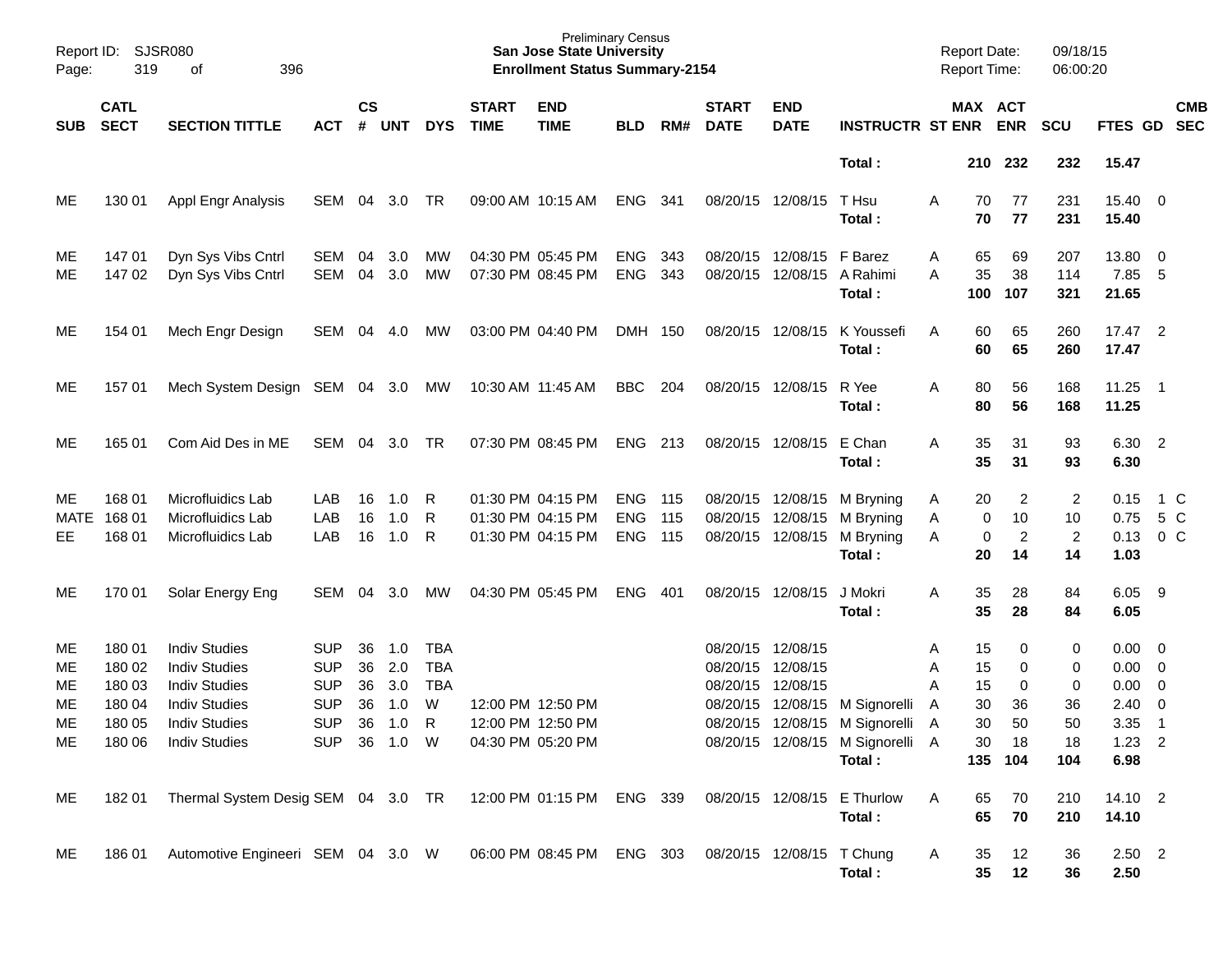| Report ID:<br>Page:        | 320                        | <b>SJSR080</b><br>396<br>οf                                                                                                              |                                 |                            |                                 |                       |                             | <b>Preliminary Census</b><br><b>San Jose State University</b><br><b>Enrollment Status Summary-2154</b> |                                                                    |                                 |                                                          |                                                          |                                                                      | <b>Report Date:</b><br><b>Report Time:</b> |                                   |                                   | 09/18/15<br>06:00:20                |                                               |                       |                          |
|----------------------------|----------------------------|------------------------------------------------------------------------------------------------------------------------------------------|---------------------------------|----------------------------|---------------------------------|-----------------------|-----------------------------|--------------------------------------------------------------------------------------------------------|--------------------------------------------------------------------|---------------------------------|----------------------------------------------------------|----------------------------------------------------------|----------------------------------------------------------------------|--------------------------------------------|-----------------------------------|-----------------------------------|-------------------------------------|-----------------------------------------------|-----------------------|--------------------------|
| <b>SUB</b>                 | <b>CATL</b><br><b>SECT</b> | <b>SECTION TITTLE</b>                                                                                                                    | <b>ACT</b>                      | <b>CS</b><br>#             | <b>UNT</b>                      | <b>DYS</b>            | <b>START</b><br><b>TIME</b> | <b>END</b><br><b>TIME</b>                                                                              | <b>BLD</b>                                                         | RM#                             | <b>START</b><br><b>DATE</b>                              | <b>END</b><br><b>DATE</b>                                | <b>INSTRUCTR ST ENR</b>                                              |                                            |                                   | MAX ACT<br><b>ENR</b>             | <b>SCU</b>                          | <b>FTES GD</b>                                |                       | <b>CMB</b><br><b>SEC</b> |
| ME<br>MЕ<br>ME             | 190 01<br>190 02<br>190 03 | Mecha Sys Design<br>Mecha Sys Design<br>Mecha Sys Design                                                                                 | <b>SEM</b><br>LAB<br>LAB        | 04<br>16<br>16             | 3.0<br>0.0<br>0.0               | TR<br>R<br>$\top$     |                             | 01:30 PM 02:20 PM<br>02:30 PM 05:15 PM<br>02:30 PM 05:15 PM                                            | <b>ENG</b><br><b>ENG</b><br><b>ENG</b>                             | 135<br>135<br>135               | 08/20/15<br>08/20/15<br>08/20/15                         | 12/08/15<br>12/08/15<br>12/08/15                         | <b>B</b> Furman<br><b>B</b> Furman<br><b>B</b> Furman<br>Total:      | Α<br>Α<br>A                                | 30<br>30<br>30<br>90              | 45<br>30<br>15<br>90              | 90<br>30<br>15<br>135               | 9.00<br>0.00<br>0.00<br>9.00                  | 0<br>0<br>0           |                          |
| MЕ<br>ME                   | 192 01<br>192 02           | Robotics<br>Robotics                                                                                                                     | <b>SEM</b><br>LAB               | 04<br>16                   | 3.0<br>0.0                      | <b>MW</b><br>M        |                             | 08:00 AM 08:50 AM<br>01:30 PM 04:15 PM                                                                 | <b>ENG</b><br><b>ENG</b>                                           | 192<br>192                      | 08/20/15<br>08/20/15                                     | 12/08/15<br>12/08/15                                     | W Du<br>W Du<br>Total:                                               | Α<br>Α                                     | 30<br>30<br>60                    | 19<br>19<br>38                    | 38<br>19<br>57                      | 4.05<br>0.00<br>4.05                          | - 5<br>-5             |                          |
| ME<br>MЕ<br>MЕ<br>ME<br>ME |                            | 195A 01 Sr Design Proj I<br>195A 02 Sr Design Proj I<br>195A 03 Sr Design Proj I<br>195A 04 Sr Design Proj I<br>195A 05 Sr Design Proj I | LAB<br>LAB<br>LAB<br>LAB<br>LAB | 16<br>16<br>16<br>16<br>16 | 3.0<br>3.0<br>3.0<br>3.0<br>3.0 | W<br>W<br>W<br>W<br>W |                             | 01:30 PM 04:15 PM<br>01:30 PM 04:15 PM<br>01:30 PM 04:15 PM<br>01:30 PM 04:15 PM<br>01:30 PM 04:15 PM  | <b>ENG</b><br><b>ENG</b><br><b>ENG</b><br><b>ENG</b><br><b>ENG</b> | 135<br>133<br>192<br>114<br>111 | 08/20/15<br>08/20/15<br>08/20/15<br>08/20/15<br>08/20/15 | 12/08/15<br>12/08/15<br>12/08/15<br>12/08/15<br>12/08/15 | R Agarwal<br><b>B</b> Furman<br>W Du<br>N Okamoto<br>R Yee<br>Total: | Α<br>Α<br>Α<br>A<br>A                      | 25<br>25<br>25<br>25<br>25<br>125 | 30<br>42<br>33<br>35<br>24<br>164 | 90<br>126<br>99<br>105<br>72<br>492 | 6.00<br>8.40<br>6.60<br>7.00<br>4.80<br>32.80 | 0<br>0<br>0<br>0<br>0 |                          |
| ME                         | 211 01                     | Adv Heat Transfer                                                                                                                        | SEM                             | 05                         | 3.0                             | МW                    |                             | 07:30 PM 08:45 PM                                                                                      | CL.                                                                | 303                             | 08/20/15                                                 | 12/08/15                                                 | Y Shabany<br>Total:                                                  | A                                          | 35<br>35                          | 13<br>13                          | 39<br>39                            | 3.25 13<br>3.25                               |                       |                          |
| ME                         | 230 01                     | Ad Mech Eng Analys                                                                                                                       | SEM                             | 05                         | 3.0                             | <b>MW</b>             |                             | 06:00 PM 07:15 PM                                                                                      | CL                                                                 | 303                             | 08/20/15                                                 | 12/08/15                                                 | Y Shabany<br>Total:                                                  | A                                          | 50<br>50                          | 45<br>45                          | 135<br>135                          | 11.20 44<br>11.20                             |                       |                          |
| ME                         | 260 01                     | App Stress Analys                                                                                                                        | SEM                             | 05                         | 3.0                             | TR                    |                             | 07:30 PM 08:45 PM                                                                                      | <b>ENG</b>                                                         | 339                             | 08/20/15                                                 | 12/08/15                                                 | K Hardikar<br>Total:                                                 | A                                          | 45<br>45                          | 22<br>22                          | 66<br>66                            | 5.50 22<br>5.50                               |                       |                          |
| МE<br>ME                   | 267 01<br>267 02           | Eng Biomechanics<br><b>Eng Biomechanics</b>                                                                                              | <b>SEM</b><br>SEM               | 04                         | 3.0<br>3.0                      | MW                    |                             | 04:30 PM 05:45 PM                                                                                      | CL                                                                 | 234                             | 08/20/15                                                 | 12/08/15                                                 | S Lee<br>Total:                                                      | х<br>A                                     | 0<br>35<br>35                     | 0<br>35<br>35                     | 0<br>105<br>105                     | 0.00<br>8.70 34<br>8.70                       | 0                     |                          |
| ME                         | 273 01                     | Finite El Meth Eng                                                                                                                       | SEM                             | 04                         | 3.0                             | TR                    |                             | 06:00 PM 07:15 PM                                                                                      | CL                                                                 | 310                             | 08/20/15                                                 | 12/08/15                                                 | E Chan<br>Total:                                                     | Α                                          | 36<br>36                          | 37<br>37                          | 111<br>111                          | 9.25 37<br>9.25                               |                       |                          |
| ME                         | 280 01                     | Auto Control Engr                                                                                                                        |                                 |                            |                                 |                       |                             | SEM 05 3.0 MW 07:30 PM 08:45 PM CL                                                                     |                                                                    | 117                             |                                                          |                                                          | 08/20/15 12/08/15 N Hemati<br>Total:                                 | A                                          | 35<br>35                          | 35<br>35                          | 105<br>105                          | 8.65 33<br>8.65                               |                       |                          |
| ME                         | 284 01                     | Sensor Tech & Princi SEM 04 3.0 MW 06:00 PM 07:15 PM ENG 192 08/20/15 12/08/15 W Du                                                      |                                 |                            |                                 |                       |                             |                                                                                                        |                                                                    |                                 |                                                          |                                                          | Total:                                                               | A                                          | 35<br>35                          | 49<br>49                          | 147<br>147                          | 12.25 49<br>12.25                             |                       |                          |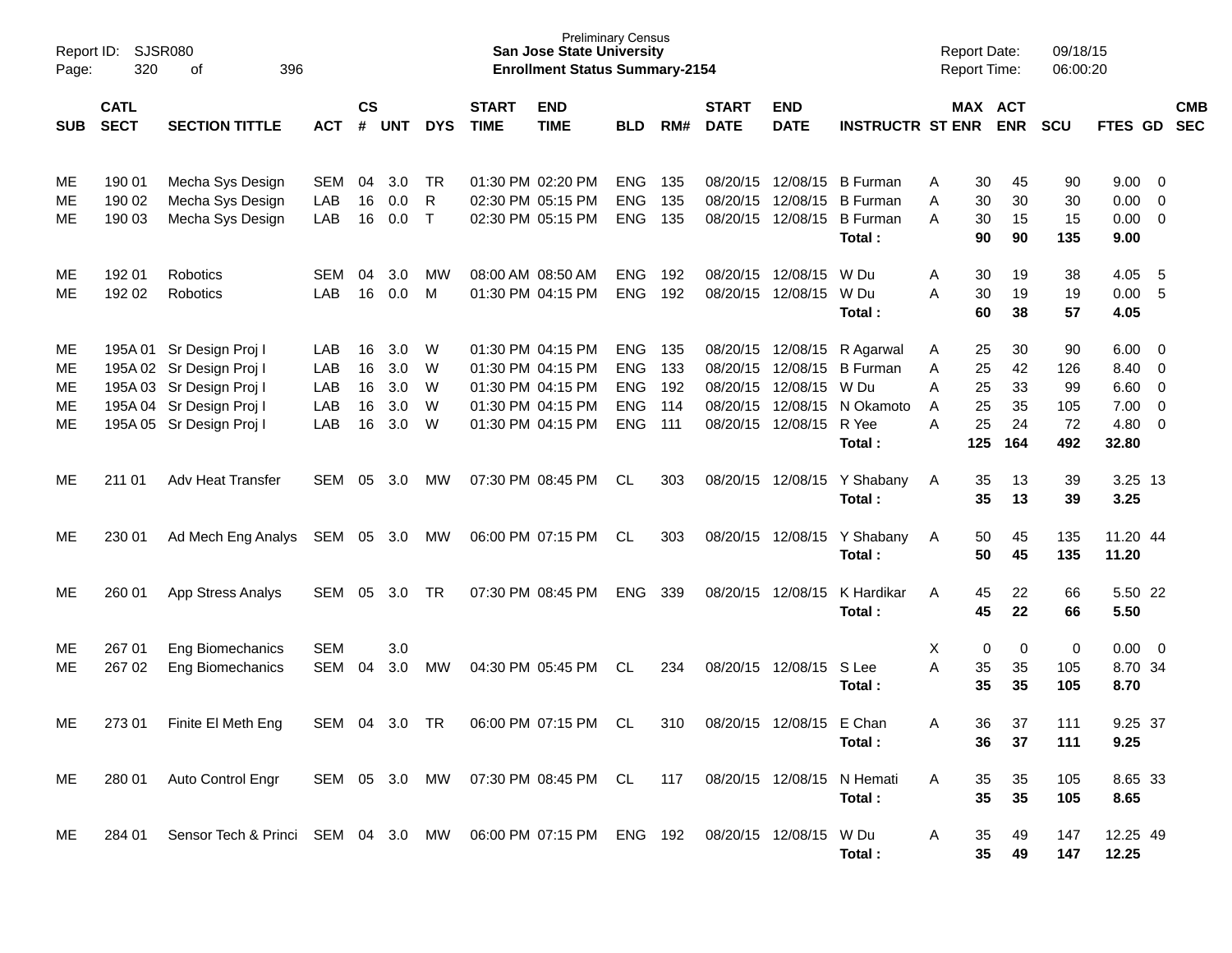| Report ID:<br>Page: | 321                        | SJSR080<br>396<br>оf                                           |                                        |                |                   |                   |                             | <b>Preliminary Census</b><br><b>San Jose State University</b><br><b>Enrollment Status Summary-2154</b> |                                        |                   |                                  |                                  |                                         | <b>Report Date:</b><br><b>Report Time:</b> |                      |                          | 09/18/15<br>06:00:20    |                              |                              |                          |
|---------------------|----------------------------|----------------------------------------------------------------|----------------------------------------|----------------|-------------------|-------------------|-----------------------------|--------------------------------------------------------------------------------------------------------|----------------------------------------|-------------------|----------------------------------|----------------------------------|-----------------------------------------|--------------------------------------------|----------------------|--------------------------|-------------------------|------------------------------|------------------------------|--------------------------|
| <b>SUB</b>          | <b>CATL</b><br><b>SECT</b> | <b>SECTION TITTLE</b>                                          | <b>ACT</b>                             | <b>CS</b><br># | <b>UNT</b>        | <b>DYS</b>        | <b>START</b><br><b>TIME</b> | <b>END</b><br>TIME                                                                                     | <b>BLD</b>                             | RM#               | <b>START</b><br><b>DATE</b>      | <b>END</b><br><b>DATE</b>        | <b>INSTRUCTR ST ENR</b>                 | MAX                                        |                      | <b>ACT</b><br><b>ENR</b> | <b>SCU</b>              | <b>FTES</b>                  | GD                           | <b>CMB</b><br><b>SEC</b> |
| ME                  | 295A01                     | ME Project I                                                   | <b>SUP</b>                             | 25             | 3.0               | E                 | 05:00 PM 07:30 PM           |                                                                                                        | <b>ENG</b>                             | 339               | 08/20/15                         | 12/08/15                         | F Barez<br>Total:                       | A                                          | 20<br>20             | 9<br>9                   | 27<br>27                | 2.25<br>2.25                 | - 9                          |                          |
| ME                  | 295B 01                    | ME Project II                                                  | <b>SUP</b>                             | 25             | 3.0               | E                 | 05:00 PM 07:30 PM           |                                                                                                        | <b>ENG</b>                             | 339               | 08/20/15                         | 12/08/15                         | F Barez<br>Total:                       | $\mathsf{A}$                               | 20<br>20             | 5<br>5                   | 15<br>15                | 1.25<br>1.25                 | - 5                          |                          |
| ME<br>ME.<br>ME.    | 298 01<br>298 02<br>298 03 | Special Project ME<br>Special Project ME<br>Special Project ME | <b>SUP</b><br><b>SUP</b><br><b>SUP</b> | 25<br>25<br>25 | 1.0<br>2.0<br>3.0 | TBA<br>TBA<br>TBA |                             |                                                                                                        | <b>ENG</b><br><b>ENG</b><br><b>ENG</b> | 217<br>217<br>217 | 08/20/15<br>08/20/15<br>08/20/15 | 12/08/15<br>12/08/15<br>12/08/15 | F Barez<br>F Barez<br>F Barez<br>Total: | A<br>A<br>A                                | 10<br>10<br>10<br>30 | 3<br>0<br>2<br>5         | 3<br>0<br>6<br>9        | 0.25<br>0.00<br>0.50<br>0.75 | - 3<br>- 0<br>$\overline{2}$ |                          |
| ME                  | 299 01                     | Master's Thesis                                                | <b>SUP</b>                             | 25             | 3.0               | E                 | 05:00 PM 07:30 PM           |                                                                                                        | <b>ENG</b>                             | 339               | 08/20/15                         | 12/08/15                         | F Barez<br>Total:                       | A                                          | 20<br>20             | 4<br>-4                  | $12 \overline{ }$<br>12 | 1.00<br>1.00                 | - 4                          |                          |

**Department : Mechanical Engineering Department Total : 2819 2669 5919 409.80 Lower Division : 514 524 524 34.93 Upper Division : 1944 1886 4624 310.82 Graduate Division : 361 259 771 64.05**